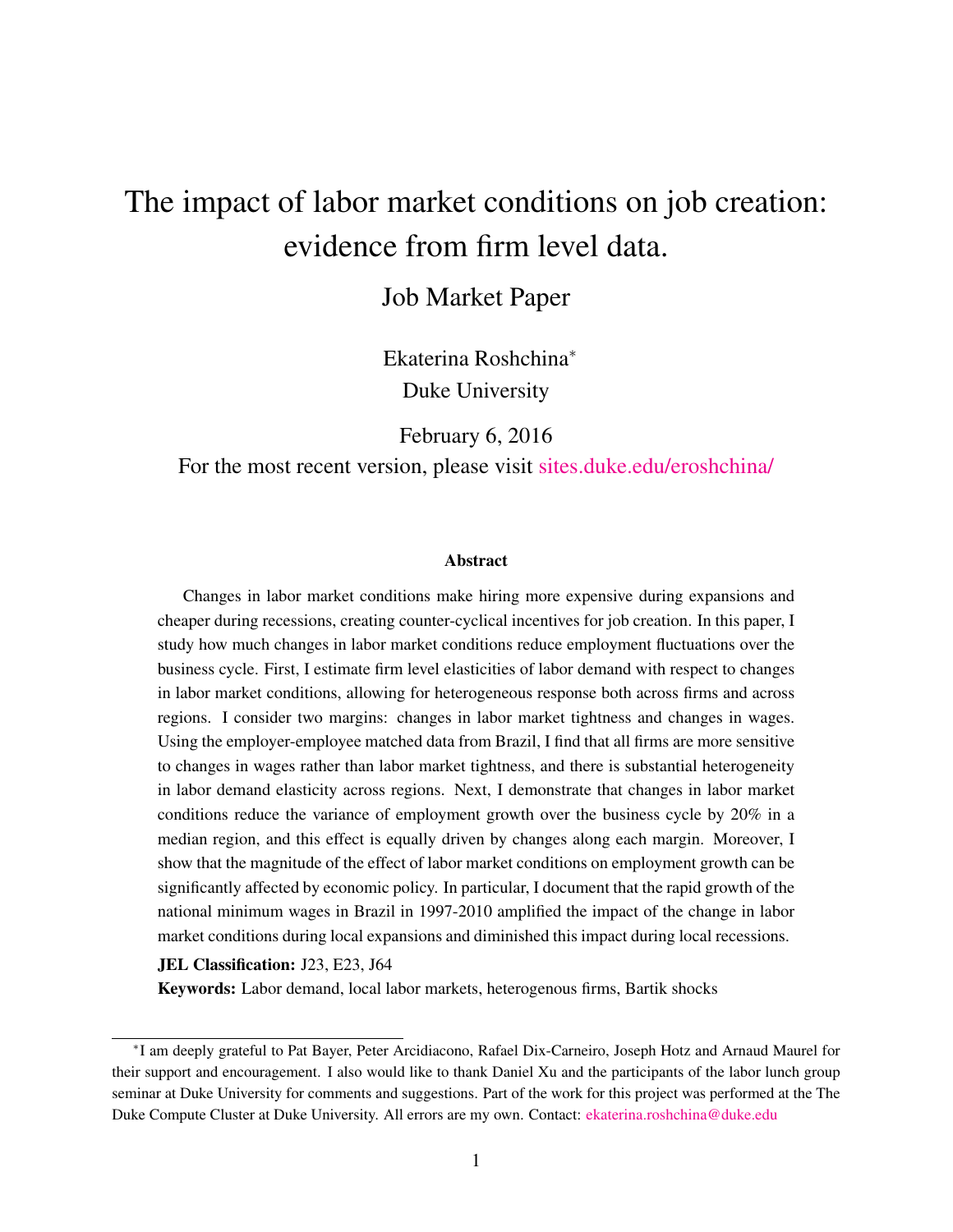### 1 Introduction

Changes in labor market conditions make hiring more expensive during expansions and cheaper during recessions. During expansions, consumer demand and productivity grow, but job creation becomes increasingly more costly, as firms face tighter labor markets and have to pay higher wages to attract new workers. For instance, during the latest expansion of the US economy, the ratio of job seekers to vacancies decreased from 2.7 in 2003 to 1.4 in 2007 [\(Klemmer,](#page-38-0) [2010\)](#page-38-0), while the average wage rose by 11% [\(BLS,](#page-37-0) [2015\)](#page-37-0). The opposite change in labor market conditions occurs during recessions: unemployment spikes, and wage growth slows down. Thus, changes in labor market conditions over the business cycle create counter-cyclical incentives for hiring. Do firms respond to these incentives? If the answer is positive, the cyclical fluctuations of labor market conditions have a potential of stabilizing employment growth over the business cycle, stimulating the economy during recessions and preventing it from overheating during expansions.

However, to predict the magnitude of this effect it is critical to understand the mechanism through which it propagates. In particular, one needs to know which margin has a bigger impact on job creation: changes in wages or changes in labor market tightness. For instance, at the peak of the Great Recession the ratio of job seekers to vacancies was as high as 6.2, but average wage kept growing at its pre-recession pace. As a result, the stimulus from the reduction in labor market tightness was partially offset by the lack of adjustment in wages. Thus, the size of the net effect depends on the relative importance of each margin. Distinguishing between the two margins can also inform economic policy. For instance, if wage changes contribute to job creation more than changes in labor market tightness, extending unemployment benefits or raising minimum wage during recoveries can be detrimental to employment growth. Having a sound understanding of which firms are affected by such changes and being able to evaluate the size of the net effect can help to design targeted policy to stimulate employment growth.<sup>[1](#page-1-0)</sup>

Though the effect of labor market conditions on job creation lies at the heart of the role of labor markets in business cycle propagation, it has not been studied directly. In particular, the macro literature has extensively studied the volatility of vacancies and unemployment over the business cycle [\(Shimer,](#page-38-1) [2005;](#page-38-1) [Hagedorn and Manovskii,](#page-37-1) [2008\)](#page-37-1), but has essentially taken as given the following response of demand for labor to slacker labor markets. On the other hand, the micro literature has concentrated on migratory [\(Yagan,](#page-38-2) [2014\)](#page-38-2) and wage [\(Davis and von Wachter,](#page-37-2) [2011\)](#page-37-2) consequences of recessions and has abstracted from the labor demand adjustment. Finally, several recent studies have documented differential employment growth across firms at times of low and high unemployment [\(Moscarini and Postel-Vinay,](#page-38-3) [2012;](#page-38-3) [Kahn and McEntarfer,](#page-38-4) [2014;](#page-38-4) [Fort et al.,](#page-37-3) [2013\)](#page-37-3), but have not specifically analyzed the effect of labor market conditions on job creation.

In this paper, I investigate how much changes in labor market conditions reduce employment fluctuations over the business cycle. First, I build a search and bargaining model of local labor

<span id="page-1-0"></span><sup>&</sup>lt;sup>1</sup>One example of such policy was the HIRE Act of 2010, which introduced tax breaks for small businesses that hired previously unemployed workers.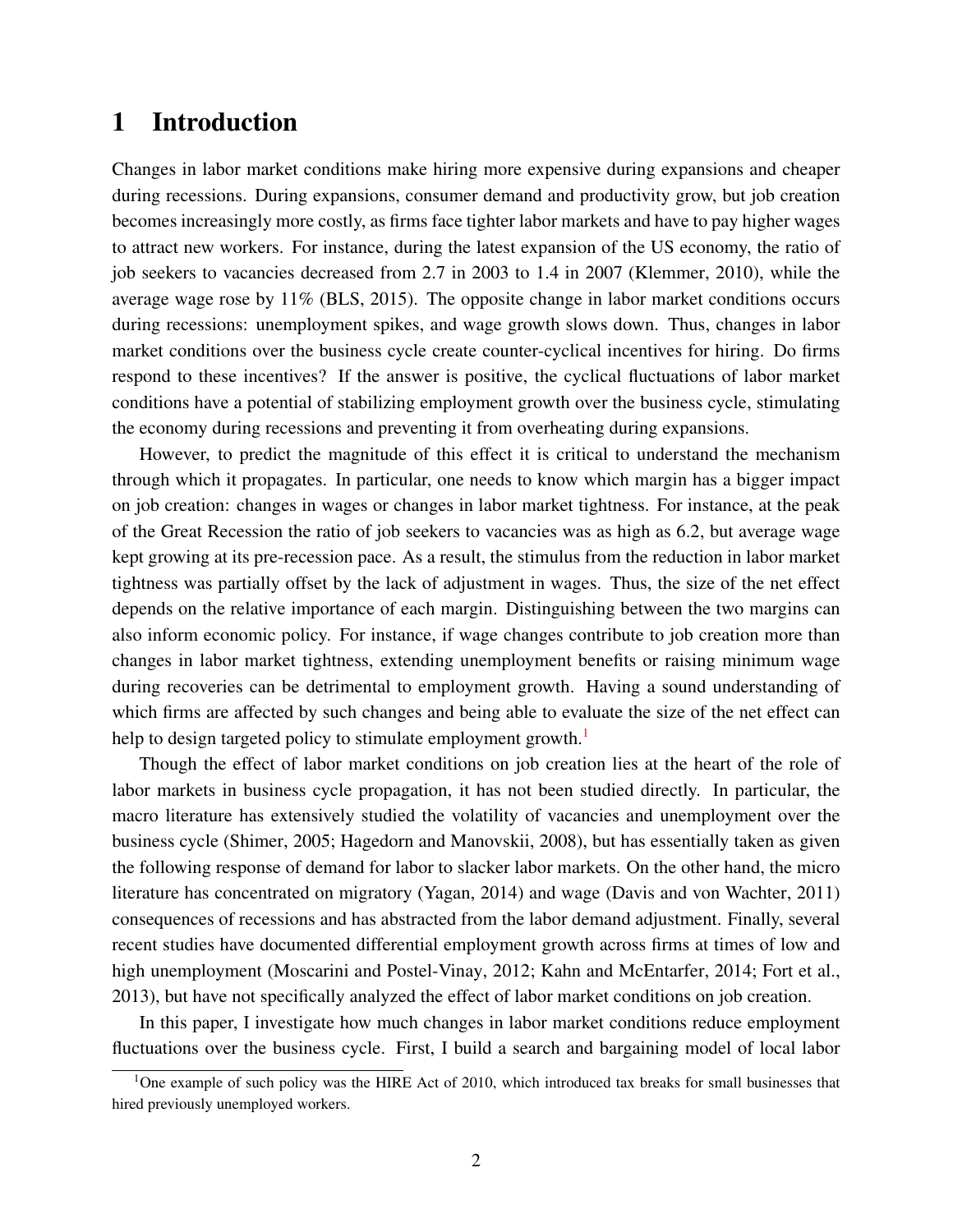markets with heterogeneous firms and estimate labor demand elasticities at the firm level using employer-employee matched data from Brazil. Unlike the previous studies [\(Moscarini and Postel-](#page-38-3)[Vinay,](#page-38-3) [2012;](#page-38-3) [Kahn and McEntarfer,](#page-38-4) [2014;](#page-38-4) [Fort et al.,](#page-37-3) [2013\)](#page-37-3), which focus only on the changes in unemployment, I consider two margins of adjustment: changes in wage and changes in labor market tightness. In addition, I allow labor demand elasticities to vary across local labor markets, which enables me to analyze employment fluctuations across regions. Informed with these estimates, I study the contribution of labor market conditions to employment growth at the regional level. I estimate how different employment growth would have been if labor market conditions did not change over the business cycle, but regional economies experienced the same changes in consumer demand and productivity.

The key mechanism which I study stems from the idea that an increase in demand for labor in one industry has a general equilibrium effect on firms in other industries who hire workers on the same labor market. This mechanism propagates through two channels: change in labor market tightness and change in wages. If one industry is expanding, it tightens the labor market by reducing the total number of workers available for hire. Similarly, if one industry starts paying higher wages, other industries have to match this increase to be able to attract workers. This general equilibrium mechanism was first clearly formulated in [Beaudry et al.](#page-37-4) [\(2012\)](#page-37-4), who have shown that an expansion of a high paying industry in a city leads to an overall wage increase in that city. [Beaudry, Green, and Sand](#page-37-5) have used this framework to estimate the long-term elasticity of labor demand in [Beaudry et al.](#page-37-5) [\(2014\)](#page-37-5). In this paper, I apply their idea to the employment fluctuations over the local business cycles. My paper innovates on [Beaudry et al.](#page-37-4) [\(2012\)](#page-37-4) and [Beaudry et al.](#page-37-5) [\(2014\)](#page-37-5) in three ways. First, I introduce heterogeneous firms into their theoretical framework and allow for heterogeneous sensitivity to labor market conditions across regions. Second, [Beaudry](#page-37-5) [et al.](#page-37-5) [\(2014\)](#page-37-5) have studied the long-term (decennial) labor demand elasticities, and I focus on the effect of labor market conditions on employment growth over the business cycle. And finally, I estimate labor demand elasticity at the firm level, rather than at the regional level.

I perform the analysis using employer-employee matched data from Brazil in 1997-2010. The richness of the data allows me to construct reliable series of wage changes, which are usually unavailable in the aggregate data. I control for worker characteristics (age, eduction and gender), job characteristics (occupation and tenure of the job), and firm characteristics (firm age and the status of a multi-establishment firm) and calculate real wage series for a fixed demographics group. This procedure ensures that none of the results are driven by changes in the composition of the workforce over the business cycle.

The fundamental challenge in estimating labor demand elasticity lies in separating the changes in labor market conditions from the changes in firm's productivity. This identification problem is analogous to distinguishing the movement along the demand curve from the shift of the demand curve itself in a standard demand estimation. Indeed, a more productive firm will be able to pay higher wages to its workers, but the resulting wage growth will not be caused by the changes in labor market conditions. Likewise, an increase in productivity of a large firm can lead to a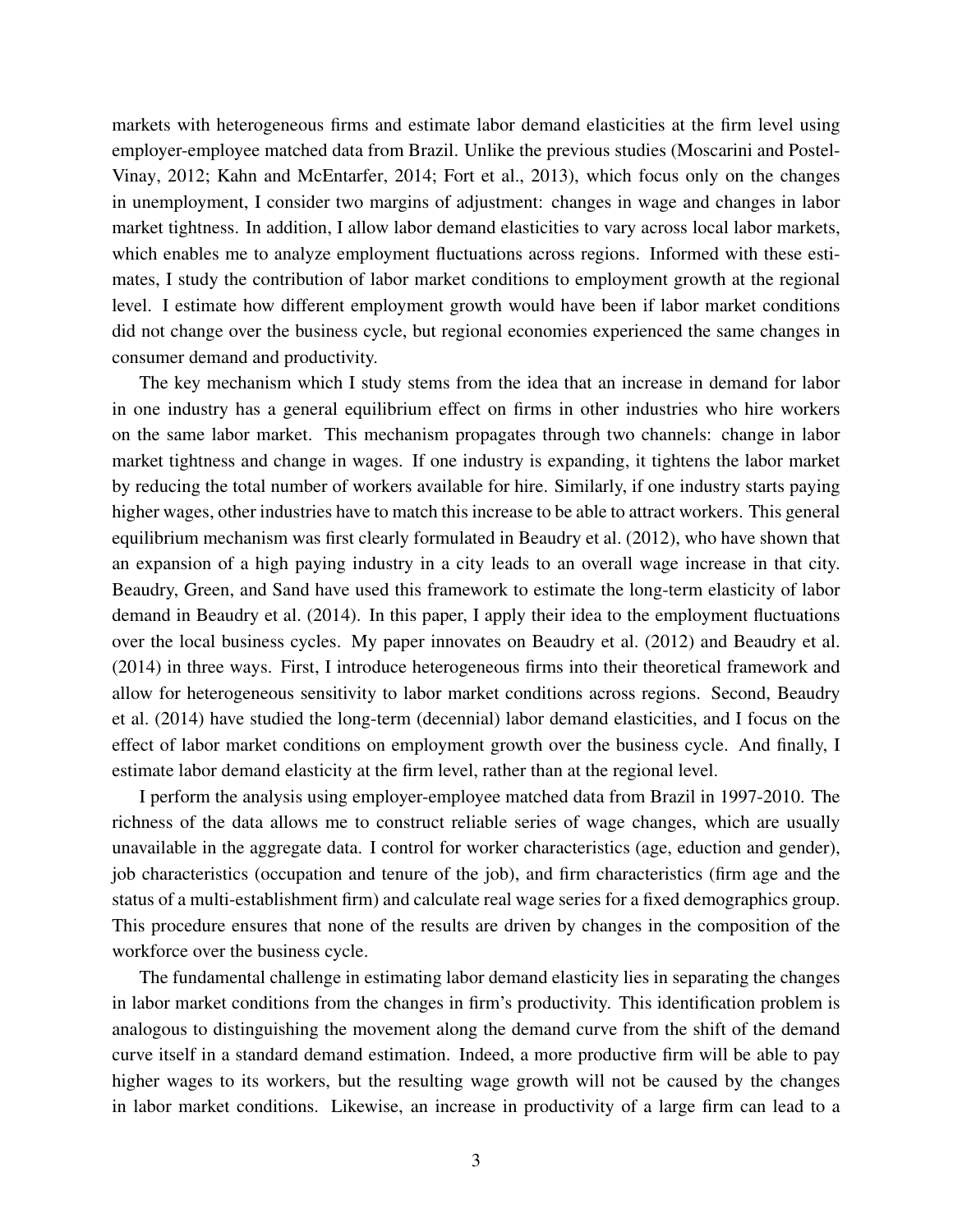substantial number of additional hires and affect the labor market tightness for the whole region.

In order to isolate the movements of labor market conditions, I rely on two types of instruments. First, I build on the idea of [Beaudry et al.](#page-37-5) [\(2014\)](#page-37-5) that the labor demand shocks to other firms in the same location can be used as a supply shock to the firm under consideration and utilize a Bartik shock, a common instrument for labor demand<sup>[2](#page-3-0)</sup>, as a source of exogenous variation in labor market tightness. A Bartik shock in employment measures how big employment growth in each region would have been if each industry expanded at the national rate of growth in that industry. Thus, a Bartik shock is a predictor of overall employment growth at the regional level.<sup>[3](#page-3-1)</sup>

I instrument for the change in wages at the firm level in a similar manner by calculating predicted rate of wage growth in each region using the national trends in each industry. Since each firm in the region would have to match this wage increase to be able to attract workers, the wage increase at the firm level due to the overall wage increase would capture the effect of the change in labor market conditions rather than an increase in the revenue of that firm. Second, I explore the fact that Brazil has a federally mandated minimum wage, which is set discretionarily and changes approximately once a year.<sup>[4](#page-3-2)</sup> For each firm, I calculate the share of workers in the previous year which did not meet this year minimum wage threshold and use this measure as a wage shock to the firm.

However, this identification strategy is invalid if the demand shocks are correlated across industries. The minimum wage and Bartik instruments are orthogonal to local- and firm-specific demand shocks, but still both contain nationwide industry shocks. To resolve this concern, in my estimation equation I control for nationwide industry shocks explicitly, using the nationwide average wage growth in each industry as a proxy for a demand shock in that industry. In addition, I restrict the analysis to manufacturing firms, which allows me to assume that the demand for goods in the economy is exogenous to the local industrial composition and abstract from the effect of local multipliers.

I estimate the model using General Method of Moments (GMM), allowing the elasticities of the labor demand to depend on the wage a firm is paying. I find that a one standard deviation increase in labor market tightness reduces employment growth by 1.7 percentage points, while a one standard deviation increase in wages reduces employment growth by 3.1 percentage points in a median firm in a median region. Furthermore, there is substantial heterogeneity in response to changes in labor market conditions across regions.

I use these estimates to analyze the contribution of changes in labor market conditions to regional employment growth. I consider a scenario in which any change in the demand for labor is exactly offset by migration, so that the labor market tightness remains the same, and neither an

<span id="page-3-0"></span><sup>&</sup>lt;sup>2</sup>See, for example, [Bartik](#page-36-0) [\(1991\)](#page-36-0); [Blanchard and Katz](#page-37-6) [\(1992\)](#page-37-6); [Bound and Holzer](#page-37-7) [\(2000\)](#page-37-7); [Notowidigdo](#page-38-5) [\(2013\)](#page-38-5); [Diamond](#page-37-8) [\(2012\)](#page-37-8).

<span id="page-3-1"></span><sup>3</sup>Following the common practice, I exclude employment growth in each region from the national trend calculation and use the lagged industrial composition in each region to construct the predicted regional growth. This procedure ensures that a Bartik shock is not contaminated with the local trends or changes in firm's own productivity.

<span id="page-3-2"></span><sup>4</sup>Each state can impose its own minimum wage, but it cannot be lower than the federal minimum.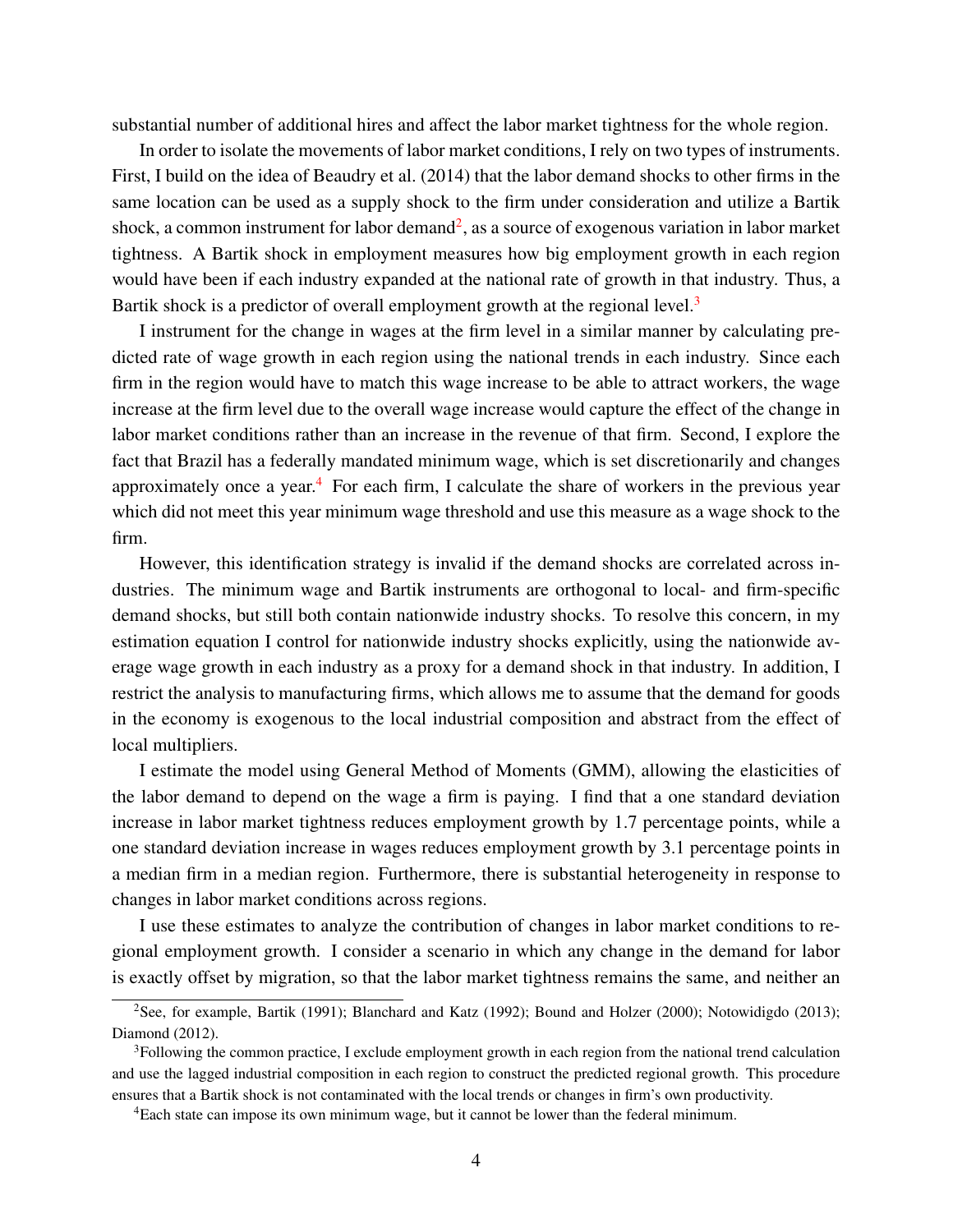increase in worker's outside options nor the growth of firm's revenue translate into higher wages, keeping the wage level in each firm constant. I show that compared to this scenario, a median region experienced a 20% reduction in the variance of employment growth over the business cycle due to changes in labor market conditions. I argue that this effect is equally caused by changes in labor market tightness and changes in wages. Moreover, I argue that the rapid growth of the national minimum wages in Brazil in 1997-2010 generated heterogeneous effects of labor market conditions on employment growth across regions. In particular, I document that microregions with higher exposure to minimum wage increase experienced smaller stabilizing effect of the change in labor market conditions during local recessions and larger diminishing effect of the change in labor market conditions during local expansions.

My results suggest that labor market conditions can have a substantial impact on employment growth over the business cycle. However, my analysis faces two limitations. First, I focus on the intensive margin and do not take into account changes in the regional employment growth due to entry of the new firms. Next, because I use the data on manufacturing firms in the formal sector, my results should be interpreted as the impact of labor market conditions on fluctuations in the formal employment in the tradable sector. For instance, if the increase in the competition for workers pushes more firms to hire workers informally, my results would capture this effect but suggest that employment is growing slower. Thus, I will not be able to distinguish between the slow down in the overall employment growth and the increase in the incidence of informality.

My paper connects several strands of literature. I revisit the widely studied question of regional response to shocks, first extensively covered in [Blanchard and Katz](#page-37-6) [\(1992\)](#page-37-6). However, unlike the many studies in this literature, who investigated the migratory response to shocks (see, for instance, [Notowidigdo,](#page-38-5) [2013;](#page-38-5) [Yagan,](#page-38-2) [2014\)](#page-38-2), I analyze the labor market adjustment of the demand side of the market. To my knowledge, I am the first paper to estimate the labor demand response to changing labor market conditions over the business cycle.

I also contribute to a large body of literature which uses a local labor market approach to study the effect of shocks [\(Autor et al.,](#page-36-1) [2013;](#page-36-1) [Dix-Carneiro and Kovak,](#page-37-9) [2015;](#page-37-9) [Topalova,](#page-38-6) [2007;](#page-38-6) [Beaudry](#page-37-4) [et al.,](#page-37-4) [2012\)](#page-37-4). This approach allows me to exploit differential exposure to nationwide shocks across regions and provides a clear identification strategy of the effect of labor market conditions on employment growth.

Next, my paper provides new evidence on differential sensitivity to labor market conditions across firms. Though the findings in this literature suggest differential cyclicality of employment growth across low- and high-paying firms in the US [\(Moscarini and Postel-Vinay,](#page-38-3) [2012;](#page-38-3) [Kahn](#page-38-4) [and McEntarfer,](#page-38-4) [2014;](#page-38-4) [Fort et al.,](#page-37-3) [2013\)](#page-37-3), existing studies provide descriptive evidence rather than estimate the causal relationship. To my knowledge, this is the first paper to estimate firm level elasticity of labor demand with respect to changes in labor market conditions. In addition, I am the first paper to discover heterogeneous response to labor market conditions across regions.

Finally, my paper is close in spirit to the studies which aim to match firm level dynamics to the stylized facts on aggregate fluctuations [\(Cooper et al.,](#page-37-10) [2007;](#page-37-10) [Elsby and Michaels,](#page-37-11) [2013\)](#page-37-11).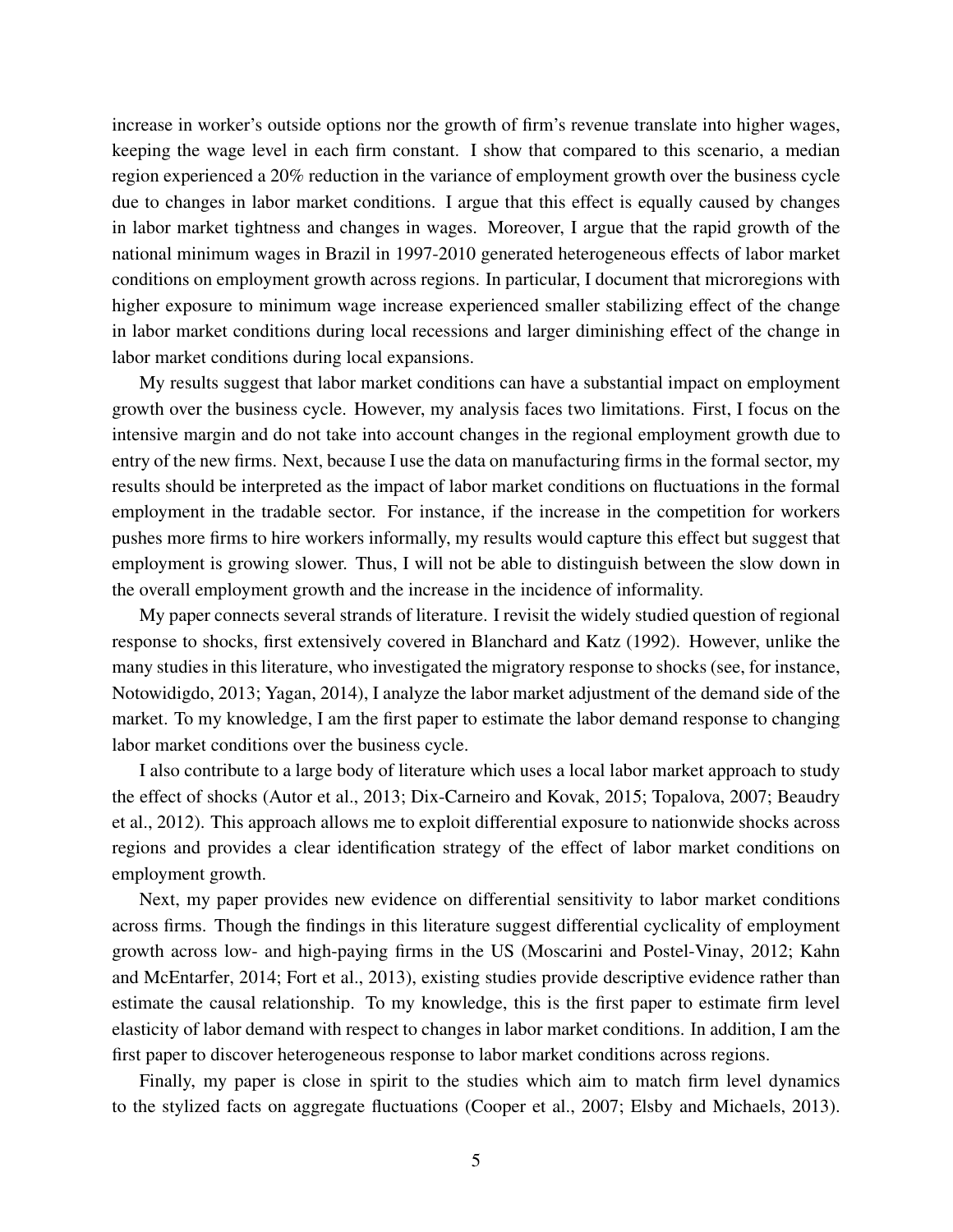These papers focus on modeling decisions of firms to generate observed aggregate volatility of employment and wages in response to revenue shocks. I take this response as given instead and estimate the magnitude of general equilibrium adjustment to the resulting changes in labor market conditions.

The rest of the paper is structured as follows. I start by describing the basic facts on the changes of labor market conditions over the business cycle in section [2.](#page-5-0) Then I develop a model of local labor markets with heterogeneous firms and derive the firm-specific response to a change in local labor market conditions in section [3.](#page-10-0) After that, I explain the identification strategy in section [4.](#page-18-0) I take the model to the data and present results on the magnitude of labor demand elasticity in section [5.](#page-23-0) Then I discuss the impact of labor market conditions on employment growth at the regional level in section [6.](#page-32-0) Finally, I summarize the findings and suggest the steps for future research in section [7.](#page-36-2)

### <span id="page-5-0"></span>2 Variation in Labor Market Conditions

I start my analysis by establishing the key facts on the changes in labor market conditions over the business cycle. First, I briefly describe the data and introduce the definition of a local labor market. Then, I explain how I measure labor market conditions. Finally, I document the key stylized facts. I show that:

- 1. Though both labor market tightness and wages co-move across regions, there is substantial variation in labor market conditions across regions in any given year.
- 2. Labor market tightness responds strongly to local business cycle.
- 3. Prevailing wages responds to local business cycle as well. However, in microregions which are more exposed to increase in national minimum wage, wages are growing more independently of local business cycles.

#### 2.1 Data and definition of a local labor market

I study the impact of labor market conditions on job creation using *Relação Anual de Informações Sociais (RAIS)* — an employer-employee matched dataset from Brazil, collected annually by the Brazilian Ministry of Labor. It covers all formal sector jobs in Brazil and contains detailed information on workers, including their monthly salary, contract hours, tenure on the job, occupation, level of education, age, and gender, as well as establishment identifier, which allow me to track firms over time. These data possess several desirable features. First, since RAIS contains such a detailed information about the workers, it allows me to adjust wage series for the changes in workforce composition in a very accurate way. Adjusting for such a rich set of workers characteristics is not possible, for instance, in the Longitudinal Employer-Household Dynamics (LEHD),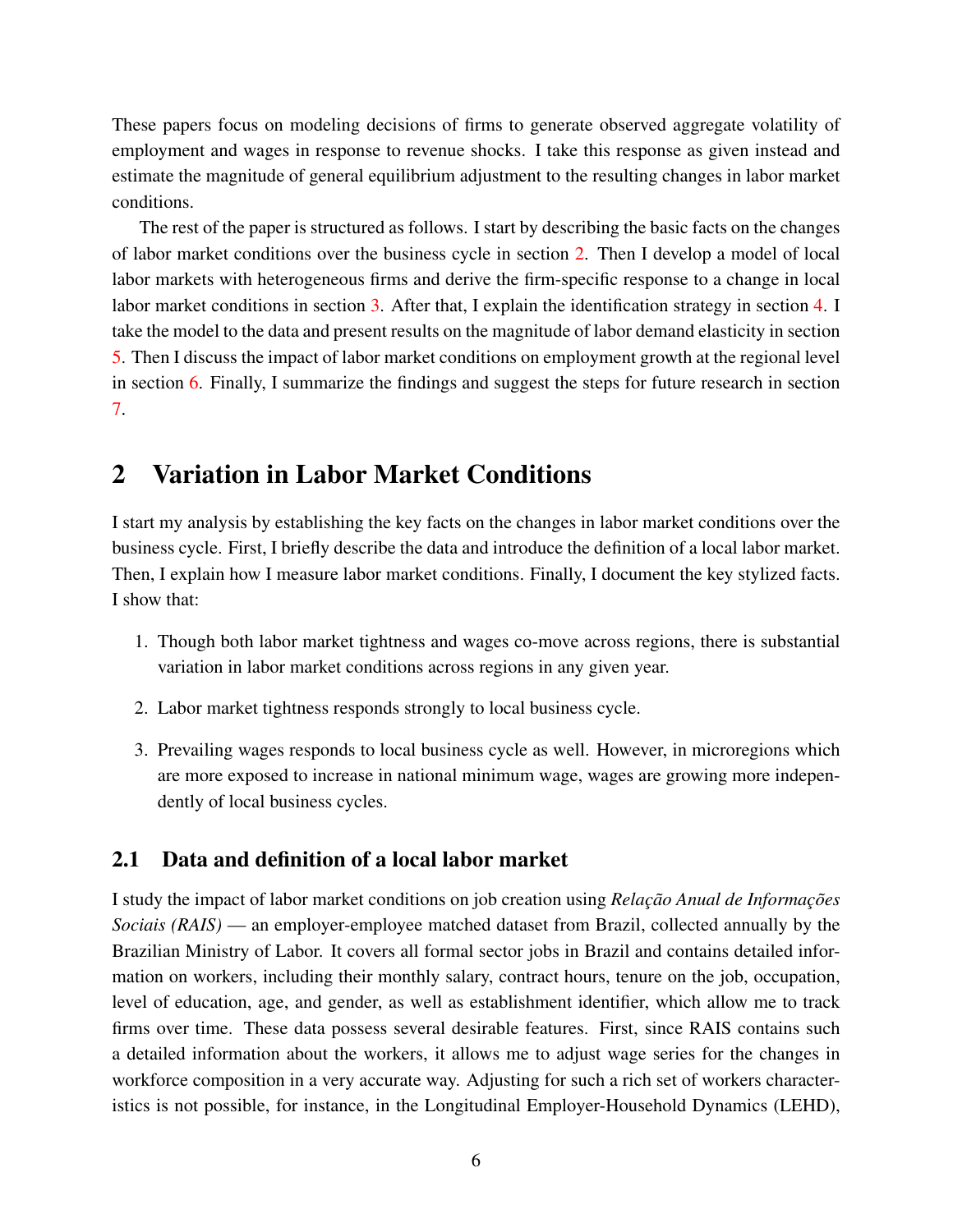employer-employee linked dataset in the US, because it lacks information on occupations. Next, RAIS provides the data at the firm level, which allows me to study firms' contribution to employment fluctuations at the regional level without contaminating the results with the reclassification bias, a concern in the aggregate data which creates mechanical correlation between firm's size and firm employment growth [\(Moscarini and Postel-Vinay,](#page-38-3) [2012\)](#page-38-3). Finally, Brazil is a large country with significant heterogeneity across regions. It doe not have a single region which encompasses most of the economic activity or has a particularly high concentration of the labor force, and it has a diversified economy.

I study microregions – statistical units which combine several municipalities – as isolated local labor markets. Microregions cover the whole territory of Brazil and are a commonly used definition of a local labor market in the context of Brazil (See, for example, [Kovak,](#page-38-7) [2013;](#page-38-7) [Dix-Carneiro and](#page-37-9) [Kovak,](#page-37-9) [2015\)](#page-37-9). A microregion is defined by the Brazilian Institute of Geography and Statistics (*Instituto Brasileiro de Geografia e Estatística*, IBGE) as a region which encompass local production, distribution, exchange and consumption. The geographical borders of microregions were revised several times during the period of observation, so I use the minimally geographically consistent definitions of microregions, which result in 486 microregions in total. However, because some microregions have very small presence of manufacturing, I restrict my analysis to the microregions which had at least 20 firms in manufacturing in each year for at least 10 years of the data. This restriction leaves me with 331 microregions (see figure [1](#page-57-0) for a map). According to 2000 Census, an average microregion in the sample contained 450,000 people in 2000, had 13% of employment in manufacturing, out of which 51% was employed in the formal sector, and had 370 manufacturing firms with more than 5 employees in RAIS (table [6\)](#page-44-0).

I analyze the period of 1997–2010, which gives me 14 years of data. Over these years Brazil's GDP per capita grew on average 1.75% annually with three major episodes of slowdown: in 1998/1999 due to the Asian crisis, in 2001/2002 due to political uncertainty over the upcoming presidential election and in 2008/2009 as a consequence of the global financial crisis. I restrict my analysis to the manufacturing sector only, which allows me to treat the goods which firms produce as tradable, which is essential for identification. I discuss this requirement at length in section [4.](#page-18-0) Employment growth in manufacturing generally tracked the national growth pattern, but grew at lower rates than the national GDP per capita (figure [2\)](#page-58-0). However, in each year the spread in employment growth across regions remained quite big – the interquartile range never went below 7 percentage points, with a maximum of 15 percentage points in 1997.

#### 2.2 Measuring local labor market conditions

Labor market conditions are characterized by two margins: labor market tightness and prevailing wages. Labor market tightness, defined as a trio of vacancies over unemployed, determines how easy it is for a firm to find a new worker, and prevailing wages shows how much a firm has to pay to make a hire.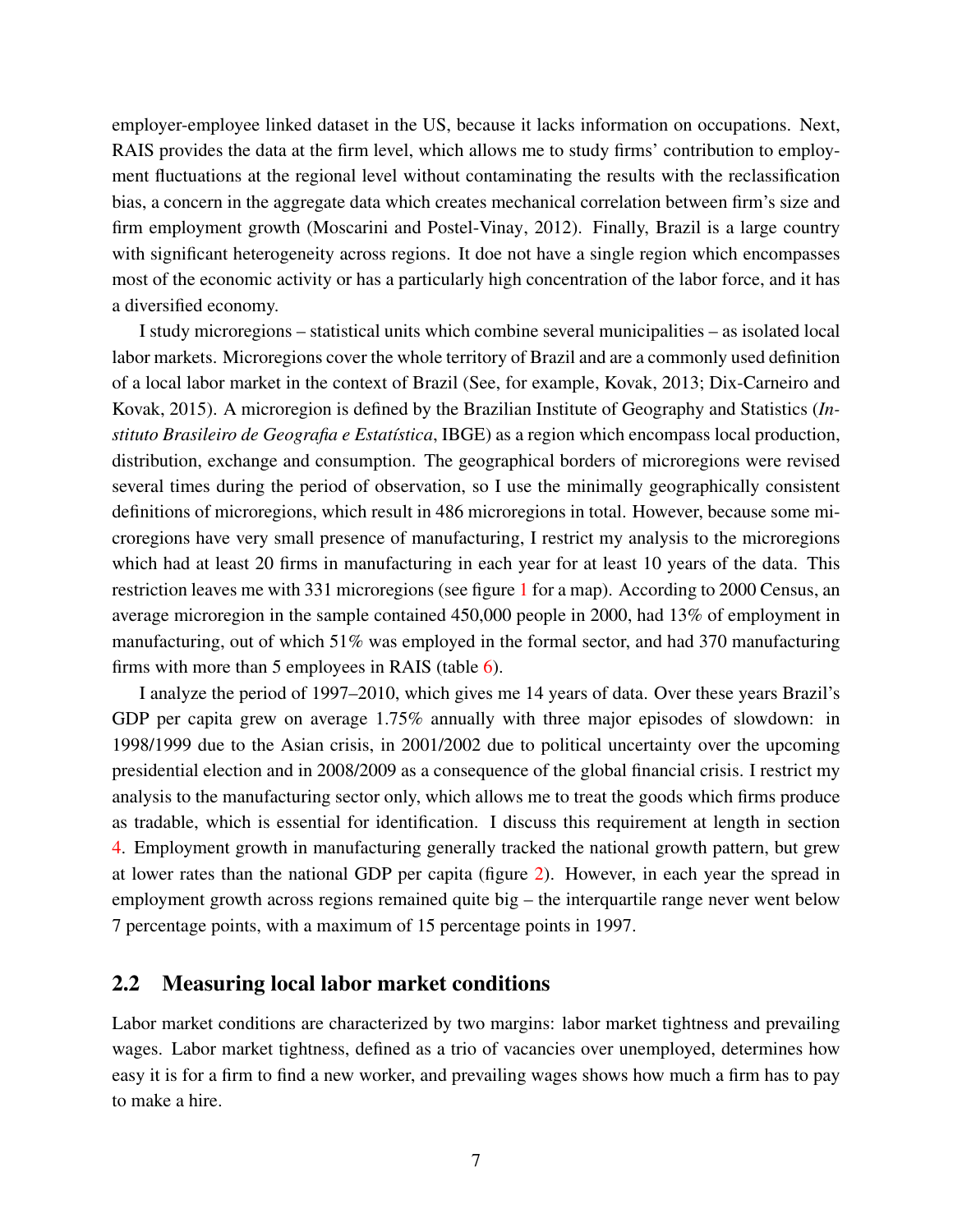Labor market tightness. Traditionally, labor market tightness is measured either by the ratio of vacancies to unemployed, or by the unemployment level. Since RAIS does not report vacancies, and the data on unemployment is not available at the microregion level at the annual frequency, I construct two alternative measures of labor market tightness.

The first alternative measure of labor market tightness is the employment to population, which is closely linked to vacancies over unemployment ratio through through the matching function. Assuming that the matching function takes a standard Cobb-Douglas form, the vacancy filling rate, denoted by  $\phi$ , is determined by the labor market tightness:

$$
\phi = \left(\frac{V}{U}\right)^{-(1-\sigma)},\tag{2.1}
$$

where V denotes vacancies, U denotes unemployed, and  $\sigma$  is the parameter of the matching function. Next, in the steady-state equilibrium the number of jobs in the economy remains stable if the number of hires equals to the number of separations. Denoting the separation rate by  $\delta$ , and denoting the number of jobs by  $E$ , this equilibrium condition writes as follows:

$$
\phi V = \delta E. \tag{2.2}
$$

Using these two equations, and assuming that parameters of the matching function do not change over time, the ratio of vacancies to unemployed can be expressed as a function of employment to population ratio, denoted by  $\frac{E}{L}$ :

$$
\log\left(\frac{V}{U}\right) = \frac{1}{\sigma}\log\delta + \frac{1}{\sigma}\log\left(\frac{E}{L}\right) - \frac{1}{\sigma}\log\left(1 - \frac{E}{L}\right). \tag{2.3}
$$

Guided by this representation, I use annual percentage changes in the ratio of formal employment to population to measure the changes in labor market tightness. This measure has several important features. First, when the ratio of formal employment to population increases, the labor market becomes tighter, and thus it is harder for firms to hire workers. Second, because this measure relies on the aggregate data, it is available for all microregions in all periods. Third, this measure takes into account changes in labor market tightness due to migration, because it is based on the actual number of jobs, which might be taken by migrant workers as well, and population estimates, which take into account migrants.

However, this measure does not include jobs in the informal sector. Thus, if employment growth in the informal sector is positively correlated with employment growth in the formal sector, I will be overestimating the changes in labor market tightness. To understand how important this issue is, I regress employment growth in the informal sector, employment growth among selfemployed, total employment growth and the change in unemployment rate on the employment growth in the formal sector at the state level using the data from PNAD – an annual nationally representative in Brazil survey similar to CPS. Table [1](#page-39-0) demonstrates that employment growth in the formal sector in not correlated with employment growth in the informal sector or among selfemployed, but is a strong predictor of the total employment growth and os associated with a decline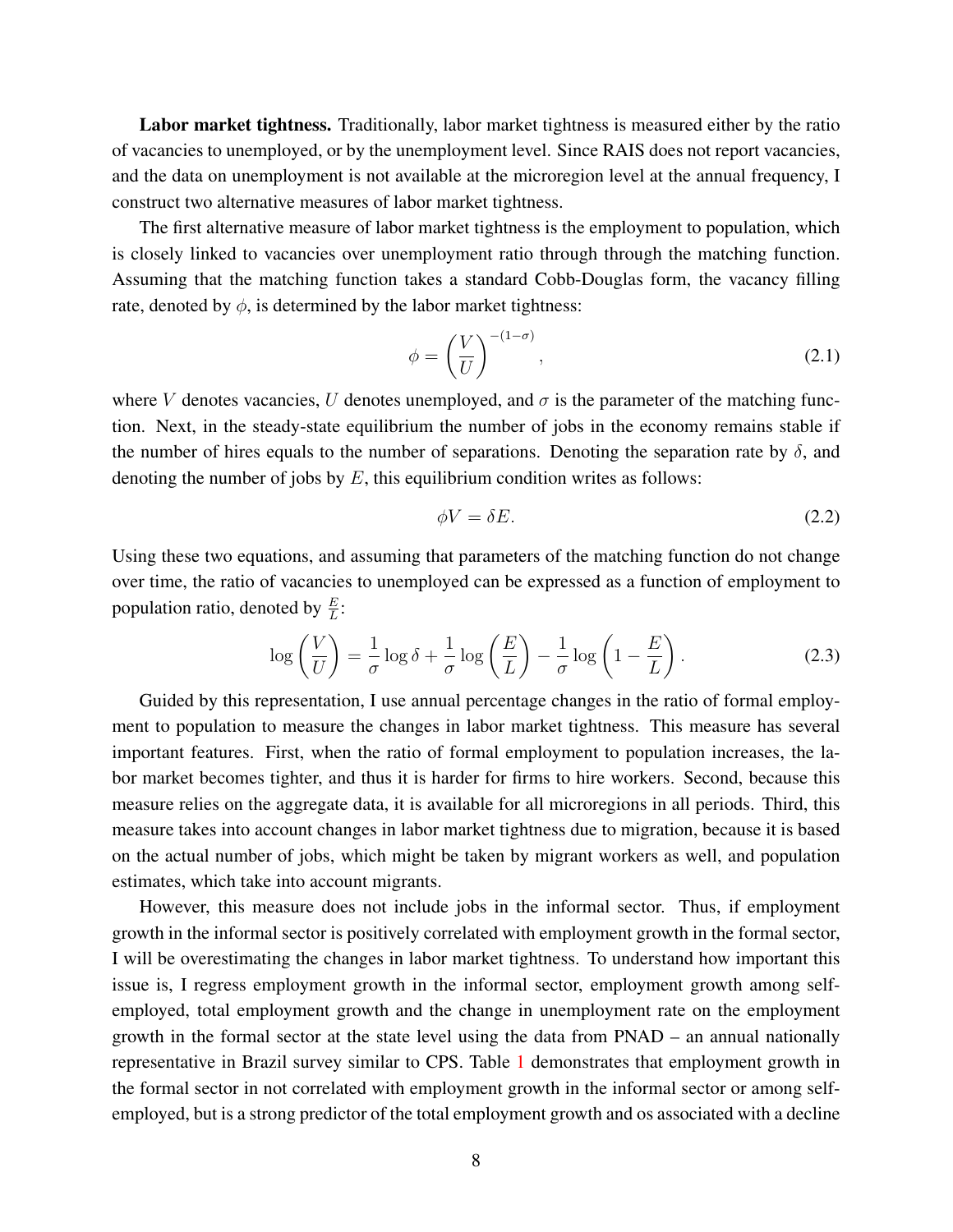in unemployment rate. Therefore, change in the formal employment to population ratio is not contaminated by positive (or negative) correlation with the growth in the informal sector.

The second alternative measure of labor market tightness is the probability for a worker who separated from a job to find a new job. In tighter markets, it is harder for firms to fill a vacancy, but easier for workers to find a job. Thus, the job arrival rate  $\psi$  is informative about the labor market tightness, and can be expressed as:

$$
\psi = \left(\frac{V}{U}\right)^{-\frac{\sigma}{1-\sigma}}.\tag{2.4}
$$

To measure the changes in job arrival rate in each microregion, I calculate changes in probability to find a job iin the current year. Using RAIS, I track new hires among all workers who separated from a formal sector job either in the current or in the past year in each microregion. Then, I exclude those workers who have found a job in the past year and calculate a probability to find a job by the end of the current year for the remaining workers.

One of the concerns with this procedure is that I do not observe hires into the informal sector and thus would underestimate the job arrival rate in manufacturing, if the share of workers who switch from formal to informal sector is high. According to PNAD, 25% of newly hired workers by the informal sector within each year have had their previous job in the formal sector. To minimize this concern, I use only workers who have left a formal sector in the current or previous year, as the share of workers taking a job in the informal sector will be higher for longer spells outside of the formal sector.

The two measures of labor market tightness are highly correlated (figure [3\)](#page-58-1), but the change in probability to be hired has higher variance, which is likely to be due to measurement error. Thus, my preferred measure of labor market tightness is the ratio of the formal employment to population ratio, and I also perform robustness estimation using the change in probability to be hired.

**Prevailing wages.** RAIS contains detailed information on firms and workers, which allows me to construct wage series at the firm level, adjusted for differences in workforce composition across firms. Analyzing wages at the firm level rather than at the microregion level is essential because there is substantial variation in wage changes across firms within the same industry and microregion, even though in general wages move together across different firms and microregions, as I show in subsection [2.3.](#page-9-0)

To construct firms' wages, I first take away the differences in wages explained by workforce composition. I use a sample of all the workers employed in manufacturing in December of each year and regress the logarithm of their hourly wages (in constant 2005 prices) on workers' characteristics using the following specification:

<span id="page-8-0"></span>
$$
\log \text{wage}_{kjlt} = \beta_{0t} + \beta_{1t}(age_{kt} - 35) + \beta_{2t}(age_{kt} - 35)^{2}/100
$$

$$
+ \beta_{3t} \text{ female}_{k} + \beta_{4t} \text{ tenure}_{kt}
$$

$$
+ \sum_{m} \beta_{5mt} \text{ education}_{kt} + \sum_{p} \beta_{6pt} \text{ occupation}_{kt} + \mu_{jlt} + \nu_{kjlt}, \qquad (2.5)
$$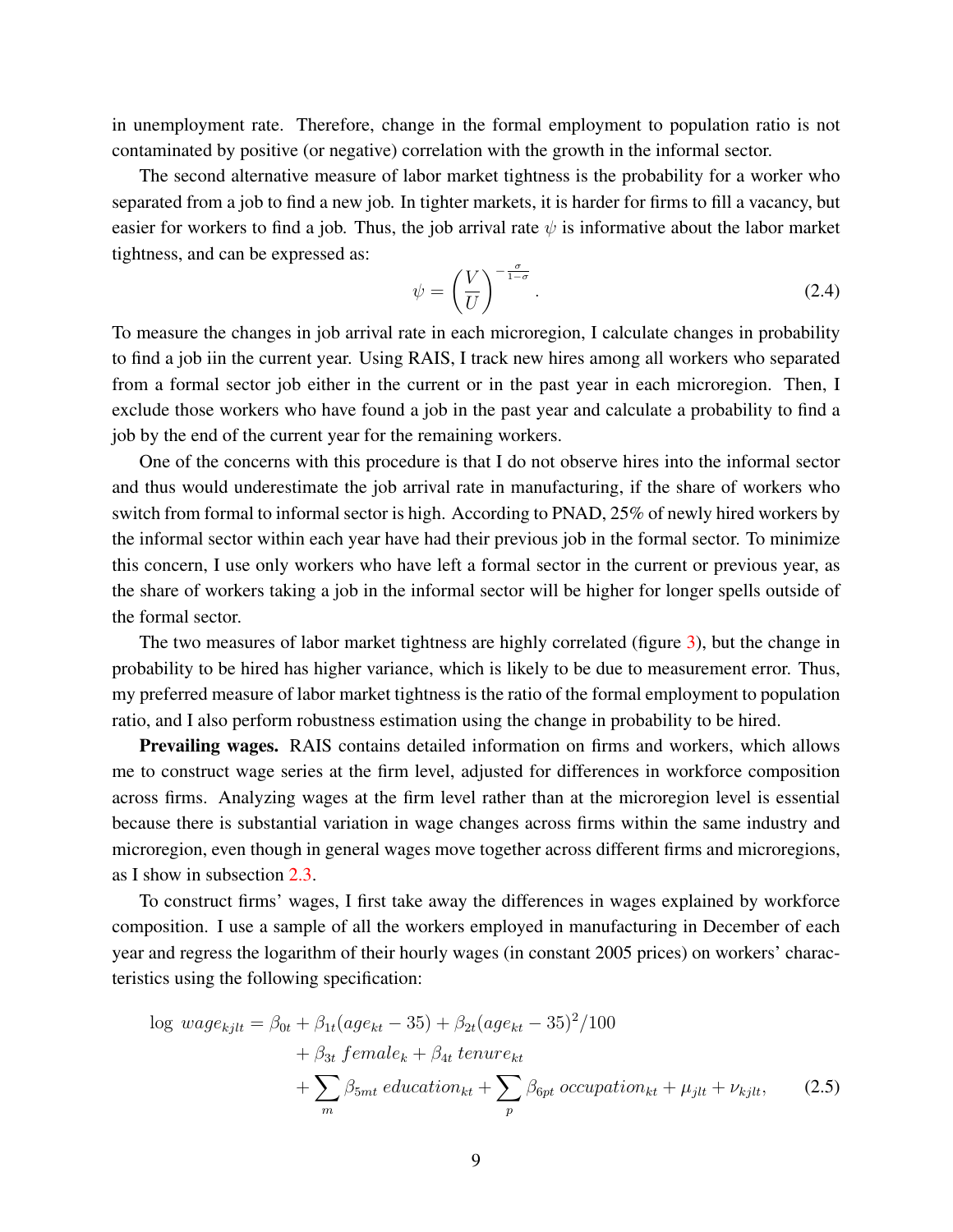where k denotes an individual, j denotes industry, l denotes microregion, t denotes year, and  $female_k$  is an indicator for female,  $tenure_{kt}$  is the tenure on the job in years,  $age_{kt}$  is the age in years, education<sub>kt</sub> and occupation<sub>kt</sub> are the full set of indicators for education and occupation categories, and  $\mu_{jlt}$  is the industry–location–year fixed effect. I fit the specification [\(2.5\)](#page-8-0) separately for each year, using the sample of all workers in Brazil employed in manufacturing in December of that year. The estimation results are presented in tables [21](#page-66-0) and [22](#page-67-0) of the appendix [A.](#page-66-1)

After this, I obtain the firm specific wage level as the average wages paid to a 35 year old male production worker with a high school degree and zero tenure at the firm i:

$$
w_{ijlt} = \frac{1}{K_{ijlt}} \sum_{k} \left( \hat{\beta}_0 + \hat{\mu}_{jlt} + \hat{\nu}_{kjlt} \right)
$$
 (2.6)

where  $K_{ijlt}$  is the number of employees in the firm in December of each year.

Finally, I estimate the wage change for each firm as a simple difference of the firm level wage:

$$
\Delta w_{ijlt} = w_{ijlt} - w_{ijlt, t-1}.\tag{2.7}
$$

This measure is only defined for the firms who have workers both in periods t and  $t - 1$ , and thus can only be constructed for surviving firms. I explain how I overcome this selection problem in section [4.](#page-18-0)

#### <span id="page-9-0"></span>2.3 Cyclicality of local labor market conditions

Having introduced the measure of the labor market conditions, I can now describe the key facts on changes in labor market conditions over the business cycle. I outline four facts:

- 1. Though both labor market tightness and wages co-move across regions, there is substantial variation in labor market conditions across regions in any given year.
- 2. Labor market tightness responds strongly to local business cycle.
- 3. Prevailing wages responds to local business cycle as well. However, in microregions which are more exposed to increase in national minimum wage, wages are growing more independently of local business cycles.

The first fact emphasizes substantial variation in labor market conditions across regions. Figures [4a](#page-59-0) and [4b](#page-59-0) plot annual changes in labor market tightness across microregions as measured by employment to population ratio and by probability to be hired respectively. Median change in labor market tightness generally follows the same pattern as the growth of the national GDP per capita, but the common annual component explains only 12% of variation in changes in labor market tightness across regions if labor market tightness is measured by employment to population ratio, and 6% if labor market tightness is measured by probability to be hired. Over time, the interquartile range varies between 4.3% and 8.6% if measured by employment to population ratio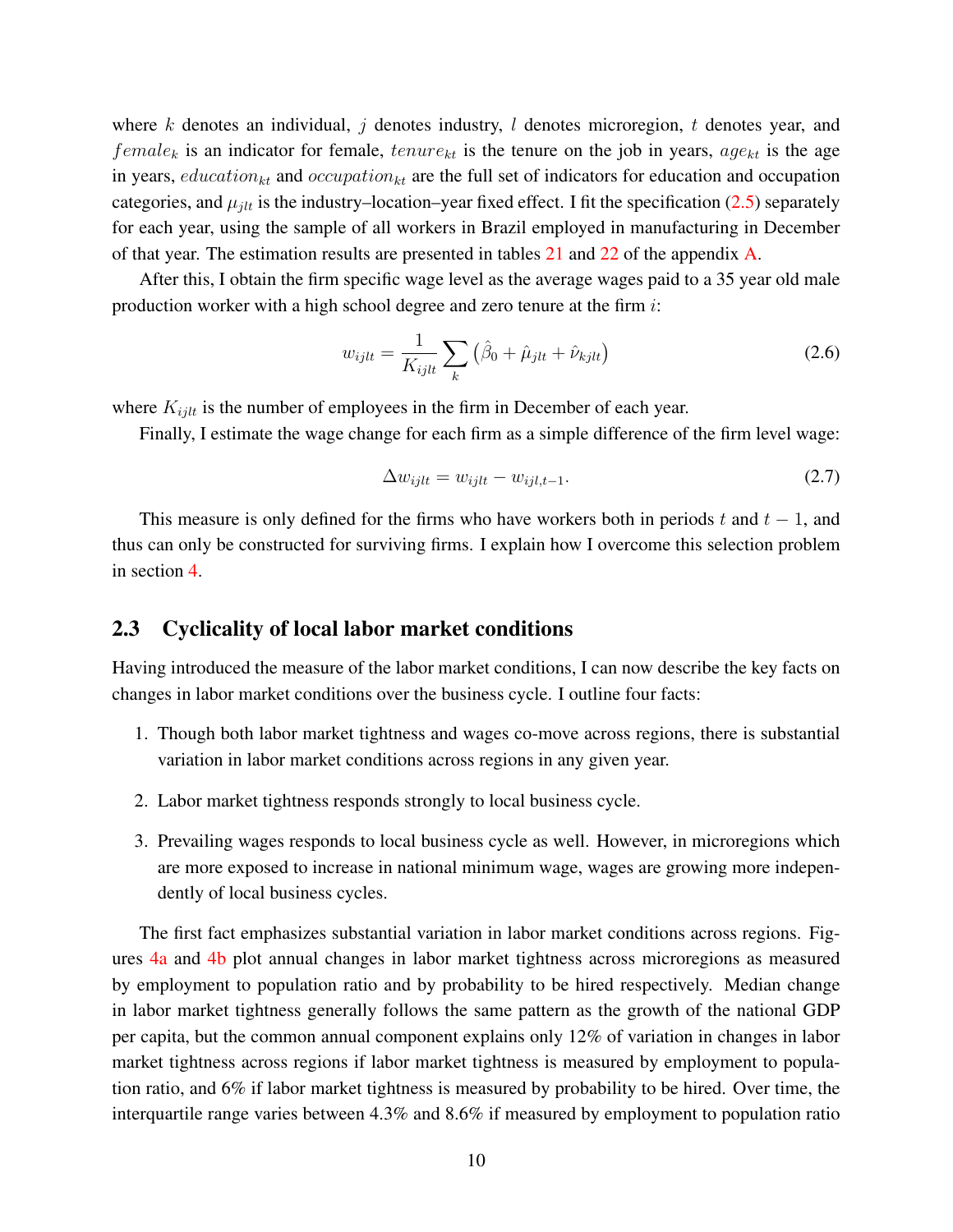and 9.7% and 21% if measured by probability to be hired. Figure [5](#page-60-0) plots average wage change across microregions over time. Common annual component explains 36% of variation in wage change across regions, and wage changes are strongly correlated with the change in real national minimum wages. I discuss this correlation in detail below. However, the interquartile range in wage change varies between 3% and 5%, so the variation across regions at any given year in wage change is quite large as well.

The second fact establishes that labor market tightness varies over the local business cycle. Though the data on unemployment rates are not available at the microregion level, IBGE reports annual series on regional GDP and population for most microregions starting in 1999. Table [2](#page-40-0) and [3](#page-41-0) present the result of a regression of the change in labor market tightness on annual growth of regional GDP per capita. On average, one percentage point increase in GDP per capita is associated with 0.2 percentage point increase in employment to population ratio and 0.4 percentage point increase in probability to be hired. Moreover, this relationship holds after controlling for regional wage premium, size of the formal sector in the microregion and labor market tightness measured by total employment over population ratio.

The third fact points out that though wages respond to local business cycles as well, wages grow faster in regions with higher exposure to minimum wage increase. On average, a one percentage point increase in local GDP per capita is associated with 0.08 percentage point increase in wages (table [4\)](#page-42-0). However, wage growth is significantly affected by the increase in minimum wage. Brazil has a nationally set nominal minimum wage, which is the same across regions and is adjusted approximately once a year. Although starting in 2002, states can impose their own minimum wage, it cannot be smaller than the nationally set minimum wage. Minimum wage grew substantially in 1997-2010 both in nominal and real terms. On average, minimum wage grew 10% annually in nominal terms, and 4% annually in real terms. In real terms, it decreased only twice during 1997- 2010: in 1999 and in 2002, as in these years inflation reached 8.4% and 14.7% respectively.

Since RAIS provides information on individual level wages, I can measure how much microregions are affected by the change in minimum wage. For each microregion in the sample, I calculate what share of workforce in the last year would meet this year minimum wage requirements. This share varies from 0.3% to 90%, with the median around 10-12% (figure [7\)](#page-61-0). Table [4](#page-42-0) demonstrates, that in the regions where more than 20% of workforce is exposed to the minimum wage increase, wages grew 0.01 percentage points faster independently of local GDP growth, compared to the microregions with 0-7% exposure to minimum wage increase. This difference is large, since on average real wages grew at the rate of 0.46% annually.

### <span id="page-10-0"></span>3 Model of Local Labor Markets

In this section I outline the key mechanism through which the changes in labor market conditions affect employment growth at the firm level. I build a model of local labor markets with heteroge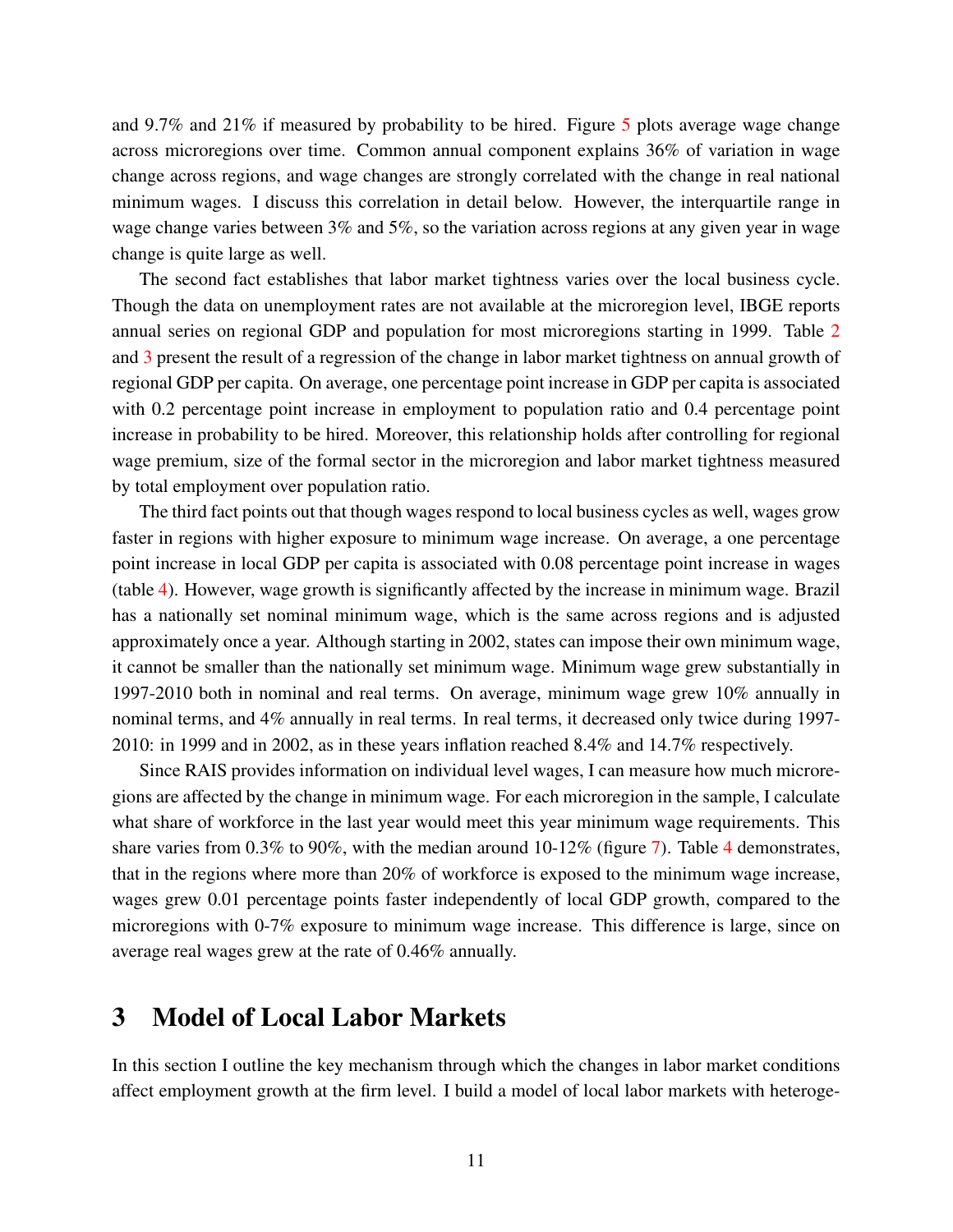neous firms in subsection [3.1](#page-11-0) and discuss how firms respond to labor demand shocks in subsection [3.2.](#page-16-0) I argue that changes in labor market conditions can affect firms through two margins: labor market tightness and prevailing wages. If hiring workers takes time, the value of opening a vacancy goes up whenever the market slackens (i.e. the ratio of vacancies to unemployment falls), and a firm has incentives to expand. Next, if firms hire workers on the same labor market and workers have non-zero bargaining power, a change in the potential wage which a newly hired worker can get on the market raises his outside options and will affect wages in all firms, as in [Beaudry](#page-37-4) [et al.](#page-37-4) [\(2012\)](#page-37-4). Furthermore, I show that low-paying and high-paying firms are likely to respond to changes in labor market conditions differently, because high-paying firms have higher profits per worker and can sustain larger changes in wages.

#### <span id="page-11-0"></span>3.1 Local labor market equilibrium

To model firms' employment and wages, I introduce firm heterogeneity into a continuous-time search and bargaining framework. I let firms differ in two parameters: flow revenue per worker and fixed cost of hiring. The first parameter affects firms' surplus from opening a new vacancy and the second one changes how expensive it is to expand. Together, these two parameters determine the optimal size of the firm, but only the flow revenue per worker affects firm-specific wages, which proves to be crucial for firm's response to shocks.

Workers in the model are looking for jobs in all industries, and they get some of the firmspecific surplus once they find a job. As a result, wages do not equalize across firms and wages paid by each firm depend on the distribution of productivity in the whole labor market, as in [Beaudry et al.](#page-37-4) [\(2012\)](#page-37-4). This wage setting can be regarded as a reduced form approximation of a second-price auction for a worker, suggested by [Cahuc et al.](#page-37-12) [\(2006\)](#page-37-12) and [Flinn](#page-37-13) [\(2006\)](#page-37-13).

I model the economy as  $L$  isolated locations which produce  $J$  traded goods, sold at the national price  $p_j$ . Each industry j in a location l is populated by a continuum of firms, who take the prices of goods as given, but can choose how many vacancies to post. Firms base their hiring decisions on labor market conditions, characteristics of their industry and location, and two firm-specific parameters: flow revenue per worker and cost of hiring. Firms can fill the posted vacancies from the pool of unemployed workers, but hiring takes time due to search frictions. Once a vacancy is matched with a worker, the firm and the worker split the surplus of the match according to Nash bargaining.

The prevailing vacancy filling rate and the average potential wage which a worker can get at location *l* are the two key equilibrium variables, which allow two locations with the same industry composition respond to the same shocks differently.<sup>[5](#page-11-1)</sup> The average potential wages (denoted by  $\bar{w}_l$ ) determines what fraction of the flow revenue the firm is able to retain as profits, and the vacancy filling rate (denoted by  $\phi_l$ ) determines how expensive it is to expand in size. The role of these

<span id="page-11-1"></span> $5$ Two regions with the same industrial composition can have different equilibria because of the region-specific revenue advantage and differences in population size between these two regions.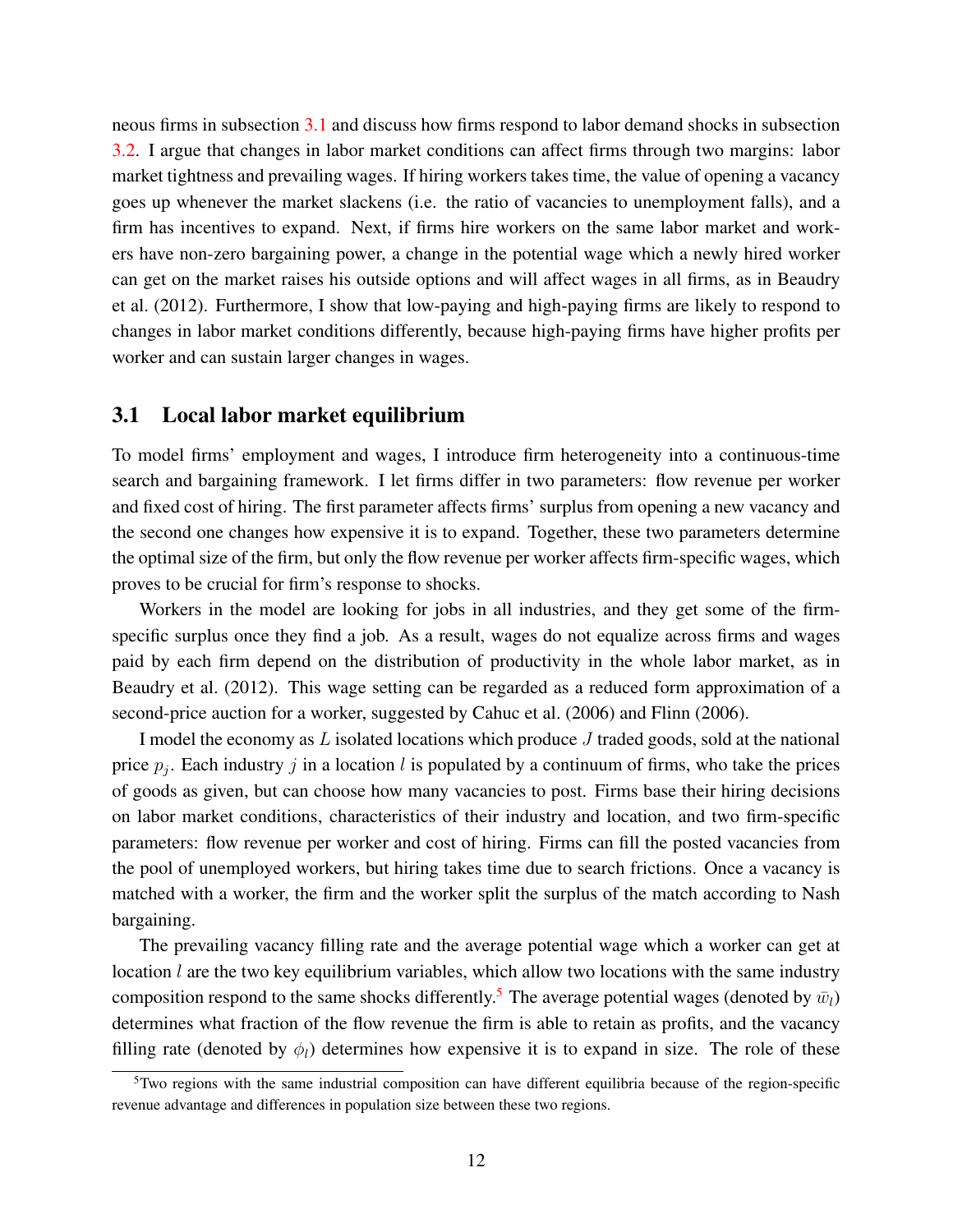two variables in local employment growth is the main focus of this paper. For the ease of the exposition, I abstract from the other channels through which the industries can interact: local multipliers, migration and partial mobility across industries. However, I show in section [4](#page-18-0) that my identification strategy is robust to these interactions as well.

**Matching function.** All firms hire workers on the same location-specific labor market. There are no economies of scale in hiring and workers don't observe firm characteristics before they are matched with a vacancy. As a result, an open vacancy at any firm is filled at a constant vacancy filling rate  $\phi_l$ . The equilibrium vacancy filling rate  $\phi_l$  is determined by the total number of vacancies posted by each industry in the location  $l$ , since I treat the number of workers in each location as fixed. Following a standard DMP model, I assume that the matching function exhibits constant returns to scale with parameter  $σ$ . Furthermore, I allow workers to be perfectly mobile across in-dustries.<sup>[6](#page-12-0)</sup> As a result, one additional unemployed worker increases the vacancy filling rate by the same rate in all firms and all the industries. Thus, firms from all industries respond to an increase in unemployment in the same way, and do not care about the composition of unemployment workers.

Denoting the number of unemployed workers by  $U_l$ , and the total number of vacancies by  $V_l$ , the total number of the new matches can be written as  $V_l^{\sigma}U^{1-\sigma}$ . Thus, the vacancy filling rate  $\phi_l$ and the job arrival rate  $\psi_l$  are:

$$
\phi_l = \left(\frac{V_l}{U_l}\right)^{-(1-\sigma)},\tag{3.1}
$$

$$
\psi_l = \left(\frac{V_l}{U_l}\right)^{\sigma}.\tag{3.2}
$$

Labor supply. Workers can be either employed or unemployed. Unemployed workers look for jobs in all industries independently of their previous employment.<sup>[7](#page-12-1)</sup> I assume that search is random, and an unemployed worker meets a vacancy from an industry  $j$  and firm  $i$  with a probability proportional to the number of unfilled vacancies it has on the market. Thus, a worker receives a job offer from an industry j at the rate  $\psi_l \eta_j$ , where  $\eta_{jl} = V_{jl}/V_l$  is the share of unfilled vacancies of industry j in the market and  $\psi_l$  is the job arrival rate. While unemployed, the worker receives perperiod utility b, which can be thought of as the value of home-production or work at the informal sector. Denoting by  $J^u$  the value of unemployment and by  $J^e_j$  the expected value of employment at industry  $i$ , the value of unemployment can be written as:

$$
\rho J_l^u = b + \psi_l \left( \sum_j \eta_j J_{jl}^e - J_l^u \right). \tag{3.3}
$$

When a worker receives a job offer, a firm and a worker agree on the wage rate  $w_{ijl}$  according to the Nash bargaining rule, and the worker becomes employed. Firms in the same industry pay

<span id="page-12-0"></span><sup>6</sup>This assumption is made for simplicity and can be relaxed at the cost of introducing additional  $(J-1)L$  parameters to the model. However, partial mobility across industries is required.

<span id="page-12-1"></span> $7$ This assumption can be relaxed if the detailed data on the composition of unemployed workers for each location is available, which is not the case of Brazil.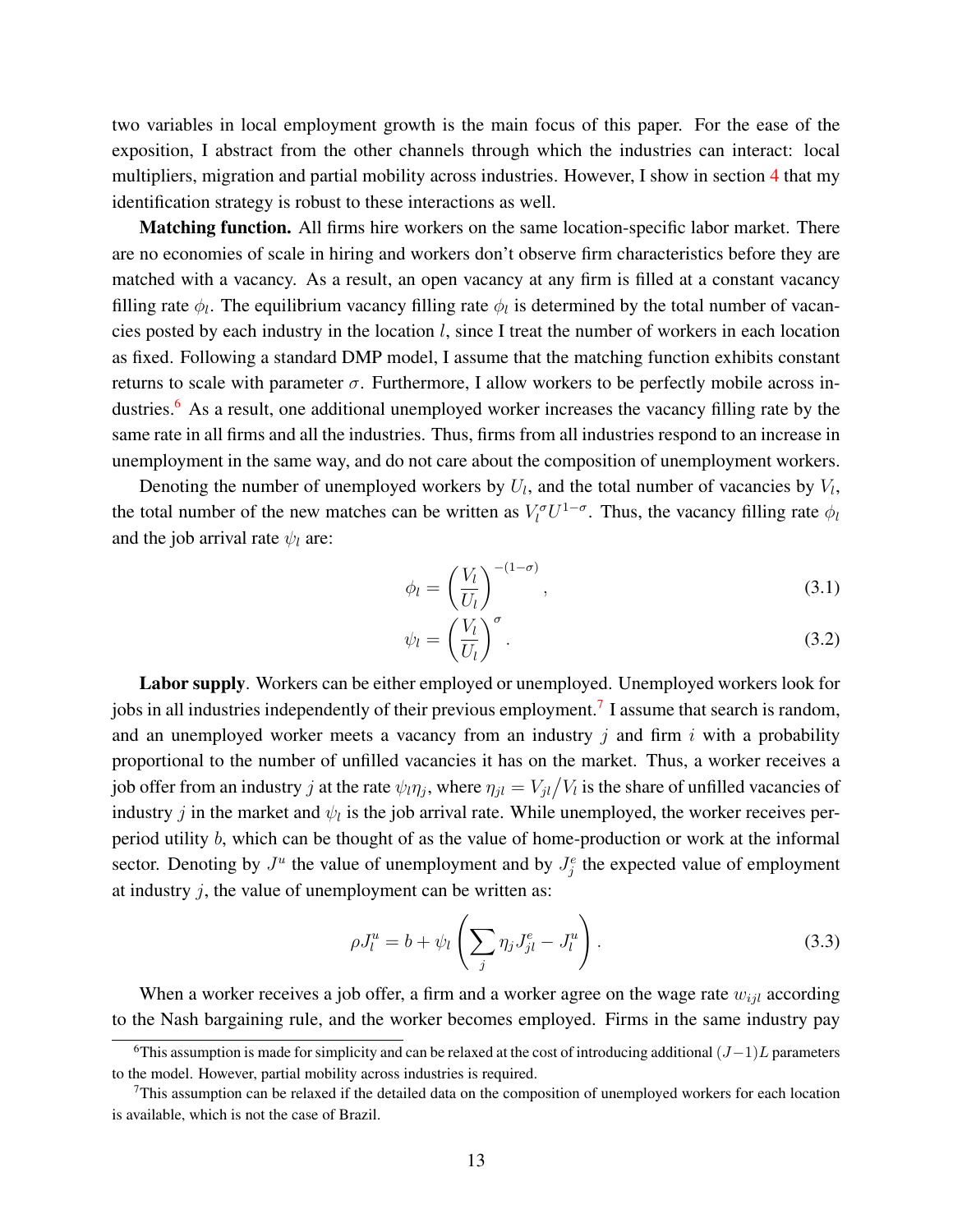different wages because workers have non-zero bargaining power and receive some of the surplus of the match, and on the other hand workers cannot direct their search towards the higher paying firms due to search frictions. An employed worker can separate from a firm in two cases. Either the firm closes or scales down (endogenous separation), or the match is dissipated (exogenous separation), which occurs at rate  $\delta$ . In steady-state the firm's revenue is constant, and the only source of separations is the dissipation rate. Denoting by  $J_{ijl}^e$  the value of employment at a firm  $ijl$ , the Bellman equation for it writes:

$$
\rho J_{ijl}^e = w_{ijl} + \delta \left( J_l^u - J_{ijl}^e \right). \tag{3.4}
$$

The value of employment at the industry  $\hat{j}$  is the weighted average of employment at each firm i of industry j in the location l, where the probability to be employed at each firm is proportional to the share of its unfilled vacancies in the industry  $\eta_{ijl} = \frac{V_{ijl}}{V_{ij}}$  $\frac{V_{ijl}}{V_{jl}}$ . Denoting by  $w_{jl} = \sum_i \eta_{ijl} w_{ijl}$  the average wage the industry  $i$  pays, where the expectation is taken over the firm-specific parameters which will be described later, the expected value of employment at this industry is:

$$
\rho J_{ijl}^e = \mathbb{E}\left[\eta_{ijl}J_{ijl}^e\right] = w_{jl} + \delta\left(J_l^u - J_{jl}^e\right). \tag{3.5}
$$

**Labor demand.** Each firm i in industry j and location l receives flow revenue  $y_{ijl}$  from a filled vacancy, and there are no spillovers in revenue within the firm. Firms take  $y_{ijl}$  as given and only decide how many vacancies to post. I model the flow revenue  $y_{ijl} = p_j + \zeta_l + \varepsilon_i$ , where  $p_j$ is the price of the good,  $\zeta_l$  is a location-specific revenue-advantage, and  $\varepsilon_i$  is the firm's revenue advantage. I assume that all three components of the flow revenue are independent from each other. Each firm is characterized by two parameters: advantage in revenue per worker  $\varepsilon_i$  and the fixed cost of hiring  $\xi_i$ . The revenue per worker advantage allows a firm to get higher profit per \$1 of wages paid, and represent firm's savings on marginal costs not associated with labor, such as the price of materials etc. A lower fixed hiring cost helps a firm to expand at a lower cost, and can arise can arise from a better hiring technology, a smaller bureaucratic burden associated with posting a vacancy etc. I do not impose any restrictions on the correlation between the revenue per worker and the fixed cost of hiring. Firms differ only in these parameters, and thus all firms with the same  $\varepsilon$  and  $\xi$  in the same industry and location get the same profits and make the same hiring decisions. The distribution of types in the equilibrium is determined by firms' entry to the market, similarly to [\(Melitz,](#page-38-8) [2003\)](#page-38-8), and is discussed in detail below.

A vacancy brings profits only when it is filled, and firms pay a flow cost  $c$  to keep a vacancy open. Denoting by  $J_{ijl}^v$  the value of an open vacancy and by  $J_{ijl}^f$  the value of a filled vacancy, the value of an open vacancy can be written as:

$$
\rho J_{ijl}^v = -c + \phi_l \left( J_{ijl}^f - J_{ijl}^v \right). \tag{3.6}
$$

Once a vacancy is filled, the firm receives a stream of profits  $y_{ijl} - w_{ijl}$ , where  $w_{ijl}$  is the wage paid by firm ijl. The filled vacancy can be destroyed at the exogenous rate  $\delta$ , and then it becomes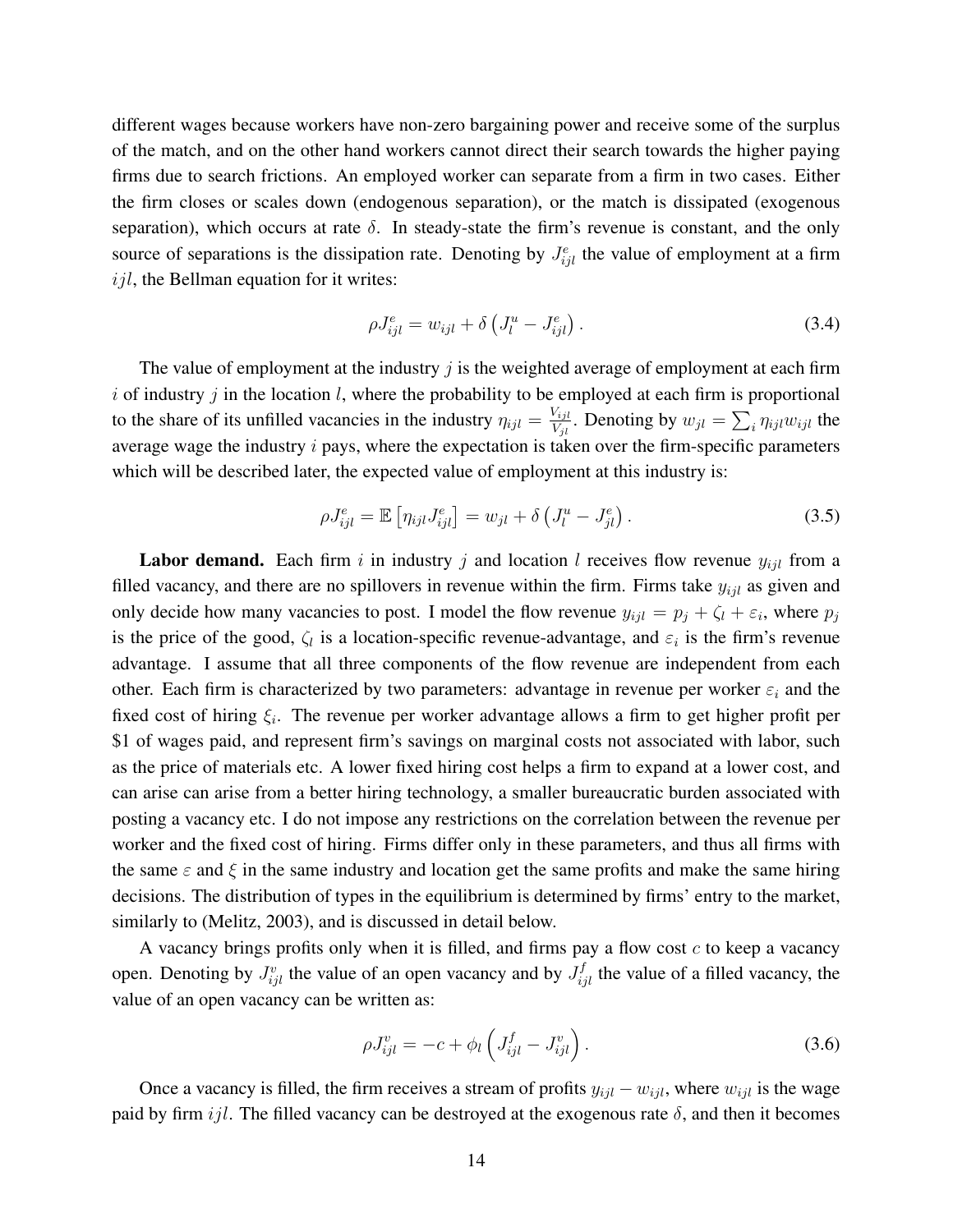open again. Thus, the value of a filled vacancy is:

$$
\rho J_{ijl}^f = y_{ijl} - w_{ijl} + \delta \left( J_{ijl}^v - J_{ijl}^f \right). \tag{3.7}
$$

To open a vacancy, firms have to pay a fixed cost, which increases with the size of the firm, denoted by  $E_{ijl}$ . This cost varies across firms: firm cost advantage  $\xi_i$  can make it lower. To post a vacancy a firm has to pay  $(E_{ijl}/\xi_i)^{\theta}$ . Since in the equilibrium the value of the marginal vacancy opened has to equal the fixed cost of its creation, this condition determines the size of each firm despite of the fact that there are no complementarities in production between jobs within the same firm.

In steady state, the size of each firm is defined by two conditions. First, the size of the firm has to be constant. That is, the number of workers who leave the firm is the same as the number of workers who join it:

<span id="page-14-0"></span>
$$
\delta E_{ijl} = \phi_l V_{ijl}.\tag{3.8}
$$

Second, the value of the last vacancy posted equals the cost to create it:

<span id="page-14-1"></span>
$$
J_{ijl}^v = \left(\frac{E_{ijl}}{\xi_i}\right)^{\theta}.
$$
\n(3.9)

After solving for the value of an open vacancy and using equations  $(3.8)$  and  $(3.9)$  to determine the size of the firm, I obtain the following expression for the steady-state size of the firm:

<span id="page-14-2"></span>
$$
E_{ijl} = \xi_i \left( \frac{\phi_l/(\rho + \delta)}{\rho + \delta + \phi_l} \right)^{1/\theta} \left( y_{ijl} - w_{ijl} - \frac{\rho + \delta}{\phi_l} c \right)^{1/\theta}.
$$
 (3.10)

Thus, the size of the firm compared to its rivals in the same industry and location is determined by the revenue advantage  $\varepsilon_i$  and the hiring cost  $\xi_i$ . A firm can be larger either because it is more profitable and has higher  $\varepsilon_i$ , or because it is cheaper for it to hire new workers and it has higher  $\xi_i$ . At the same time, if the industry  $j$  is more profitable than others, or if location  $l$  has a comparative advantage, it will tend to have more large firms compared to other industries and/or locations.

Wages. Once a worker and a vacancy meet, they bargain to split the surplus. Though neither the worker nor the firm can direct their search to a particular type of firms (e.g. larger or more profitable firms) or workers (e.g. workers who have previously worked in the same industry), they observe each others' types when they are matched. That is, the worker knows the firm's flow revenue and its fixed hiring cost, and the firm knows the worker's previous employment history. The resulting wage is a solution to the following Nash bargaining rule:

$$
J_{ijl}^f - J_{ijl}^v = \kappa \left( J_{ijl}^e - J_l^u \right). \tag{3.11}
$$

After substituting in the expressions for workers's and firm's surpluses, and denoting by  $\bar{w}_l =$  $\sum_j \eta_{jl} w_{jl}$  the average potential wage paid in a location l, I can write the wage paid by the firm ijl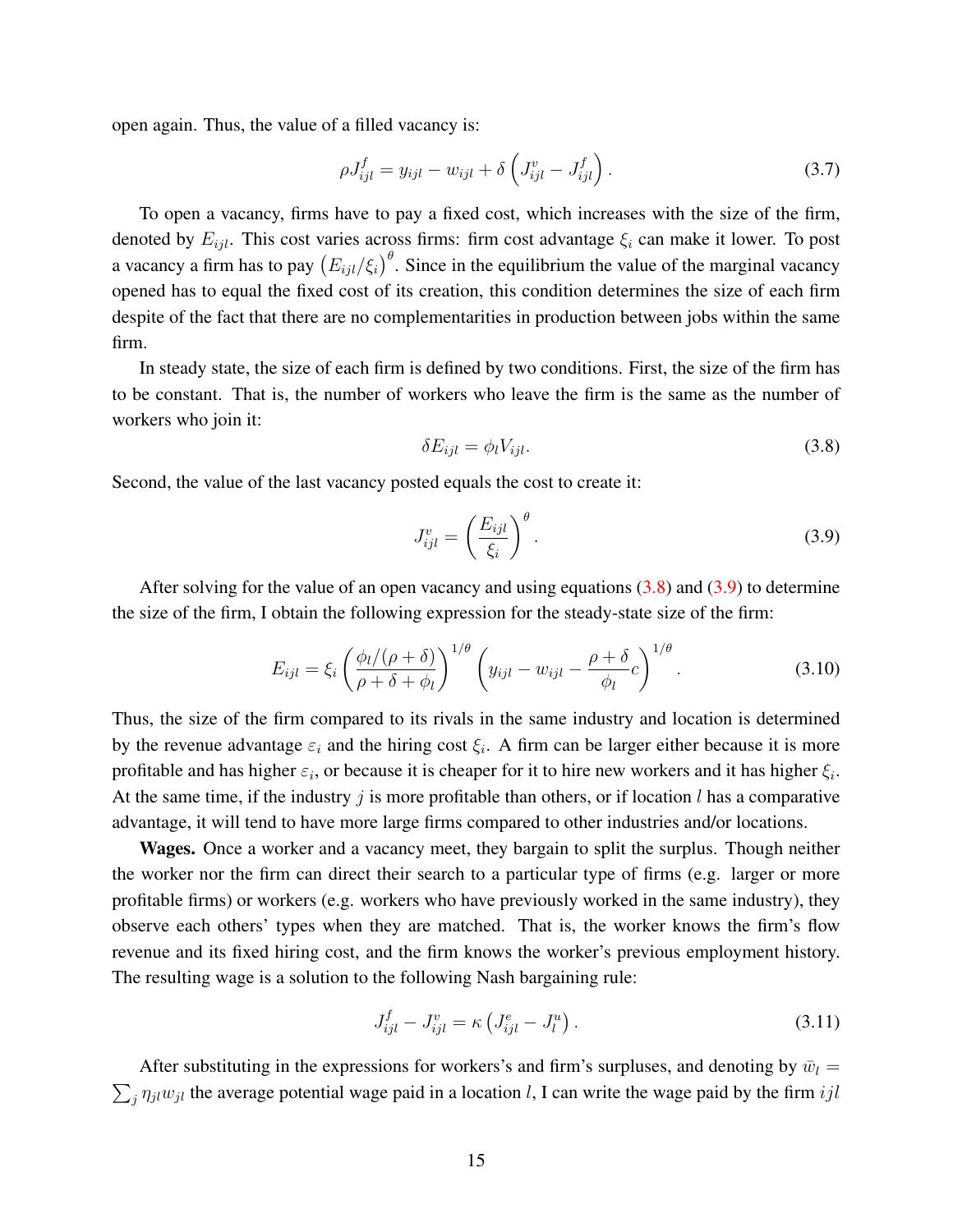with the cost advantage level  $\varepsilon_i$  as<sup>[8](#page-15-0)</sup>:

<span id="page-15-1"></span>
$$
w_{ijl} = \frac{\rho + \delta}{\Upsilon_{1,l}} \left( p_j + \zeta_l + \varepsilon_i + c \right) + \kappa \frac{\Upsilon_{2,l}}{\Upsilon_{1,l}} \left( (\rho + \delta)b + \psi_l \bar{w}_l \right), \tag{3.12}
$$

where  $\Upsilon_{1,l} = (\rho + \delta + \phi_l)\kappa + (\rho + \delta)$  and  $\Upsilon_{2,l} = (\rho + \delta + \phi_l)/(\rho + \delta + \psi_l)$ .

Equation  $(3.12)$  demonstrates that a firm pays a higher wage if it's more profitable or if its workers have better outside options on the labor market or at home production. Since workers can look for a job in all the industries, equilibrium wages in any particular firm is driven upwards whenever an average firm in the same industry or any other industries can pay higher wages. However, the role of this effect is smaller if workers have low bargaining power of if the labor market is slack, i.e. there are plenty of unemployed workers but few jobs.

**Entry and exit.** There are N potential entrants in each industry  $j$  and location  $l$ . Each potential entrant draws parameters  $\varepsilon_i$  and  $\xi_i$  separately from the known distribution, and decides weather to enter the market. Once a firm enters, it chooses how many workers to hire and then posts vacancies. A firm with per-vacancy profitability level  $J_{ijl}^v(\varepsilon)$  would like to be of size  $E_{ijl}(\varepsilon,\xi) = \xi_i \big(J_{ijl}^v(\varepsilon)\big)^\theta$ . In addition, since entrants draw  $\varepsilon_i$  and  $\xi_i$  independently, there can be a non-trivial size distribution of firms at any profit level, though more profitable firms will tend to be bigger, because they can sustain a higher fixed cost of creating a vacancy. Each firm has to be profitable and be able to hire non-negative number of workers. Since there is no cost to start a business, in equilibrium only firms with  $J_{ijl}^v(\varepsilon) \ge 0$  and  $E_{ijl}(\varepsilon, \xi) \ge 0$  enter the market. The marginal entering firm type, denoted by  $\varepsilon_{jl}^*$  writes as:

$$
\varepsilon_{jl}^* = w_{ijl}(\varepsilon_{jl}^*) - p_j - \zeta_l + \frac{\rho + \delta}{\phi_l}c.
$$
\n(3.13)

Aggregation. When firms make their hiring decisions, they take employment and wages in other firms as given, but average firm size and average wage paid in each industry have to be consistent with the optimal strategies of individual firms.

The industry size is the total number of workers employed by all firms who are active in the market, and is driven by the truncation parameter  $\varepsilon_{jl}^*$ . The size of industry j in location l is given by:

$$
E_{jl} = \mathbb{E}[\xi_i] \left(\frac{\kappa \phi_l}{\Upsilon_{1,l}(\rho+\delta)}\right)^{1/\theta} \mathbb{E}\left[\left(y_i - \frac{b + \psi_l \bar{w}_l/(\rho+\delta)}{\rho+\delta+\psi_l} - \frac{\kappa+1}{\kappa} \frac{\rho+\delta}{\phi_l} c\right)^{1/\theta}\right].
$$
 (3.14)

The average potential wage which a worker can get in the location  $l$  is:

$$
\bar{w}_l = \frac{1}{1 + \kappa \Upsilon_{2,l}} \left( \sum_j \eta_{jl} p_j + \zeta_l + c + \sum_j \eta_{jl} \bar{\varepsilon}_{jl} \right) + \frac{\kappa \Upsilon_{2,l}}{1 + \kappa \Upsilon_{2,l}} b, \tag{3.15}
$$

<span id="page-15-0"></span><sup>8</sup>The worker's and the firm's surpluses are, respectively:

$$
J_{ijl}^f - J_{ijl}^v = \frac{1}{\rho + \delta + \phi_l} (p_j + \zeta_l + \varepsilon_i + c - w_{ijl})
$$

$$
J_{ijl}^e - J_{jl}^u = \frac{1}{\rho + \delta + \psi_l} \left( w_{ijl} - b + \frac{\psi_l}{\rho + \delta} (w_{ijl} - \bar{w}_l) \right)
$$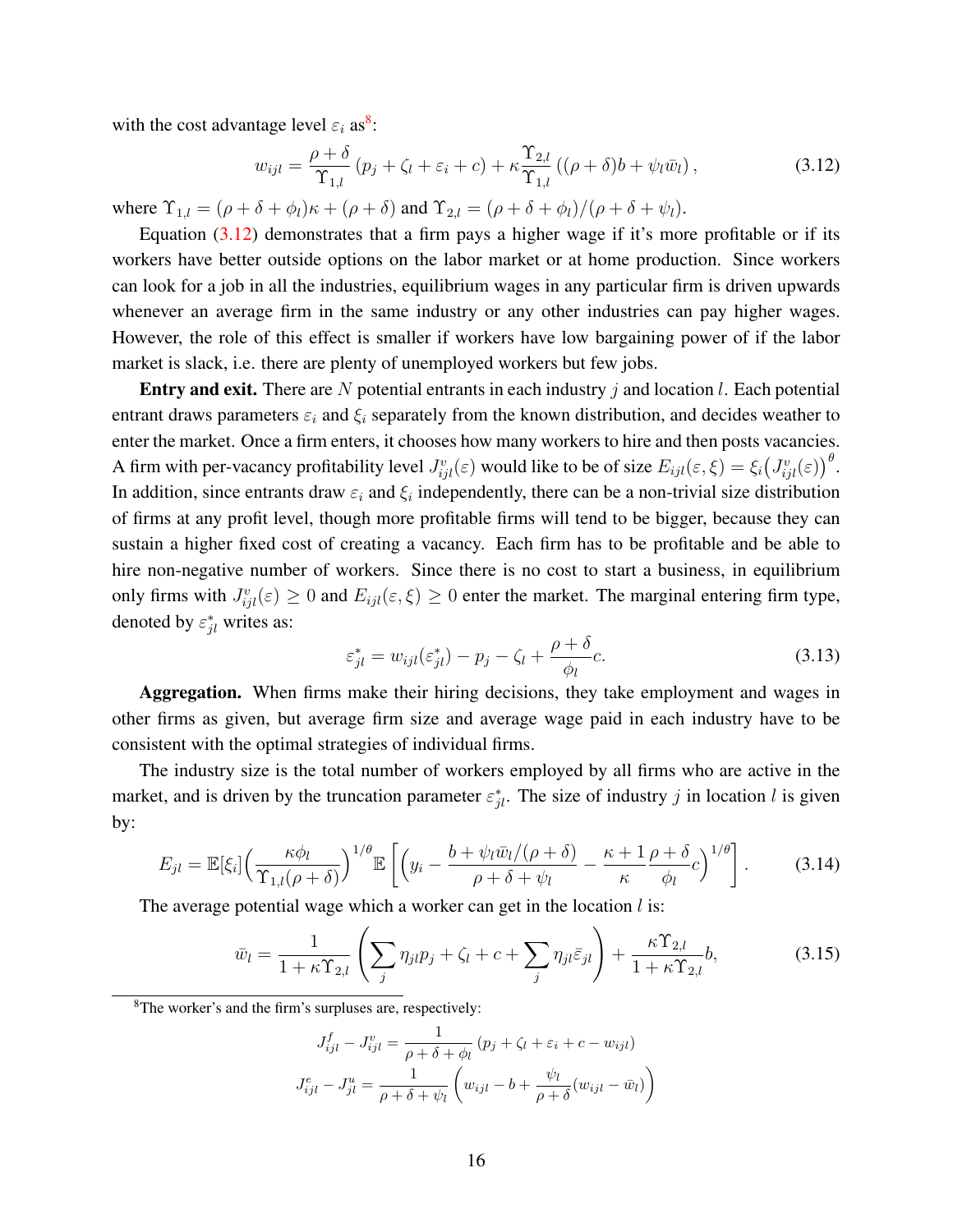where  $\bar{\varepsilon}_{jl}$  is the average type of the firm in the industry j and location l, defined as  $\bar{\varepsilon}_{jl} = \mathbb{E}[E_{ijl}/E_{jl}|\varepsilon_i]$ 

#### <span id="page-16-0"></span>3.2 Employment growth in response to shocks

Having derived the local labor market equilibrium in the steady-state in subsection [3.1,](#page-11-0) I can turn to the firms' responses to unanticipated revenue or hiring cost shocks. I consider four types of shocks: three types of revenue shocks and a hiring cost shock. Firm's revenue might change due to nationwide shocks to the price of a good  $dp_j$ , which are common across firms and locations, location specific shocks to the location comparative advantage  $d\zeta_l$ , which are common across all firms in the same location, or due to idiosyncratic revenue shocks  $d\varepsilon_i$ , which are firm specific and independent across firms. A firm can also experience an idiosyncratic shock to its hiring cost  $d\xi_i$ . I will assume that all four types of shocks are mean zero and orthogonal to each other. Furthermore, the firm's idiosyncratic shock is orthogonal to the firm's steady-state value of profit advantage  $\varepsilon_i$ . However, I will not impose such a restriction on shocks to prices.

I consider the shocks to be transitory and unanticipated by the firm. Thus, I model firms' responses to these shocks by analyzing the deviations from the steady state equilibrium at the local labor market. After linearizing the equation for the size of the firm  $(3.10)$ , its response to the shocks is given by:

<span id="page-16-1"></span>
$$
\tilde{E}_{ijl} = \alpha_{ijl}\tilde{\psi}_l + \Omega_{ijl}dw_{ijl} - \Omega_{ijl}(dp_j + d\zeta_l + d\varepsilon_i) + \tilde{\xi}_i,
$$
\n(3.16)

where  $\alpha_{ijl} = -\frac{\sigma}{1 - \sigma}$  $1-\sigma$ 1  $rac{1}{\theta} \left[ \frac{\rho + \delta}{\rho + \delta + \epsilon} \right]$  $\frac{\rho+\delta}{\rho+\delta+\phi_l}+\frac{\rho+\delta}{\phi_l}$  $\frac{\partial+\delta}{\partial q}c\left(y_{ijl}-w_{ijl}-\frac{\rho+\delta}{\phi_l}\right)$  $\left[\frac{\partial+\delta}{\partial t}c\right)^{-1}\right]$  and  $\Omega_{ijl}=-\frac{1}{\theta}$  $\frac{1}{\theta}\left(y_{ijl}-w_{ijl}-\frac{\rho+\delta}{\phi_l}\right)$  $\frac{\partial+\delta}{\partial l}c\Big)^{-1}.$ In equation [\(3.16\)](#page-16-1),  $\tilde{x} = dx/x$  denotes the percentage deviation from the steady state of the variable x,  $\alpha_{ijl}$  is the elasticity of the labor demand with respect to change in the job arrival rate  $\psi_l$ , and  $\Omega_{ijl}$  is the firm-specific is a semi-elasticity of labor demand with respect to wage change.

Firm's employment growth has four components. The first two components,  $\alpha_{ijl}\tilde{\psi}_l$  and  $\Omega_{ijl}{\rm d}w_{ijl}$ arise from the change in the labor market conditions in response to shocks, while the last two components,  $-\Omega_{ijl}(\mathrm{d}p_j + \mathrm{d}\zeta_l + \mathrm{d}\varepsilon_i)$  and  $\tilde{\zeta}_i$ , represent the direct effect of shock on firm's size. An increase in the price of a good  $dp_j$ , in the location comparative advantage  $d\zeta_l$  or in the idiosyncratic term of the firm's revenue advantage  $d\varepsilon_i$  raise the flow revenue to the firm, thus making new vacancies more attractive and stimulating employment growth (i.e.  $\Omega_{ijl} < 0$ ). At the same time, a shock to a price of a good  $p_i$  shifts the equilibrium wage at the firm i upwards, and also affect the employment and wage at other firms in the same location  $l$ , thus changing the workers' average potential wage at the market  $\bar{w}_l$ . Similarly,  $p_j$  affects the overall level of employment in the location l and changes the prevailing job arrival rate  $\psi_l$ . Firms take as given both the arrival rate  $\psi_l$  and the wage  $w_{ijl}$  they have to pay conditional on their flow revenue  $y_{ijl}$ . A lower arrival rate  $\psi_l$  or a lower wage  $w_{ijl}$  lead to employment growth, i.e.  $\alpha_l < 0$  and  $\Omega_{ijl} < 0$ . The magnitude of this response to the change in the local labor market conditions, driven by parameters  $\alpha_{ijl}$  and  $\Omega_{ijl}$ , is the main focus of this paper.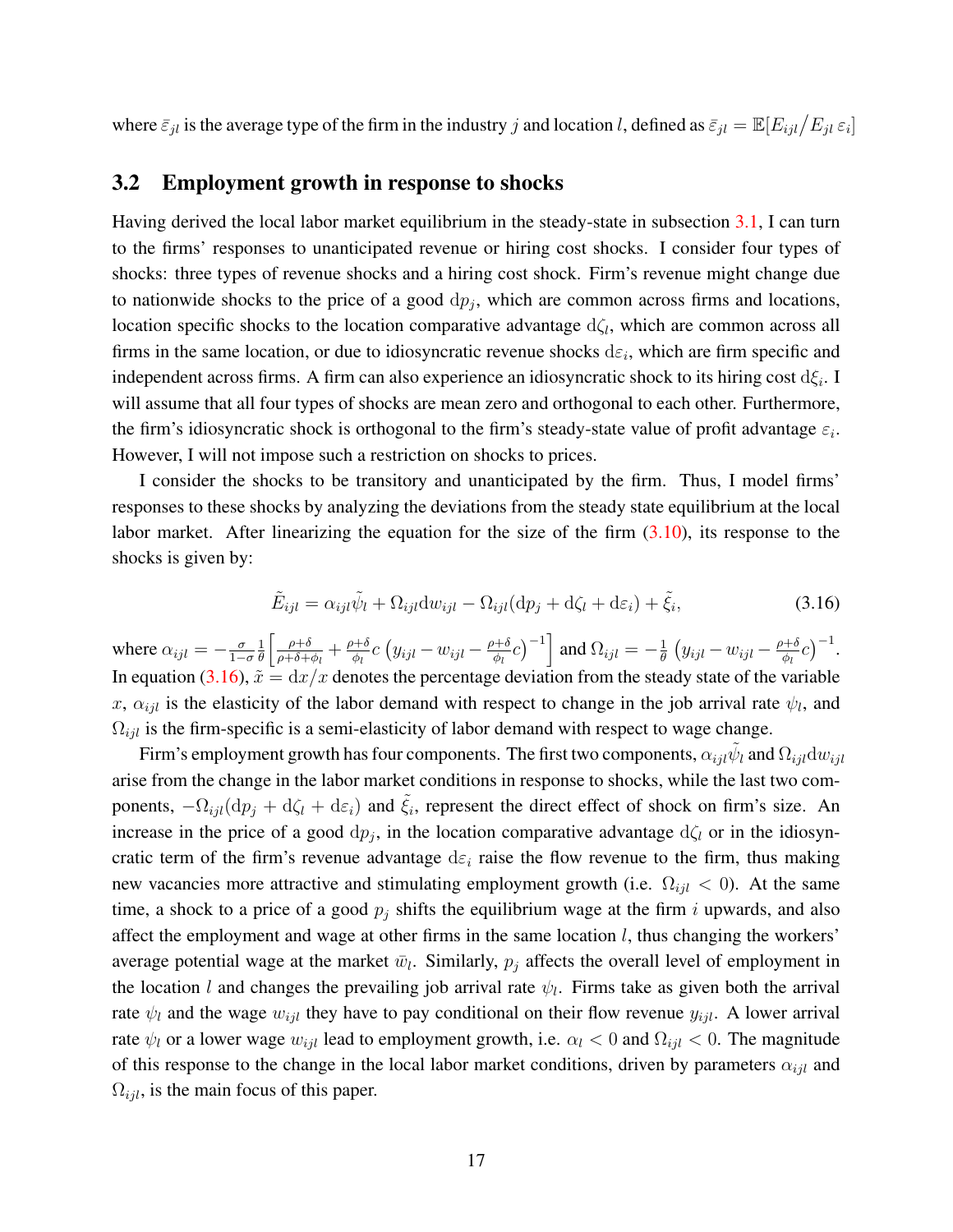Both labor demand elasticity with respect to job arrival rate and with respect to wage change vary across firms. The elasticity with respect to change in job arrival rate writes as<sup>[9](#page-17-0)</sup>:

$$
\alpha_{ijl} = -\frac{\sigma}{1-\sigma} \frac{1}{\theta} \left[ \frac{\rho+\delta}{\rho+\delta+\phi_l} + \frac{\rho+\delta}{\phi_l} c \left( y_{ijl} - w_{ijl} - \frac{\rho+\delta}{\phi_l} c \right)^{-1} \right] \tag{3.17}
$$
\n
$$
= -\frac{\sigma}{1-\sigma} \frac{1}{\theta} \left[ \frac{\rho+\delta}{\rho+\delta+\phi_l} + \frac{c}{\rho+\delta+\phi_l} \left( \frac{E_{ijl}}{\xi_{ijl}} \right)^{-\theta} \right],
$$

and the elasticity with respect to wage changes is:

$$
\Omega_{ijl} = -\frac{1}{\theta} \left( y_{ijl} - w_{ijl} - \frac{\rho + \delta}{\phi_l} c \right)^{-1}
$$
\n
$$
= -\frac{1}{\theta} \frac{\phi_l/(\rho + \delta)}{\rho + \delta + \phi_l} c \left( \frac{E_{ijl}}{\xi_i} \right)^{-\theta} .
$$
\n(3.18)

The labor demand elasticity with respect to job arrival rate depends on two parameters: how tight the market is, i.e. how easy it is to find workers, and on the cost of keeping the vacancy open. Since the costs of keeping an open vacancy are the same across firms, but expected profits per worker depend on the wage and flow revenue, the labor demand elasticity with respect to job arrival rates varies with the profits per workers. The labor demand elasticity with respect to wages is directly linked to profits per worker, ad thus diminished with profits as well.

Thus, both larger and higher paying firms are less sensitive to changes in labor market conditions. However, firms of the same size can have different labor demand elasticities, while wages has a one-to-one relationship for the semi-elasticity of demand. This is the case because large size can be a result of either higher profitability or lower hiring costs, while a higher wage level can only be sustained by higher profits. In fact, wage which the firm pays is a sufficient statistics for its profit per worker. The profit per worker can be expressed as a function of wages:

<span id="page-17-1"></span>
$$
y_{ijl} - w_{ijl} - \frac{\rho + \delta}{\phi_l}c = \kappa \frac{\rho + \delta + \phi_l}{\rho + \delta} w_{ijl} - \frac{\rho + \delta + \phi_l}{\phi_l}c - \kappa \frac{\rho + \delta + \phi_l}{\rho + \delta + \psi_l} \left(b + \frac{\psi_l}{\rho + \delta} \bar{w}_l\right).
$$
 (3.19)

Note that the right hand side of the equation [\(3.19\)](#page-17-1) has location specific parameters (indexed by l), but not industry specific parameters (which would have been index by  $j$ ). This is the case because all firms in the same labor market give the same share of their revenue to workers, since workers outside options do not depend on the industry in which they currently work or have worked before. This is a result of the assumption of the perfect mobility of workers across industries. This representation allows me to rewrite firm specific elasticities solely as functions of firm wages and location specific parameters:

$$
\alpha_{ijl} = a_{0,l} + \frac{1}{a_{1,l} + a_{2,l} w_{ijl}},\tag{3.20}
$$

$$
\Omega_{ijl} = \frac{1}{\beta_{1,l} + \beta_{2,l} w_{ijl}},\tag{3.21}
$$

<span id="page-17-0"></span><sup>&</sup>lt;sup>9</sup>The elasticity with respect to arrival rates is derived by first finding the elasticity with respect to vacancy filling rate  $\tilde{\phi}_l$  and using the fact that  $\tilde{\psi}_l = -\frac{\sigma}{1-\sigma} \tilde{\phi}_l$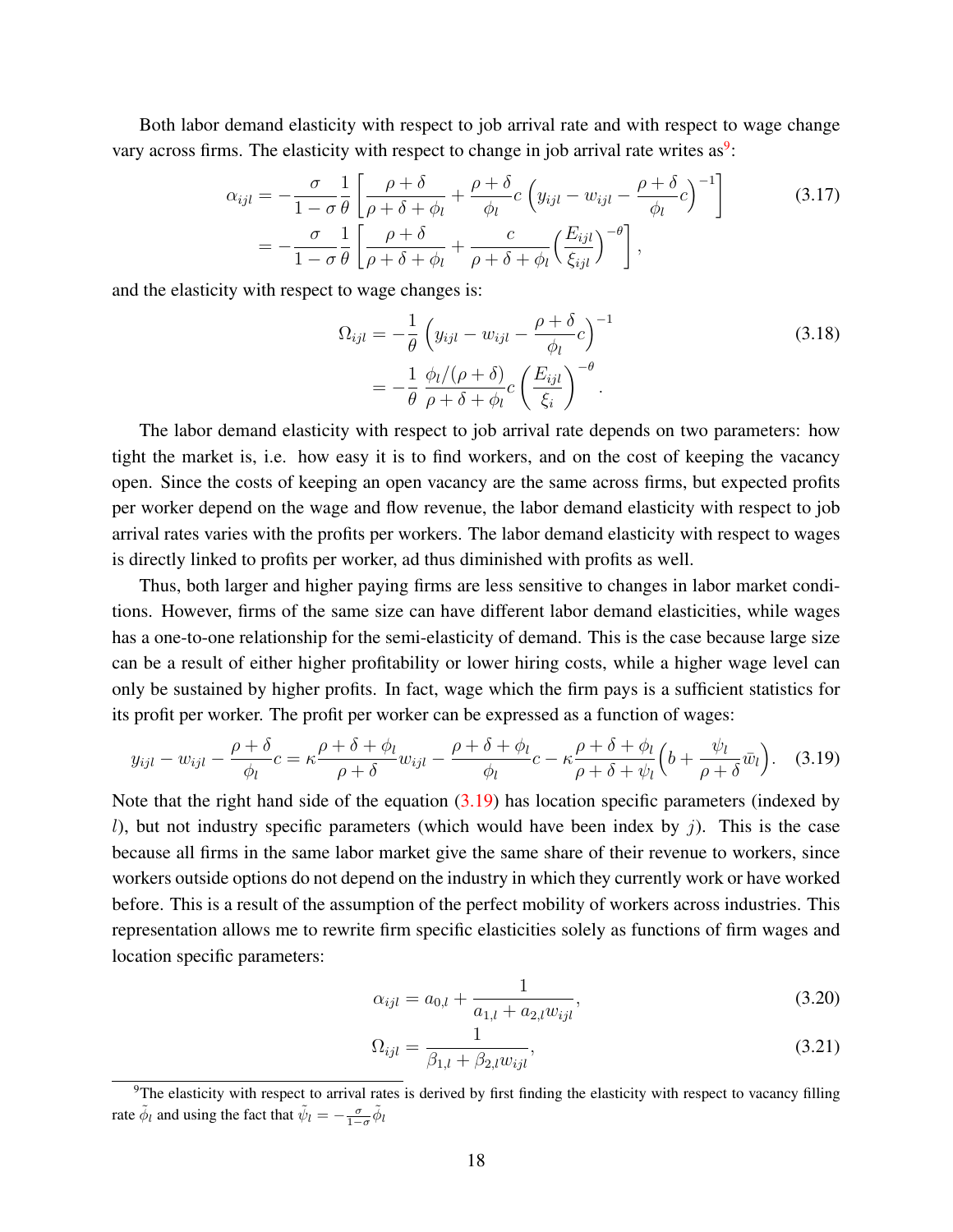where  $\beta_{1,l} = \theta \frac{\rho + \delta + \phi_l}{\phi_l}$  $\frac{\delta+\phi_l}{\phi_l}\; c + \theta \kappa \frac{\rho+\delta+\phi_l}{\rho+\delta+\psi_l}\big(b + \frac{\psi_l}{\rho+\delta}\bar{w}_l\big),\, \beta_{2,l}\,=\, -\theta \kappa \frac{\rho+\delta+\phi_l}{\rho+\delta},\, \text{and}\,\, a_{0,l}\,=\, -\frac{1}{1-l}$  $1-\sigma$ 1 θ  $\rho + \delta$  $\frac{\rho+o}{\rho+\delta+\phi_l},$  $a_{1,l}=-\frac{1-\sigma}{\sigma}$ σ  $\phi_l$  $\rho + \delta$ 1  $\frac{1}{c}\beta_{1,l}, a_{2,l} = \frac{1-\sigma}{\sigma}$ σ  $\phi_l$  $\rho + \delta$ 1  $\frac{1}{c}\beta_{2,l}$ .

This parametrization will prove to be extremely useful for the estimation of the model, which I discuss in detail in section [5.3.](#page-28-0) I turn next to the identification strategy, which will allow me to separate the movements in the local labor market conditions  $\tilde{\psi}_l$  and  $dw_{ijl}$  from the direct effect of shocks  $d\varepsilon_i$ ,  $dp_j$  and  $d\zeta_l$ .

### <span id="page-18-0"></span>4 Sources of Exogenous Variation in Labor Market Conditions

The goal of the first part of the paper is the estimation of labor demand elasticity at the firm level in the equation [4.2.](#page-18-1) I am interested both in the elasticity with respect to changes in labor market tightness, denoted by  $\alpha_{ijl}$ , and with respect to changes in wages, denoted by  $\Omega_{ijl}$ .

$$
\tilde{E}_{ijlt} = \alpha_{ijl}\tilde{\psi}_{lt} + \Omega_{ijl}dw_{ijlt} + u_{ijlt},\tag{4.1}
$$

<span id="page-18-2"></span><span id="page-18-1"></span>
$$
u_{ijlt} = -\Omega_{ijl} \left( \mathrm{d}p_{jt} + \mathrm{d}\varepsilon_{it} + \mathrm{d}\zeta_{lt} \right) + \tilde{\xi}_{it}.
$$
\n(4.2)

There are two identification problems associated with estimating labor demand elasticity: omitted variable bias, because the realizations of the shocks are not observed by an econometrician, and selection into surviving firms.

Omitted variable bias is typical for demand estimation, because demand shifter are usually unobserved. Thus an increase (decrease) in firm's revenue leads both to a wage increase (decrease) and employment growth (decline). This mechanism creates a positive correlation between the error term  $u_{i j l t}$  and the wage changes. For the same reason, if a firm is large enough to affect the overall employment level at the local labor market, the error term can also be correlated with the change in the labor market tightness  $\tilde{\psi}_{lt}$ .

Selection arises because wage changes are not observed for the exiting firms, as they do not have any employees after they exit. This leads to a positive correlation between the error term and wages as well, since surviving firms have smaller negative (or larger positive) revenue shocks.

Though the signs of the labor demand elasticities are expected to be negative, both simultaneity and selection bias the estimates upwards in OLS and can produce a positive sign of the estimated elasticities. To overcome the simultaneity problem, I instrument the changes in labor market conditions with Bartik shocks, a widely used measure of local labor demand shocks, and changes in the nationwide minimum wage in Brazil. To avoid selection, I use wage changes at a reference firm in the same microregion as a measure of wage change for exiting firms. In the next two subsections I describe the instrument strategy first and then explain how the reference firm is constructed.

#### 4.1 Instruments for labor market conditions

To estimate the labor demand elasticity, one needs to find shifters of the firm level wages and labor market tightness which are uncorrelated with the error term  $u_{i j l t}$  (equation [\(4.2\)](#page-18-1)). I use two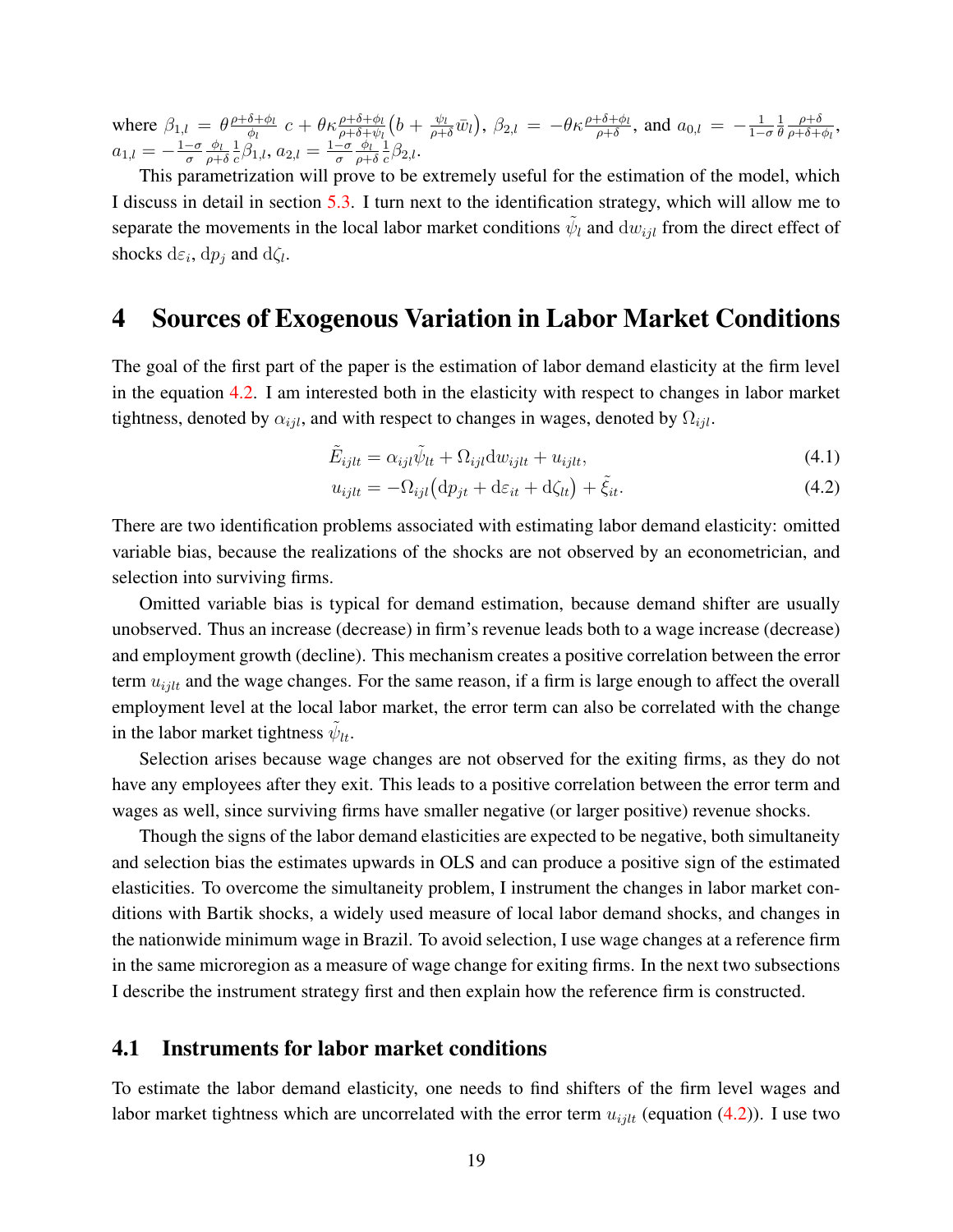such shifters: Bartik shocks, and firm's exposure to the raise in the nationwide minimum wage in Brazil. The error term  $u_{i j l t}$  has four unobserved components: the idiosyncratic shock to the firm's revenue advantage  $d\varepsilon_{it}$ , the idiosyncratic shock to the firm's hiring cost advantage  $\tilde{\xi}_{it}$ , the nationwide demand shock  $dp_{it}$  and the location specific demand shock  $d\zeta_{lt}$ . I argue that both of the proposed shifters are independent of the location specific demand shock and the firm specific idiosyncratic shocks. However, the instruments can be potentially correlated with the nationwide demand shock in each industry. Therefore, I construct a control variable which allows me to account for the nationwide demand shock  $dp_{it}$  explicitly.

**Minimum wage instrument.** Brazil has a federally mandated minimum wage, which imposes a limit on a monthly salary for workers in the formal sector and was adjusted on average once a year during 1997-2010 (figure [6\)](#page-60-1). For each firm, I calculate the share of workers in year  $t - 1$ whose monthly nominal wages was below the minimum wage threshold in year  $t$ , i.e. one year in advance, and use it as an instrument for the firm's wage change between  $t - 1$  and t.

Firms vary substantially in the share of workers who are subject to wage increase in the next year – an average firm in the sample was paying 13% of workforce less than the minimum wage, with a standard deviation of 26% (see table [5\)](#page-43-0). Furthermore, though minimum wage raise is binding for a larger fraction of firms in low wage microregions, even high wage microregions have some firms who have to raise wages to comply with the federal minimum. A a result, the minimum wage instrument provides a source of variation in wage change across firms within the same local labor market.

Since I use the share of workers in year  $t - 1$  with wages below the minimum wage in t, this measure is not correlated with the idiosyncratic changes in revenue  $d\varepsilon_{it}$  and hiring cost  $\tilde{\xi}_{it}$  as long as these shocks are not correlated with the lagged wage level  $w_{ijl,t-1}$ . Moreover, because minimum wage are set at the national level, they are uncorrelated with the local demand shocks  $d\zeta_{lt}$ .

**Bartik instruments.** Bartik shocks measure predicted growth rate in employment (or wages) at the local labor market if each industry in that location grew at the same rate as the nationwide average. Bartik shocks were first used to estimate the slope of the labor demand by [Beaudry](#page-37-5) [et al.](#page-37-5) [\(2014\)](#page-37-5). The intuition is straightforward. An increase in demand for labor makes workers more expensive and harder to hire. As a result, the labor market tightens (i.e. vacancy filling rate decreases and the job arrival rate increases), and the wages each firm has to pay go up. The instrument is relevant as long as firms from different industries hire workers at the same labor market, i.e. workers are at least partially mobile across industries.

I use the following instrument for the change in the labor maker tightness:

$$
\widehat{NEG}_{lt} = \sum_{j} s_{jl,t-1} NEG_{jt,-l},\tag{4.3}
$$

where  $s_{jl,t-1} = \frac{E_{jl,t-1}}{E_{l,t-1}}$  $E_{i,t-1}$  is the share of industry j in total employment in the microregion l in year  $t-1$  and  $NEG_{jt,-l}$  is the nationwide average net employment growth of employment in the industry *j*, *excluding* the microregion *l*, calculated as  $NEG_{jt,-l} = \sum_{m \neq l} \frac{1}{\sum_{j=1}^{l}}$  $E_{jl,t-1}$  $\frac{E_{jl,t-1}}{E_{jl,t-1}}NEG_{jlt}.$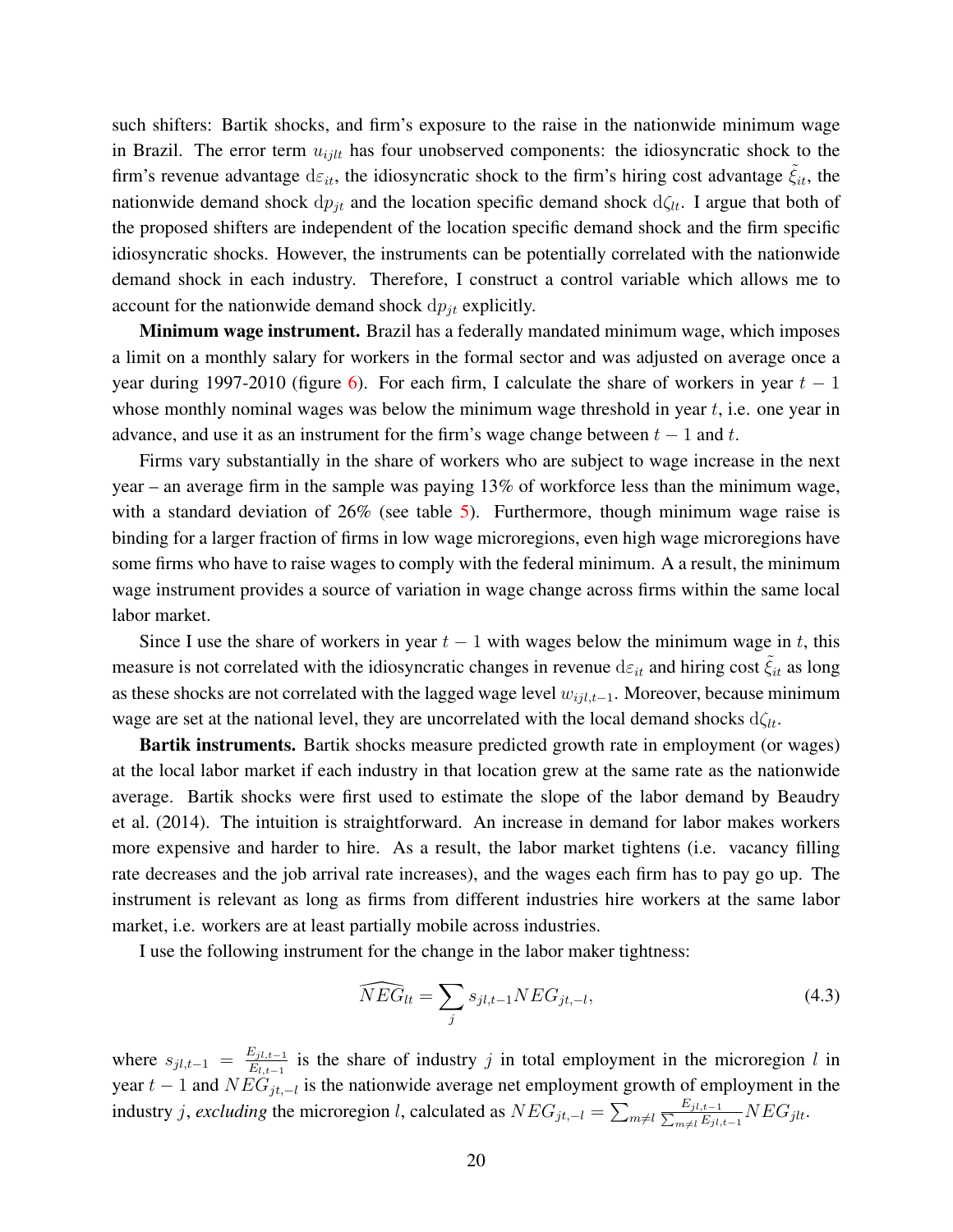The equilibrium condition implies that the change in the job arrival rate is proportional to the change in demand for labor at the local labor market:

<span id="page-20-1"></span><span id="page-20-0"></span>
$$
\tilde{\psi}_{lt} = \frac{\sigma}{2 - \sigma} \tilde{E}_{lt},\tag{4.4}
$$

where  $\sigma$  is the parameter of the matching function, and  $\tilde{E}_{lt}$  is the change in the employment in the labor market. The Bartik shock  $\widehat{NEG}_{lt}$  is a predictorof  $\widetilde{E}_{lt}$  and thus has a direct impact on the change in the job arrival rate  $\tilde{\psi}_{lt}$ .

Following [Beaudry et al.](#page-37-4) [\(2012\)](#page-37-4), I construct the Bartik shocks for the change in wages as follows:

$$
\widehat{dw}_{1,lt} = \sum_{j} s_{jl,t-1} WG_{jt,-l} w_{jl,t-1},\tag{4.5}
$$

$$
\widehat{dw}_{2,lt} = \sum_{j} s_{jl,t-1} NEG_{jt,-l} w_{jl,t-1},\tag{4.6}
$$

where  $WG_{jt,-l}$  is the nationwide average wage growth rate in the industry j in year t, excluding microregion l. These instruments capture predicted changes in the average potential wages  $\bar{w}_{lt}$ , which a worker can get if he looks for a job. Since wages are set through the Nash bargaining, each firm has to match  $\bar{w}_{lt}$  to be able to make a hire. Thus, an increase in the average potential wage causes an increases in the firm level wage *regardless* of firm level revenue changes. As a result, these changes provide identifying variation in wages.

Average potential wage can change either due to the wage changes in each of the industries or because one of the industries grew substantially:

$$
d\bar{w}_{lt} = \sum_{j} s_{jl,t-1} dw_{jlt} + \sum_{j} ds_{jlt} w_{jl,t-1}.
$$
 (4.7)

Bartik shocks for wages [\(4.5\)](#page-20-0) and [\(4.6\)](#page-20-1) correspond to each of these channels.

By construction all the Bartik instruments  $\widehat{NEG}_{lt}$ ,  $\widehat{dw}_{1,lt}$  and  $\widehat{dw}_{2,lt}$  exclude the information from the own microregion  $l$  in year  $t$ , and use the lagged industrial composition in the location l. This makes the identification requirements relatively weak. First, there has to be no spatial correlation in wages or employment growth across cities. This ensures that the location demand shock  $d\zeta_{lt}$  is orthogonal to the nationwide employment and wage trends. Note that this assumption does not rule out migration between the nearly regions in response to shocks (e.g. when one region is doing better than the other), but requires instead that these migration flows are small enough not to affect the nationwide trends.

Second, to be able to use lagged levels of firm wages as instruments, location demand shocks  $d\zeta_{lt}$  have to be orthogonal to stead-state values of the firm revenue advantage  $\varepsilon_i$  and location revenue advantage  $\zeta_l$ . The requirement implies that local markets with both small and large wage premia can receive large positive (or negative) shocks. However, this assumption allows for heteroskedasticity or autocorrelation in location demand shocks.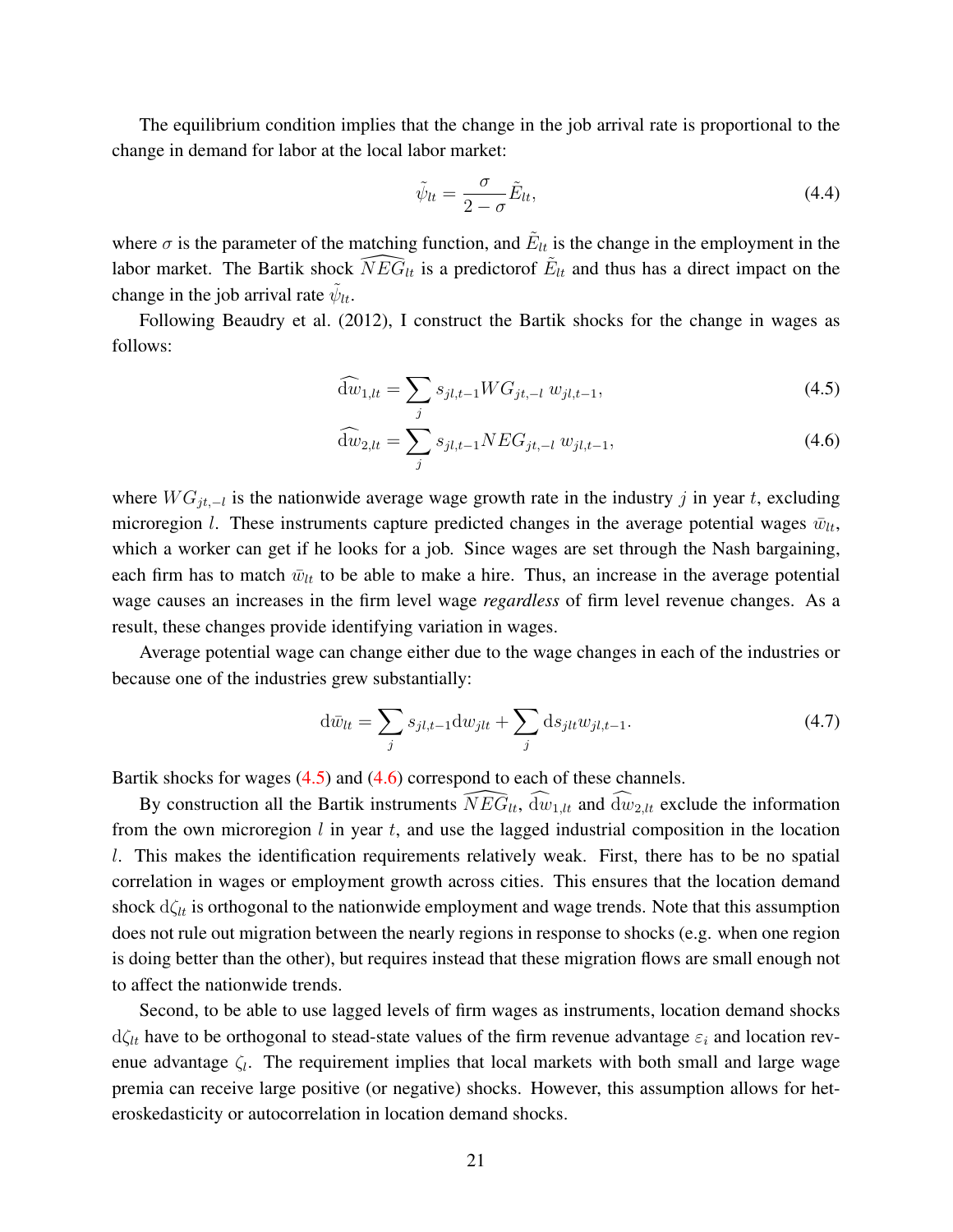Together these two assumptions ensure that Bartik shocks are not correlated with the location demand shocks. Finally, an assumption that idiosyncratic shocks to firm's revenue and hiring advantage are orthogonal to industry and location demand shocks implies that Bartik shocks are uncorrelated with the firm-specific shocks as well.

However, since Bartik shocks capture trends in industrial growth, they are likely to be correlated with the own industry shock  $dp_{it}$ . This correlation can arise either because of the income effect or due to increase in demand for the intermediate goods. Labor demand growth in any industry leads to an increase of the overall income level in a region, which, in turn, results in higher demand for locally produced goods and services and newly created jobs in the non-tradable sector. This effect is well-documented and can be quite large [\(Moretti,](#page-38-9) [2010\)](#page-38-9). Growth of labor demand in one industry can affect another industry if the latter industry produces inputs to the former industry. For instance, if ethanol producers are expanding because the prices on ethanol went up, they will also purchase more sugarcane from sugarcane producers, who, in turn, will hire more labor. To ensure that my estimates are not contaminated by the income effect, I focus on the traded goods industries only. To deal with the potential increase in demand for intermediate goods within the country, I develop a control variable strategy to account for the demand shock in own industry explicitly.

Control variable for nationwide demand shocks. I have argued that the minimum wage instrument and Bartik instruments are orthogonal to firms' idiosyncratic shocks and the local demand shocks under mild requirements. However, both of these instruments are correlated with the nationwide demand shocks in each industry  $dp_{it}$ . Bartik shocks represent nationwide trends in employment in wages projected at the local industrial composition. The shocks to different industries  $dp_{jt}$  are likely to be correlated with each other, because the output of some industries is an input for other industries. Similarly, the minimum wage is adjusted more often if the economy is growing faster, and thus the minimum wage instrument is likely to be correlated with the nationwide demand shock  $dp_{it}$  as well.

If the nationwide shocks  $dp_{it}$  were observed, one could explicitly control for them in the estimation equation  $(4.1)$ . Alternatively, one could estimate equation  $(4.1)$  with industry-year fixed effects if all firms within the industry were responding to the industry specific shocks in the same way<sup>[10](#page-21-0)</sup>. In both cases, the error term would become  $u'_{ijlt} = \Omega_{ijl} (d\varepsilon_{it} + d\zeta_{lt}) + \tilde{\xi}_{it}$ , which is orthogonal to both instruments. Based on this intuition, I propose a control variable approach to account for the nationwide demand shocks  $dp_{it}$ .

The wage change in firm  $i$  in industry  $j$  writes as:

$$
\mathrm{d}w_{ijlt} = -\frac{\kappa \phi_l}{\Upsilon_{1,l}} \tilde{\phi}_{lt} w_{ijlt} + \frac{\rho + \delta}{\Upsilon_{1,l}} \left( \mathrm{d}p_{jt} + \mathrm{d}\zeta_{lt} + \mathrm{d}\varepsilon_{it} \right) + \kappa \frac{\Upsilon_{2,l}}{\Upsilon_{1,l}} \mathrm{d}\Psi_{lt},\tag{4.8}
$$

where  $d\Psi_{lt} = ((\rho + \delta)b + \psi_{lt}\bar{w}_{lt})\tilde{\Upsilon}_{2,lt} + \psi_{lt}d\bar{w}_{lt} + \bar{w}_{lt}d\psi_{lt}$ . Then, the deviation of the wage change

<span id="page-21-0"></span><sup>&</sup>lt;sup>10</sup>This is a strategy used in [Beaudry et al.](#page-37-5) [\(2012\)](#page-37-4) and Beaudry et al. [\(2014\)](#page-37-5).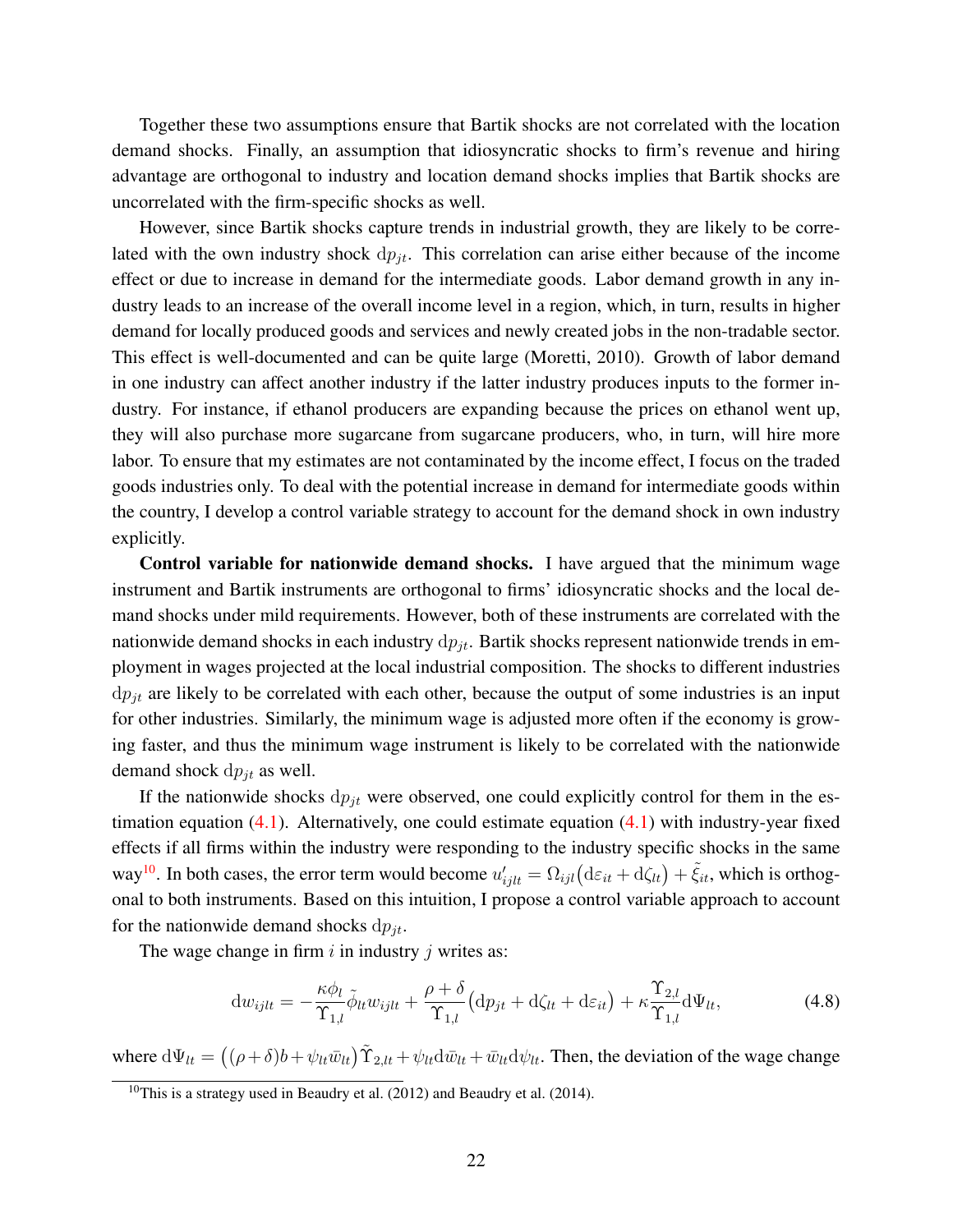in firm *i* from the average wage change in the market *l*, denoted by  $dw_{lt}$  is:

$$
\mathrm{d}w_{ijlt} - \mathrm{d}w_{lt} = -\frac{\kappa \phi_{lt}}{\Upsilon_{1,l}} \tilde{\phi}_{lt}(w_{ijlt} - w_{lt}) + \frac{\rho + \delta}{\Upsilon_{1,l}} \left( \mathrm{d}p_{jt} - \sum_{j} s_{jl,t-1} \mathrm{d}p_{jt} \right) + \frac{\rho + \delta}{\Upsilon_{1,l}} \left( \mathrm{d}\varepsilon_{it} - \mathrm{d}\varepsilon_{lt} \right), \tag{4.9}
$$

where  $d\varepsilon_{lt} = \sum_i s_{il,t-1} d\varepsilon_{it}$ . Estimates of the term  $\frac{\rho+\delta}{\Upsilon_{1,l}} \left( dp_{jt} - \sum_j s_{jl,t-1} dp_{jt} \right)$  can be obtained as microeregion-industry-year fixed effects in a regression of  $dw_{ijlt} - dw_{lt}$  on  $\tilde{\phi}_{lt}(w_{ijlt} - w_{lt})$ . Then, these estimates can be used to construct the control variable  $dp_{jlt}$ :

$$
\widehat{dp}_{jlt} = \sum_{m \neq l} \frac{E_{m,t-1}}{E_{t-1}} \frac{\rho + \delta}{\Upsilon_{1m}} \left( dp_{jt} - \sum_{j} s_{jm,t-1} dp_{jt} \right)
$$
  
= 
$$
\left( \sum_{m \neq l} \frac{E_{m,t-1}}{E_{t-1}} \frac{\rho + \delta}{\Upsilon_{1,m}} \right) dp_{jt} - \left( \sum_{m \neq l} \frac{E_{m,t-1}}{E_{t-1}} \frac{\rho + \delta}{\Upsilon_{1,m}} \sum_{j} s_{jm,t-1} dp_{jt} \right).
$$
 (4.10)

First, note that just as Bartik shocks,  $\widehat{dp}_{jlt}$  excludes the information from the microregion l in period t and thus varies across microregions. Second,  $dp_{it}$  is a linear function of  $dp_{jt}$  and thus  $dp_{jt}$  can be expressed as:

<span id="page-22-0"></span>
$$
\mathrm{d}p_{jt} = \lambda_{0,lt} + \lambda_{1,l} \widehat{\mathrm{d}p}_{jlt} + \nu_{jlt}.\tag{4.11}
$$

Therefore, the main estimation equation  $(4.1)$  can be redefined as follows:

$$
\tilde{E}_{ijlt} = \alpha_{ijl}\tilde{\psi}_{lt} + \Omega_{ijl}dw_{ijlt} - \Omega_{ijl}(\lambda_{0,lt} + \lambda_{1,l}\widehat{dp}_{jlt}) + u'_{ijlt},
$$
\n(4.12)

$$
u'_{ijlt} = -\Omega_{ijl} \left( d\varepsilon_{it} + d\zeta_{lt} \right) + \tilde{\xi}_{it} + \nu_{jlt}.
$$
\n(4.13)

Since the error term  $u'_{jilt}$  no longer contains the nationwide demand shock  $dp_{jt}$ , the minimum wage and the Bartik instruments can be used to consistently estimate the labor demand elasticity parameters  $\alpha_{ijl}$  and  $\Omega_{ijl}$ . For this assumption to hold, it is required that prices are set nationally, i.e. there is no input-output relationship between industries which affects the firm's revenue in a different way in locations  $l$  and  $k$ .

The downside of the control variable approach is the increase in the number of parameters to be estimated: the nuisance parameters  $\lambda_{0,l}$  and  $\lambda_{1,l}$  need to be estimated as well. However, since by construction  $dp_{jlt}$  excludes changes in wages in the own market l,  $dp_{jlt}$  is a valid instrument for the equation  $(4.12)$  as well.

#### 4.2 Unobserved wage changes for exiting firms

Information on employment growth, firm wage and firm size is available for all firms with nonzero employment in year  $t - 1$ . However, wage changes are unobserved for exiting firms in year t.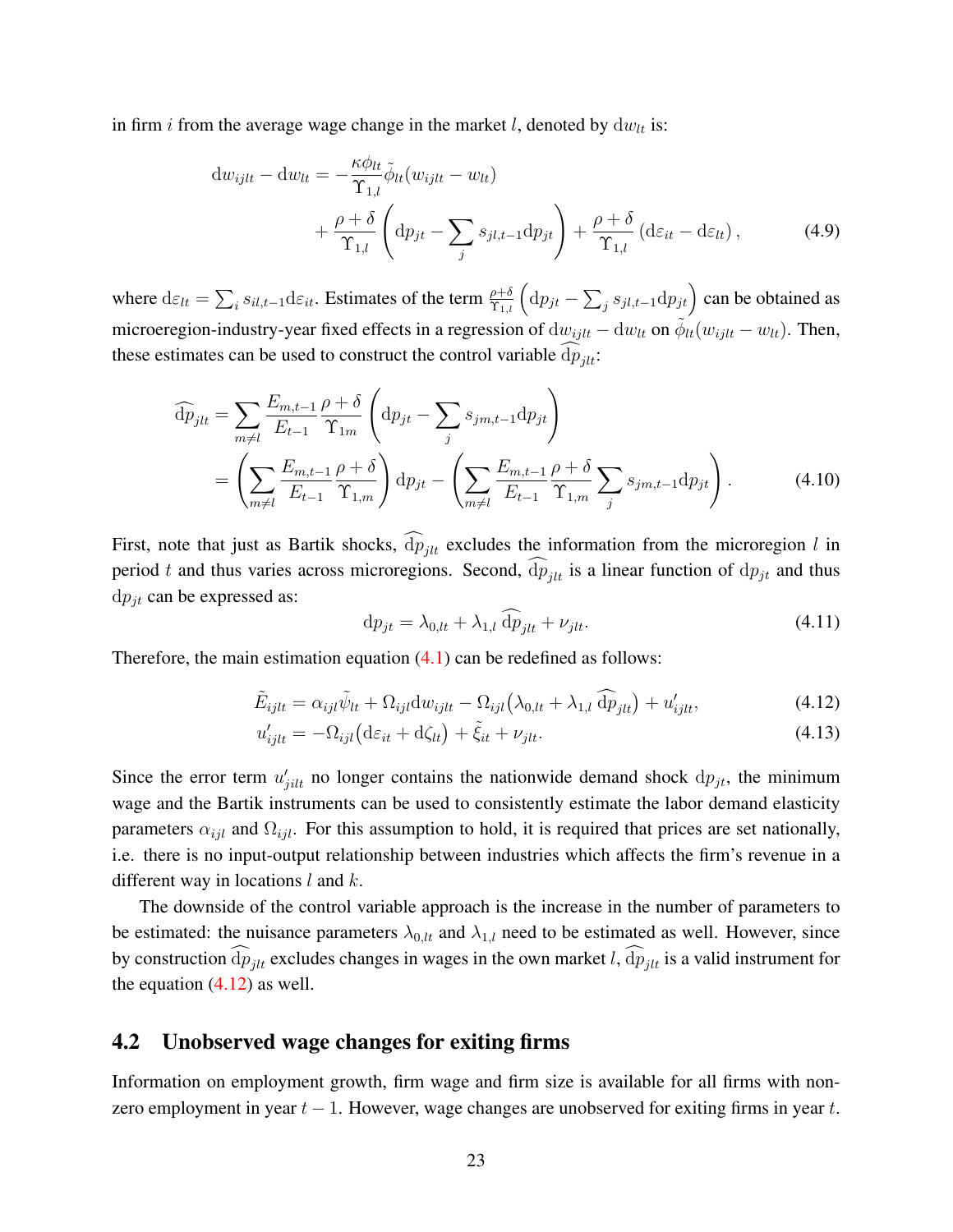Using only the sample of surviving firms to estimate the equation  $(4.1)$  would lead to inconsistent estimates of the labor demand elasticities, since firms with large negative idiosyncratic shocks will not be taken into account.

The model implies that the difference in the wage change in year  $t$  between two firms in the same industry and microregion is proportional to the difference in wages in year  $t - 1$ . Denoting by  $dw_{1jlt}$  the wage change in the reference firm (e.g. the firm with the median wage in the industry  $j$  and microregion  $l$ ) this relationship writes as:

$$
\mathrm{d}w_{ijlt} - \mathrm{d}w_{1jlt} = -\frac{\kappa \phi_l}{\Upsilon_{1,l}} \tilde{\phi}_{lt}(w_{ijl,t-1} - w_{1jl,t-1}) + \frac{\rho + \delta}{\Upsilon_{1,l}} (\mathrm{d}\varepsilon_{it} - \mathrm{d}\varepsilon_{1t}). \tag{4.14}
$$

Plugging this expression back into the equation for the employment growth at the firm level [\(4.12\)](#page-22-0), I obtain a modified equation for the exiting firms:

<span id="page-23-1"></span>
$$
\tilde{E}_{ijlt} = \alpha_l \tilde{\phi}_{lt} - \Omega_{ijl} \left( \mathrm{d}w_{1jlt} + \gamma_{1,l} \tilde{\phi}_{lt}(w_{ijl,t-1} - w_{1jl,t-1}) + \gamma_{0,lt} \right) \n+ \Omega_{ijl} \left( \lambda_{0,lt} + \lambda_{1,l} \tilde{\mathrm{dp}}_{jlt} \right) + u''_{ijlt},
$$
\n(4.15)

where  $u''_{ijlt} = u'_{ijlt} + \frac{\rho + \delta}{\Upsilon_{1l}}$  $\frac{\rho+\delta}{\Upsilon_{1l}}\mathop{}\!\mathrm{d}{\varepsilon_{it}}, \gamma_{1,l}=-\frac{\kappa \phi_l}{\Upsilon_{1,l}}$  $\frac{\kappa \phi_l}{\Upsilon_{1,l}}$ , and  $\gamma_{0,lt} = \frac{\rho + \delta}{\Upsilon_{1,l}}$  $\frac{\rho+\delta}{\Upsilon_{1,l}}(\mathrm{d}\varepsilon_{it}-\mathrm{d}\varepsilon_{1t})$  . The two equations [\(4.12\)](#page-22-0) and [\(4.15\)](#page-23-1) can be combined into a new estimation equation:

<span id="page-23-2"></span>
$$
\tilde{E}_{ijlt} = \alpha_{ijl}\tilde{\psi}_{lt} + \Omega_{ijl} dw_{ijlt} \mathbb{1}\left\{survival_{ijlt}\right\} + \Omega_{ijl} dw_{1jlt} \mathbb{1}\left\{exit_{ijlt}\right\} \n+ \Omega_{ijl}(\gamma_{0,lt} + \gamma_{1,l} \tilde{\psi}_{lt}(w_{ijl,t-1} - w_{1jl,t-1})) \mathbb{1}\left\{exit_{ijlt}\right\} \n- \Omega_{ijl}(\lambda_{0,lt} + \lambda_{1,l} \tilde{dp}_{jlt}) + u_{ijlt}'''
$$
\n(4.16)

where the combined error term is  $u_{ijlt}''' = \left(-\Omega_{ijl} + \frac{\rho + \delta}{\Upsilon_{1l}}\right)$  $\frac{\partial \rho + \delta}{\partial \gamma_{1l}} \, \mathbb{1}\{ext_{ijlt}\}\Big) \mathrm{d}\varepsilon_{it} - \Omega_{ijl} \mathrm{d}\zeta_{lt} + \tilde{\xi}_{it} + \nu_{jlt}.$ Parameters  $\gamma_{1,l}$  and  $\gamma_{0,l}$  are nuisance parameters associated with firms' exit and will be estimated along with parameters of interest.

Equation  $(4.16)$  can be estimated using the same set of instruments as the equation  $(4.12)$ . To see that, note that each of the shocks  $d\varepsilon_{it}$ ,  $d\zeta_{it}$  and  $\tilde{\zeta}_{it}$  is not correlated with each of the instruments, and thus the error term  $u_{ijlt}^{\prime\prime}$  is not correlated with the original instruments as well.

However, estimation of equation  $(4.16)$  requires an additional instrument because the exit status of the firm is endogenous to the error term as well. I estimate propensity score for exit at the firm level and include it into the set of instruments for equation [\(4.16\)](#page-23-2). I model the propensity score for each firm using average national exit rate in its own industry excluding own location, and lagged characteristics of the firm, such as wages, size and age indicators. In section [5.2](#page-26-0) I show that propensity score, constructed in this way, is a strong predictor of exit at the firm level. The intuition behind this instrument is similar to Bartik shocks, and the same identification requirements apply.

### <span id="page-23-0"></span>5 Estimation of Labor Demand Elasticity

In this section, I take the model to the data. I estimate the model with the General Method of Moments (GMM), using the sample of manufacturing firms in Brazil in 1997-2010, who are 1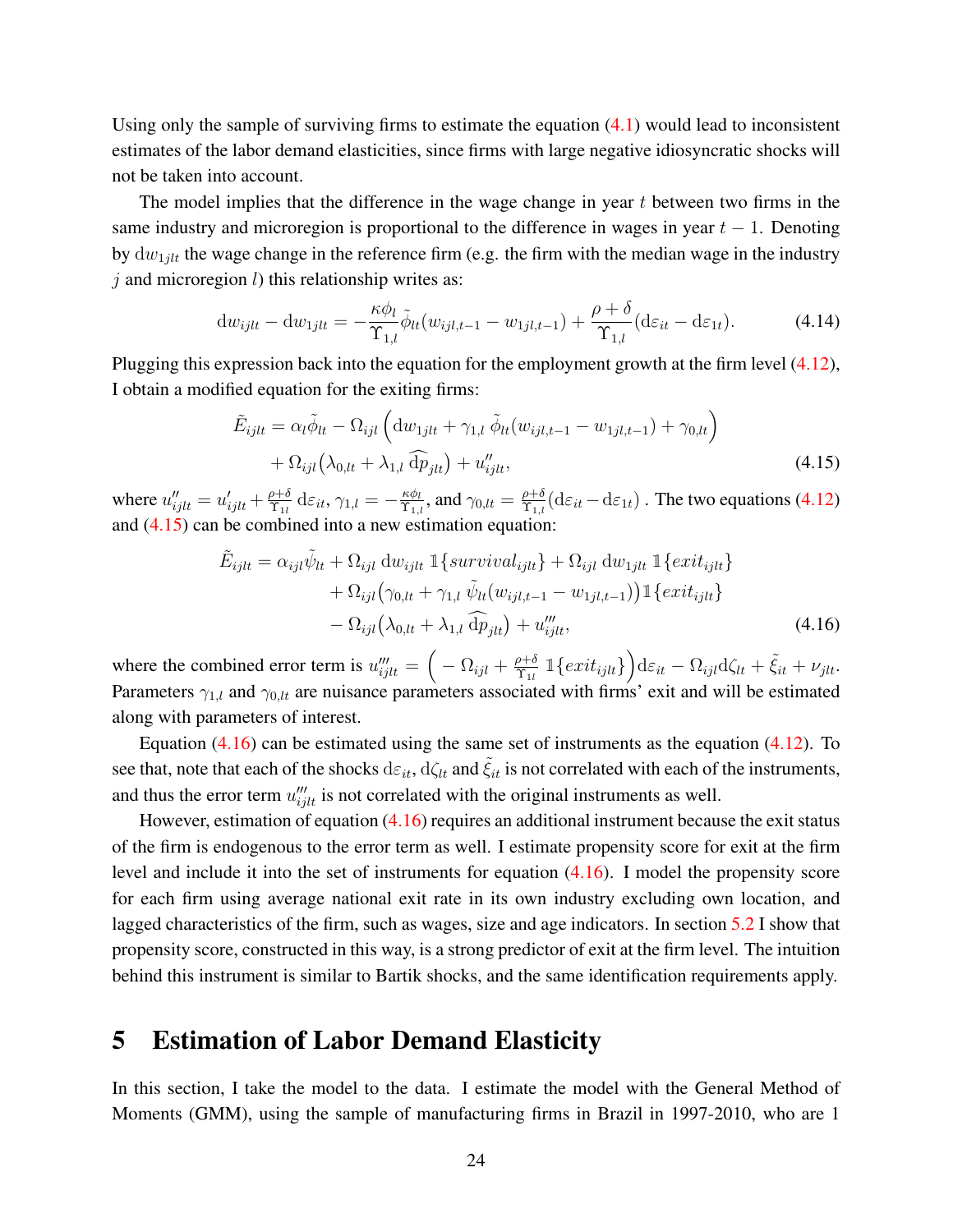year and older and have 5 and more employees. I first describe the estimation sample in detail, and then introduce the estimation equation and the necessary parametrization. After that, I show that the instruments outlined in section [4](#page-18-0) have power. Finally, I describe the estimation results. I find that a one standard deviation increase in labor market tightness reduces employment growth by 1.7 percentage points, while a one standard deviation increase in wages reduces employment growth by 3.1 percentage points in a median firm in a median region. Furthermore, my results demonstrate that the differences in labor demand elasticity *across* regions are larges than the differences in labor demand elasticity *within* regions. For instance, a median firm in a microregion at the 10th percentile reduces employment growth by 1.2 p.p. in response to a one standard deviation increase in labor market tightness and by 1.6 p.p. in response to a one standard deviation increase in wages, while a median firm in a microregion at the 90th percentile reduces employment growth by 2.5 p.p. in response to a one standard deviation increase in labor market tightness and by 6.3 p.p. in response to a one standard deviation increase in wages.

#### 5.1 Estimation sample

To estimate the model, I assemble a firm-level sample on manufacturing firms in Brazil in 1997- 2010 based on the data from the employer-employee matched dataset. Beside the sample on firms, I build a sample of average net employment growth and average wage change at the industry– microregion level, which are used to construct the Bartik instruments and the control variable.

Firms. I focus on manufacturing firms only, which allows me to treat the goods which firms are producing as tradable and abstract from the effect of local multipliers.<sup>[11](#page-24-0)</sup> Furthermore, I analyze the employment growth in the firms which are 1 year and older thus abstracting from the firm entry as well. Next, I use CNAE 1995 3 digit industry classification code, which corresponds to the ISIC Rev. 3 international classification at the 2-digit level, and contains 104 manufacturing industries.<sup>[12](#page-24-1)</sup> Under this classification, firms producing food and beverages are distinguished from apparel manufacturing, and, for example, sugar mills, and coffee roasting and grinding are considered different groups of activity.

I define a firm as a single-establishment productive unit (i.e.a plant), which operates in one location. Though the data allows me to distinguish between single establishment and multiestablishment firms, I use a narrow definition of a firm so that the local market where the firm hires its workers is well-defined. However, to ensure that none of the results are driven by the multi establishment nature of a firm, I include controls for a multi establishment firm in all estimation equations.

<span id="page-24-0"></span><sup>&</sup>lt;sup>11</sup>My estimation approach can be extended to include local goods by modeling local prices explicitly. However, after allowing for local goods, Bartik instrument for wage growth no longer satisfies the exclusion restriction, and thus estimation will have to be based solely on the minimum wage instrument.

<span id="page-24-1"></span><sup>&</sup>lt;sup>12</sup>Complete list of industries can be found at [www.cnae.ibge.gov.br](http://www.cnae.ibge.gov.br) (in Portuguese). I exclude from my analysis industry "Production of nuclear fuels" (CNAE code 233), which employs about 7,000 people annually, but is concentrated in a single location.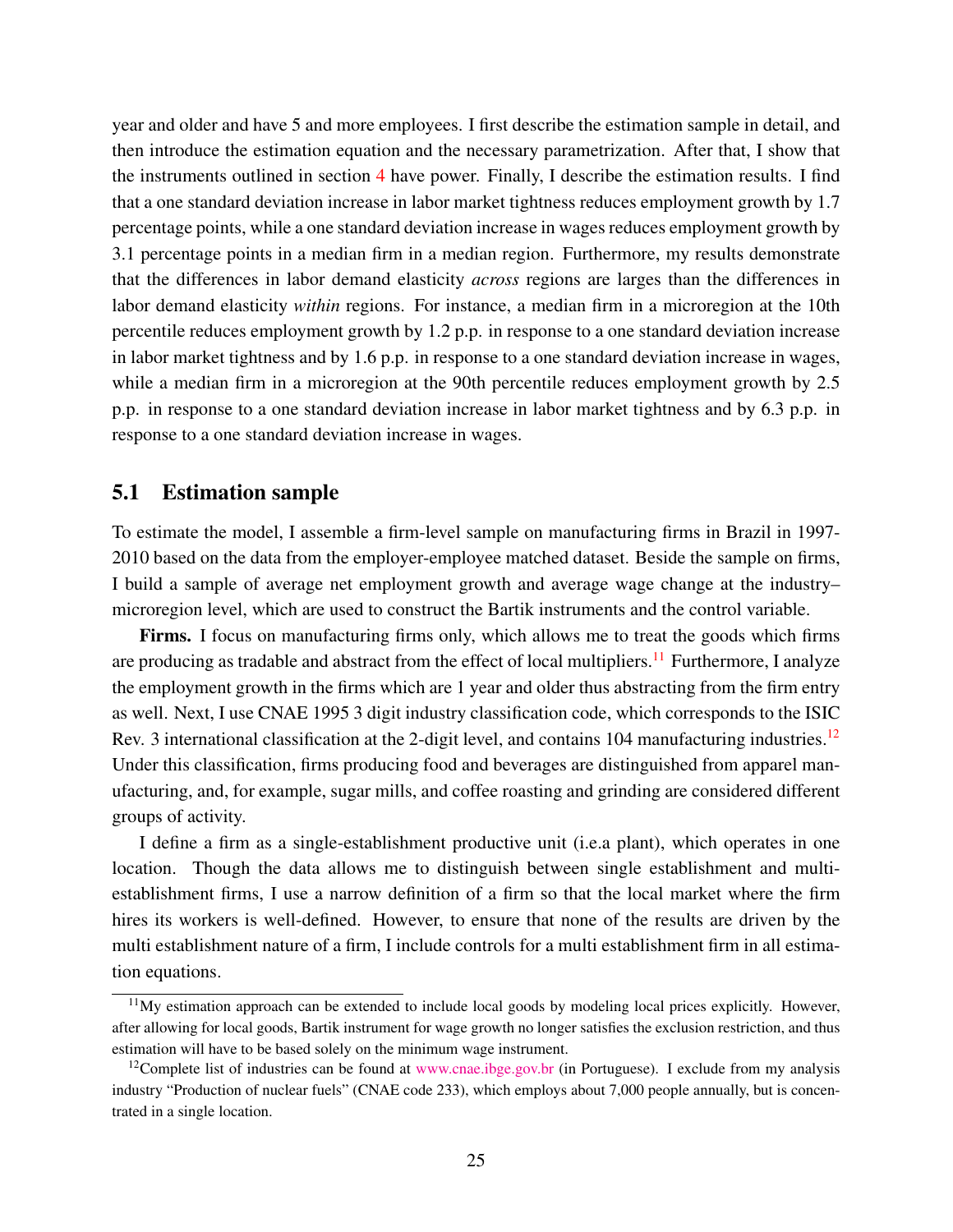I study manufacturing firms 1 year and older, who reside in microregions with at least 20 active firms in manufacturing. This restriction leaves me with 1,714,648 firm-year observations on 337,366 firms in 331 microregions. An average firm is 8.6 years old, has 39 employees, pays 4.26 reals per hour in 2005 prices (approx. \$1.87 in 2005), employs 0.19% of workers of its industry in its own microregion (table [5\)](#page-43-0) and faces 3,500 manufacturing firms competing with it for workers in the same microregion.

The firm sample is constructed in three steps. First, I obtain information on the total employment in a firm in December of each year. Second, I estimate the average wage of a 35 year old male production worker with a high school degree and zero tenure at each firm. Using the standard Mincer-style regressions (see appendix  $\bf{A}$  $\bf{A}$  $\bf{A}$  for regression results), I take away the wage premium associated with workers' tenure, gender, age, education, and occupation and use the average residualized logarithm of the real wages per hour as a measure of firm's wage level. This procedure allows me to abstract from differences in workforce composition across firms. Lastly, I calculate firm's age using the year when the firm was first observed as the year of entry. Since the data spans back to 1986, I truncate the age at 10 years and consider all firms older than 10 years old as one age group.

I focus on two measures of growth at the firm level: net employment growth rate and the change in average log wages. I calculate the net employment growth rate using the mid-year firm size (see [Davis and Haltiwanger,](#page-37-14) [1992\)](#page-37-14), which allows me to keep exiting firms in the sample:

$$
NEG_{ijlt} = \frac{E_{ijlt} - E_{ijlt-1}}{0.5 \left( E_{ijlt-1} + E_{ijlt} \right)},
$$
\n(5.1)

where  $E_{jilt}$  is the size of the firm i in industry j and microregion l in year t. This measure has several desirable features. First, it is bounded between  $-2$  and 2. Second, it allows to account for firm exit and entry, though only exit will be considered in this paper. And finally, net employment growth is a transformation of the traditional growth rate  $NEG_{ijlt} = 2 (E_{ijlt}/E_{ijlt-1} 1/(E_{ijlt}/E_{ijlt-1}+1)$  and is numerically close to the log points of employment growth for the small rates of growth.

Wage changes can only be calculated for firms who have some employees both in  $t - 1$  and t, and thus is only available for surviving firms. On average, 2.5% firms exit every year, and the change in wages is observed for 1,671,542 firm-year observations (table [5\)](#page-43-0). For surviving firms, I obtain the wage change as follows:

$$
\Delta w_{ijlt} = w_{ijlt} - w_{ijlt, t-1},\tag{5.2}
$$

where  $w_{i j l t}$  is the average log wage at the firm i after having taken away the effect of the workforce composition.

Though RAIS is an administrative dataset, it is not uncommon for a firm record to be missing for some years. In fact, about 16% of the establishments which are present in a given year have a missing record for the previous year. As a result, both employment growth and wage growth are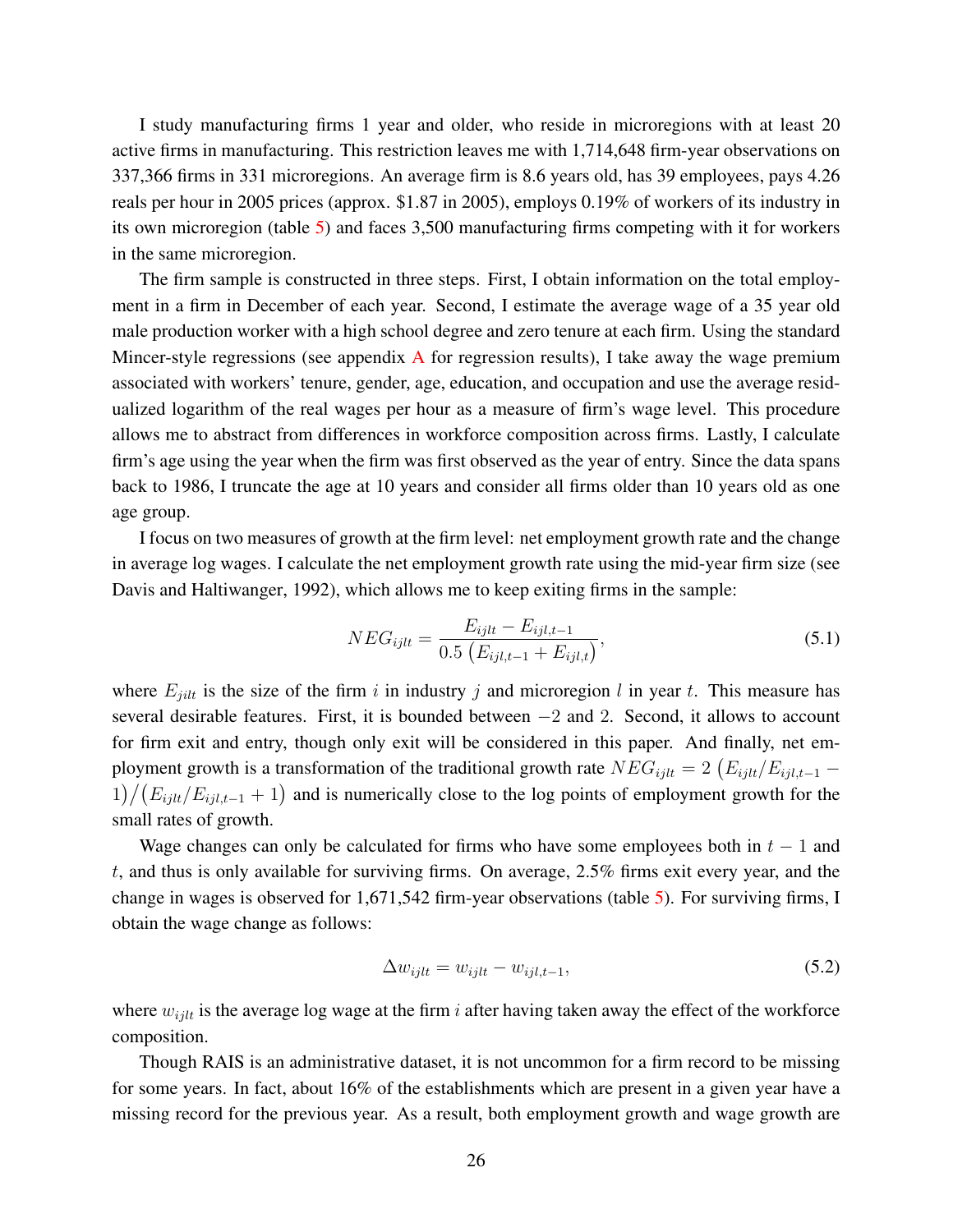not observed for such firms as well. I deal with the problem of missing records in the following ways. First, I use longitudinal information on firms to identify entry and exit. That is, I treat a firm-year observation as an entry only if it is the year when this firm appears in the data for the first time. Similarly, I treat a firm-year observation as an exit if it is the year when this firm appears in the data for the last time. This procedure reduces misattributing a missing record to entry/exit. Second, I include in the estimation sample either firms which are present in two consecutive years, or firms for whom an exit was recorded. Labor demand elasticity estimates using this sample would be consistent if firm-specific shocks are orthogonal to firm's steady-state productivity and hiring advantage, which determine its size and wages.

Industry – microregion. I estimate the average net employment growth at the industry– microregion level, denoted by  $NEG_{jlt}$ , as the fixed effects in the regression of the firm level net employment growth on the full set of lagged age indicators and an indicator for a lagged multiestablishment firm:

$$
NEG_{ijlt} = \sum_{k} \alpha_{1,k} age_{kijlt-1} + \alpha_2 \, multiest_{ijlt-1} + NEG_{jlt} + \nu_{ijlt}. \tag{5.3}
$$

This procedure allows me to compare employment growth across microregions controlling for the age composition of microregions. Since young and mature firms grow at different rates [\(Halti](#page-38-10)[wanger et al.,](#page-38-10) [2013\)](#page-38-10), microregions regions with younger firms would tend to grow faster, and taking away the effect of firm age ensures that the variation in Bartik shocks is not driven by the difference in firm composition across regions. I obtain the average wage change at the industry– microregion level in a similar way by regressing the firm wage change on the age controls, indicator for a multi-establishment firm and industry–microregion–year fixed effects:

$$
\Delta w_{ijlt} = \sum_{k} \beta_{1,k} \, age_{kijl,t-1} + \beta_2 \, multiest_{ijl,t-1} + \Delta w_{jlt} + u_{ijlt}. \tag{5.4}
$$

The average log wage at the industry–microregion–year level is estimated in the same way. In addition, all regressions are weighted by the lagged firm size.

#### <span id="page-26-0"></span>5.2 First stage and preliminary results

First stage. Following the discussion in section [4,](#page-18-0) I use four types of instruments. I instrument for changes in labor market tightness with the Bartik shocks in employment. I instrument for wage changes at the firm level with Bartik shocks in wages and the share of the firm's workforce paid less than next year's minimum wage. Finally, I instrument for the exit of the firm with the propensity score for exit estimated using a logistic regression.

All instruments perform well in the first stage (tables [7–](#page-45-0)[8\)](#page-45-1). However, the regression of the change in labor market tightness measured by probability to find a job on Bartik instrument in employment has a low F-statistics for the instrument (4.14). For this reason, I use labor market tightness measured by employment tot population ratio in my preferred specification. Next,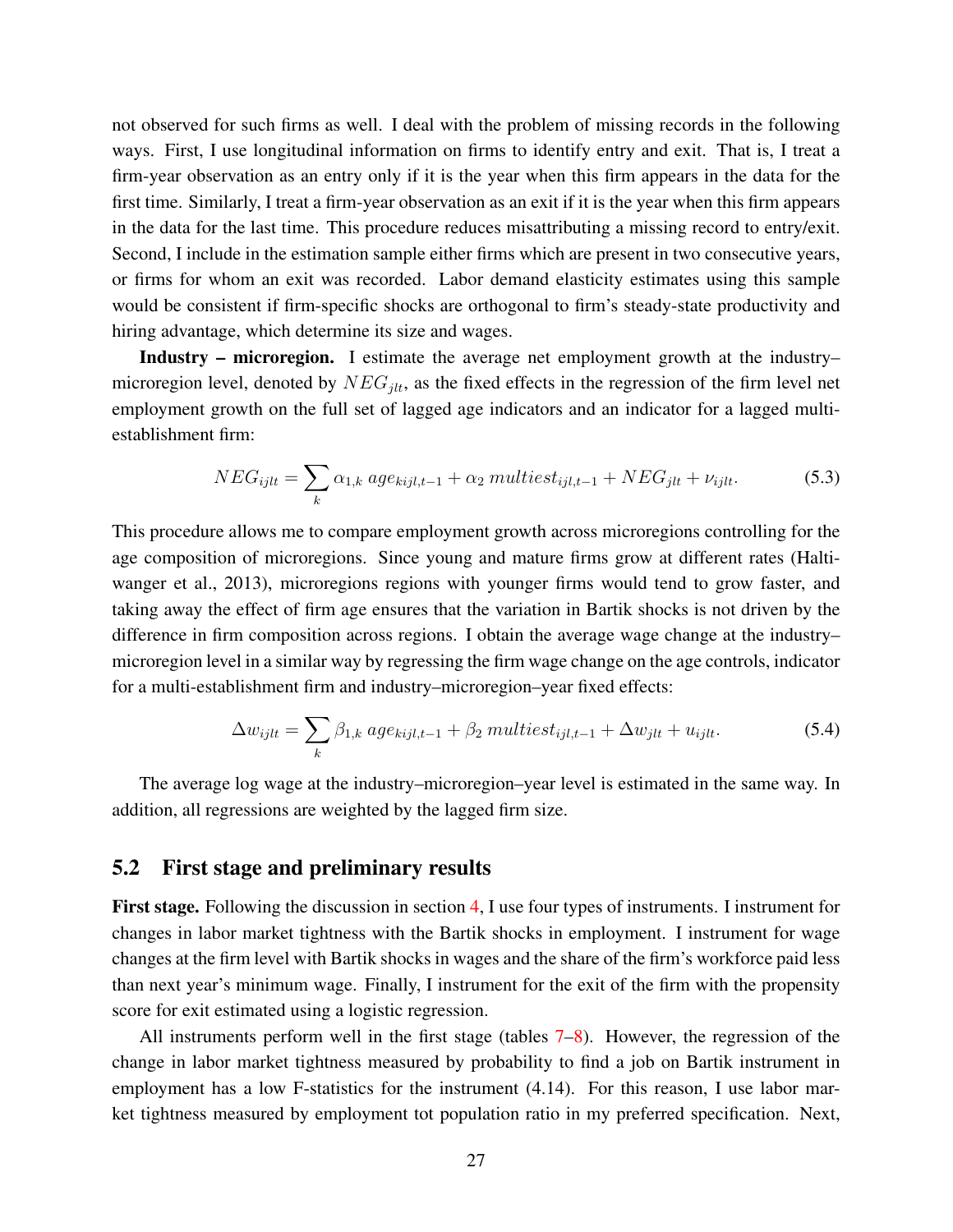the propensity score is a strong predictor of the exit status as well (table  $\delta$ ) Finally, though the coefficients at both the Bartik shock in wages in wages and exposure to minimum wage shock are significant, exposure to minimum wages is a much more powerful instrument than the Bartik shock, as the Bartik shock varies only across region–year observations, but not across firms in the same region–year. The control variable for the industry demand shocks is significant and has the same coefficients in all specifications (table [9\)](#page-46-0). The coefficients at the instrument variables also remain stable across specifications and are not sensitive to including control variable in the first stage regression.

Reduced form results. Before taking the model to the data, I compare OLS and IV estimates of firms' response to changes in labor demand conditions. For exploratory purposes, I first estimate a model on the sample of surviving firms only, which is subject to selection bias due to entry. I fit the following specification:

$$
NEG_{ijlt} = (\beta_1 + \beta_2 w_{ijlt, t-1}) \Delta \log \psi_{lt} + (\beta_3 + \beta_4 w_{ijlt, t-1}) \Delta w_{ijlt}
$$
  
+ (\beta\_5 + \beta\_6 w\_{ijlt, t-1}) \Delta w\_{ijlt} \widehat{dp}\_{jlt}  
+ \beta\_{7,k} age\_{kijlt, t-1} + \beta\_8 multiest\_{ijlt, t-1} + \beta\_{9,t} + \beta\_{10,t} \Sigma\_{l,00} + \varepsilon\_{ijlt}, (5.5)

where  $\Sigma_{l,00}$  is the share of manufacturing workers employed by the formal sector in the microregion in 2000, obtained from the 2000 Census.

Table [10](#page-47-0) presents the results of this specification. As expected, OLS yields the biased estimate of firms' response to labor market conditions: both coefficients at the change in tightness and change in wages are positive. This is a result of two identification problems discussed above: correlation between the demand shocks and the changes in labor market conditions, and selection into surviving firms. Furthermore, IV estimation on the sample of surviving firms also yields a positive coefficient for both elasticities if elasticity of labor demand is allowed to vary across firms, suggesting that selection problem into exiting firm is severe in this case.

Next, I estimate a reduced form specification of the model using the sample with both surviving and exiting firms:

$$
NEG_{ijlt} = (\beta_1 + \beta_2 w_{ijl,t-1}) \Delta \log \psi_{lt} + (\beta_3 + \beta_4 w_{ijl,t-1}) \Delta w_{ijlt} + (\beta_5 + \beta_6 w_{ijl,t-1}) \Delta w_{ijlt} \overline{\hat{dp}}_{jlt} + (\beta_7 + \beta_8 w_{ijl,t-1}) \tilde{\psi}_{lt}(w_{ijl,t-1} - w_{1jl,t-1}) \mathbb{1} \{exit_{ijlt} \} + (\beta_9 + \beta_{10} w_{ijl,t-1}) (\overline{\hat{dp}}_{jlt} - \overline{\hat{dp}}_{1,jlt}) \mathbb{1} \{ exit_{ijlt} \} + \beta_{11,k} age_{kijl,t-1} + \beta_1 2 \, multiest_{ijl,t-1} + \beta_{13,t} + \beta_{14,t} \Sigma_{l,00} + \beta_{15,t} \mathbb{1} \{ exit_{ijlt} \} + \varepsilon_{ijlt},
$$
\n(5.6)

Table [11](#page-48-0) presents the results, omitting coefficients  $\beta_7 - \beta_1 5$  for the clarity of exposition. For this estimation, I have used the wage change at a reference firm as the wage change for exiting firms. After correcting for selection, IV estimation yields a negative sign for labor demand elasticity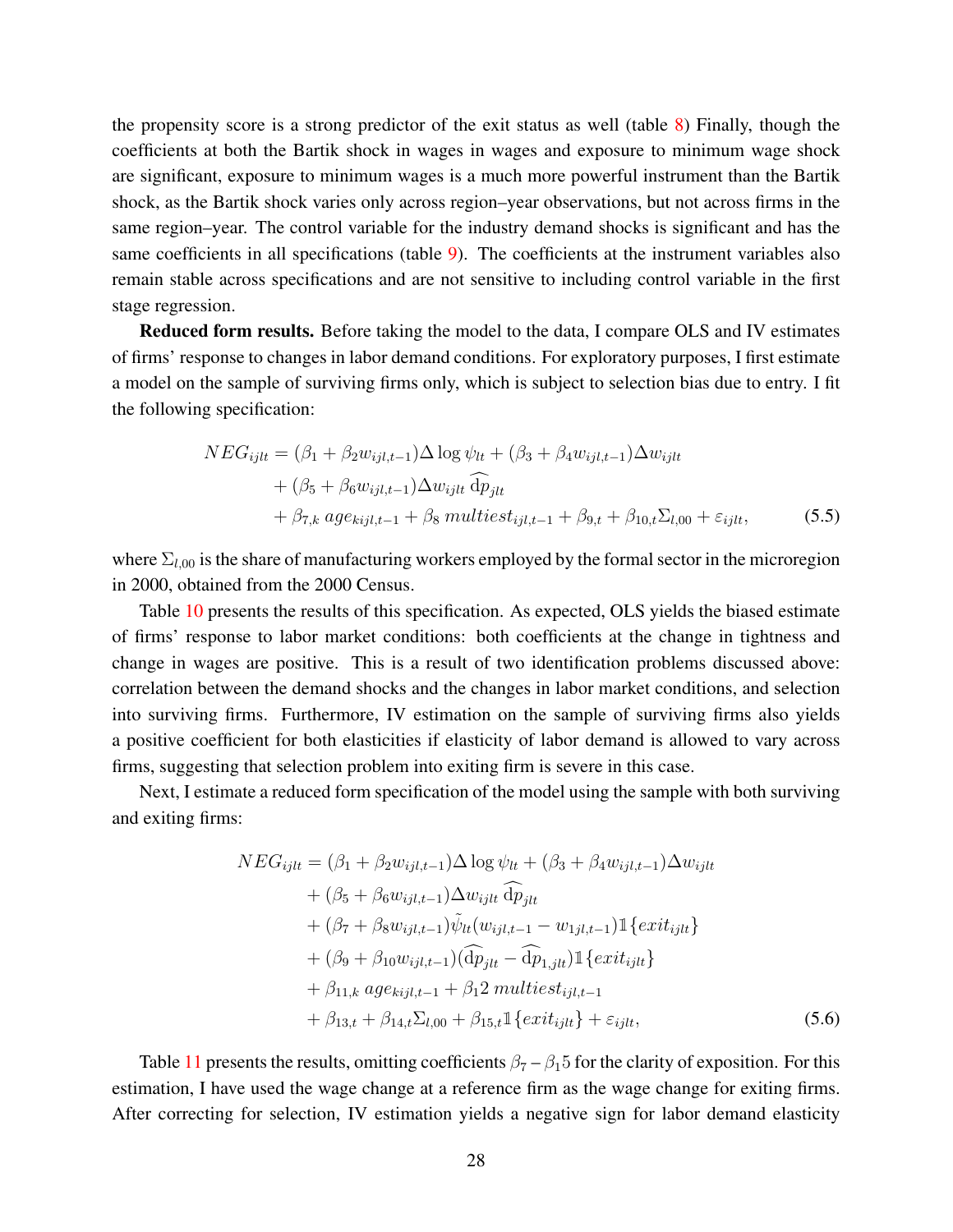with respect to wages and for the change in labor market tightness. These results suggest that controlling for selection into surviving firms is essential to eliminate the bias in the estimates of firm sensitivity in response to wage changes. In addition, these exploratory regressions show that the weak instrument problem is unlikely, because both specifications demonstrate high values of Craig-Donald statistic.

#### <span id="page-28-0"></span>5.3 Estimation method

I estimate labor demand elasticities using the General Method of Moments (GMM), using the following estimation equation:

<span id="page-28-1"></span>
$$
NEG_{ijlt} = X_{1,ijl,t-1}\Gamma + \mu_{0,t} + \mu_{1,t}\Sigma_{l,00}
$$
  
\n
$$
- \alpha_{ijl}\Delta \log \psi_{lt}
$$
  
\n
$$
- \Omega_{ijl} \Delta w_{ijlt} \mathbb{1}\left\{survival_{ijlt}\right\} + \Omega_{ijl} \Delta w_{1,jlt} \mathbb{1}\left\{exit_{ijlt}\right\}
$$
  
\n
$$
+ \Omega_{ijl}(\gamma_{0,lt} + \gamma_{1,l} \tilde{\psi}_{lt}(w_{ijl,t-1} - w_{1jl,t-1})) \mathbb{1}\left\{exit_{ijlt}\right\}
$$
  
\n
$$
+ \Omega_{ijl}(\gamma_{2,l}(\hat{dp}_{jlt} - \hat{dp}_{1,jlt})) \mathbb{1}\left\{exit_{ijlt}\right\}
$$
  
\n
$$
+ \Omega_{ijl}(\lambda_{0,lt} + \lambda_{1,l} \hat{dp}_{jlt}) + u_{ijlt}'''
$$
  
\n(5.7)

where  $\Sigma_{l,00}$  is the share of the formal employment in total manufacturing employment in microregion l in 2000, calculated using the data from the 2000 Census.

In addition to the effect of the change in the labor market conditions and control variable for the industry demand shocks, I include two sets of controls. First, I allow for a nationwide annual shocks to employment growth and region-specific employment growth due to the increase of the formal sector. The first control is implemented by including the full set of year indicators in the estimation equation, and the second control is implemented by interacting the share of the formal sector in manufacturing employment with year indicator variables. These controls ensure that the results are not driven by the wave of formalization which occurred in the 2000s. Finally, I include a full set of indicators for lagged age of the firm and an indicator for a lagged multi establishment status of the firm (variables contained in  $X_{1, ijl,t-1}$ ), since it is known that young and mature firms grow at different rates [\(Haltiwanger et al.,](#page-38-10) [2013\)](#page-38-10).

**Parametrization.** I have shown in the section [3.2](#page-16-0) that the elasticities of labor demand  $\alpha_{ijl}$  and  $\Omega_{ijl}$  can be expressed as functions of the firm wage and microregion specific parameters:

$$
\alpha_{ijlt} = a_{0,l} + \frac{1}{a_{1,l} + a_{2,l} w_{ijl,t-1}},
$$
\n(5.8)

$$
\Omega_{ijlt} = \frac{1}{\beta_{1,l} + \beta_{2,l} w_{ijl,t-1}}.
$$
\n(5.9)

This representation does not have any industry-specific parameters because each firm in a microregion  $l$  pays the same share of its surplus as wages. This parametrization arises in the model with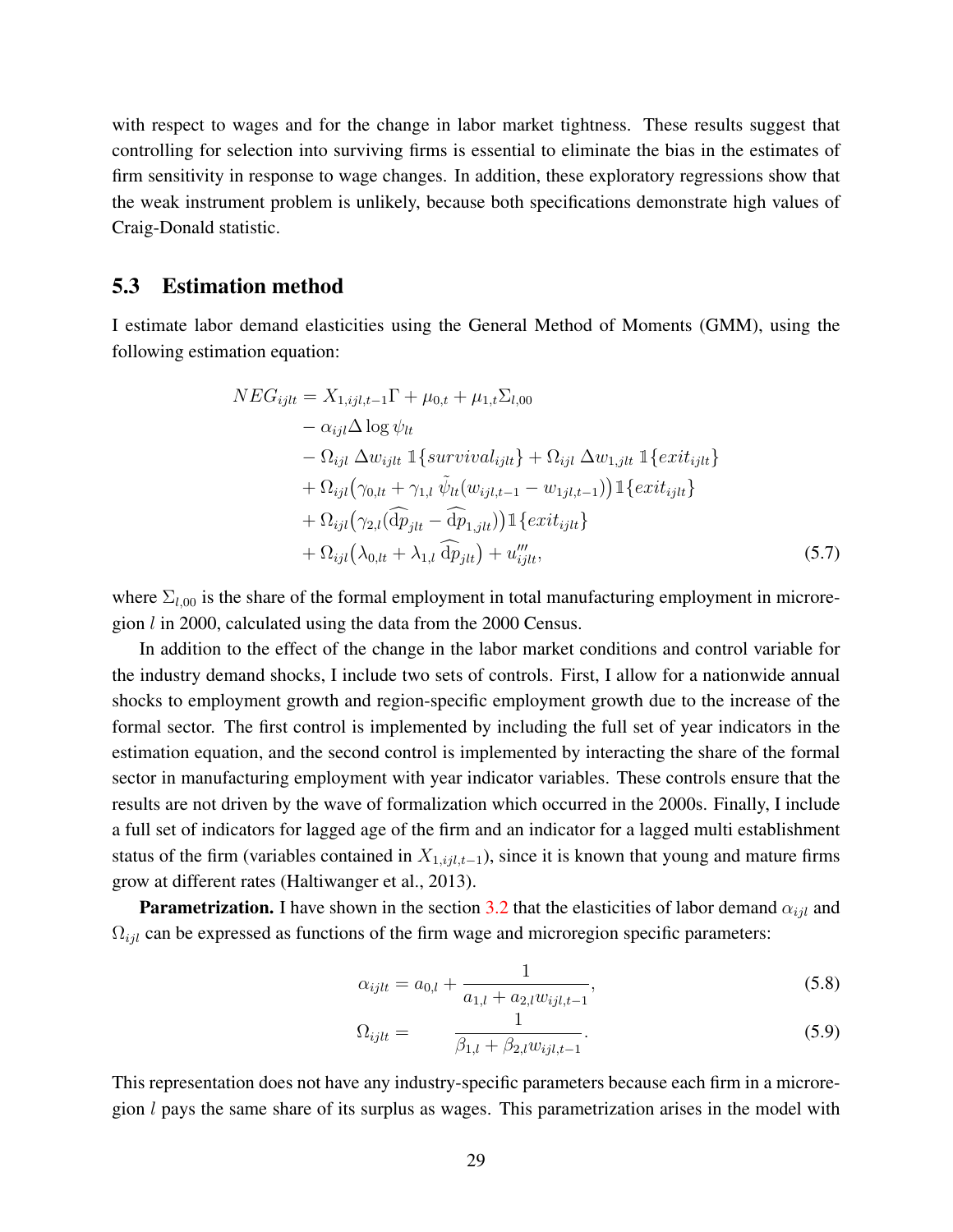perfect mobility across sectors, as the outside options of the workers do not depend on the industry, where a worker was previously employed.

To reduce the number of parameters to be estimated, I parametrize coefficients  $a_{0,l}$ ,  $a_{1,l}$  and  $a_{2,l}$ , and  $\beta_{1,l}$  and  $\beta_{2,l}$  using observable characteristics of a microregion. Steady-state coefficients  $a_{0,l}$ and  $a_{2,l}$ , and  $\beta_{2,l}$  vary with the steady-state level of the labor market tightness of the microregion, and coefficients  $a_{1,l}$  and  $\beta_{1,l}$  depend on the average potential wage in the microregion as well. Guided by these observations, I parametrize  $a_{0,l}$ ,  $a_{2,l}$ , and  $\beta_{2,l}$  using the size of the formal sector in manufacturing in the microregion in 2000 and the total employment (formal and informal) to population ratio in 2000. Both these variables are obtained from the 2000 Census. In a similar way, I parametrize the coefficients  $a_{1,l}$  and  $\beta_{1,l}$  using the same two variables and an average wage premium paid by the formal sector in the microregion relative to the rest of the country. Finally, I allow the incidental parameters for the exit  $\gamma_{0,l}$  and  $\gamma_{1,l}$ , and the incidental parameters of the control variable  $\lambda_{0,l}$  and  $\lambda_{1,l}$  depend on the size of the formal sector in manufacturing and the total employment to population ratio in 2000.

As a result, I am estimating six sets of parameters:

- (1) coefficients at the controls  $\delta$ ;
- (2) parameters of nationwide shocks  $\mu_{0,t}$  and formalization trend  $\mu_{1,t}$ ;
- (3) parameters of the labor demand elasticity with respect to the change in labor market tightness:

$$
a_{0,l} = (Z_l \pi^{a_0})^{-1}, \qquad (5.10)
$$

$$
a_{1,l} = Z_l^w \pi^{a_1}, \tag{5.11}
$$

$$
a_{2,l} = Z_l \, \pi^{a_2},\tag{5.12}
$$

where  $Z_l$  contains a constant, size of the formal sector in manufacturing in 2000 and total employment to population ratio in 2000, and  $Z_l^w$  contains a constant, size of the formal sector in manufacturing, total employment to population ratio and average regional wage premium.<sup>[13](#page-29-0)</sup>

(4) parameters of the labor demand elasticity with respect to the wage change:

$$
\beta_{1,l} = Z_l^w \pi^{\beta_1}, \tag{5.13}
$$

$$
\beta_{2,l} = Z_l \,\pi^{\beta_2}.\tag{5.14}
$$

<span id="page-29-0"></span><sup>&</sup>lt;sup>13</sup>Both the share of the formal sector in manufacturing and total employment to population ratio are calculates using the data from 2000 Census. Average regional wage premium is calculated using the data from RAIS.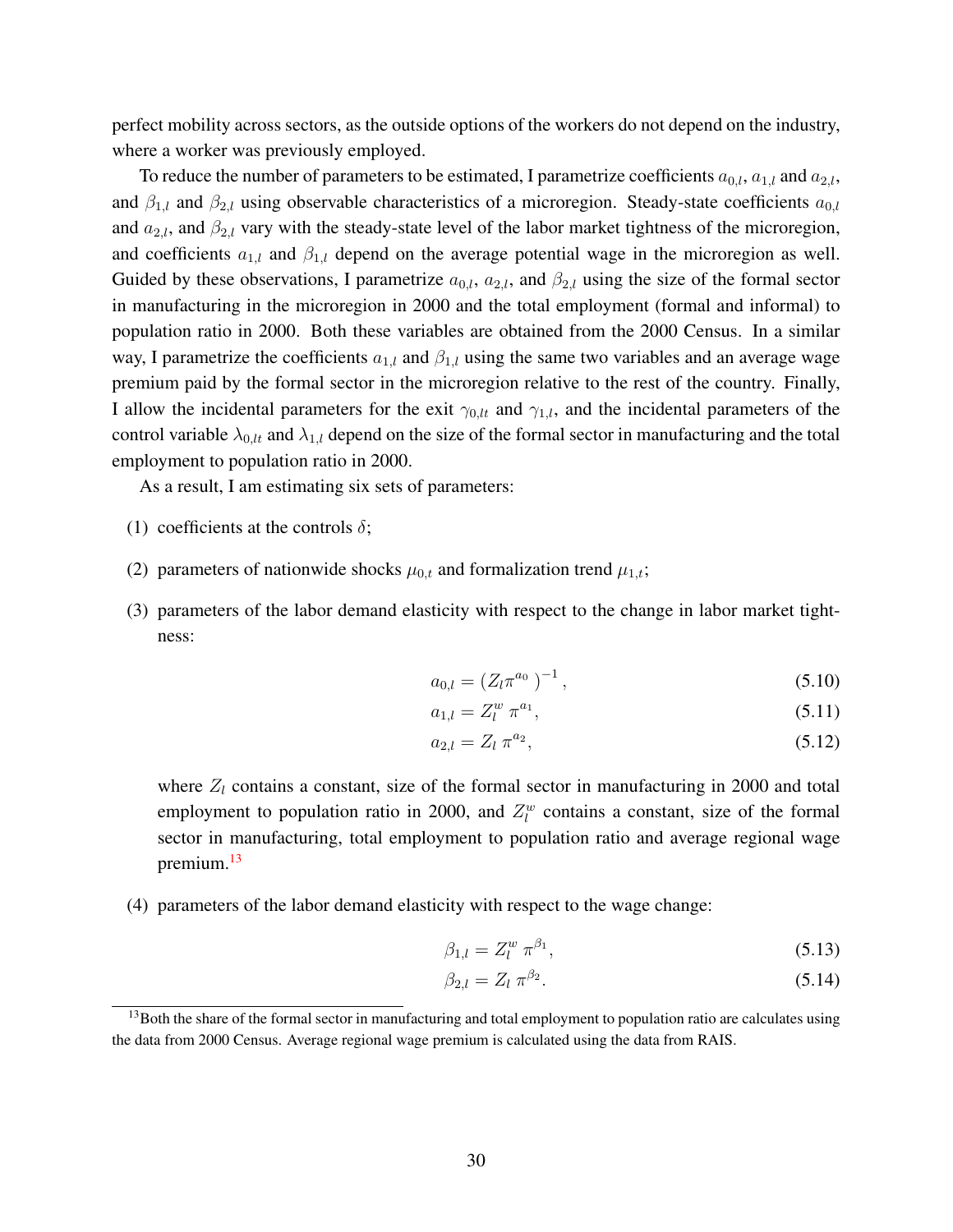(5) parameters associated with the firm exit:

$$
\gamma_{0,lt} = Z_l \; \pi_t^{\gamma_0},\tag{5.15}
$$

$$
\gamma_{1,l} = Z_l \pi^{\gamma_1},\tag{5.16}
$$

$$
\gamma_{2,l} = Z_l \; \pi^{\gamma_2}.\tag{5.17}
$$

(6) parameters associated with the control variable:

$$
\lambda_{0,lt} = Z_l \ \pi_t^{\lambda_0},\tag{5.18}
$$

$$
\lambda_{1,l} = Z_l \, \pi^{\lambda_1}.\tag{5.19}
$$

I estimate the model using the general method of moments with an identity weighting matrix. Following the discussion in the section [4,](#page-18-0) I instrument the estimation equation [\(5.7\)](#page-28-1) with Bartik instruments for employment and wage change, as well as with the minimum wage instrument. I include the control variable and the propensity score for exit into the set of instruments as well. In addition, since  $\mathbb{E}[u'_{ijlt}] = 0$  and due to the assumption that neither the idiosyncratic shocks  $d\varepsilon_{it}$ and  $\hat{\xi}_{it}$ , nor the location shock d $\zeta_{lt}$  are correlated with the wage level  $w_{jil,t-1}$ , I also use a constant and the level of wages  $w_{ijl,t-1}$  as instruments. Finally, I add all the variables in  $X_{ijl,t-1}$ ,  $Z_l$  and  $Z_L^w$ to the set of instruments, and interact wages with all of the instruments mentioned above.

#### 5.4 Results and goodness of fit

I start presenting results by discussing the magnitude of the estimated labor demand elasticities. Complete estimates of the structural parameters can be found in the tables [23](#page-68-0)[–26](#page-71-0) of the appendix. Figure [9](#page-62-0) presents the estimated elasticity of labor demand for firms which pay median wages in each microregion. To be able to compare the estimates of the elasticity between the two margins, I have scaled the change in wage and the change in labor market tightness by their respective standard deviations.<sup>[14](#page-30-0)</sup> A median firm in a median microregion reduces its employment growth by 3.1 percentage points in response to a one standard deviation increase in wages, and by 1.7 percentage points in response to a one standard deviation increase in labor market tightness This response is relatively small: a one standard deviation change in labor market conditions along each margin induces the change in employment growth which smaller than 10% of a one standard deviation in employment growth across firms. Furthermore, a two standard deviations increase in both labor market tightness and wages is required for a median firm to destroy one job. On average, a median firm growth 0% and employes 12 workers.

All firms generally are more sensitive to changes in wages rather than changes in labor market tightness. A median firm responds almost twice as strongly to a one standard deviation increase in

<span id="page-30-0"></span><sup>&</sup>lt;sup>14</sup>Standard deviations were calculated for the estimation sample of firms during the whole period of observation, so firms in two different microregions are exposed to a change in labor market conditions of the same size.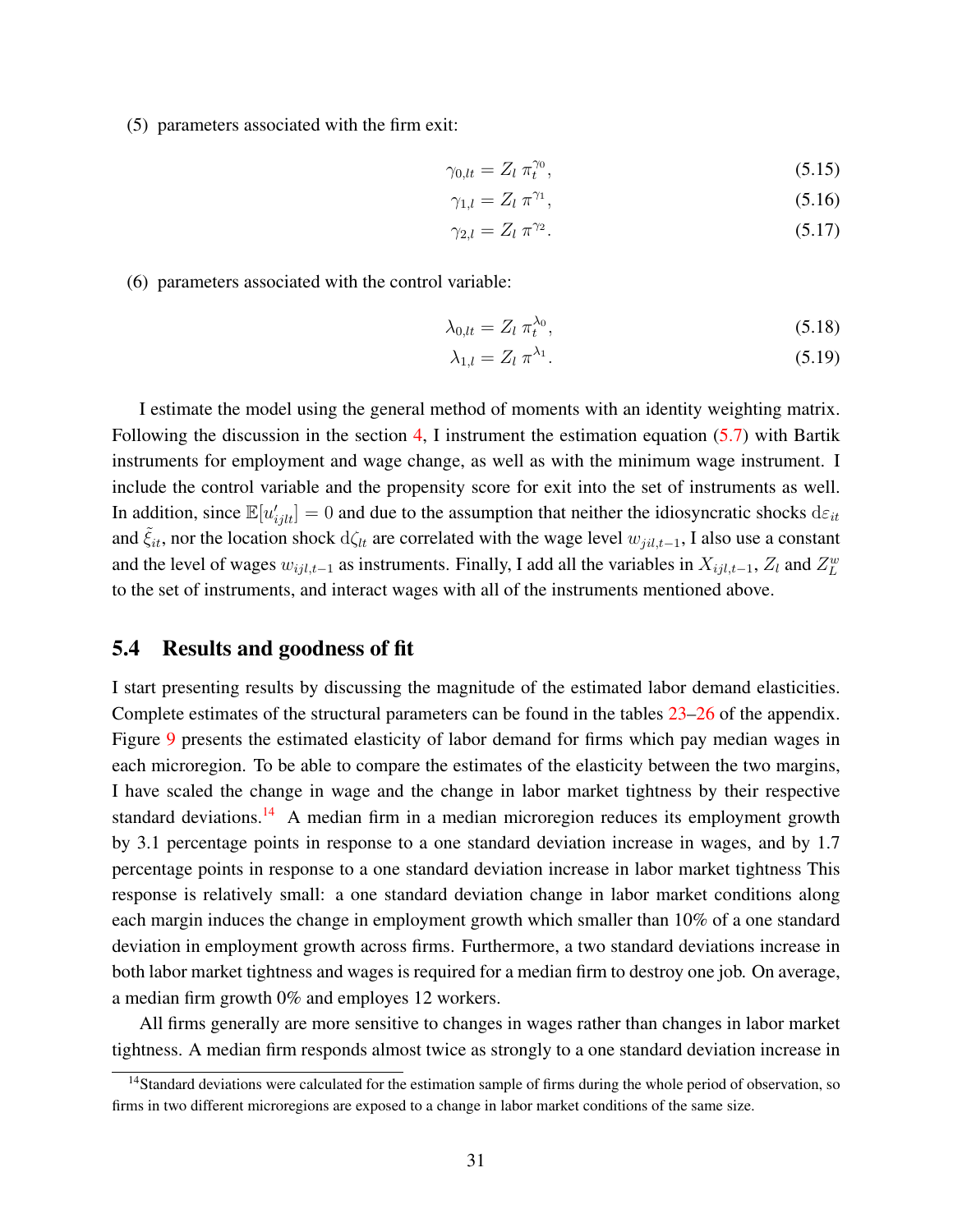wages compared to a one standard deviation increase in labor market tightness. This relationship holds across all microregions, with the exception of the regions with a very small size of the formal sector in manufacturing (figure  $10$ ). In regions where more than 60% of manufacturing workers are hired by the formal sector, elasticity with respect to change in wages can be five times as high as elasticity with respect to changes in labor market tightness. However, the estimates suggest that in the regions with the share of formal sector below 30% firms respond stronger to changes in labor market tightness rather than wages. This result is likely to be driven by measurement error. The measurement error in wages is bigger for the firms in less formal microregions, because these firms themselves are smaller and the regions have fewer observations as well. As a result, the estimate of the elasticity with respect to wage changes suffers from the attenuation bias in these microregions. The estimate of the elasticity with respect to change in labor market tightness is likely to be biased in these microregions as well. Since my measure of the change in labor market tightness does not capture the changes in demand in the informal sector, I will be overestimating firms' response to changes in labor market tightness, if demand in the informal sector is positively correlated with demand in the formal sector.

Microregions with a larger formal sector in manufacturing are more sensitive to changes in wages both in relative and in absolute terms. Figure [9](#page-62-0) plots the estimated labor demand elasticities in a median-paying firm in each microregion as a function of the size of the formal sector in this microregion in 2000. In the regions where the formal sector employed less than 60% of workers in manufacturing in 2000, labor demand elasticity with respect to wage change ranges between 1% and 5%, while in the regions with a higher share of the formal sector labor demand elasticity is higher as well 510%. Labor demand elasticity with respect to changes in labor market tightness varies much less across regions and is around 1-2%. Next, the size of the formal sector in a microregion plays much bigger role in the magnitude of labor demand elasticity than employment to population ratio or microregion wage premium (figures [11](#page-63-0) and [12\)](#page-63-1).

Interestingly, the differences in labor demand elasticities within microregions are much smaller than between microregions. With the few exceptions, firms at the 10th percentile of wage distribution within the region have similar sensitivity to labor market conditions as firms at the 90th percentile of wage distribution (figures [13a](#page-64-0) and [13b\)](#page-64-0).

Finally, the model fits the data well. Figure  $8$  plots the average observed employment growth across firms and employment growth predicted by the model. Generally, the model fits the growth in large firms better, than employment growth at the small firms. This is an expected outcome which results from the weighting strategy. Since I expect smaller firms to have higher measurement error in wages, I weight the observations with the lagged firm size.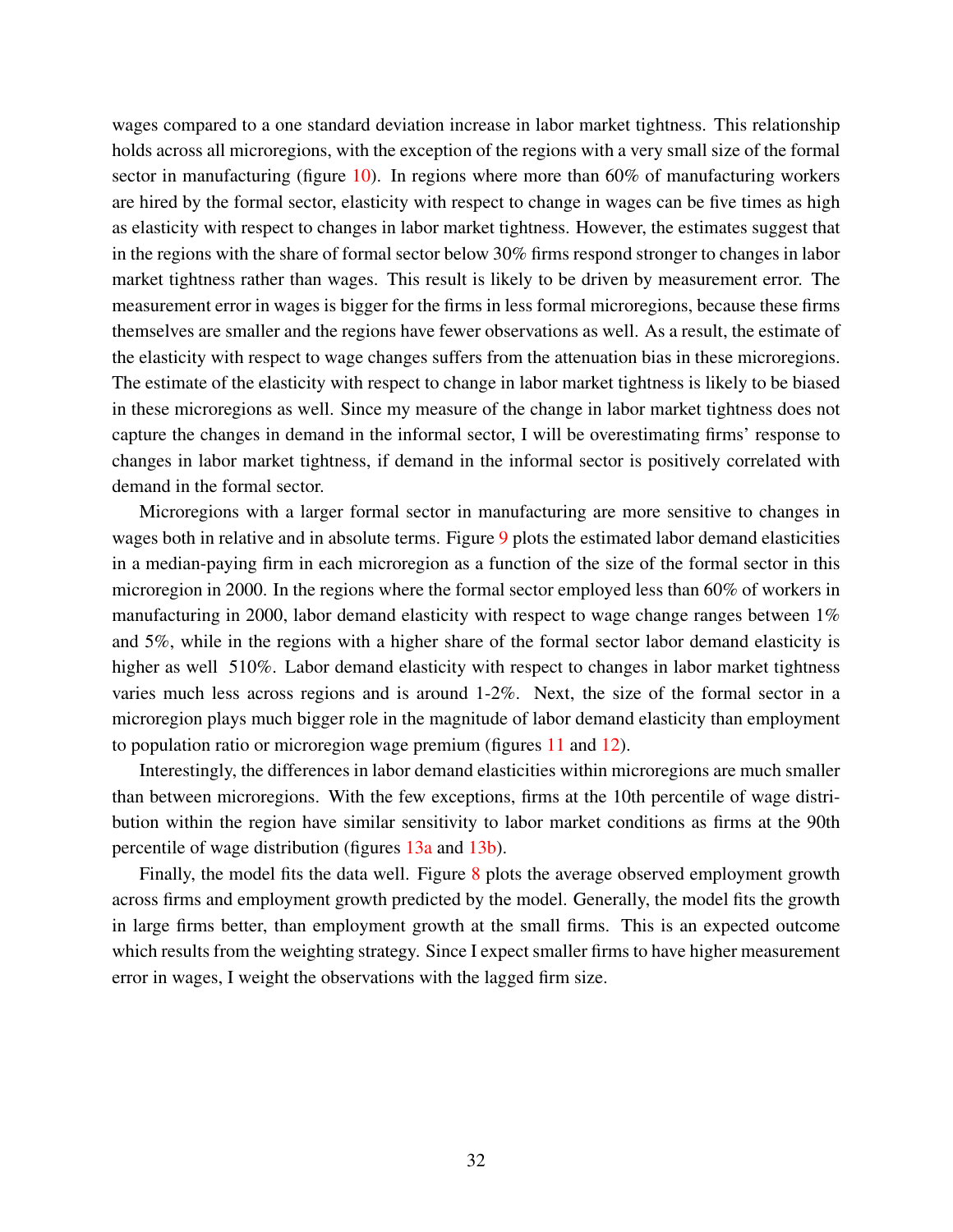## <span id="page-32-0"></span>6 The Role of Labor Market Conditions in Employment Fluctuations across Regions

In this section, I connect firm level elasticity of labor demand to regional employment growth. First, I show that regional employment regional employment growth can de decomposed into employment growth due to changes in in labor market conditions in the region and employment growth due to changes in revenue and costs of hiring across firms. Using this decomposition, I demonstrate that changes in labor market conditions reduce the variance of employment growth over the business cycle by 20% in a median microregion. Next, I discuss the contributions of changes in labor market tightness and changes in wages. I show that despite large firm level sensitivity to changes in wages rather than changes in labor market tightness, changes in labor market conditions along each margin contribute equally to the overall effect of labor market conditions. Finally, I demonstrate that the differential effect of labor market conditions across regions is caused by the heterogeneity in the change in labor market conditions themselves rather than by differences in labor demand elasticities across regions. Using the stylized facts outlined in section [2,](#page-5-0) I argue that the rapid growth of the national minimum wages in Brazil in 1997-2010 generated heterogeneous effects of labor market conditions on employment growth across regions. In particular, I document that microregions with higher exposure to minimum wage increase experienced smaller stabilizing effect of the change in labor market conditions during local recessions and larger diminishing effect of the change in labor market conditions during local expansions.

Variance decomposition. I start by decomposing firm level employment growth into the contribution of labor market conditions and changes in revenue and hiring costs. Using the same notation as in the empirical equation  $(5.7)$ , I can rewrite employment growth at the firm level as follows:

<span id="page-32-1"></span>
$$
NEG_{ijlt} = \Delta \text{Labor market conditions}_{ijlt} + \text{Shock}_{ijlt},\tag{6.1}
$$

 $\Delta$ Labor market conditions<sub>ijlt</sub> = Response to  $\Delta \log \psi_{i j l t}$  + Response to  $\Delta w_{i j l t}$  (6.2)

Response to 
$$
\Delta \log \psi_{ijlt} = -\hat{\alpha}_{ijl} \Delta \log \psi_{lt}
$$
 (6.3)

Response to 
$$
\Delta w_{ijlt} = -\hat{\Omega}_{ijl} \, \Delta w_{ijlt} \, \mathbb{1}\left\{\text{survival}_{ijlt}\right\} - \hat{\Omega}_{ijl} \, \Delta w_{1jlt} \, \mathbb{1}\left\{\text{exit}_{ijlt}\right\}
$$
  
  $+ \hat{\Omega}_{ijl} \left(\hat{\gamma}_{0,lt} + \hat{\gamma}_{1,l} \, \Delta \log \psi_{lt}(w_{ijl,t-1} - w_{1jl,t-1})\right) \mathbb{1}\left\{\text{exit}_{ijlt}\right\},$  (6.4)

$$
\text{Shock}_{ijlt} = X_{ijl,t-1}\hat{\Gamma} + \hat{\mu}_{0,t} + \hat{\mu}_{1,t}\Sigma_{l,00} - \hat{\Omega}_{ijl}(\hat{\lambda}_{0,lt} + \hat{\lambda}_{1,l}\widehat{\mathrm{dp}}_{jlt})
$$

$$
+ \hat{\gamma}_{2,l}(\widehat{\mathrm{dp}}_{jlt} - \widehat{\mathrm{dp}}_{1lt}) \mathbb{1}\lbrace ext_{ijlt} \rbrace + \hat{u}_{ijlt}^{\prime\prime}.
$$
 (6.5)

In this decomposition, I am primarily interested in the role of labor market conditions in employment growth. For this reason, I combine all the other shifters of employment growth together and take them as given. Hereafter, I will refer to these shifters as "shocks". These shocks include firm's life-cycle growth changes, firm level changes in revenue or cost of hiring, region level shocks to regional revenue advantage, nationwide demand changes in each industry or trends in national labor demand.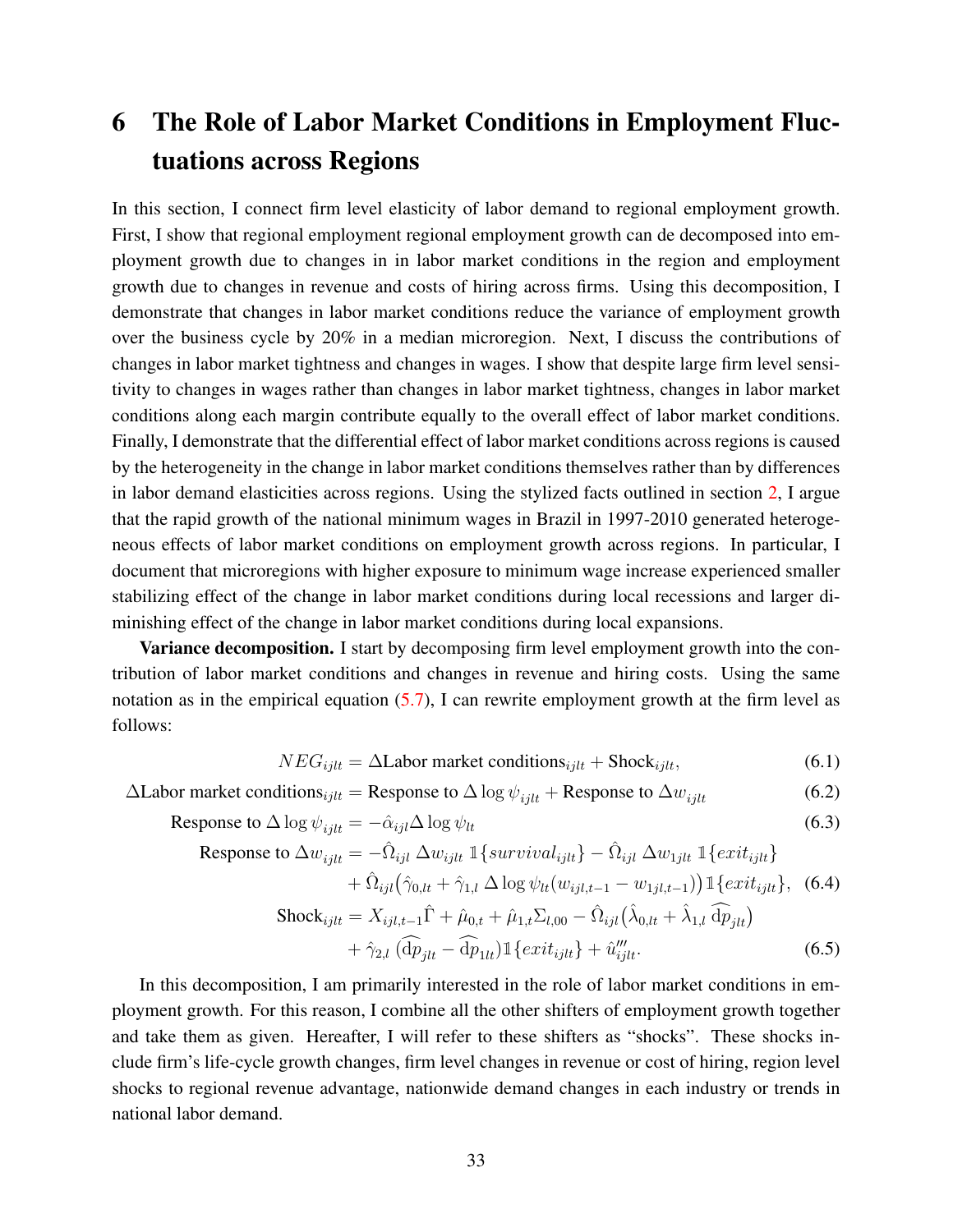I attribute to the contribution of the changes in labor market conditions employment growth which was caused either by changes in labor market tightness  $\Delta \log \psi_{lt}$ , or by changes in wages at the firm level  $\Delta w_{ijlt}$ . As a result, the absence of changes in labor market conditions is equivalent to a thought experiment in which 1) any changes in demand for labor in the region are exactly offset by migration, so that formal employment in manufacturing to population ratio remains the same; 2) firm level wages respond neither to the firm level changes in revenue, nor to the changes in the outside option of the workers. Thus, this decomposition does not distinguish the two possible reasons of the firm level wage growth: changes in firm's own revenue, and changes in the prevailing wage level in a microregion. For that reason, this decomposition is a conservative estimate of the contribution of labor market conditions to employment growth – it can be interpreted as a lower bound, because it underestimates employment growth which would have occurred in the absence of the changes in labor market conditions.

The decomposition of employment growth at the firm level  $(6.1)$  can be aggregated at the regional level:

$$
NEG_{lt} = \Delta \text{Labor market conditions}_{lt} + \text{Shock}_{lt}, \tag{6.6}
$$

$$
\Delta \text{Labor market conditions}_{lt} = \sum_{i} s_{il,t-1} \text{ Response to } \Delta \log \psi_{ijlt} + \sum_{i} s_{il,t-1} \text{Response to } \Delta w_{ijlt}, \qquad (6.7)
$$

$$
Shock_{lt} = \sum_{i} s_{il,t-1} Shocks_{ijlt},
$$
\n(6.8)

where  $s_{il,t-1} = E_{ijl,t-1}/E_{l,t-1}$  is the share of each firm in total formal employment in manufacturing in its region. Thus, regional shocks are a composition of industry shocks given the microregion's industrial composition, regional idiosyncratic shocks and firm idiosyncratic shocks. Similarly, the contribution of labor market conditions at the regional level arises from the individual firm response to these changes.

I use this regional decomposition to study the role of labor market conditions in the variance of employment growth over the business cycle. I compare two scenarios: the observed employment growth, and the hypothetical employment growth which would arise of the labor market conditions did not change over the business cycle. Thus, for each microregion I compare the variance of employment growth  $\text{Var}(NEG_{lt})$  with the variance of shocks  $\text{Var}( \text{Shock}_{lt})$ . Table [12](#page-49-0) presents the results of this exercise. The results show that changes in labor market conditions diminish employment fluctuations over the business cycle by 20%. That is, the variance of employment growth in the case of no changes in labor market conditions would have been 120% of the observed variance of the employment growth. Furthermore, this result is not likely to be driven by the measurement error in the microregions with smaller number of observations. In particular, the magnitude is very similar among the microregions where the share of the formal sector in manufacturing was higher than 50% in 2000.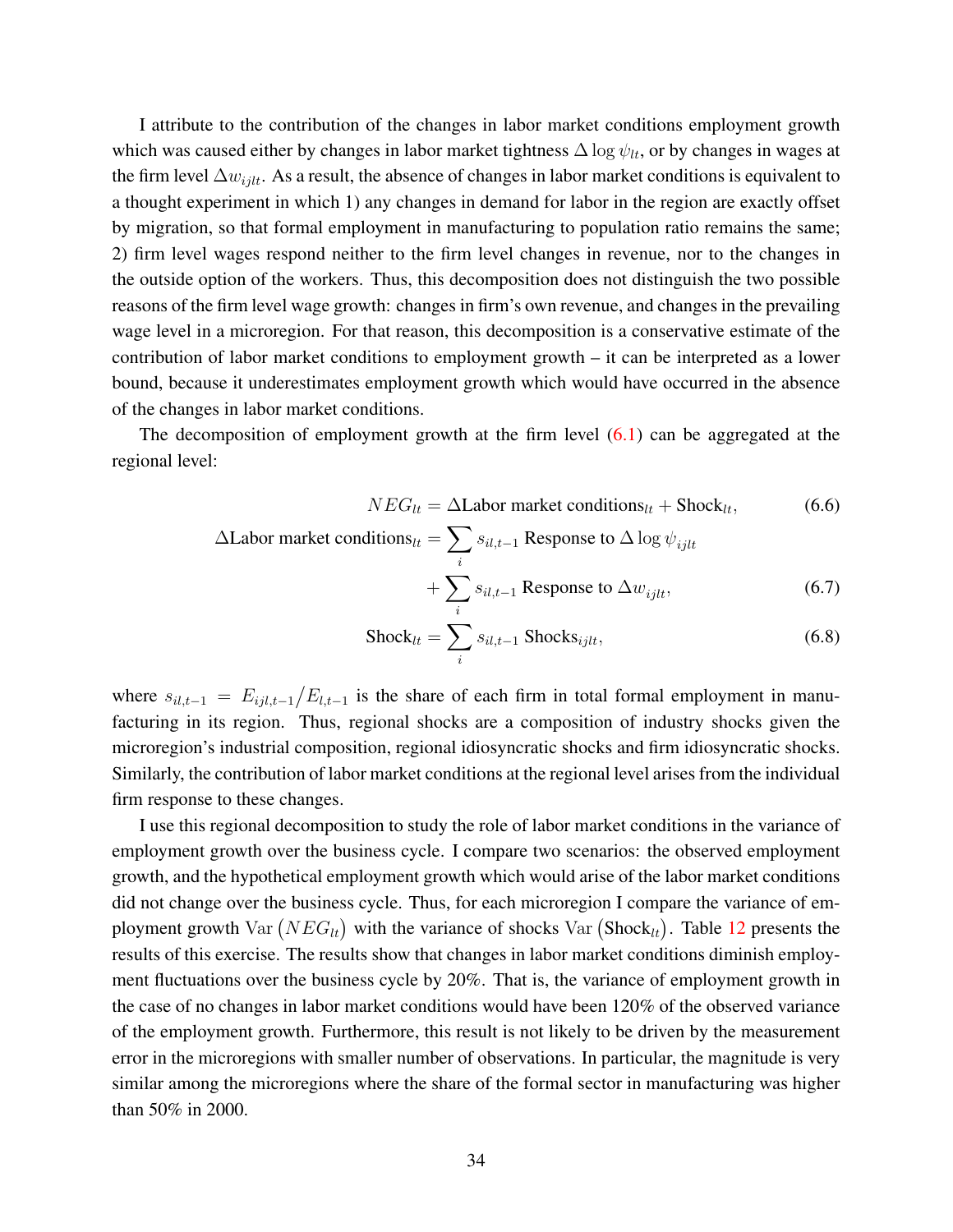Average effect of labor market conditions. This estimate suggests that labor market conditions play an important role in employment fluctuations over the business cycle. How big is this counter-cyclical effect of labor market conditions on employment growth? Table [13](#page-50-0) compares the observed annual employment growth with the employment growth under the scenario of no change in labor market conditions. It considers two cases: positive regional shocks  $\text{Shock}_{lt}$  and negative regional shocks  $\text{Shock}_{lt}$ . If there was no change in labor market tightness or wages, an average microregion would have grown almost 3 percentage points more (55% of observed growth) when the labor demand shock was positive, and declined 0.4 percentage points less (5% of observed employment decline, table [13\)](#page-50-0). Thus, the effect of the change in labor market conditions on employment growth in Brazil over 1997-2010 was asymmetric: changes in labor market conditions reduced employment growth during expansions but failed to stabilize employment growth during recessions.

This asymmetry holds for all microregions. Table [14](#page-51-0) shows results of the regression of growth due to labor market conditions on the estimated regional shock. It demonstrates the same asymmetric pattern. The effect of the change of labor market conditions is counter-cyclical: a one percentage point shock is associated with 0.13 percentage point effect of labor market conditions, but if the shock is negative, this effect is smaller: only 0.05 percentage points. In addition, all microregions experience the negative effect of changes in labor market conditions over the whole period of observation, even when the shock is negative.

These results are mirrored by the patterns of correlation between the growth due to change in labor market tightness and regional shock (table [15a](#page-52-0) and [15b\)](#page-52-0). Thus, the asymmetry of the effect of labor market conditions is also driven by the fact that labor market tightness in the region is growing even when the manufacturing sector is experiencing a negative shock. This is likely to be the case because the non-manufacturing sector of the local economy is growing even when manufacturing is declining.

Contribution of change in tightness vs. change in wages. Having documented that changes in labor market conditions lead to counter-cyclical employment growth, I turn to the question of which margin drives this effect: change in labor market tightness or change in wages. I decompose the variance of the employment growth due to labor market conditions into contribution of each margin in the following way:

$$
Var(\Delta \text{Labor market conditions}_{ijlt}) = Var(\text{ Response to } \Delta \log \psi)
$$
  
+ 
$$
Var(\text{Response to } \Delta w)
$$
  
+ 
$$
2 \text{Cov}(\text{Response to } \Delta \log \psi, \text{ Response to } \Delta w).
$$
 (6.9)

Table [17](#page-54-0) presents the results of this decomposition. Among all the regions 80% of the effect of the change in labor market conditions is driven by change in labor market tightness, while among the regions where formal sector employed more than 50% of workers in manufacturing changes in labor market tightness explained 55% of variance in labor market conditions. These differences are driven by fact that microregions with a higher share of the formal sector in manufacturing are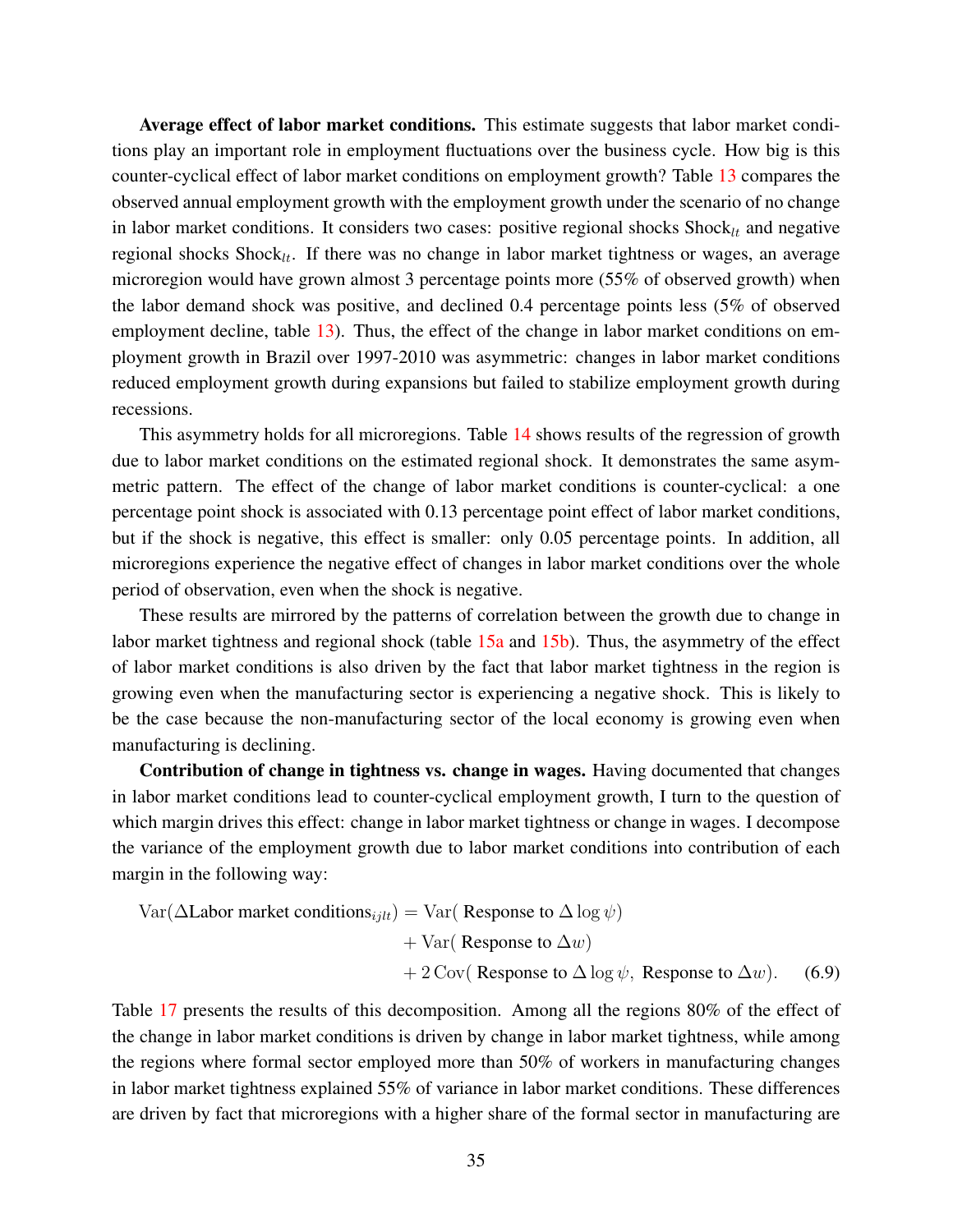more sensitive to wage changes than less formal microregions. Table [18](#page-54-1) presents the contribution of the change in labor market tightness and change in wages to the overall effect of labor market conditions in a hypothetical scenario when all regions have the same labor demand elasticities. These results clearly show, that changes in labor market tightness would have explained 70% of the variation in the effect of labor market conditions in the microregions with a higher share of the formal sector if these regions were less sensitive to the changes in wages.

Finally, even though all firms in all microregions respond stronger to changes in wages rather than changes in labor market tightness, changes in wages drive only 30% to 50% of the overall effect of labor market conditions. This evidence goes in line with the stylized facts outlined in the section [2,](#page-5-0) which demonstrated that wage growth across regions was driven both by increases in the national minimum wage as well as by local business cycles.

Minimum wages. Both the evidence on the diminished variance of employment growth over the business cycle and on the differential contribution of each margin to the overall effect of labor market conditions suggest that there is substantial heterogeneity in the effect of labor market conditions across regions. Moreover, this heterogeneity is driven by differential changes in labor market conditions across regions rather than by the differences in labor demand demand elasticities between regions. Figure [14](#page-65-0) plots the observed employment growth across regions and the hypothetical employment growth under the scenario of homogenous labor demand elasticities, fixed at the average elasticity across regions.

What drives the cyclicality of labor market conditions? Section [2](#page-5-0) established that both labor market tightness and wages respond to local business cycles, but in microregions which are more exposed to increase in national minimum wage, wages are growing more independently of local business cycles. In this subsection, I explore how much regional exposure to minimum wage increases affect the effect of labor market conditions.

Tables [19a](#page-55-0) and [19b](#page-55-0) present the average effect of labor market conditions for regions with low (0-7% of workforce in the last year would not have met this year minimum wage requirements), medium (7-20% of workforce would not have met the minimum wage requirements) and very high (more than 20% of workforce would not have met the minimum wage requirements) exposure to the minimum wage increase. Microregions with all three levels of exposure were observed in each year during 1997-2010, even when the minimum wage was declining in real terms (figure [7\)](#page-61-0). The average effect of changes if wages varied substantially with the exposure to the minimum wage increase. During local recessions, microregions with the low or medium exposure experienced a counter-cyclical effect of the wage changes. On the other hand, wages in the highly exposed microregions were growing, thus failing to produce stabilizing effect on employment growth. However, during local expansions, higher exposure to minimum wage had the opposite effect on the role of labor market conditions in employment growth. Both microregions with medium and high exposure to minimum wage experienced large counter-cyclical effect of change in wages, which reduced employment growth in these regions. At the same time, employment growth in the microregions with low exposure to minimum wage increase was, in fact, stimulated by reduction in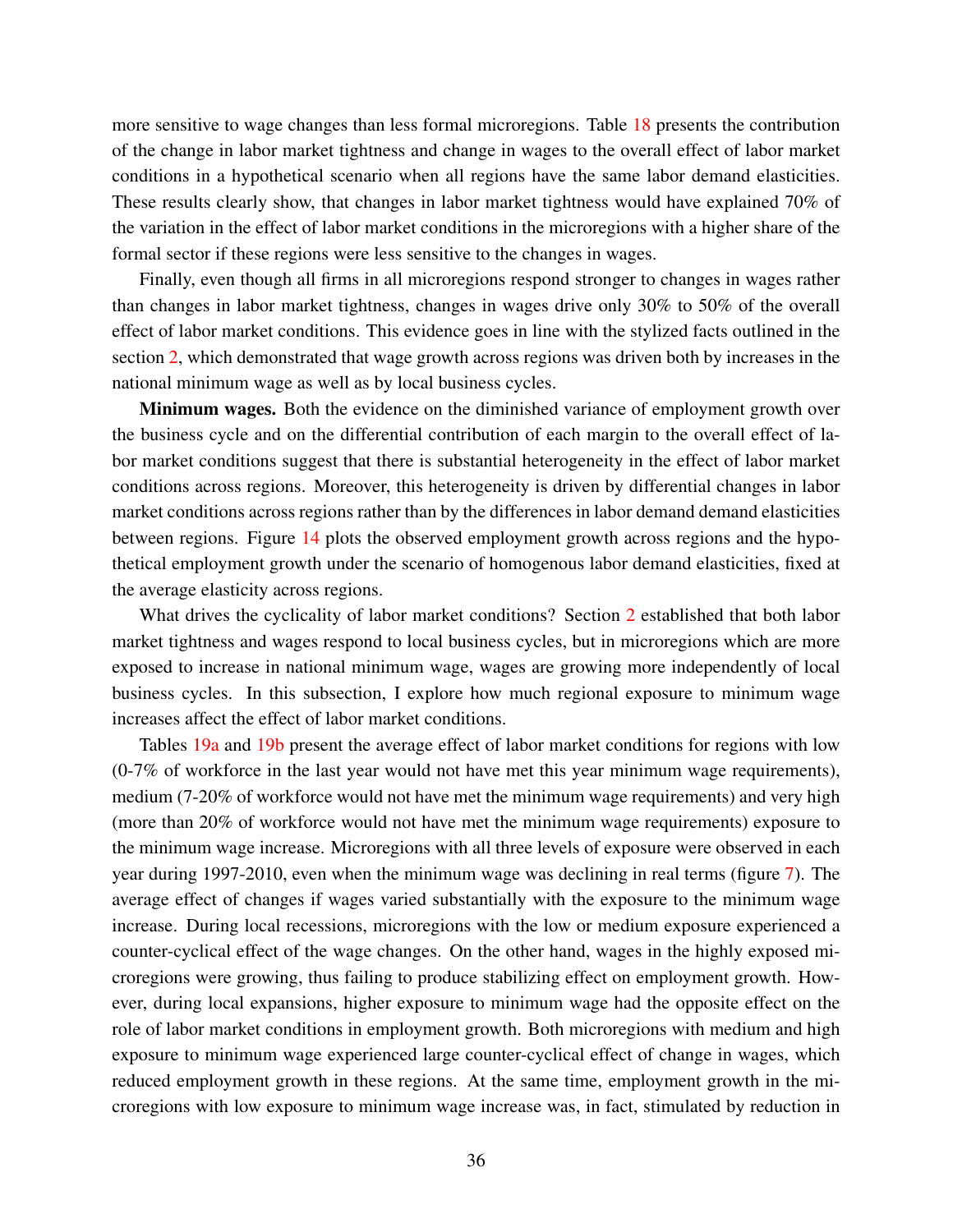real wages. These patterns were observed both among microregions with smaller and larger share of the formal sector in manufacturing, and were not driven by the differences in labor demand elasticity across regions (tables [20a](#page-56-0) and [20b\)](#page-56-0). Thus, microregions with higher exposure to minimum wage increase experienced smaller stabilizing effect of the change in labor market conditions during local recessions and larger diminishing effect of the change in labor market conditions during local expansions.

### 7 Conclusion

In this paper, I study how much changes in labor market conditions affect employment growth across firms and reduce employment fluctuations over the business cycle. I build a search and bargaining model of a local labor market with heterogeneous firms and estimate labor demand elasticities at the firm level using an employer-employee matched dataset from Brazil. To my knowledge, I am the first paper to estimate labor demand response to changing labor market conditions over the business cycle.

I consider two margins of adjustment: changes in labor market tightness and changes in wages. I find that all firms are more sensitive to changes in wages rather than labor market tightness, and there is substantial heterogeneity in labor demand elasticity across regions.

I use these estimates to analyze the contribution of labor market conditions to employment growth at the regional level. I quantify how different employment growth would have been if labor market conditions remained the same over the business cycle, but regional economies experienced the same changes in consumer demand and productivity. I find that changes in labor market conditions reduce the variance of employment growth by 20% in a median region, this effect is equally driven by changes in labor market tightness and changes in wages.

Finall,y I argue that the rapid growth of the national minimum wages in Brazil in 1997-2010 generated heterogeneous effects of labor market conditions on employment growth across regions. In particular, I document that microregions with higher exposure to minimum wage increase experienced smaller stabilizing effect of the change in labor market conditions during local recessions and larger diminishing effect of the change in labor market conditions during local expansions. These results demonstrate that economic policy can have a substantial impact on the labor market adjustment and volatility of employment over the business cycle.

### References

- Autor, D. H., D. Dorn, and G. H. Hanson (2013). The china syndrome: Local labor market effects of import competition in the united states. *American Economic Review 103*(6), 2121–68.
- Bartik, T. J. (1991). Who benefits from state and local economic development policies? *Books from Upjohn Press*.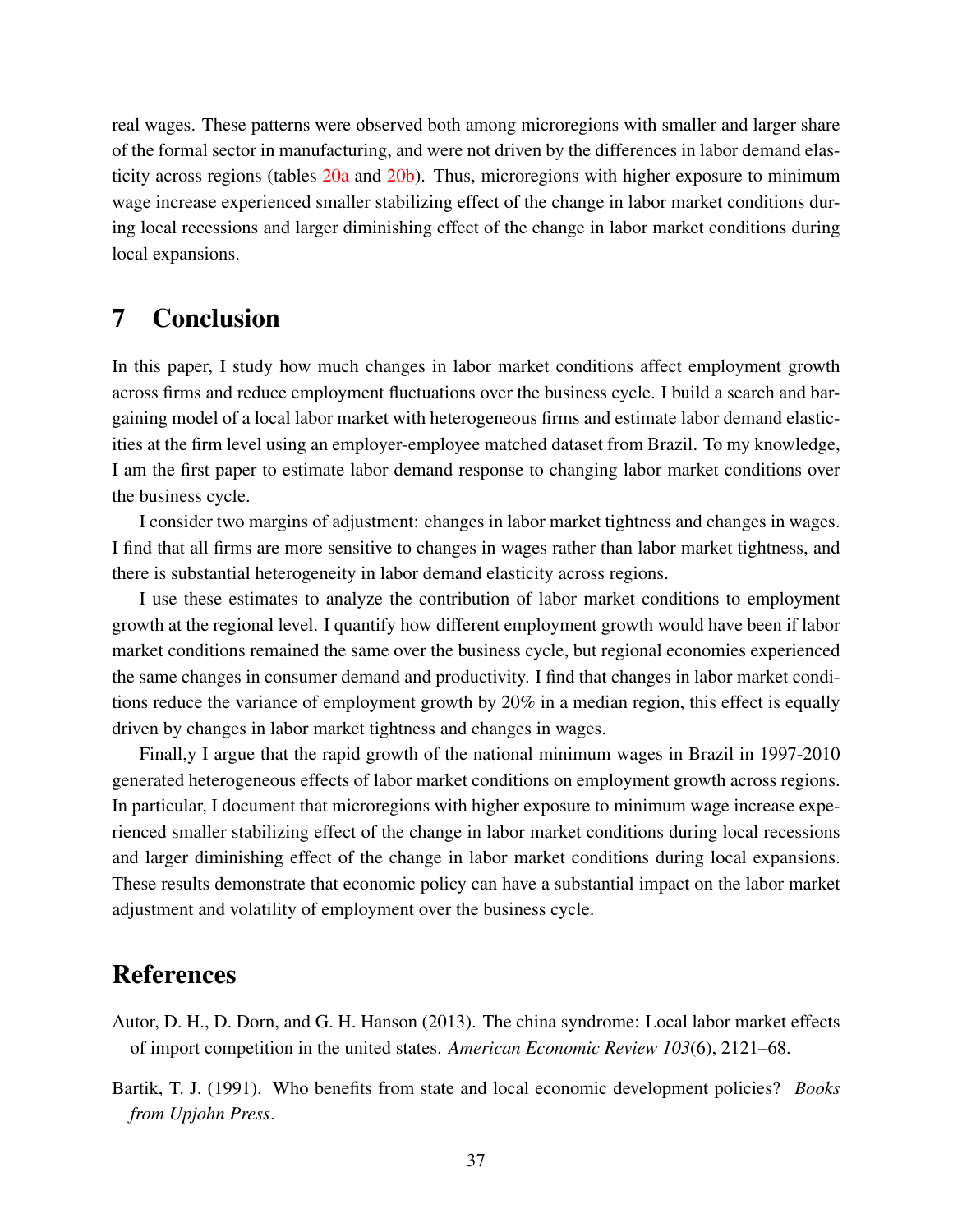- Beaudry, P., D. A. Green, and B. Sand (2012). Does industrial composition matter for wages? a test of search and bargaining theory. *Econometrica 80*(3), 1063–1104.
- Beaudry, P., D. A. Green, and B. M. Sand (2014, October). In search of labor demand. Working Paper 20568, National Bureau of Economic Research.
- Blanchard, O. J. and L. F. Katz (1992). Regional evolutions. *Brookings Papers on Economic Activity 1992*(1), 1–75.
- BLS (2015, October). Employment cost index historical listing.
- Bound, J. and H. J. Holzer (2000). Demand shifts, population adjustments, and labor market outcomes during the 1980s. *Journal of Labor Economics 18*(1), pp. 20–54.
- Cahuc, P., F. Postel-Vinay, and J.-M. Robin (2006, March). Wage bargaining with on-the-job search: Theory and evidence. *Econometrica 74*(2), 323–364.
- Cooper, R., J. Haltiwanger, and J. L. Willis (2007). Search frictions: Matching aggregate and establishment observations. *Journal of Monetary Economics 54, Supplement*, 56 – 78.
- Davis, S. J. and J. Haltiwanger (1992). Gross job creation, gross job destruction, and employment reallocation. *The Quarterly Journal of Economics 107*(3), pp. 819–863.
- Davis, S. J. and T. von Wachter (2011, Fall). Recessions and the Costs of Job Loss. *Brookings Papers on Economic Activity 43*(2), 1–72.
- Diamond, R. (2012). The determinants and welfare implications of us workers' diverging location choices by skill: 1980-2000.
- Dix-Carneiro, R. and B. K. Kovak (2015, January). Trade reform and regional dynamics: Evidence from 25 years of brazilian matched employer-employee data. Working Paper 20908, National Bureau of Economic Research.
- Elsby, M. W. L. and R. Michaels (2013). Marginal jobs, heterogeneous firms, and unemployment flows. *American Economic Journal: Macroeconomics 5*(1), 1–48.
- Flinn, C. J. (2006). Minimum wage effects on labor market outcomes under search, matching, and endogenous contact rates. *Econometrica 74*(4), 1013–1062.
- Fort, T. C., J. Haltiwanger, R. S. Jarmin, and J. Miranda (2013). How firms respond to business cycles: the role of firm age and firm size. *IMF Economic Review 61*(3), 520–559.
- Hagedorn, M. and I. Manovskii (2008). The cyclical behavior of equilibrium unemployment and vacancies revisited. *American Economic Review 98*(4), 1692–1706.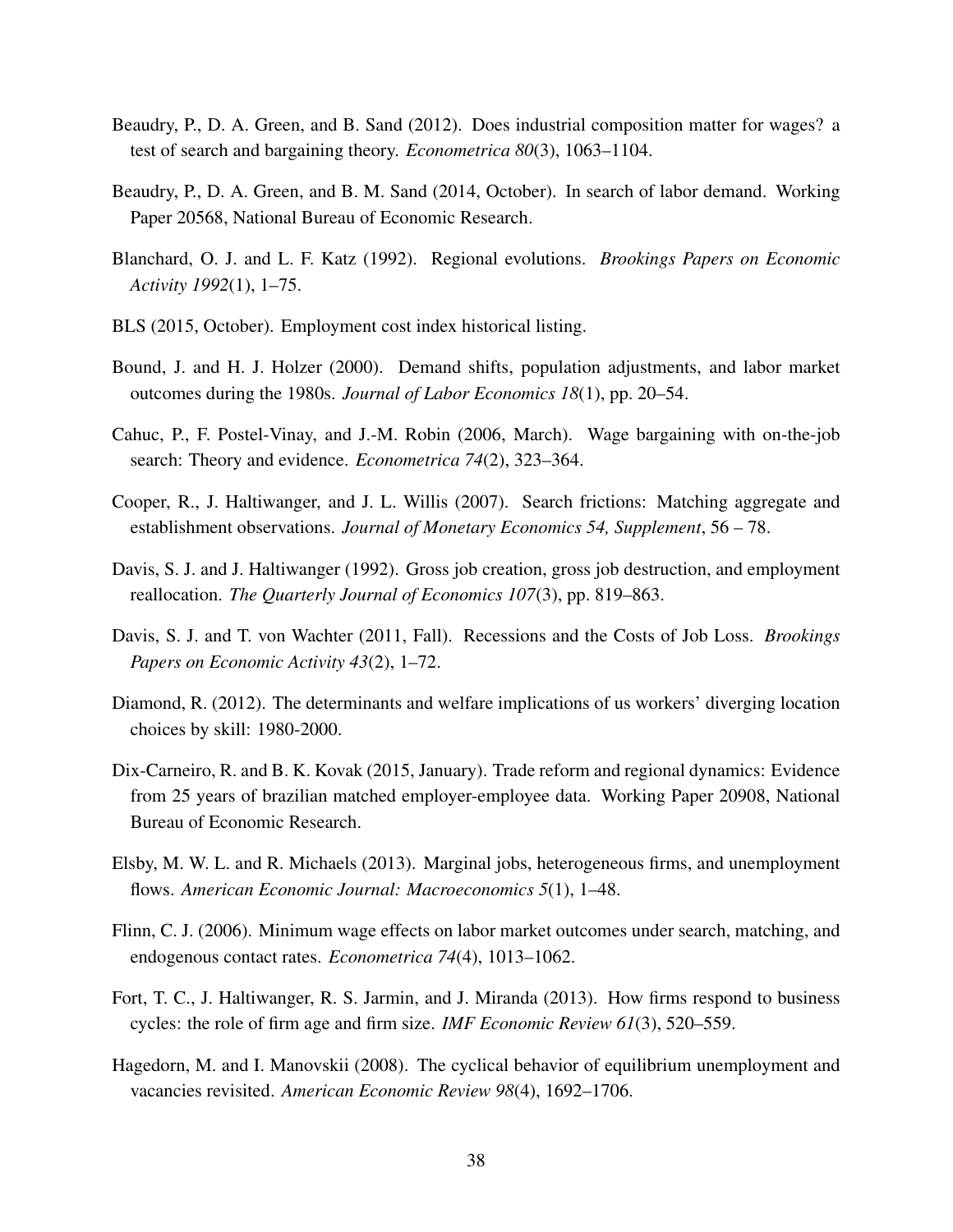- Haltiwanger, J., R. S. Jarmin, and J. Miranda (2013). Who creates jobs? small versus large versus young. *Review of Economics and Statistics 95*(2), 347–361.
- Kahn, L. B. and E. McEntarfer (2014, November). Employment cyclicality and firm quality. Working Paper 20698, National Bureau of Economic Research.
- Klemmer, K. (2010, March). Job availability during a recession: an examination of the number of unemployed persons per job opening.
- Kovak, B. K. (2013). Regional effects of trade reform: What is the correct measure of liberalization? *American Economic Review 103*(5), 1960–76.
- Melitz, M. J. (2003). The impact of trade on intra-industry reallocations and aggregate industry productivity. *Econometrica 71*(6), 1695–1725.
- Moretti, E. (2010). Local multipliers. *The American Economic Review 100*(2), 373–377.
- Moscarini, G. and F. Postel-Vinay (2012). The contribution of large and small employers to job creation in times of high and low unemployment. *American Economic Review 102*(6), 2509–39.
- Notowidigdo, M. J. (2013). The incidence of local labor demand shocks.
- Shimer, R. (2005). The cyclical behavior of equilibrium unemployment and vacancies. *The American Economic Review 95*(1), 25–49.
- Topalova, P. (2007). Trade liberalization, poverty and inequality: Evidence from indian districts. In *Globalization and Poverty*, pp. 291–336. University of Chicago Press.
- Yagan, D. (2014). Moving to opportunity? migratory insurance over the great recession.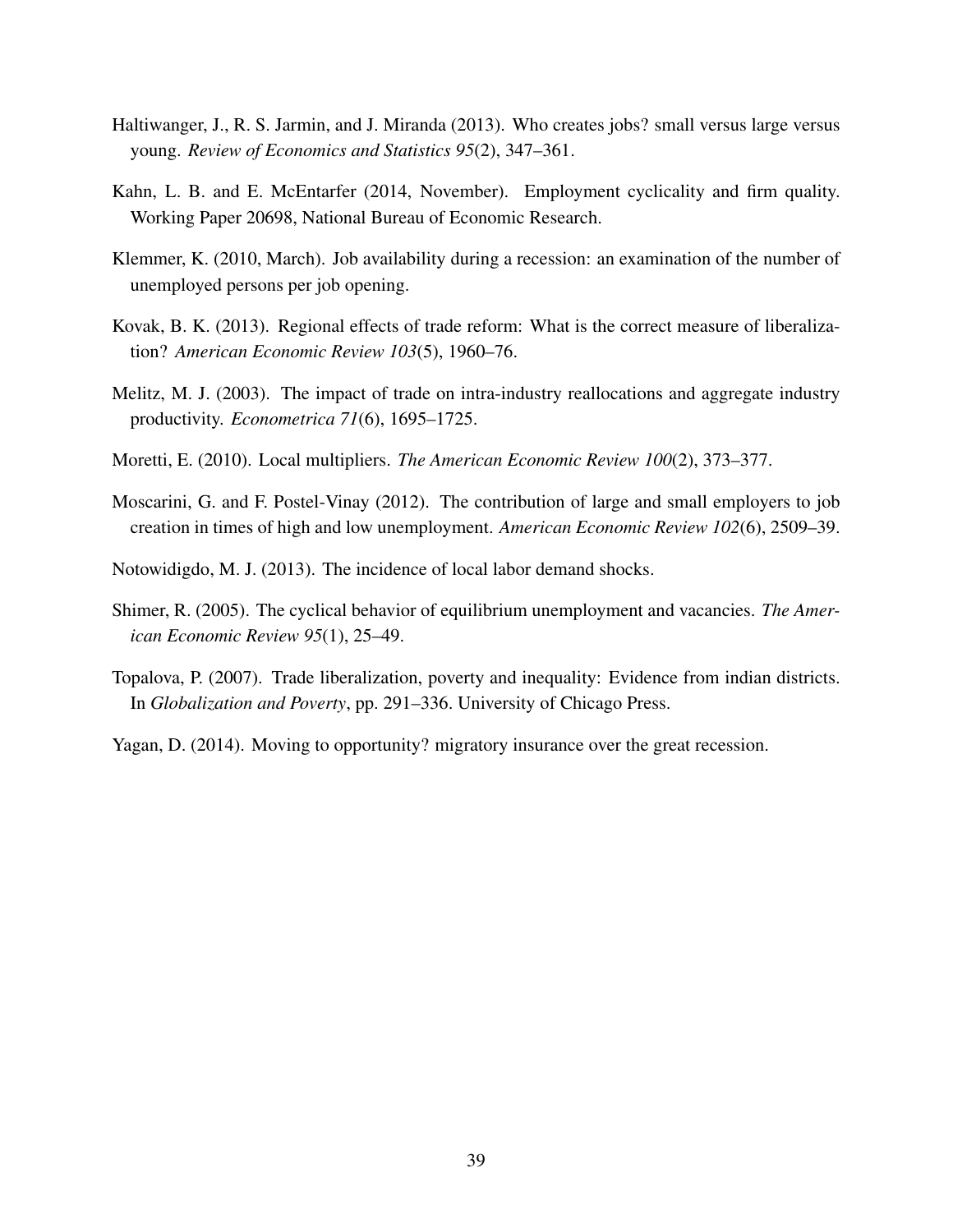## 8 Tables

| Variable                  |                                    | Dependent variable: |                                                         |                                            |
|---------------------------|------------------------------------|---------------------|---------------------------------------------------------|--------------------------------------------|
|                           | (1)<br>$\Delta$ Log informal empl. | (2)                 | (3)<br>$\Delta$ Log self-empl. $\Delta$ Log total empl. | $\left( 4\right)$<br>$\Delta$ Unempl. rate |
| $\Delta$ Log formal empl. | 0.04<br>(0.089)                    | 0.059<br>(0.12)     | $0.39***$<br>(0.05)                                     | $-0.059***$<br>(0.017)                     |
| Year FE                   | Χ                                  | X                   | X                                                       | Х                                          |
| Obs<br>$R^2$              | 216<br>0.27                        | 216<br>0.064        | 216<br>0.35                                             | 216<br>0.46                                |

Table 1. Employment growth in the informal and formal sectors, at the state level, 2001-2009.

Weighted with the lagged state size s.e. clustered at the year level in parentheses.

Source: PNAD. Sample: 27 states, 2001-2009. All regressions include year fixed effects.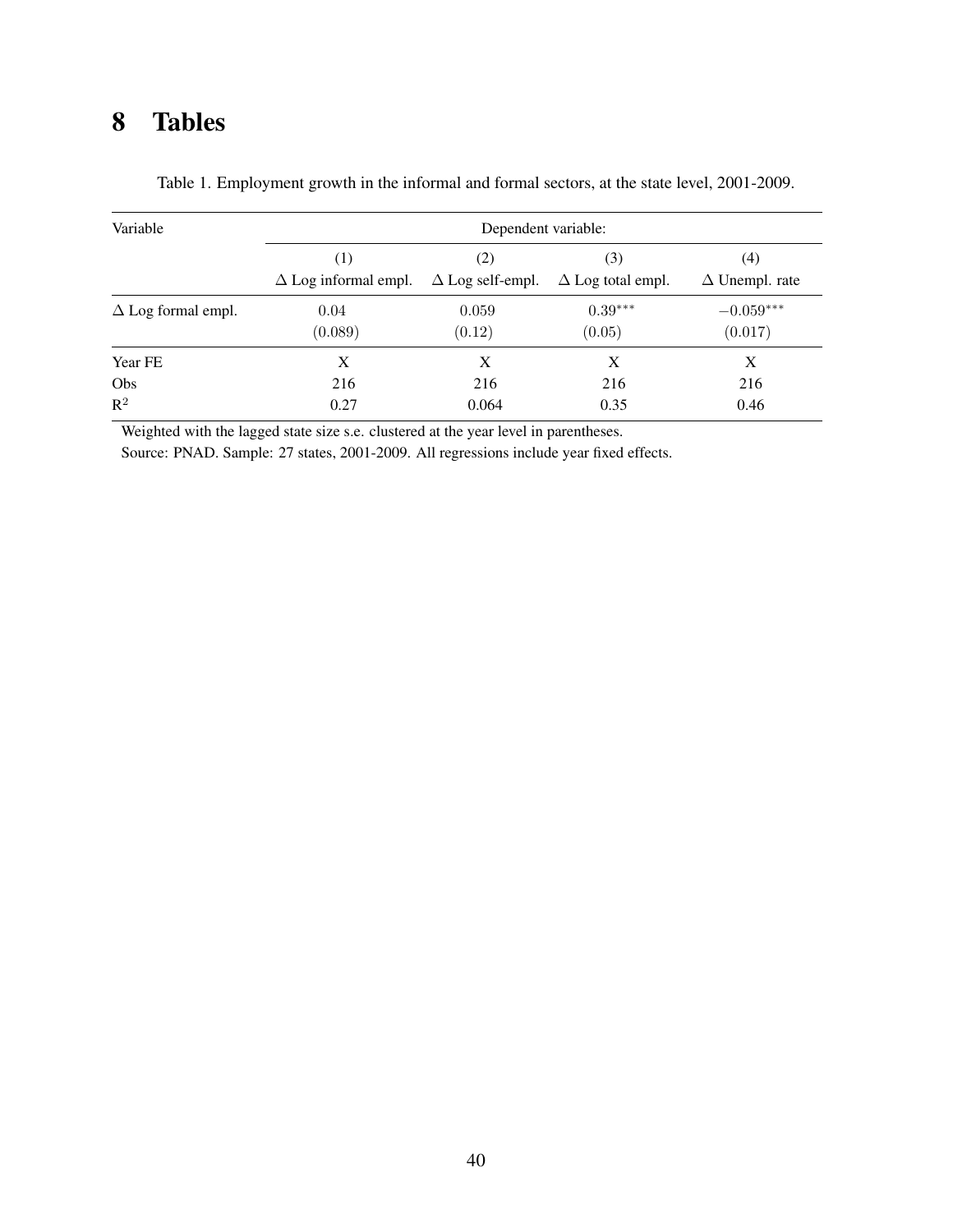Table 2. Changes in labor market tightness and growth of the GDP per capita across microregions, 2000-2010. Labor market tightness measured by Table 2. Changes in labor market tightness and growth of the GDP per capita across microregions, 2000-2010. Labor market tightness measured by employment to population ratio.

| Variable                                                                                                                           |           |           |           | Dependent variable: $\Delta \log \psi_{lt}$ |                |                   |
|------------------------------------------------------------------------------------------------------------------------------------|-----------|-----------|-----------|---------------------------------------------|----------------|-------------------|
|                                                                                                                                    | $\ominus$ | $\odot$   | $\odot$   | $\widehat{\mathfrak{t}}$                    | $\overline{6}$ | $\widehat{\odot}$ |
| $\Delta \log$ GDP per capita                                                                                                       | $0.2***$  | $0.19***$ | $0.19***$ | $0.19***$                                   | $0.19***$      | $0.2***$          |
|                                                                                                                                    | (0.047)   | (0.047)   | (0.045)   | (0.045)                                     | (0.046)        | (0.062)           |
| $\Delta$ log GDP per capita $\times$ Exposure to min wage change: 7-20%                                                            |           |           |           |                                             |                | $-0.068$          |
|                                                                                                                                    |           |           |           |                                             |                | (0.083)           |
| $\Delta$ log GDP per capitax Exposure to min wage change: 20-90%                                                                   |           |           |           |                                             |                | (0.076)<br>0.018  |
| Exposure to min wage change: 7-20%                                                                                                 |           |           |           |                                             | 0.0043         | 0.0063            |
|                                                                                                                                    |           |           |           |                                             | (0.005)        | (0.0049)          |
| Exposure to min wage change: 20-90%                                                                                                |           |           |           |                                             | $0.015***$     | $0.015***$        |
|                                                                                                                                    |           |           |           |                                             | (0.0051)       | (0.0053)          |
| Share formal in mfg                                                                                                                |           | $-0.023$  |           | $-0.0061$                                   |                |                   |
|                                                                                                                                    |           | (0.015)   |           | (0.021)                                     |                |                   |
| Log total emp to pop ratio                                                                                                         |           | 0.012     |           | 0.0023                                      |                |                   |
|                                                                                                                                    |           | (0.025)   |           | (0.022)                                     |                |                   |
| Average wage prem                                                                                                                  |           |           | $-0.0093$ | $-0.0085$                                   |                |                   |
|                                                                                                                                    |           |           | (0.0068)  | (0.0082)                                    |                |                   |
| Year FE                                                                                                                            | X         | X         | $\times$  | $\times$                                    | X              | X                 |
| Obs                                                                                                                                | 3,606     | 3,606     | 3,606     | 3,606                                       | 3,606          | 3,606             |
| $\mathbf{R}^2$                                                                                                                     | 0.52      | 0.52      | 0.53      | 0.53                                        | 0.53           | 0.53              |
| Weighted with the lagged microregion size. Robust s.e. in parentheses. Sample: RAIS, 331 microregions with 20 and more             |           |           |           |                                             |                |                   |
| manufacturing firms. 2000-2010. $\Delta \log$ GDP per capita is the growth rate of GDP per capita at the microregion level. "Share |           |           |           |                                             |                |                   |
| formal in mfg" is the share of the formal sector in manufacturing employment in 2000. "Log total emp to pop ratio" is the          |           |           |           |                                             |                |                   |
| logarithm of the ratio of the total (formal and informal) employment to population ratio in 2000. "Average wage prem" is the       |           |           |           |                                             |                |                   |
| average wage premium paid by the formal sector manufacturing firms relative to the rest of the country. "Exposure to minimum       |           |           |           |                                             |                |                   |

wage change" is percentage of workforce in a microregion directly exposed to minimum wage change, 0-7% is the omitted group.

wage change" is percentage of workforce in a microregion directly exposed to minimum wage change, 0-7% is the omitted group.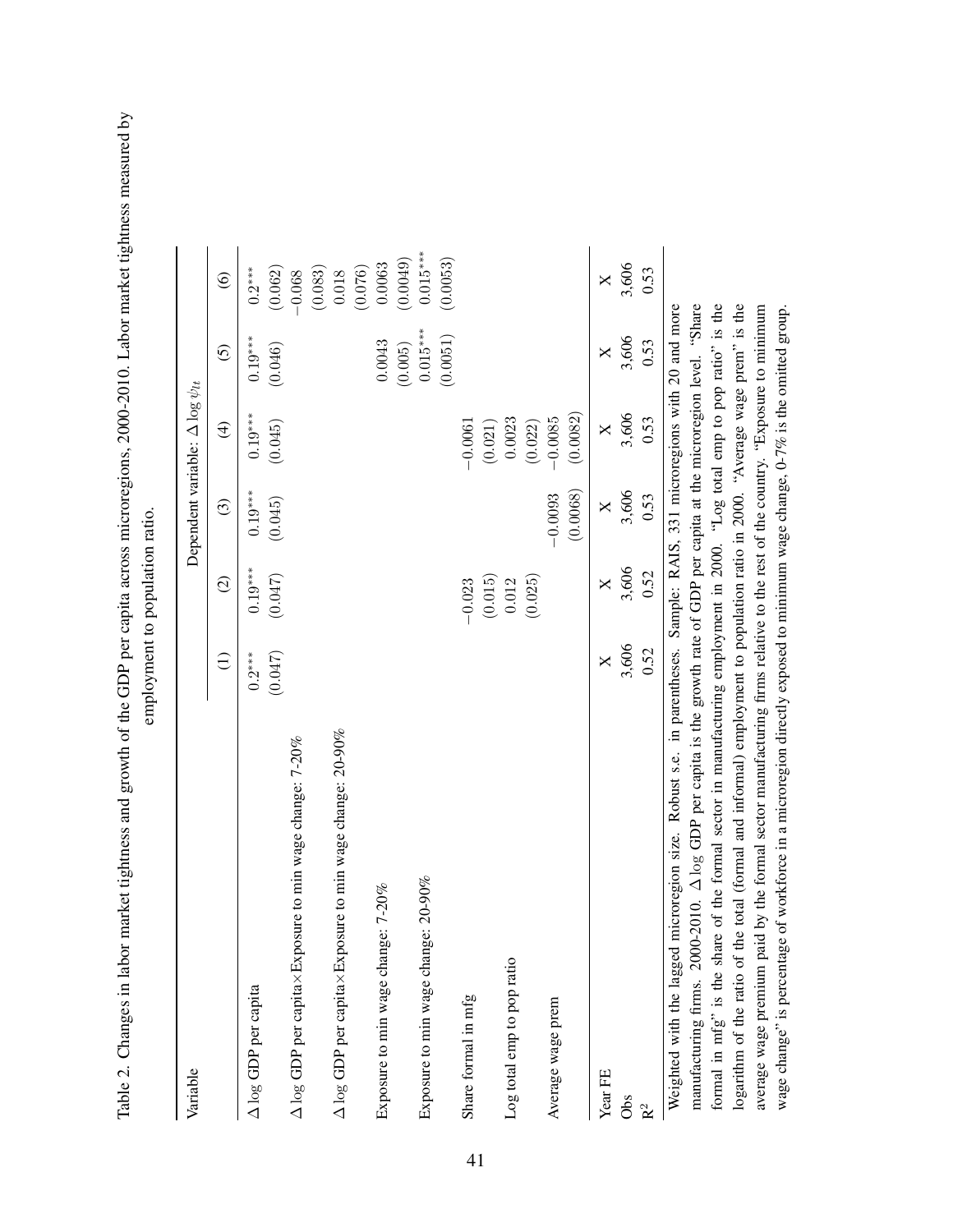Table 3. Changes in labor market tightness and growth of the GDP per capita across microregions, 2000-2010. Labor market tightness measure by Table 3. Changes in labor market tightness and growth of the GDP per capita across microregions, 2000-2010. Labor market tightness measure by probability to find a job.

| Variable                                                                                                                           |                   |                      | Dependent variable: $\Delta \log \psi_{lt}$ |                         |                    |                              |
|------------------------------------------------------------------------------------------------------------------------------------|-------------------|----------------------|---------------------------------------------|-------------------------|--------------------|------------------------------|
|                                                                                                                                    | $\ominus$         | $\odot$              | $\odot$                                     | $\widehat{\mathcal{L}}$ | $\overline{5}$     | $\widehat{\mathbf{e}}$       |
| A log GDP per capita                                                                                                               | $0.4***$<br>(0.1) | $0.41***$<br>(0.096) | $0.43***$<br>(0.097)                        | $0.43***$<br>(0.093)    | $0.41***$<br>(0.1) | $0.46***$<br>(0.13)          |
| $\Delta$ log GDP per capita $\times$ Exposure to min wage change: 7-20%                                                            |                   |                      |                                             |                         |                    | $-0.23***$                   |
| $\Delta$ log GDP per capitax Exposure to min wage change: 20-90%                                                                   |                   |                      |                                             |                         |                    | $-0.068$<br>(0.13)<br>(0.15) |
| Exposure to min wage change: 7-20%                                                                                                 |                   |                      |                                             |                         | $-0.0035$          | 0.0033                       |
|                                                                                                                                    |                   |                      |                                             |                         | (0.0066)           | (0.0077)                     |
| Exposure to min wage change: 20-90%                                                                                                |                   |                      |                                             |                         | $-0.013$<br>(0.01) | (0.012)<br>$-0.011$          |
| Share formal in mfg                                                                                                                |                   | 0.032                |                                             | $-0.032$                |                    |                              |
|                                                                                                                                    |                   | (0.026)              |                                             | (0.036)                 |                    |                              |
| Log total emp to pop ratio                                                                                                         |                   | $-0.05$              |                                             | $-0.013$                |                    |                              |
|                                                                                                                                    |                   | (0.038)              |                                             | (0.034)                 |                    |                              |
| Average wage prem                                                                                                                  |                   |                      | $0.028***$                                  | $0.032***$              |                    |                              |
|                                                                                                                                    |                   |                      | (0.012)                                     | (0.015)                 |                    |                              |
| Year FE                                                                                                                            | X                 | X                    | $\times$                                    | $\times$                | X                  | $\times$                     |
| Obs                                                                                                                                | 3,606             | 3,606                | 3,606                                       | 3,606                   | 3,606              | 3,606                        |
| R <sup>2</sup>                                                                                                                     | 0.58              | 0.58                 | 0.59                                        | 0.59                    | 0.58               | 0.58                         |
| microregion size. Robust s.e. in parentheses. Sample: RAIS, 331 microregions with 20 and more<br>Weighted with the lagged          |                   |                      |                                             |                         |                    |                              |
| manufacturing firms. 2000-2010. A log GDP per capita is the growth rate of GDP per capita at the microregion level. "Share         |                   |                      |                                             |                         |                    |                              |
| formal in mfg" is the share of the formal sector in manufacturing employment in 2000. "Log total emp to pop ratio" is the          |                   |                      |                                             |                         |                    |                              |
| ne total (formal and informal) employment to population ratio in 2000. "Average wage prem" is the<br>logarithm of the ratio of the |                   |                      |                                             |                         |                    |                              |
| average wage premium paid by the formal sector manufacturing firms relative to the rest of the country. "Exposure to minimum       |                   |                      |                                             |                         |                    |                              |

wage change" is percentage of workforce in a microregion directly exposed to minimum wage change, 0-7% is the omitted group.

wage change" is percentage of workforce in a microregion directly exposed to minimum wage change, 0-7% is the omitted group.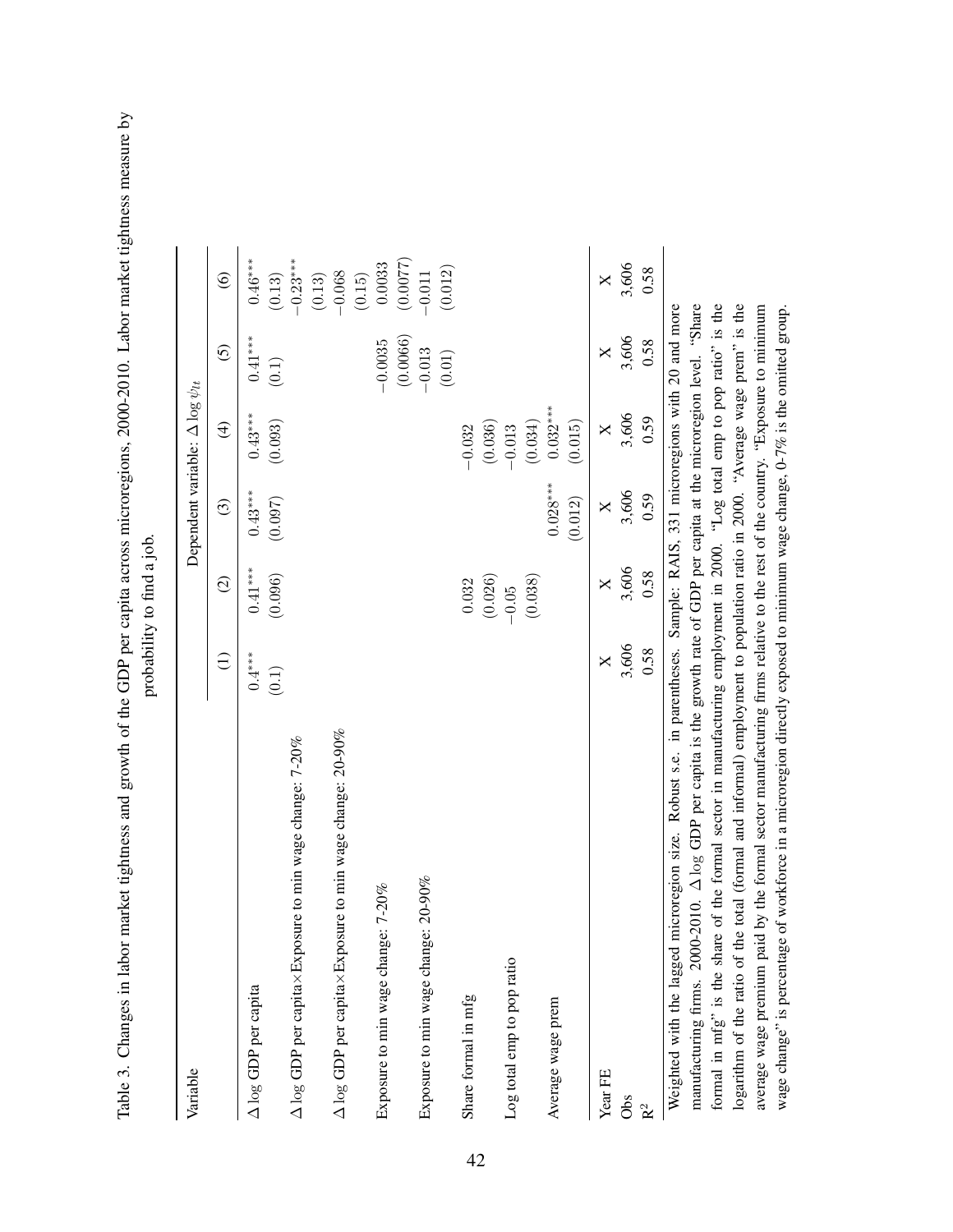| Variable                                                                                                                                                                                                                                                           |                       |                      |                      | Dependent variable: Average $\Delta w_{ijlt}$ |                        |                        |
|--------------------------------------------------------------------------------------------------------------------------------------------------------------------------------------------------------------------------------------------------------------------|-----------------------|----------------------|----------------------|-----------------------------------------------|------------------------|------------------------|
|                                                                                                                                                                                                                                                                    | $\widehat{\Xi}$       | $\widehat{c}$        | $\widehat{c}$        | $\widehat{\mathcal{F}}$                       | $\tilde{c}$            | $\widehat{\odot}$      |
| A log GDP per capita                                                                                                                                                                                                                                               | $0.085***$<br>(0.022) | $0.083***$<br>(0.02) | $0.064***$<br>(0.02) | $0.065***$<br>(0.02)                          | $0.075***$<br>(0.022)  | (0.026)<br>$0.1^{***}$ |
| $\Delta$ log GDP per capitax Exposure to min wage change: 7-20%                                                                                                                                                                                                    |                       |                      |                      |                                               |                        | $-0.091$ ***           |
| $\Delta$ log GDP per capitax Exposure to min wage change: 20-90%                                                                                                                                                                                                   |                       |                      |                      |                                               |                        | (0.034)<br>$-0.1***$   |
| e: 7-20%<br>Exposure to min wage chang                                                                                                                                                                                                                             |                       |                      |                      |                                               | $0.0096***$            | $0.012***$<br>(0.049)  |
| Exposure to min wage change: 20-90%                                                                                                                                                                                                                                |                       |                      |                      |                                               | $0.012***$<br>(0.0022) | $0.014***$<br>(0.0022) |
|                                                                                                                                                                                                                                                                    |                       |                      |                      |                                               | (0.0047)               | (0.004)                |
| Share formal in mfg                                                                                                                                                                                                                                                |                       | $-0.045***$          |                      | $-0.0053$                                     |                        |                        |
|                                                                                                                                                                                                                                                                    |                       | (0.0081)             |                      | (0.01)                                        |                        |                        |
| Log total emp to pop ratio                                                                                                                                                                                                                                         |                       | $0.056***$           |                      | $0.033***$                                    |                        |                        |
|                                                                                                                                                                                                                                                                    |                       | (0.011)              |                      | (0.011)                                       |                        |                        |
| Average wage prem                                                                                                                                                                                                                                                  |                       |                      | $-0.021***$          | $-0.02***$                                    |                        |                        |
|                                                                                                                                                                                                                                                                    |                       |                      | (0.0035)             | (0.004)                                       |                        |                        |
| Year FE                                                                                                                                                                                                                                                            | $\mathsf{X}$          | $\times$             | X                    | X                                             | ×                      | X                      |
| Obs                                                                                                                                                                                                                                                                | 3,606                 | 3,606                | 3,606                | 3,606                                         | 3,606                  | 3,606                  |
| R <sup>2</sup>                                                                                                                                                                                                                                                     | 0.79                  | 0.81                 | 0.82                 | 0.82                                          | $\overline{0.8}$       | $0.\overline{8}$       |
| manufacturing firms. $2000-2010$ . $\Delta \log$ GDP per capita is the growth rate of GDP per capita at the microregion level. "Share<br>microregion size. Robust s.e. in parentheses. Sample: RAIS, 331 microregions with 20 and more<br>Weighted with the lagged |                       |                      |                      |                                               |                        |                        |
| formal in mfg" is the share of the formal sector in manufacturing employment in 2000. "Log total emp to pop ratio" is the                                                                                                                                          |                       |                      |                      |                                               |                        |                        |
| logarithm of the ratio of the total (formal and informal) employment to population ratio in 2000. "Average wage prem" is the                                                                                                                                       |                       |                      |                      |                                               |                        |                        |
| average wage premium paid by the formal sector manufacturing firms relative to the rest of the country. "Exposure to minimum                                                                                                                                       |                       |                      |                      |                                               |                        |                        |

wage change" is percentage of workforce in a microregion directly exposed to minimum wage change, 0-7% is the omitted group.

wage change" is percentage of workforce in a microregion directly exposed to minimum wage change, 0-7% is the omitted group.

Table 4. Changes in wages and growth of the GDP per capita across microregions, 2000-2010. Table 4. Changes in wages and growth of the GDP per capita across microregions, 2000-2010.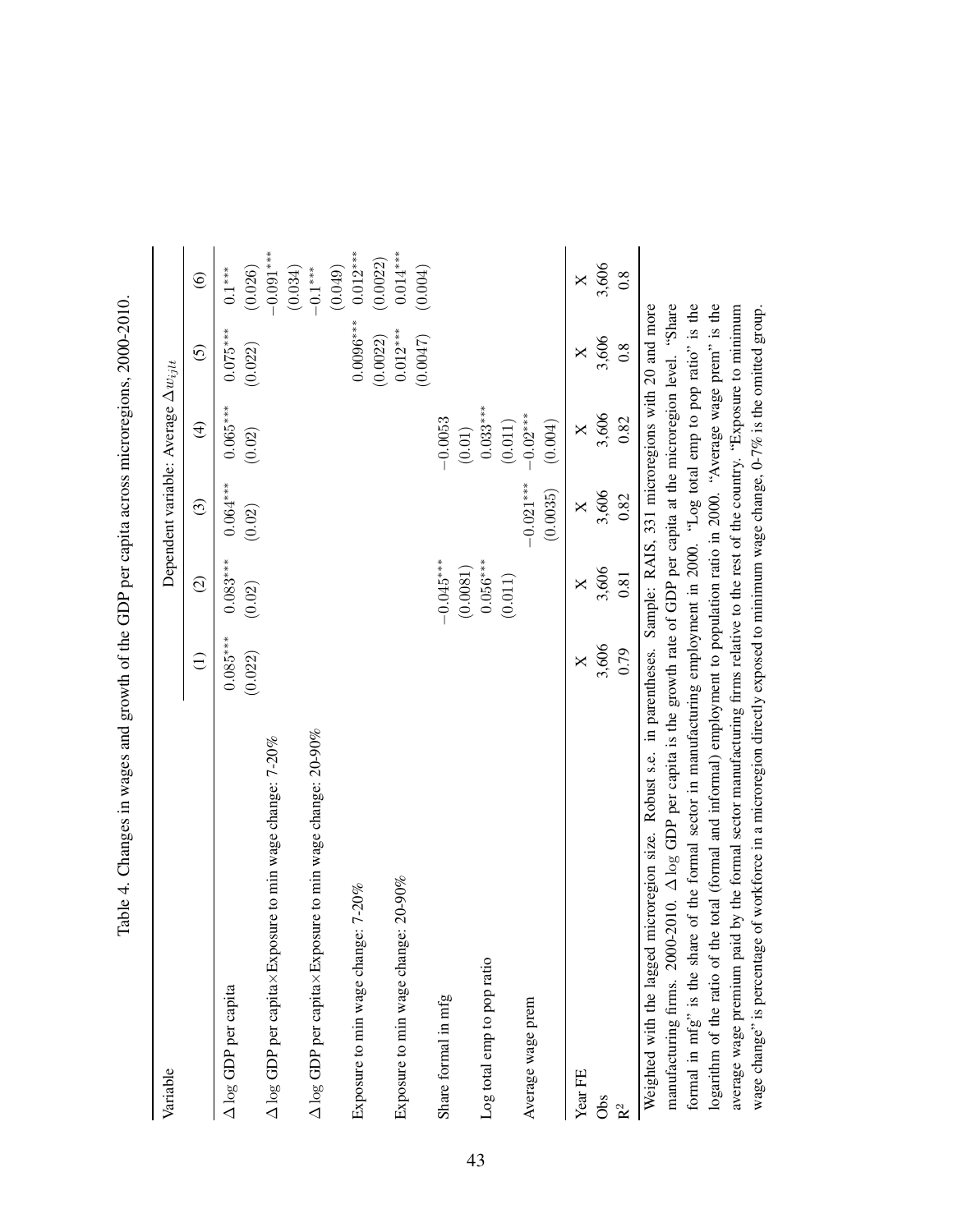|                                              | Mean     | Sd    | Min            | 25th p-tile         | Median    | 75th p-tile    | Max   |
|----------------------------------------------|----------|-------|----------------|---------------------|-----------|----------------|-------|
|                                              |          |       |                |                     |           |                |       |
| Lagged size                                  | 39       | 170   | $\overline{5}$ | 7                   | 12        | 26             | 23506 |
| Lagged log wage                              | 1.5      | 0.41  | $-1.671$       | 1.17                | 1.4       | 1.7            | 6.18  |
| Lagged age                                   | 8.6      | 6.2   | $\Omega$       | 3                   | 8         | 13             | 23    |
| Share paid min wage                          | 0.066    | 0.19  | $\theta$       | $\overline{0}$      | $\Omega$  | 0.0017         | 1     |
|                                              |          |       |                |                     |           |                |       |
| Share exposed to min wage change             | 0.12     | 0.26  | $\theta$       | $\Omega$            | $\theta$  | 0.095          | 1     |
| <b>NEG</b>                                   | $-0.092$ | 0.5   | $-2$           | $-0.2222$           | $\Omega$  | 0.15           | 1.99  |
| Exit                                         | 0.025    | 0.16  | $\theta$       | $\theta$            | $\theta$  | $\overline{0}$ | 1     |
| Wage change                                  | 0.0005   | 0.18  | $-4.263$       | $-0.0834$           | $-0.0013$ | 0.082          | 4.68  |
| Change in log formal emp in mfg to pop ratio | 0.02     | 0.071 |                | $-0.9153 - 0.01929$ | 0.018     | 0.057          | 1.09  |
|                                              |          |       |                |                     |           |                |       |
| No. of rivals at microregion                 | 3500     | 5300  | 19             | 345                 | 920       | 4200           | 18329 |
| No. of rivals at industry-microregion        | 210      | 510   | $\Omega$       | 11                  | 44        | 160            | 3673  |
| Lagged % of employment in microreg.          | 0.27     | 1.3   | 0.00067        | 0.0087              | 0.04      | 0.14           | 89.18 |
| Lagged % of employment in industry-microreg. | 0.19     | 0.97  | 0.00062        | 0.0076              | 0.033     | 0.11           | 86.46 |

Table 5. Summary statistics for the estimation sample: firms.

No firm-year obs.: 1,714,648

No of firm-year obs. with observed wage change: 1,671,542

No firms: 337,366

Source: RAIS and Censo demográfico 2000. Manufacturing firms 1 year and older with 5 and more workers active in 331 microregions with 20 and more manufacturing firms, 1997-2010.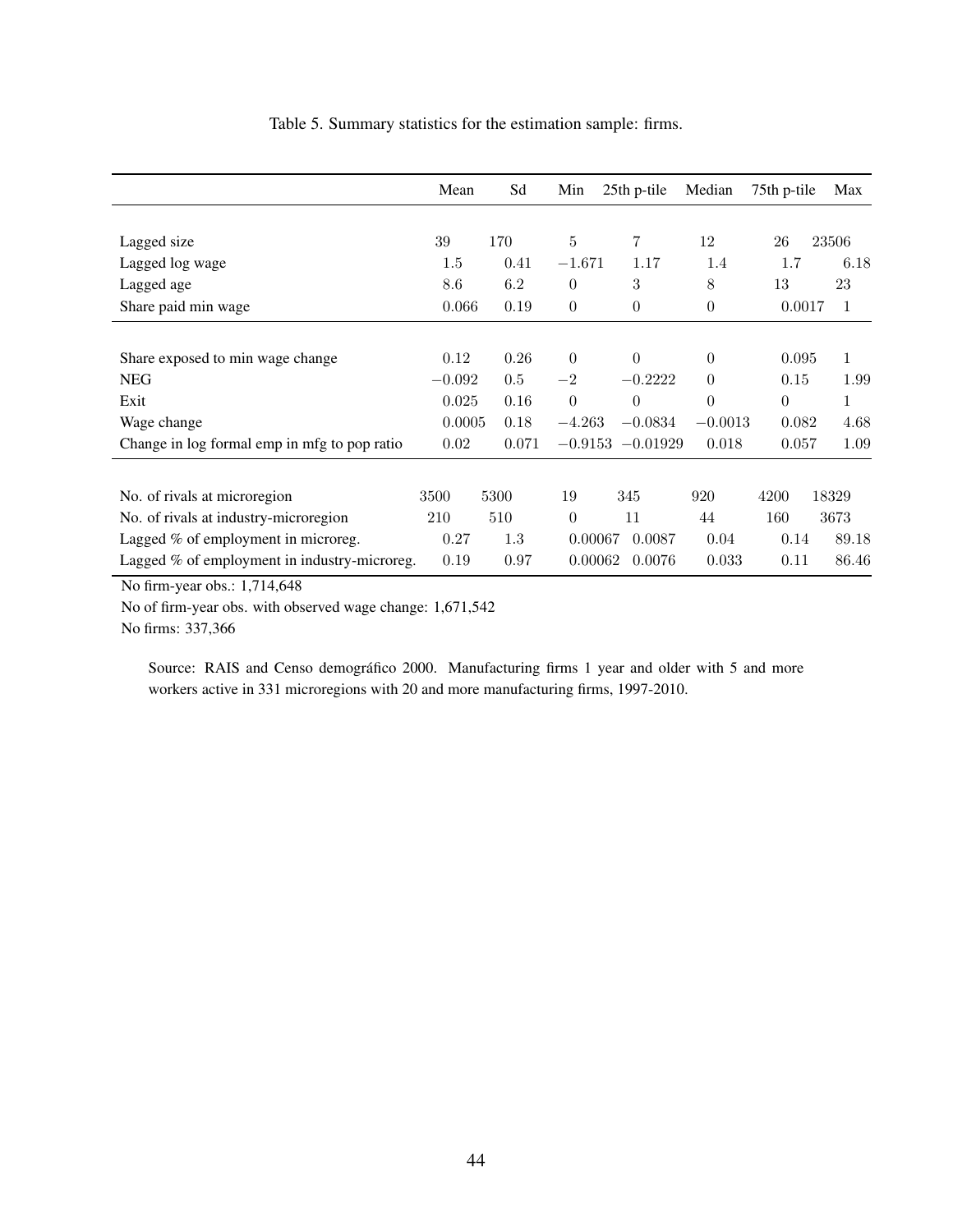|                                              | Mean      | Sd    | Min        | 25th p-tile | Median    | 75th p-tile | Max       |
|----------------------------------------------|-----------|-------|------------|-------------|-----------|-------------|-----------|
| Microregion in 2000                          |           |       |            |             |           |             |           |
| Share formal in mfg                          | 0.51      | 0.17  | 0.062      | 0.38        | 0.53      | 0.64        | 0.86      |
| Share formal                                 | 0.33      | 0.12  | 0.055      | 0.22        | 0.33      | 0.42        | 0.62      |
| Share of manufacturing                       | 0.13      | 0.064 | 0.035      | 0.082       | 0.11      | 0.15        | 0.47      |
| Population, thsds                            | 459.31    | 1000  | 25.45      | 137.63      | 224.33    | 395.42      | 12788.97  |
| Log emp to pop ratio                         | $-0.9333$ | 0.13  | $-1.441$   | $-1.027$    | $-0.9135$ | $-0.8496$   | $-0.533$  |
| Av. regional wage premium                    | $-1.404$  | 0.24  | $-1.917$   | $-1.579$    | $-1.408$  | $-1.256$    | $-0.5717$ |
| Mean lagged firm variables                   |           |       |            |             |           |             |           |
| Age                                          | 7.84      | 1.2   | 4.09       | 7.04        | 7.85      | 8.72        | 10.73     |
| Size                                         | 40.87     | 69    | 11.11      | 23.86       | 30.79     | 40.66       | 1073      |
| Log wage                                     | 1.26      | 0.21  | 0.84       | 1.1         | 1.26      | 1.4         | 1.85      |
| Exposure to minimum wage                     |           |       |            |             |           |             |           |
| Share paid min wage                          | 0.11      | 0.11  | 0.0043     | 0.035       | 0.069     | 0.15        | 0.66      |
| Share exposed to min wage change             | 0.18      | 0.15  | 0.0059     | 0.063       | 0.13      | 0.25        | 0.75      |
| Average changes in labor market conditions   |           |       |            |             |           |             |           |
| Av. wage change                              | 0.0048    | 0.013 | $-0.04693$ | $-0.003925$ | 0.0057    | 0.013       | 0.053     |
| Change in log formal emp in mfg to pop ratio | 0.035     | 0.034 | $-0.1266$  | 0.012       | 0.03      | 0.053       | 0.25      |
| Average no. firms per year                   |           |       |            |             |           |             |           |
| No firms in microreg.                        | 372.11    | 1100  | 23.75      | 63.92       | 143.43    | 331.93      | 16166.07  |
| No firms in industry-microreg.               | 35.01     | 69    | 2.54       | 8.41        | 16.23     | 32.48       | 949.11    |

Table 6. Summary statistics for the estimation sample: microregions.

No microregions: 331

Source: RAIS and Censo demográfico 2000. 331 microregions with 20 and more manufacturing firms, 1997-2010.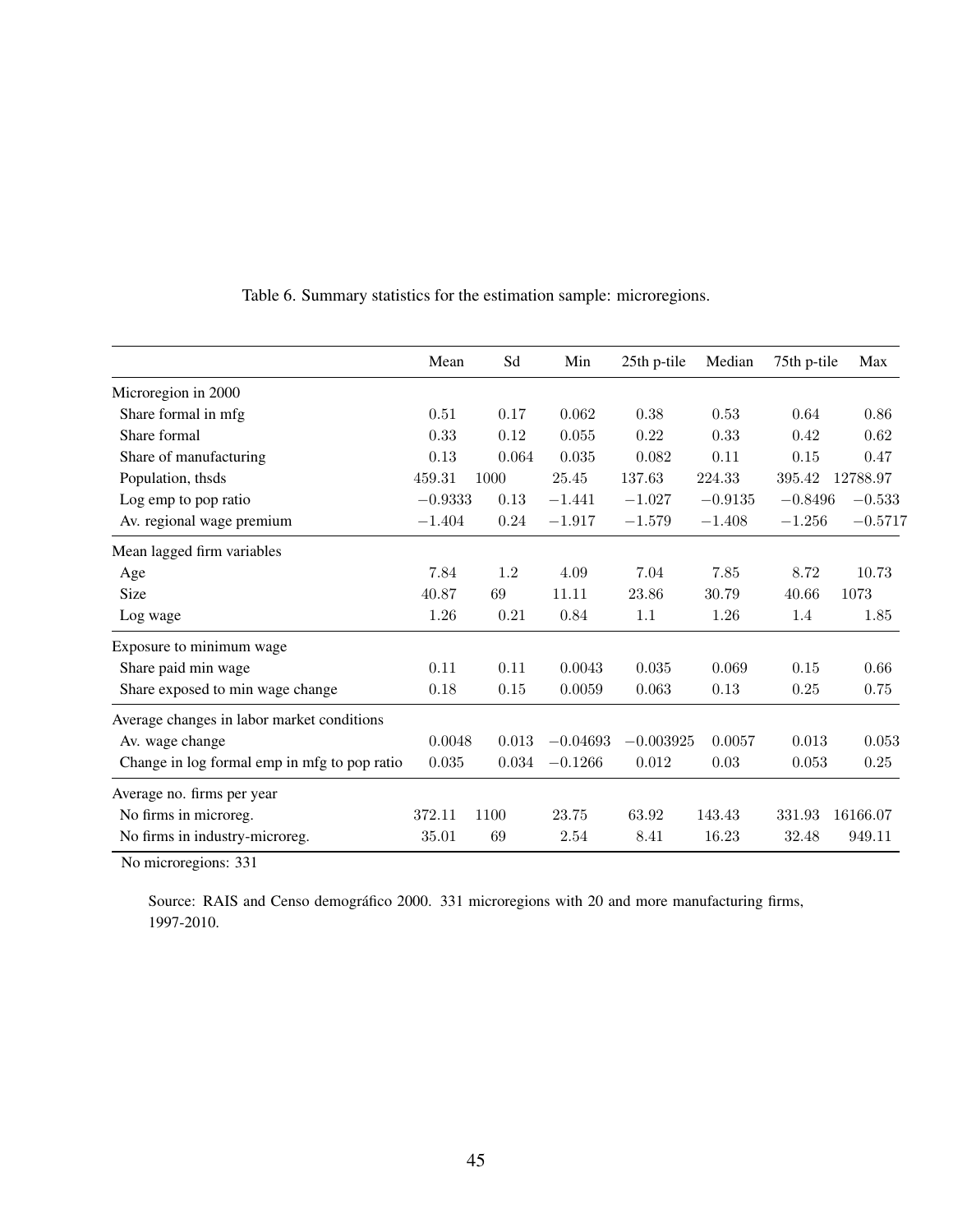| Variable             |                  | Dependent variable: Change in labor market tightness measured by |
|----------------------|------------------|------------------------------------------------------------------|
|                      | (1)              | (2)                                                              |
|                      | Emp to pop ratio | Prob to find a job                                               |
| $\widehat{NEG}_{lt}$ | $0.2***$         | $0.26***$                                                        |
|                      | (0.037)          | (0.13)                                                           |
| Year FE              | X                | X                                                                |
| Year MMC controls    | X                | X                                                                |
| Obs                  | 4,545            | 4,545                                                            |
| $R^2$                | 0.2              | 0.069                                                            |
| IV F-stat.           | 29.85            | 4.14                                                             |
| P-value              | $\theta$         | 0.06                                                             |

Table 7. First stage for change in labor market tightness using Bartik instrument in employment.

Weighted with the lagged employment in the microregion. Robust s.e. in parentheses. Sample: RAIS, 331 microregions with more than 20 manufacturing firms 1 year and older, 1997-2010.  $\widehat{NEG}_{lt}$  is a Bartik instrument in employment.

### Table 8. First stage for firm's exit using propensity score for exit, calculated with the average rate of exit of firms in the same industry in other microregions and firm's characteristics.

| Variable                  | Dependent variable: Indicator for exit at the firm level |
|---------------------------|----------------------------------------------------------|
|                           | (1)                                                      |
| Propensity score for exit | $0.38***$                                                |
|                           | (0.043)                                                  |
| Age controls              | X                                                        |
| Year FE                   | X                                                        |
| Year MMC controls         | X                                                        |
| Obs                       | 1,714,648                                                |
| $R^2$                     | 0.009                                                    |
| IV F-stat.                | 78.85                                                    |
| P-value                   | $\theta$                                                 |

Weighted with lagged firm size. S.e. clustered at the industry–year level in parentheses. Sample: RAIS, manufacturing firms 1 year and older active in 337 microregions with 2 firms in the same industry. 1997-2010. All regression include full set of indicators for lagged firm age and lagged firm multi-establishment status, year fixed effects.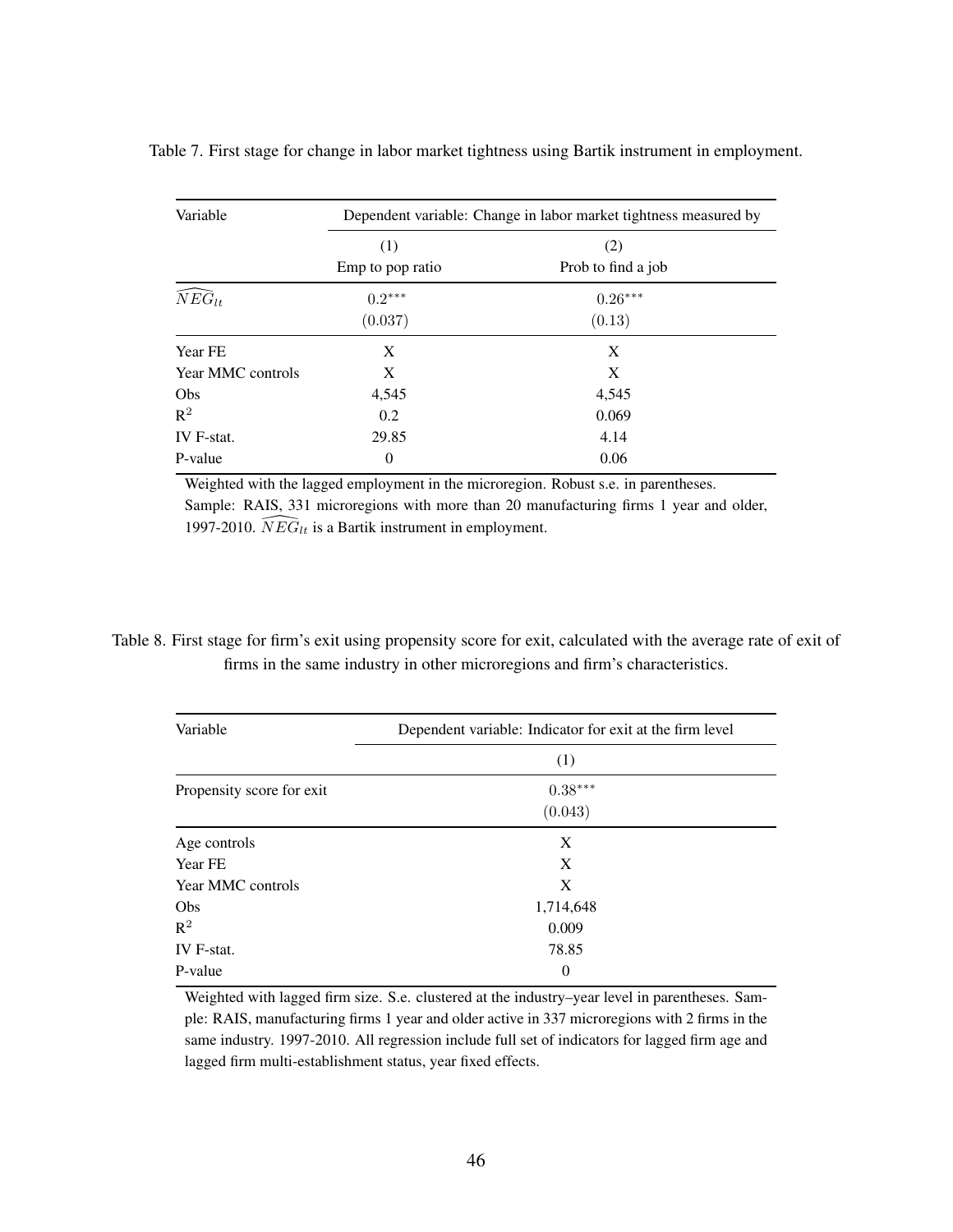| Variable                       |                       |                      | Dependent variable: Change in the log wage at the firm level |                       |                       |
|--------------------------------|-----------------------|----------------------|--------------------------------------------------------------|-----------------------|-----------------------|
|                                | (1)                   | (2)                  | (3)                                                          | (4)                   | (5)                   |
| Exposure to min wage change    | $0.12***$<br>(0.0047) |                      | $0.12***$<br>(0.0047)                                        |                       | $0.12***$<br>(0.0048) |
| $dw_{lt}$                      |                       | $0.15***$<br>(0.047) | $0.13***$<br>(0.047)                                         | $0.14***$<br>(0.046)  | $0.12***$<br>(0.045)  |
| $\widehat{\mathrm{d}} p_{jlt}$ |                       |                      |                                                              | $0.049***$<br>(0.022) | $0.053***$<br>(0.021) |
| Age controls                   | X                     | X                    | X                                                            | X                     | X                     |
| Year FE                        | X                     | X                    | X                                                            | X                     | X                     |
| Year MMC controls              | X                     | X                    | X                                                            | X                     | X                     |
| Obs                            | 1,671,542             | 1,671,542            | 1,671,542                                                    | 1,671,542             | 1,671,542             |
| $R^2$                          | 0.054                 | 0.041                | 0.055                                                        | 0.042                 | 0.055                 |
| IV F-stat.                     | 638                   | 9.78                 | 328                                                          | 9.69                  | 317                   |
| P-value                        | $\overline{0}$        | $\theta$             | $\theta$                                                     | $\theta$              | $\theta$              |

Table 9. First stage for wage change at the firm level using minimum wage and Bartik instruments

Firm level regressions weighted with lagged firm size, S.e. clustered at the industry–year level in parentheses.

Sample: RAIS, manufacturing firms 1 year and older with 5 and more workers, active in 331 microregions with 20 and more manufacturing firms. 1997-2010. "Exposure to min wage change" is the share of employees in year  $t - 1$  paid below the minimum wage level in t.  $\widehat{d}w_{lt}$  is Bartik instrument in wages.  $\widehat{d}p_{jlt}$  is the control variable for the nationwide industry shock. All regression include full set of indicators for lagged firm age and lagged firm multiestablishment status, year fixed effects. "Year MMC controls" stand for share of formal sector in manufacturing in 2000 interacted with year indicators.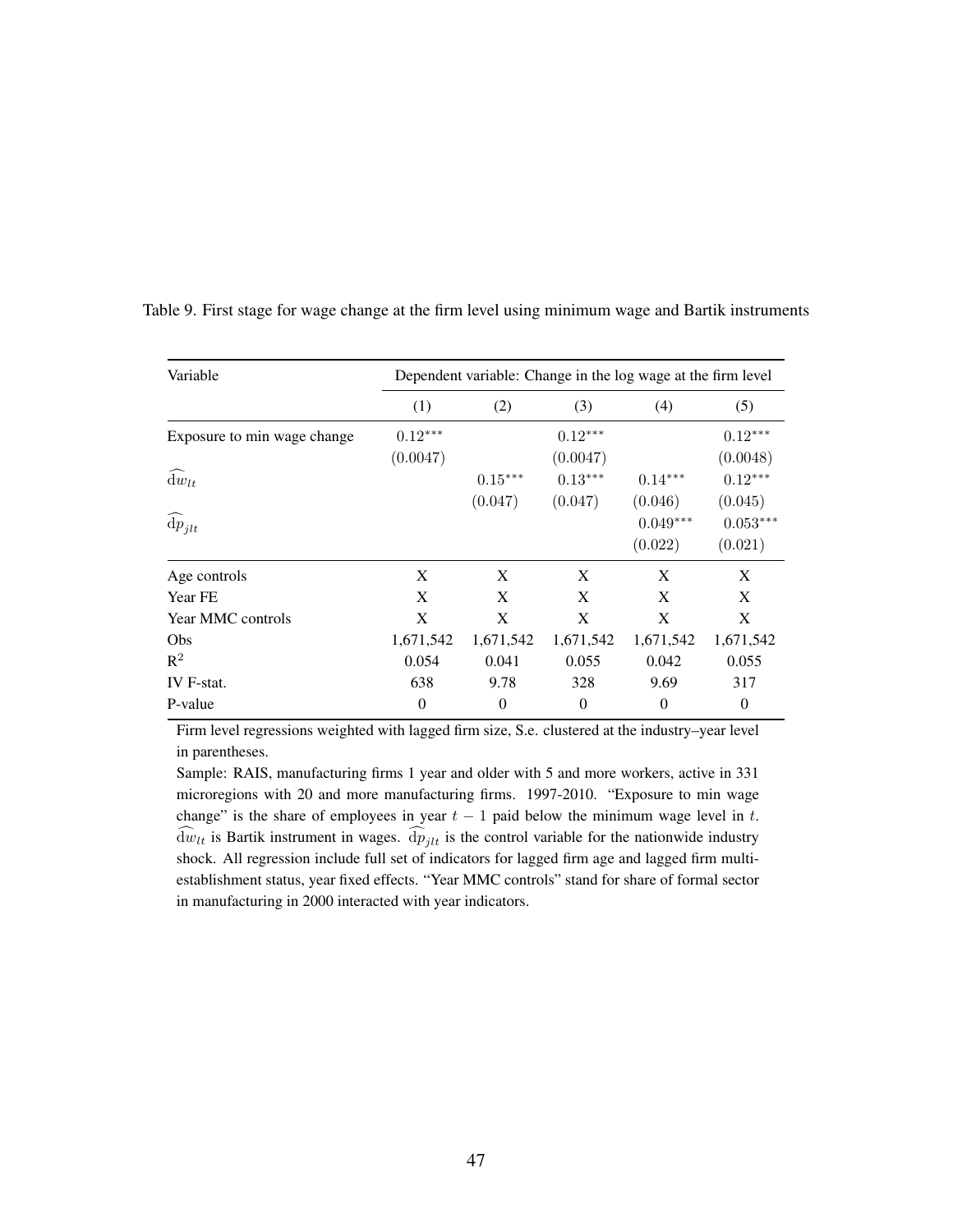| Variable                                        |                      |             |             | Dependent variable: Net employment growth at the firm level |
|-------------------------------------------------|----------------------|-------------|-------------|-------------------------------------------------------------|
|                                                 | (1)                  | (2)         | (3)         | (4)                                                         |
|                                                 | <b>OLS</b>           | IV          | <b>OLS</b>  | IV                                                          |
| $\Delta \log \psi_{lt}$                         | $0.4^{\ast\ast\ast}$ | $3.3***$    | $-0.26***$  | 0.74                                                        |
|                                                 | (0.042)              | (0.43)      | (0.096)     | (0.67)                                                      |
| $\Delta \log \psi_{lt} \times w_{ijl,t-1}$      |                      |             | $0.44***$   | $0.67***$                                                   |
|                                                 |                      |             | (0.056)     | (0.36)                                                      |
| $\Delta w_{ijlt}$                               | $0.0055***-0.18***$  |             | $0.013***$  | 0.02                                                        |
|                                                 | (0.0021)             | (0.017)     | (0.0042)    | (0.02)                                                      |
| $\Delta w_{ijlt} \times w_{ijl,t-1}$            |                      |             | $-0.0019$   | $0.039***$                                                  |
|                                                 |                      |             | (0.0021)    | (0.019)                                                     |
| $\widehat{\mathrm{d}p}_{jlt}$                   | 0.061                | 0.092       | $0.23***$   | $0.52***$                                                   |
|                                                 | (0.05)               | (0.06)      | (0.055)     | (0.12)                                                      |
| $\widehat{\mathrm{d}p}_{ilt}\times w_{ijl,t-1}$ |                      |             | $-0.089***$ | $-0.27***$                                                  |
|                                                 |                      |             | (0.016)     | (0.072)                                                     |
| Age controls                                    | X                    | X           | X           | X                                                           |
| Year FE                                         | X                    | X           | X           | X                                                           |
| Year MMC controls                               | $\mathbf X$          | $\mathbf X$ | X           | $\mathbf X$                                                 |
| Obs                                             | 1,671,542            | 1,671,542   | 1,671,542   | 1,671,542                                                   |
| $\mathbb{R}^2$                                  | 0.016                | $-0.3$      | 0.018       | $-0.048$                                                    |
| Anderson Stat.                                  |                      | 117         |             | 49.46                                                       |
| Craig-Donald Stat.                              |                      | 5,039       |             | 1,125                                                       |

Table 10. Reduced form results of the effect of labor market conditions on job creation. Labor market tightness is measured as formal employment to population ratio. Surviving firms.

S.e. clustered at the industry-year level in parentheses. Weighted with the lagged firm size. Sample: RAIS, *surviving* firms in manufacturing 1 year and older with at least 5 employees, active in 331 microregions with more than 20 firms. 1997-2010. All regressions include full set of indicators for lagged firm age and lagged firm multi-establishment status, as well as year fixed effects.  $\Delta \log \psi_{lt}$  and  $\Delta w_{ijlt}$  are scaled to represent a change of 1 s.d.  $\Delta \log \psi_{lt}$  is the change in labor market tightness,  $\Delta w_{ijlt}$  is the change in wages at the firm level,  $dp_{jlt}$  is control variable for industry demand shock.  $w_{ijl,t-1}$  is lagged log wage at the firm.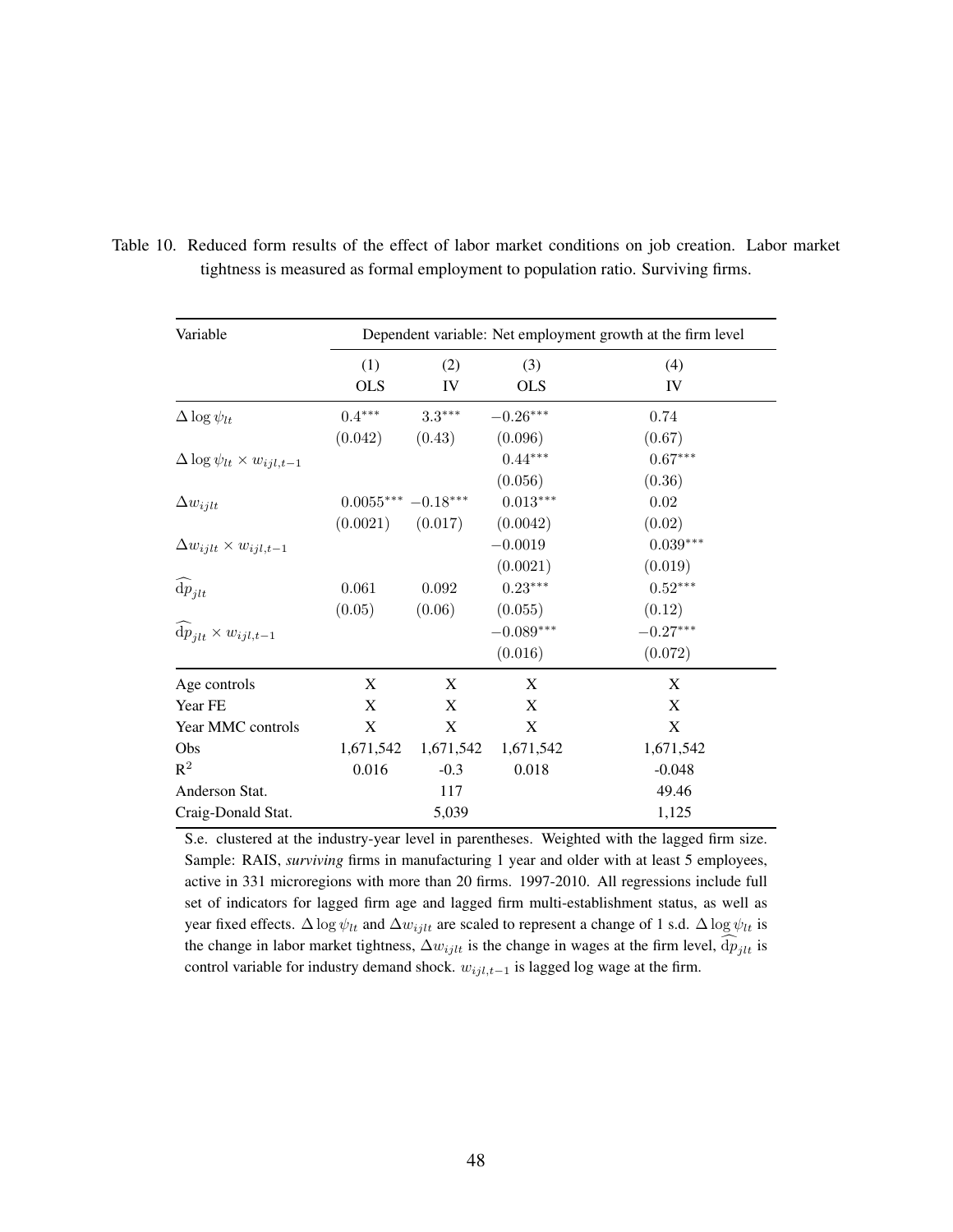| Variable                                         | Dependent variable: Net employment growth at the firm level |            |             |           |
|--------------------------------------------------|-------------------------------------------------------------|------------|-------------|-----------|
|                                                  | (1)                                                         | (2)        | (3)         | (4)       |
|                                                  | <b>OLS</b>                                                  | IV         | <b>OLS</b>  | IV        |
| $\Delta \log \psi_{lt}$                          | $0.39***$                                                   | $2.1***$   | $-0.26***$  | $-0.068$  |
|                                                  | (0.042)                                                     | (0.55)     | (0.095)     | (0.48)    |
| $\Delta \log \psi_{lt} \times w_{ijl,t-1}$       |                                                             |            | $0.43***$   | $1.5***$  |
|                                                  |                                                             |            | (0.055)     | (0.21)    |
| $\Delta w_{i j l t}$                             | $0.0055***$                                                 | $-0.15***$ | $0.013***$  | $-0.0083$ |
|                                                  | (0.0021)                                                    | (0.018)    | (0.0042)    | (0.016)   |
| $\Delta w_{ijlt} \times w_{ijl,t-1}$             |                                                             |            | $-0.0019$   | 0.00076   |
|                                                  |                                                             |            | (0.0021)    | (0.0087)  |
| $\widehat{\mathrm{d}p}_{jlt}$                    | 0.06                                                        | 0.065      | $0.22***$   | 0.077     |
|                                                  | (0.049)                                                     | (0.064)    | (0.055)     | (0.083)   |
| $\widehat{\mathrm{d}p}_{ilt} \times w_{ijl,t-1}$ |                                                             |            | $-0.087***$ | $-0.029$  |
|                                                  |                                                             |            | (0.015)     | (0.036)   |
| Age controls                                     | X                                                           | X          | X           | X         |
| Year FE                                          | X                                                           | X          | $\mathbf X$ | X         |
| Year MMC controls                                | X                                                           | X          | $\mathbf X$ | X         |
| Year Exit FE                                     | X                                                           | X          | $\mathbf X$ | X         |
| Exit parameters                                  | X                                                           | X          | $\mathbf X$ | X         |
| Obs                                              | 1,714,648                                                   | 1,714,648  | 1,714,648   | 1,714,648 |
| $R^2$                                            | 0.38                                                        | 0.051      | 0.38        | 0.32      |
| Anderson Stat.                                   |                                                             | 53.22      |             | 139       |
| Craig-Donald Stat.                               |                                                             | 45.61      |             | 93.71     |

Table 11. Reduced form results of the effect of labor market conditions on job creation. Labor market tightness is measured as formal employment to population ratio. Surviving firms.

S.e. clustered at the industry-year level in parentheses. Weighted with the lagged firm size. Sample: RAIS, *all* firms in manufacturing 1 year and older with at least 5 employees, active in 331 microregions with more than 20 firms. 1997-2010. All regression include full set of indicators for lagged firm age and lagged firm multi-establishment status, as well as year fixed effects and year fixed effects interacted with exit status. Exit parameters are the part of estimation equation associated with exit. See text for details.  $\Delta \log \psi_{lt}$  and  $\Delta w_{ijlt}$  are scaled to represent a change of 1 s.d.  $\Delta \log \psi_{lt}$  is the change in labor market tigtness,  $\Delta w_{ijlt}$  is the change in wages at the firm level,  $\widehat{dp}_{jlt}$  is control variable for industry demand shock.  $w_{ijl,t-1}$ is lagged log wage at the firm.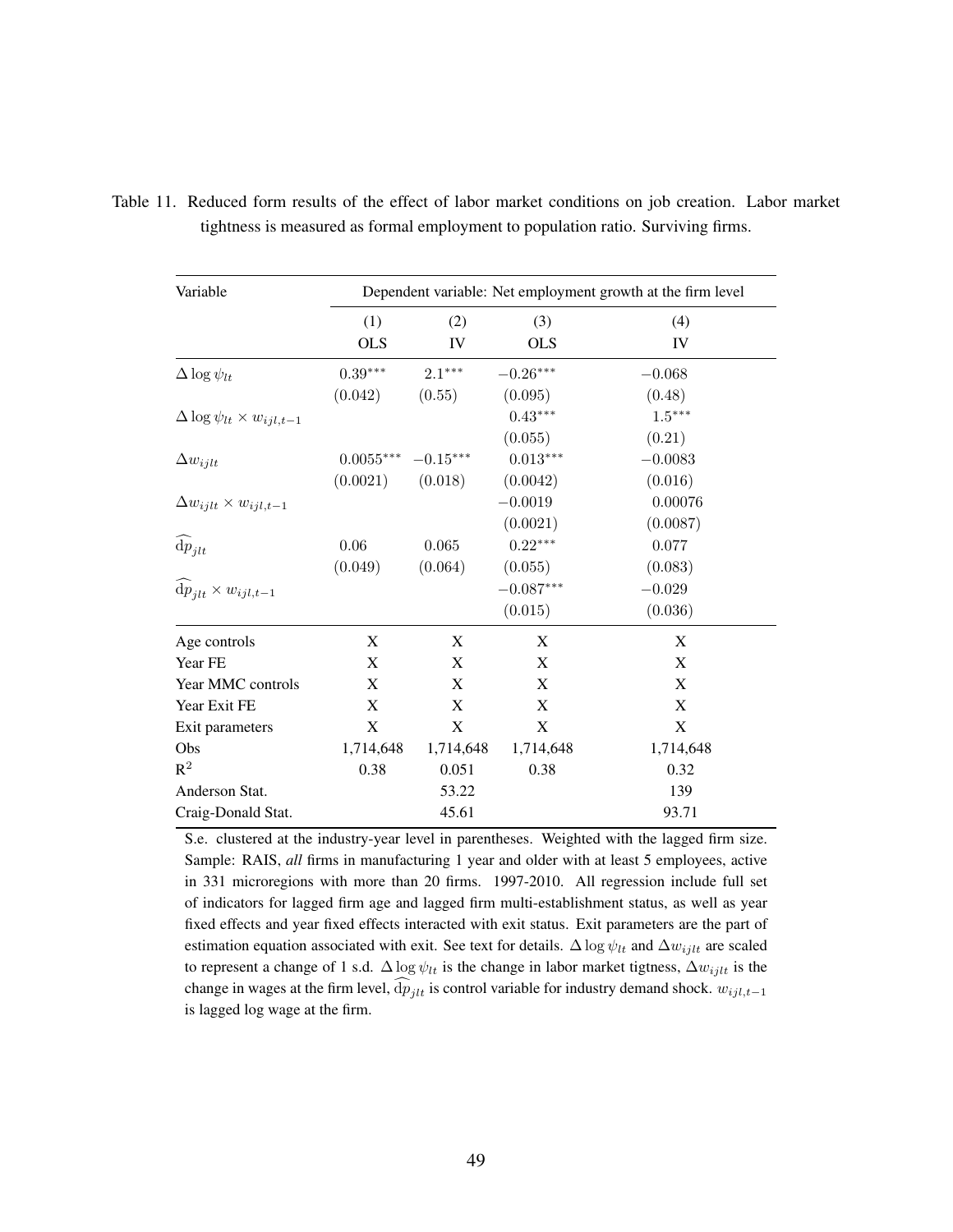Table 12. Variance decomposition of employment fluctuations within microregions, % of observed variance.

|               | All regions | Formal regions |
|---------------|-------------|----------------|
| 25 percentile | 109.93      | 112.41         |
| Median        | 124.29      | 125.91         |
| 75 percentile | 141.59      | 146.12         |

Ratio of variance of employment growth under no changes in labor market conditions to the observed variance of employment growth. Based on GMM estimates of labor demand elasticities. Sample: 331 microregions with 20 and more manufacturing firms (all regions) and 189 microregions with the share of formal sector in manufacturing in 2000 larger than 50% (formal regions), 1997-2010.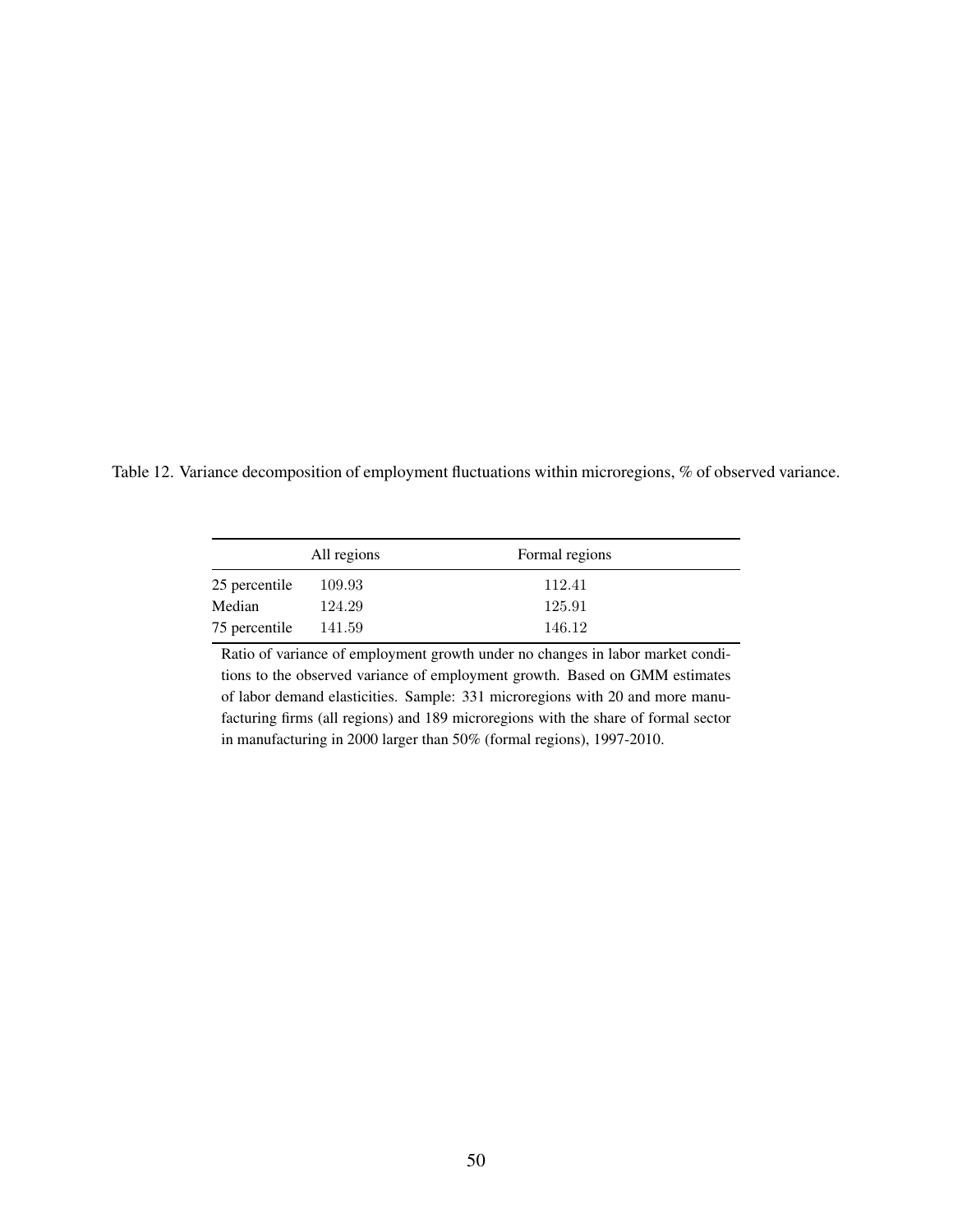| Table 13. Impact of response to labor market conditions on employment growth across microregions. |  |  |
|---------------------------------------------------------------------------------------------------|--|--|

|                              | Negative shock Positive shock |          |
|------------------------------|-------------------------------|----------|
| Observed growth              |                               |          |
| Observed growth              | $-8.58$                       | 5.38     |
| Growth due to:               |                               |          |
| Alabor market conditions     | $-0.44$                       | $-2.93$  |
| $\Delta$ tightness           | $-0.64$                       | $-2.76$  |
| $\Delta$ wages               | 0.21                          | $-0.17$  |
| % of observed growth due to: |                               |          |
| Alabor market conditions     | 5.08                          | $-54.45$ |
| $\Delta$ tightness           | 7.5                           | $-51.28$ |
| $\Delta$ wages               | $-2.42$                       | $-3.17$  |

(a) All microregions.

(b) Microregions with the share of formal sector in manufacturing larger than 50% in 2000.

|                              | Negative shock Positive shock |          |
|------------------------------|-------------------------------|----------|
| Observed growth              |                               |          |
| Observed growth              | $-7.28$                       | 5.01     |
| Growth due to:               |                               |          |
| Alabor market conditions     | 0.09                          | $-2.06$  |
| $\Delta$ tightness           | $-0.3$                        | $-1.86$  |
| $\Delta$ wages               | 0.39                          | $-0.2$   |
| % of observed growth due to: |                               |          |
| Alabor market conditions     | $-1.27$                       | $-41.15$ |
| $\Delta$ tightness           | 4.09                          | $-37.17$ |
| $\Delta$ wages               | $-5.36$                       | $-3.98$  |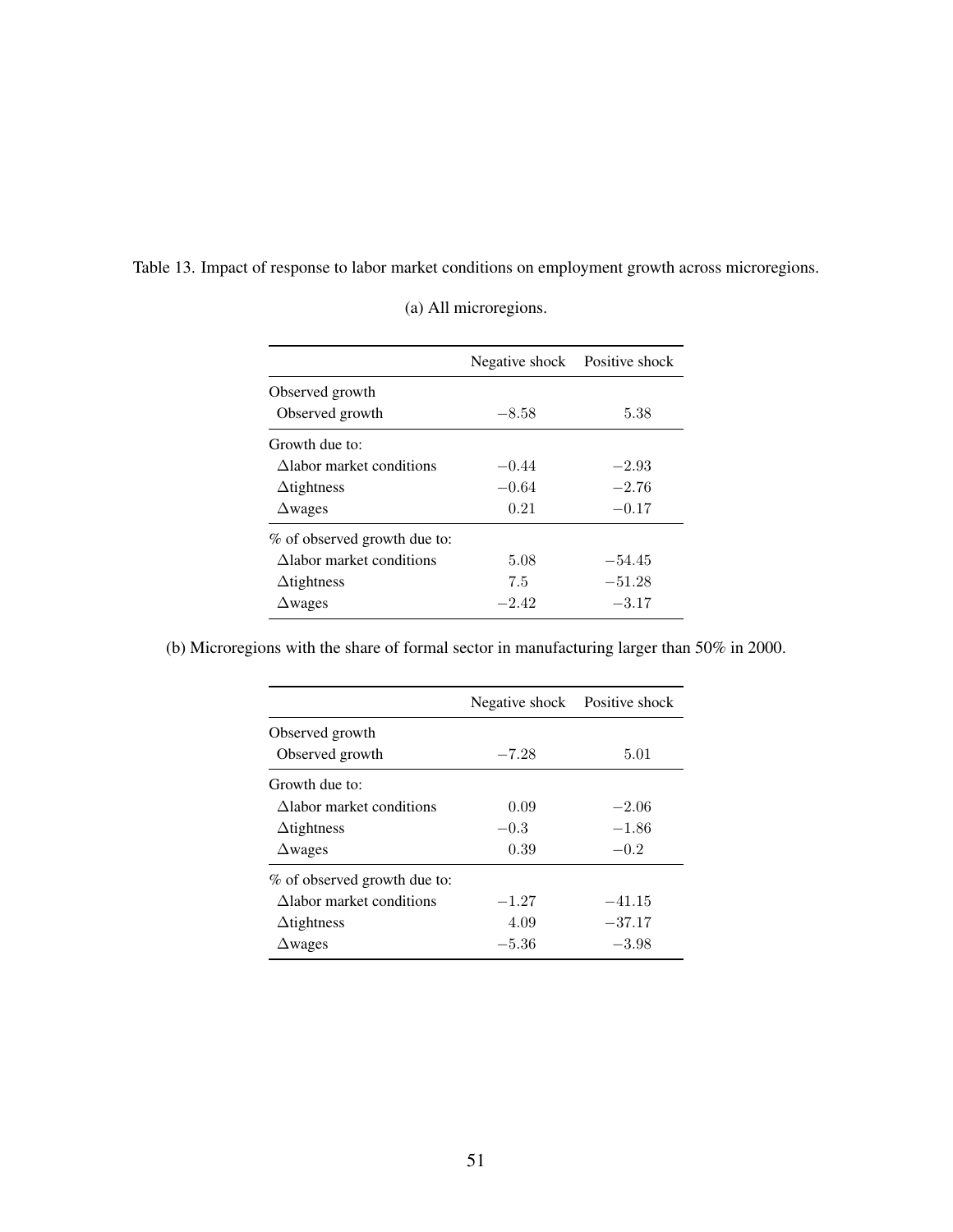| (1)<br>All regions | (2)<br>All regions           | (3)<br>Formal regions                   | (4)<br>Formal regions                                                                               |
|--------------------|------------------------------|-----------------------------------------|-----------------------------------------------------------------------------------------------------|
| $-0.013***$        | $-0.012***$                  | $-0.0085***$                            | $-0.012***$                                                                                         |
|                    | $0.0083***$                  |                                         | (0.0012)<br>$0.011***$<br>(0.0016)                                                                  |
| $-0.13***$         | $-0.16***$                   | $-0.12***$                              | $-0.099***$<br>(0.019)                                                                              |
|                    | $0.11***$<br>(0.022)         |                                         | $0.044***$<br>(0.024)                                                                               |
| 4,545              | 4,545                        | 2,626                                   | 2,626<br>0.25                                                                                       |
|                    | (0.00039)<br>(0.007)<br>0.21 | (0.0013)<br>(0.0015)<br>(0.019)<br>0.24 | Dependent variable: Growth due to $\Delta$ labor market conditions<br>(0.00043)<br>(0.0083)<br>0.22 |

Table 14. Growth due to change in labor market conditions and regional shock.

Weighted with the lagged microregion size. Robust s.e. in parentheses. Sample: 331 microregions with 20 and more manufacturing firms (all microregions) or 189 microregions with 20 and more manufacturing firms and share of formal employment in manufacturing in 2000 large than 50% (formal microregions), 1997-2010. Shock $_{lt}$  is the regional shock calculated based on the GMM estimations of labor demand elasticity.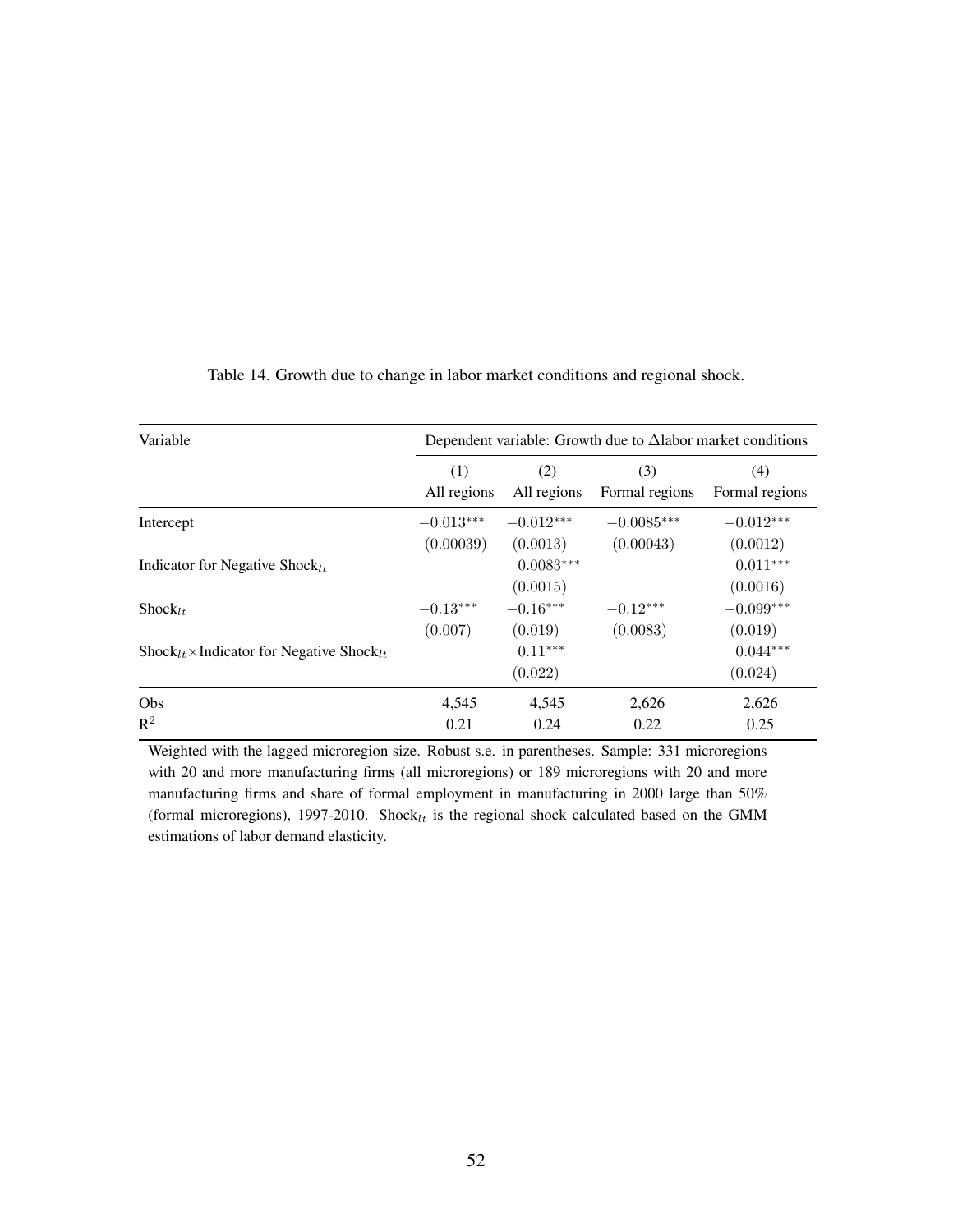#### Table 15. Cyclicality of the effect of change in labor market tightness.

| Variable                                                                      | Dependent variable: Growth due to $\Delta$ labor market tightness |             |                |                |
|-------------------------------------------------------------------------------|-------------------------------------------------------------------|-------------|----------------|----------------|
|                                                                               | (1)                                                               | (2)         | (3)            | (4)            |
|                                                                               | All regions                                                       | All regions | Formal regions | Formal regions |
| Intercept                                                                     | $-0.013***$                                                       | $-0.011***$ | $-0.01***$     | $-0.011***$    |
|                                                                               | (0.00029)                                                         | (0.0011)    | (0.00028)      | (0.0007)       |
| Indicator for Negative Shock <sub>lt</sub>                                    |                                                                   | $0.0043***$ |                | $0.0064***$    |
|                                                                               |                                                                   | (0.0012)    |                | (0.00086)      |
| $Shock_{1+}$                                                                  | $-0.11***$                                                        | $-0.15***$  | $-0.086***$    | $-0.088***$    |
|                                                                               | (0.0055)                                                          | (0.016)     | (0.0045)       | (0.01)         |
| $\text{Shock}_{lt} \times \text{Indication}$ for Negative Shock <sub>lt</sub> |                                                                   | $0.11***$   |                | $0.048***$     |
|                                                                               |                                                                   | (0.017)     |                | (0.012)        |
| Obs                                                                           | 4,545                                                             | 4,545       | 2,626          | 2,626          |
| $R^2$                                                                         | 0.21                                                              | 0.25        | 0.26           | 0.29           |

(a) Growth due to change in labor market tightness and regional shock.

Weighted with the lagged microregion size. Robust s.e. in parentheses. Sample: 331 microregions with 20 and more manufacturing firms (all microregions) or 189 microregions with 20 and more manufacturing firms and share of formal employment in manufacturing in 2000 large than 50% (formal microregions), 1997-2010. Shock $_{lt}$  is the regional shock calculated based on the GMM estimations of labor demand elasticity.

| Variable                                                                      | Dependent variable: $\Delta$ labor market tightness |                         |                |                         |  |  |
|-------------------------------------------------------------------------------|-----------------------------------------------------|-------------------------|----------------|-------------------------|--|--|
|                                                                               | (1)                                                 | (2)                     | (3)            | (4)                     |  |  |
|                                                                               | All regions                                         | All regions             | Formal regions | Formal regions          |  |  |
| Intercept                                                                     | $0.036***$                                          | $0.038***$              | $0.032***$     | $0.037***$              |  |  |
|                                                                               | (0.00079)                                           | (0.0021)                | (0.0009)       | (0.0022)                |  |  |
| Indicator for Negative Shock $_{lt}$                                          |                                                     | $-0.018***$<br>(0.0026) |                | $-0.021***$<br>(0.0028) |  |  |
| $Shock_{l+}$                                                                  | $0.27***$                                           | $0.32***$               | $0.28***$      | $0.28***$               |  |  |
|                                                                               | (0.012)                                             | (0.028)                 | (0.015)        | (0.032)                 |  |  |
| $\text{Shock}_{lt} \times \text{Indication}$ for Negative Shock <sub>lt</sub> |                                                     | $-0.2***$<br>(0.033)    |                | $-0.15***$<br>(0.038)   |  |  |
| Obs                                                                           | 4,545                                               | 4,545                   | 2,626          | 2,626                   |  |  |
| $R^2$                                                                         | 0.25                                                | 0.28                    | 0.27           | 0.3                     |  |  |

(b) Change in labor market tightness and regional shock.

Weighted with the lagged microregion size. Robust s.e. in parentheses. Sample: 331 microregions with 20 and more manufacturing firms (all microregions) or 189 microregions with 20 and more manufacturing firms and share of formal employment in manufacturing in 2000 large than 50% (formal microregions), 1997-2010. Shock $_{lt}$  is the regional shock calculated based on the GMM estimations of labor demand elasticity.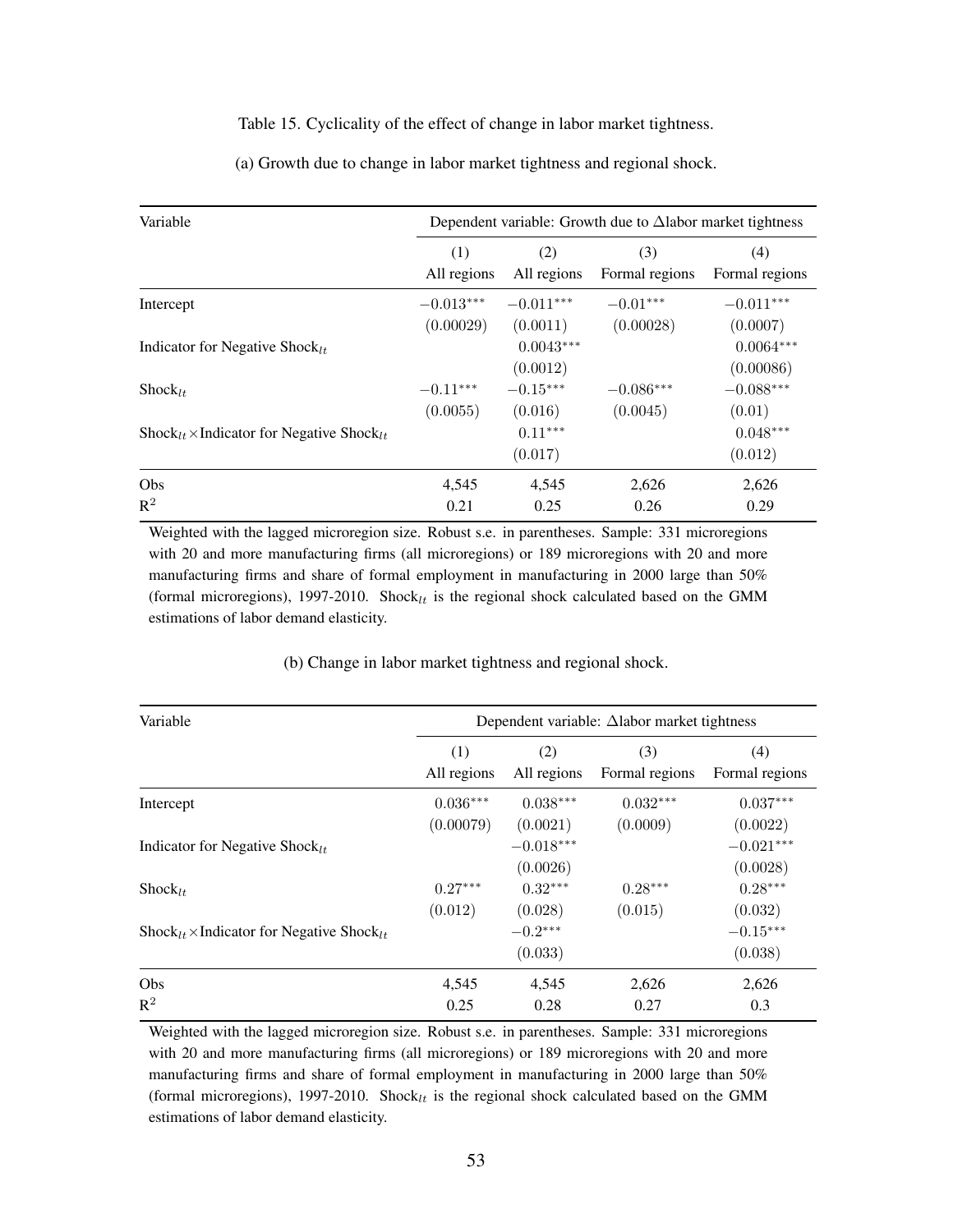#### Table 16. Cyclicality of the effect of change in wages.

|  |  |  |  | (a) Growth due to change in wages and regional shock. |  |
|--|--|--|--|-------------------------------------------------------|--|
|  |  |  |  |                                                       |  |

| Variable                                                                      | Dependent variable: Growth due to $\Delta$ wages |                         |                |                         |
|-------------------------------------------------------------------------------|--------------------------------------------------|-------------------------|----------------|-------------------------|
|                                                                               | (1)                                              | (2)                     | (3)            | (4)                     |
|                                                                               | All regions                                      | All regions             | Formal regions | Formal regions          |
| Intercept                                                                     | $0.00086***$                                     | $-0.001***$             | $0.0014***$    | $-0.00085$              |
|                                                                               | (0.00025)                                        | (0.00058)               | (0.00032)      | (0.00095)               |
| Indicator for Negative Shock <sub>lt</sub>                                    |                                                  | $0.004***$<br>(0.00084) |                | $0.0045***$<br>(0.0013) |
| $Shock_{1+}$                                                                  | $-0.019***$                                      | $-0.0063$               | $-0.03***$     | $-0.011$                |
|                                                                               | (0.0038)                                         | (0.0083)                | (0.0062)       | (0.016)                 |
| $\text{Shock}_{lt} \times \text{Indication}$ for Negative Shock <sub>lt</sub> |                                                  | 0.000012<br>(0.011)     |                | $-0.0042$<br>(0.02)     |
| Obs                                                                           | 4,545                                            | 4,545                   | 2,626          | 2,626                   |
| $R^2$                                                                         | 0.02                                             | 0.03                    | 0.031          | 0.041                   |

Weighted with the lagged microregion size. Robust s.e. in parentheses. Sample: 331 microregions with 20 and more manufacturing firms (all microregions) or 189 microregions with 20 and more manufacturing firms and share of formal employment in manufacturing in 2000 large than 50% (formal microregions), 1997-2010. Shock $_{lt}$  is the regional shock calculated based on the GMM estimations of labor demand elasticity.

| Variable                                                                      |             | Dependent variable: Average $\Delta$ wages |                |                         |  |  |
|-------------------------------------------------------------------------------|-------------|--------------------------------------------|----------------|-------------------------|--|--|
|                                                                               | (1)         | (2)                                        | (3)            | (4)                     |  |  |
|                                                                               | All regions | All regions                                | Formal regions | Formal regions          |  |  |
| Intercept                                                                     | 0.00074     | $0.006***$                                 | $-0.0018***$   | 0.0036                  |  |  |
|                                                                               | (0.00088)   | (0.0017)                                   | (0.0011)       | (0.0024)                |  |  |
| Indicator for Negative Shock <sub>lt</sub>                                    |             | $-0.013***$<br>(0.0026)                    |                | $-0.014***$<br>(0.0034) |  |  |
| $Shock_{1+}$                                                                  | $0.085***$  | $0.056***$                                 | $0.12***$      | $0.086***$              |  |  |
|                                                                               | (0.011)     | (0.021)                                    | (0.016)        | (0.036)                 |  |  |
| $\text{Shock}_{lt} \times \text{Indication}$ for Negative Shock <sub>lt</sub> |             | $-0.028$<br>(0.03)                         |                | $-0.035$<br>(0.046)     |  |  |
| Obs                                                                           | 4,545       | 4,545                                      | 2,626          | 2,626                   |  |  |
| $R^2$                                                                         | 0.029       | 0.038                                      | 0.048          | 0.058                   |  |  |

(b) Average change in wages and regional shock.

Weighted with the lagged microregion size. Robust s.e. in parentheses. Sample: 331 microregions with 20 and more manufacturing firms (all microregions) or 189 microregions with 20 and more manufacturing firms and share of formal employment in manufacturing in 2000 large than 50% (formal microregions), 1997-2010. Shock $_{lt}$  is the regional shock calculated based on the GMM estimations of labor demand elasticity.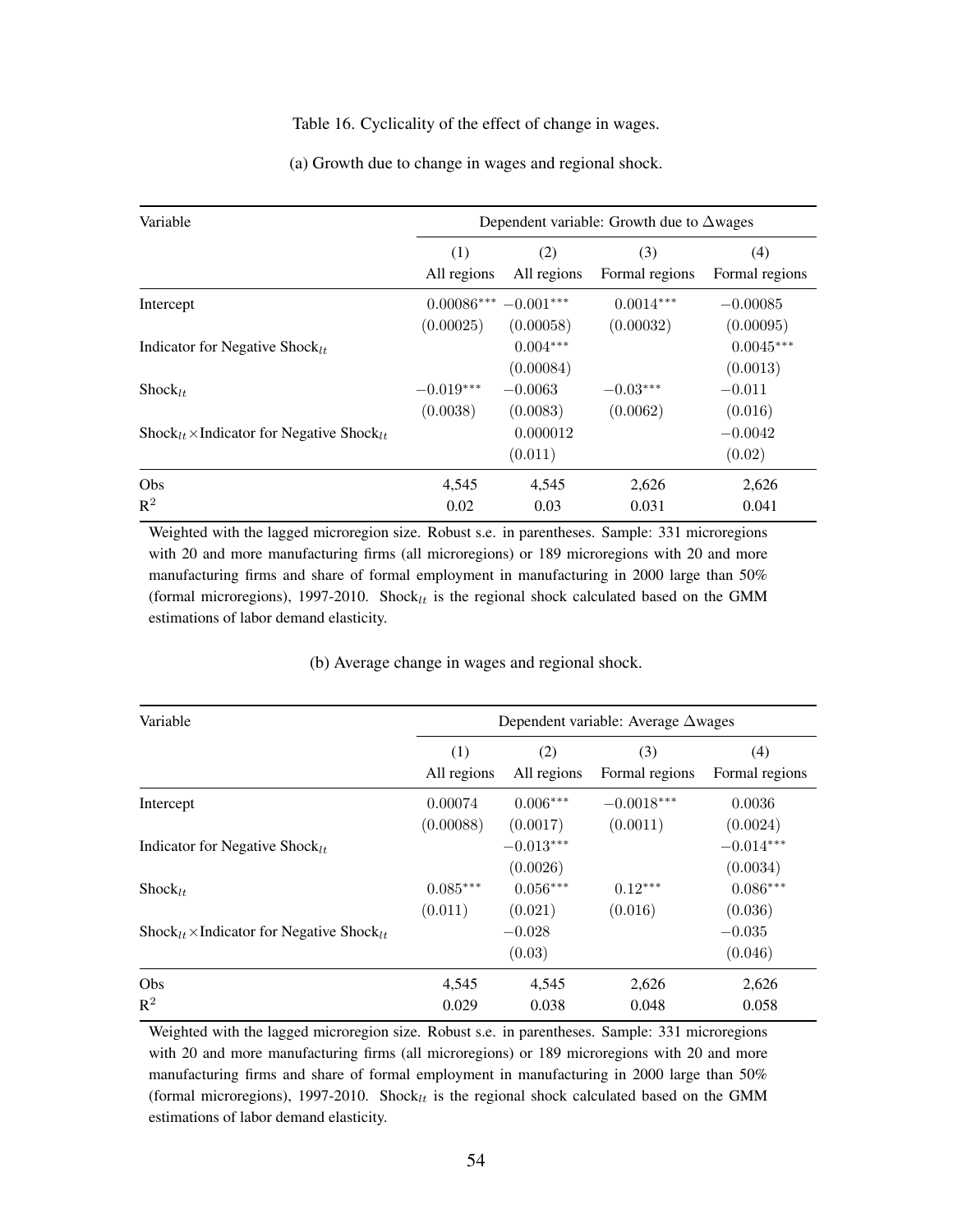|                                                     | All regions | Formal regions |
|-----------------------------------------------------|-------------|----------------|
| Variance of growth due to:                          |             |                |
| $\Delta$ labor market conditions                    | 100         | 100            |
| $\Delta$ labor market tightness                     | 81.44       | 51.24          |
| $\Delta$ wages                                      | 16          | 45.47          |
| 2 Covariance between growth due to:                 |             |                |
| $\Delta$ labor market conditions and $\Delta$ wages | 2.56        | 3.29           |

Table 17. Variance decomposition of the employment growth due to changes in labor market conditions.

Ratio of variance of employment growth due to changes along each margin to the variance of employment growth due to change in labor market conditions. Based on GMM estimates of labor demand elasticities. Sample: 331 microregions with 20 and more manufacturing firms (all regions) and 189 microregions with the share of formal sector in manufacturing in 2000 larger than 50% (formal regions), 1997-2010.

Table 18. Variance decomposition of the employment growth due to changes in labor market conditions. Hypothetical case when all regions have the same labor demand elasticity

|                                                     | All regions | Formal regions |
|-----------------------------------------------------|-------------|----------------|
| Variance of growth due to:                          |             |                |
| $\Delta$ labor market conditions                    | 100         | 100            |
| $\Delta$ labor market tightness                     | 77.47       | 73.42          |
| $\Delta$ wages                                      | 18.98       | 23.11          |
| 2 Covariance between growth due to:                 |             |                |
| $\Delta$ labor market conditions and $\Delta$ wages | 3.54        | 3.48           |

Ratio of variance of employment growth due to changes along each margin to the variance of employment growth due to change in labor market conditions. Based on GMM estimates of labor demand elasticities. Sample: 331 microregions with 20 and more manufacturing firms (all regions) and 189 microregions with the share of formal sector in manufacturing in 2000 larger than 50% (formal regions), 1997-2010.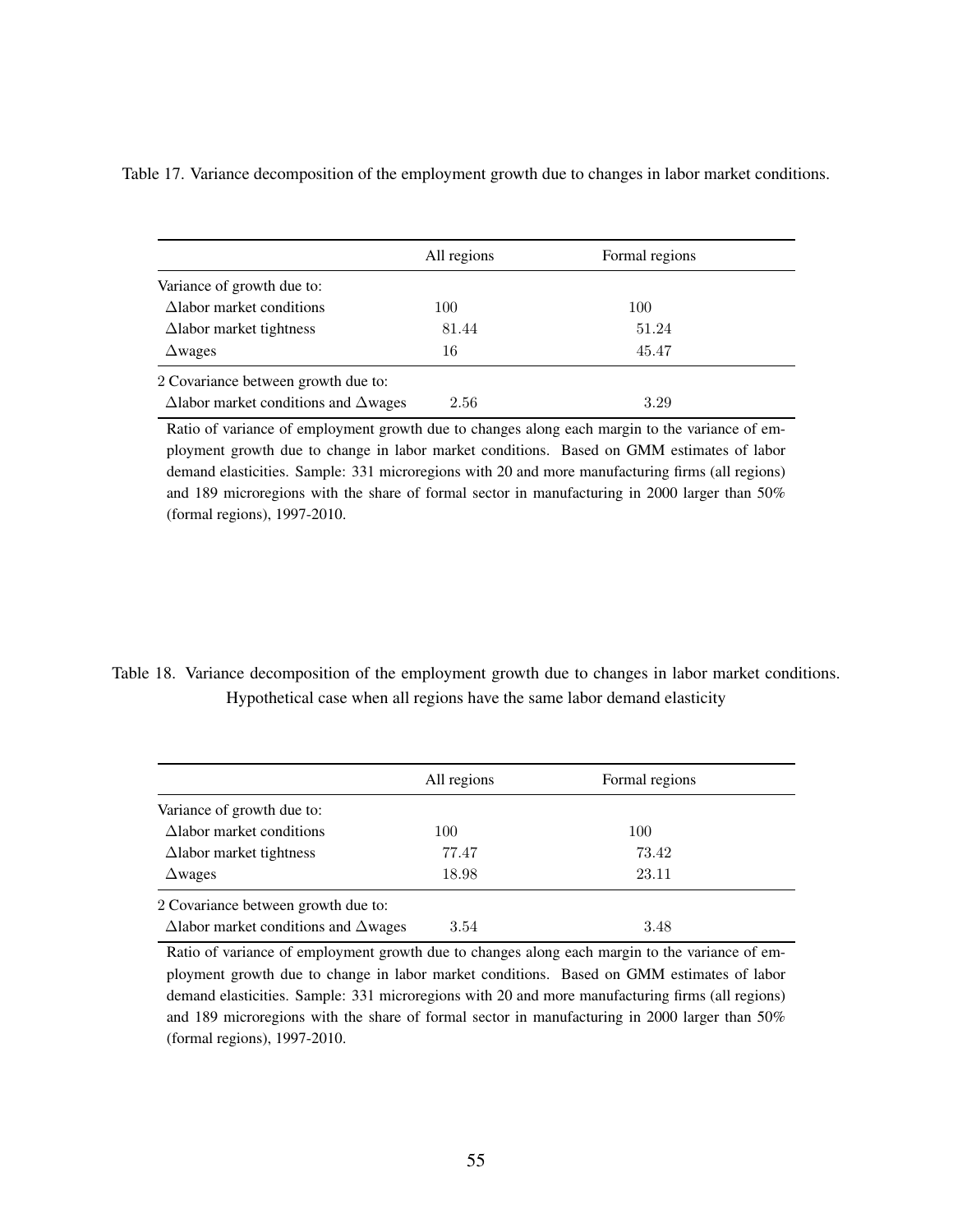Table 19. Differential effect of labor market conditions by region exposure to minimum wage increase.

|                                     | Positive shock |            |             | Negative shock    |            |             |
|-------------------------------------|----------------|------------|-------------|-------------------|------------|-------------|
|                                     | $0 - 7\%$      | $7 - 20\%$ | $20 - 90\%$ | $0 - 7\%$         | $7 - 20\%$ | $20 - 90\%$ |
| Observed growth                     |                |            |             |                   |            |             |
| Observed growth                     | $-7.1$         | $-8.8$     | $-9.97$     | 4.95              | 5.74       | 5.42        |
| Growth due to:                      |                |            |             |                   |            |             |
| $\Delta$ labor market conditions    | 0.47           | $-0.63$    | $-1.23$     | $-1.76$           | $-2.96$    | $-3.9$      |
| $\Delta$ tightness                  | $-0.14$        | $-0.75$    | $-1.09$     | $-1.84$           | $-2.72$    | $-3.58$     |
| $\Delta$ wages                      | 0.61           | 0.12       | $-0.14$     | 0.08              | $-0.24$    | $-0.32$     |
| % of observed growth due to:        |                |            |             |                   |            |             |
| $\triangle$ labor market conditions | $-6.65$        | 7.19       | 12.32       | $-35.49 -51.59$   |            | $-71.93$    |
| $\Delta$ tightness                  | 1.92           | 8.52       | 10.92       | $-37.15$ $-47.38$ |            | $-66.03$    |
| $\Delta$ wages                      | $-8.57$        | $-1.33$    | 1.4         | 1.67              | $-4.2$     | $-5.9$      |

(a) All microregions.

(b) Microregions with the share of formal sector in manufacturing larger than 50% in 2000.

|                                  | Positive shock |               |             | Negative shock   |            |             |
|----------------------------------|----------------|---------------|-------------|------------------|------------|-------------|
|                                  | $0 - 7\%$      | $7 - 20\%$    | $20 - 90\%$ | $0 - 7\%$        | $7 - 20\%$ | $20 - 90\%$ |
| Observed growth                  |                |               |             |                  |            |             |
| Observed growth                  |                | $-6.82 -7.48$ | $-8.36$     | 4.87             | 5.1        | 5.2         |
| Growth due to:                   |                |               |             |                  |            |             |
| Alabor market conditions         | 0.56           | $-0.26$       | $-0.67$     | $-1.66$          | $-2.34$    | $-2.54$     |
| $\Delta$ tightness               | $-0.1$         | $-0.46$       | $-0.59$     | $-1.75$          | $-1.99$    | $-1.89$     |
| $\Delta$ wages                   | 0.66           | 0.21          | $-0.08$     | 0.09             | $-0.35$    | $-0.64$     |
| % of observed growth due to:     |                |               |             |                  |            |             |
| $\Delta$ labor market conditions | $-8.26$        | 3.41          | 8.02        | $-34.13 - 45.92$ |            | $-48.78$    |
| $\Delta$ tightness               | 1.42           | 6.19          | 7.01        | $-36.03 -39$     |            | $-36.4$     |
| $\Delta$ wages                   | $-9.68$        | $-2.78$       | 1.02        | 1.9              | $-6.91$    | $-12.38$    |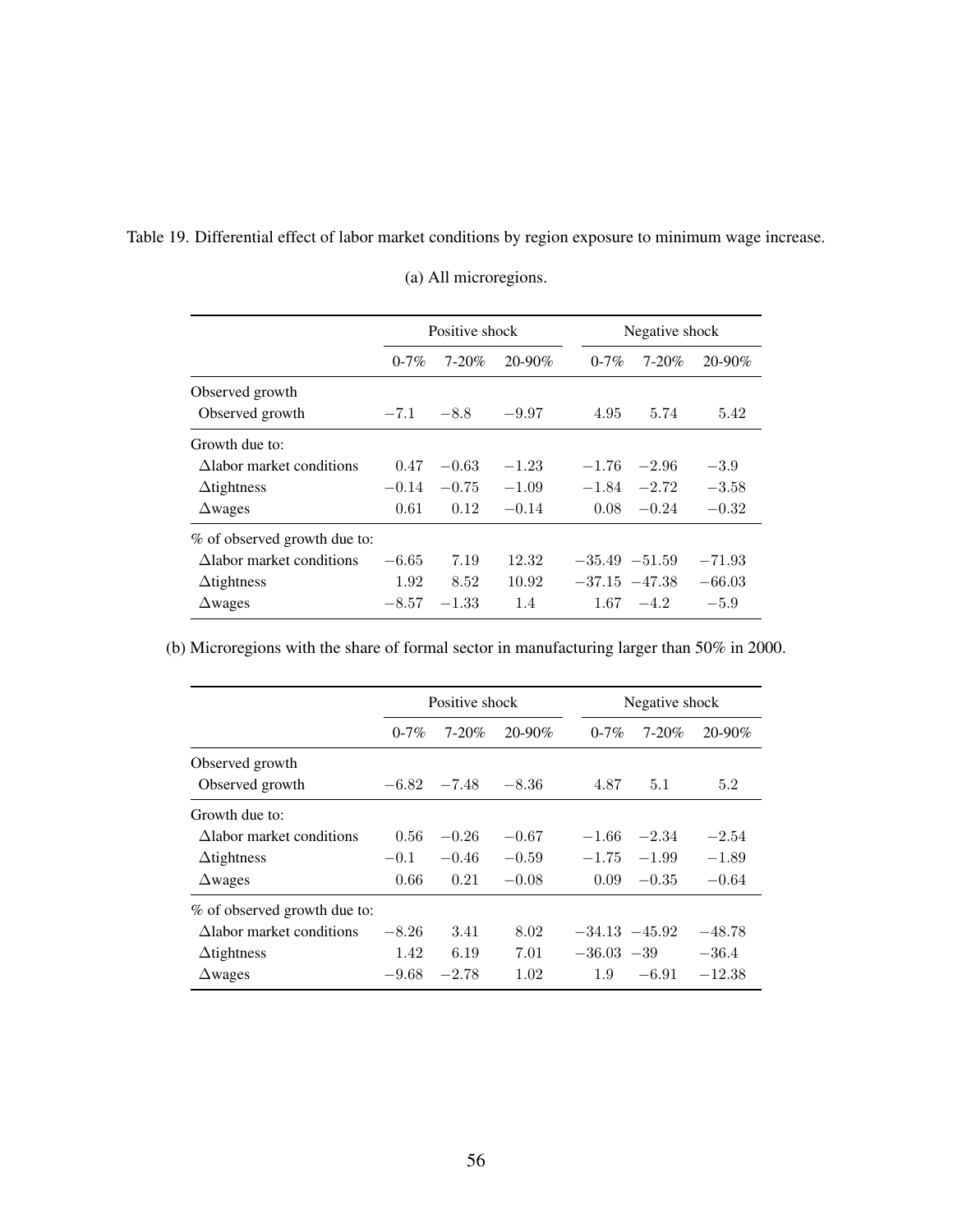### <span id="page-56-0"></span>Table 20. Observed and hypothetical effect of labor market conditions by region exposure to minimum wage increase, the case of the same labor demand elasticity across regions.

|                                  |           | Positive shock |             |           | Negative shock |         |
|----------------------------------|-----------|----------------|-------------|-----------|----------------|---------|
|                                  | $0 - 7\%$ | $7 - 20%$      | $20 - 90\%$ | $0 - 7\%$ | $7 - 20%$      | 20-90%  |
| Observed growth                  |           |                |             |           |                |         |
| Observed growth                  | $-7.1$    | $-8.8$         | $-9.97$     | 4.95      | 5.74           | 5.42    |
| Observed growth due to:          |           |                |             |           |                |         |
| $\Delta$ labor market conditions | 0.47      | $-0.63$        | $-1.23$     | $-1.76$   | $-2.96$        | $-3.9$  |
| $\Delta$ tightness               | $-0.14$   | $-0.75$        | $-1.09$     | $-1.84$   | $-2.72$        | $-3.58$ |
| $\triangle$ wages                | 0.61      | 0.12           | $-0.14$     | 0.08      | $-0.24$        | $-0.32$ |
| Hypothetical growth due to:      |           |                |             |           |                |         |
| $\Delta$ labor market conditions | 0.38      | $-0.54$        | $-1.08$     | $-2.03$   | $-2.84$        | $-3.27$ |
| $\Delta$ tightness               | $-0.14$   | $-0.72$        | $-0.92$     | $-2.14$   | $-2.67$        | $-2.87$ |
| $\triangle$ wages                | 0.52      | 0.18           | $-0.16$     | 0.1       | $-0.17$        | $-0.39$ |

### (a) All microregions.

(b) Microregions with the share of formal sector in manufacturing larger than 50% in 2000.

|                                     |           | Positive shock |         |           | Negative shock |         |  |
|-------------------------------------|-----------|----------------|---------|-----------|----------------|---------|--|
|                                     | $0 - 7\%$ | $7 - 20\%$     | 20-90%  | $0 - 7\%$ | $7 - 20\%$     | 20-90%  |  |
| Observed growth                     |           |                |         |           |                |         |  |
| Observed growth                     | $-6.82$   | $-7.48$        | $-8.36$ | 4.87      | 5.1            | 5.2     |  |
| Observed growth due to:             |           |                |         |           |                |         |  |
| Alabor market conditions            | 0.56      | $-0.26$        | $-0.67$ | $-1.66$   | $-2.34$        | $-2.54$ |  |
| $\Delta$ tightness                  | $-0.1$    | $-0.46$        | $-0.59$ | $-1.75$   | $-1.99$        | $-1.89$ |  |
| $\Delta$ wages                      | 0.66      | 0.21           | $-0.08$ | 0.09      | $-0.35$        | $-0.64$ |  |
| Hypothetical growth due to:         |           |                |         |           |                |         |  |
| $\triangle$ labor market conditions | 0.41      | $-0.29$        | $-0.7$  | $-2.01$   | $-2.62$        | $-2.77$ |  |
| $\Delta$ tightness                  | $-0.11$   | $-0.52$        | $-0.67$ | $-2.11$   | $-2.38$        | $-2.26$ |  |
| $\Delta$ wages                      | 0.51      | 0.23           | $-0.03$ | 0.1       | $-0.25$        | $-0.51$ |  |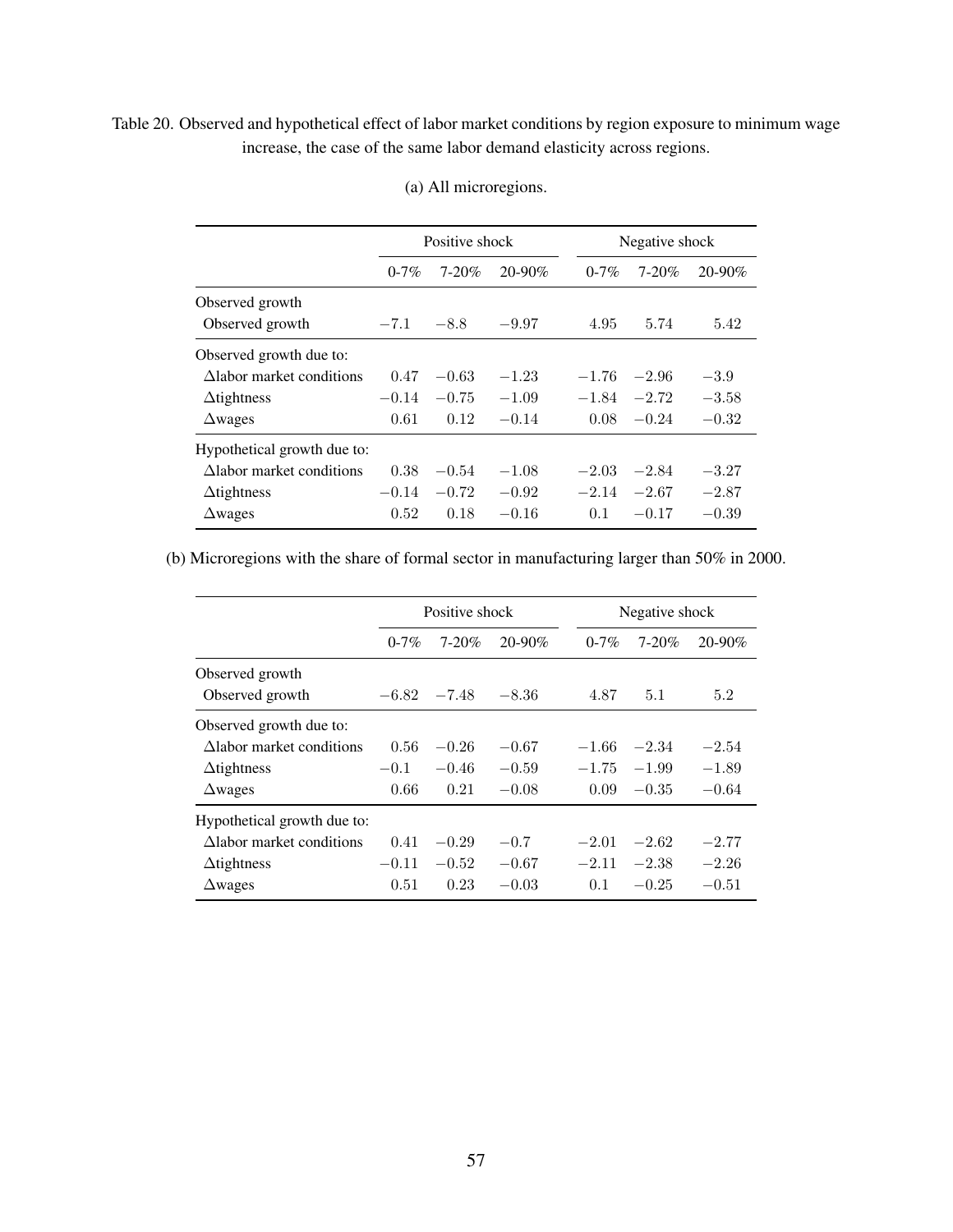# 9 Figures





Consistent microregion boundaries over 1991-2010. State capitals displayed, largest 10 cities labelled. Thicker lines represent state boundaries. Estimation sample uses microregions with 20 and more active manufacturing firms for at least 10 years during 1997-2010.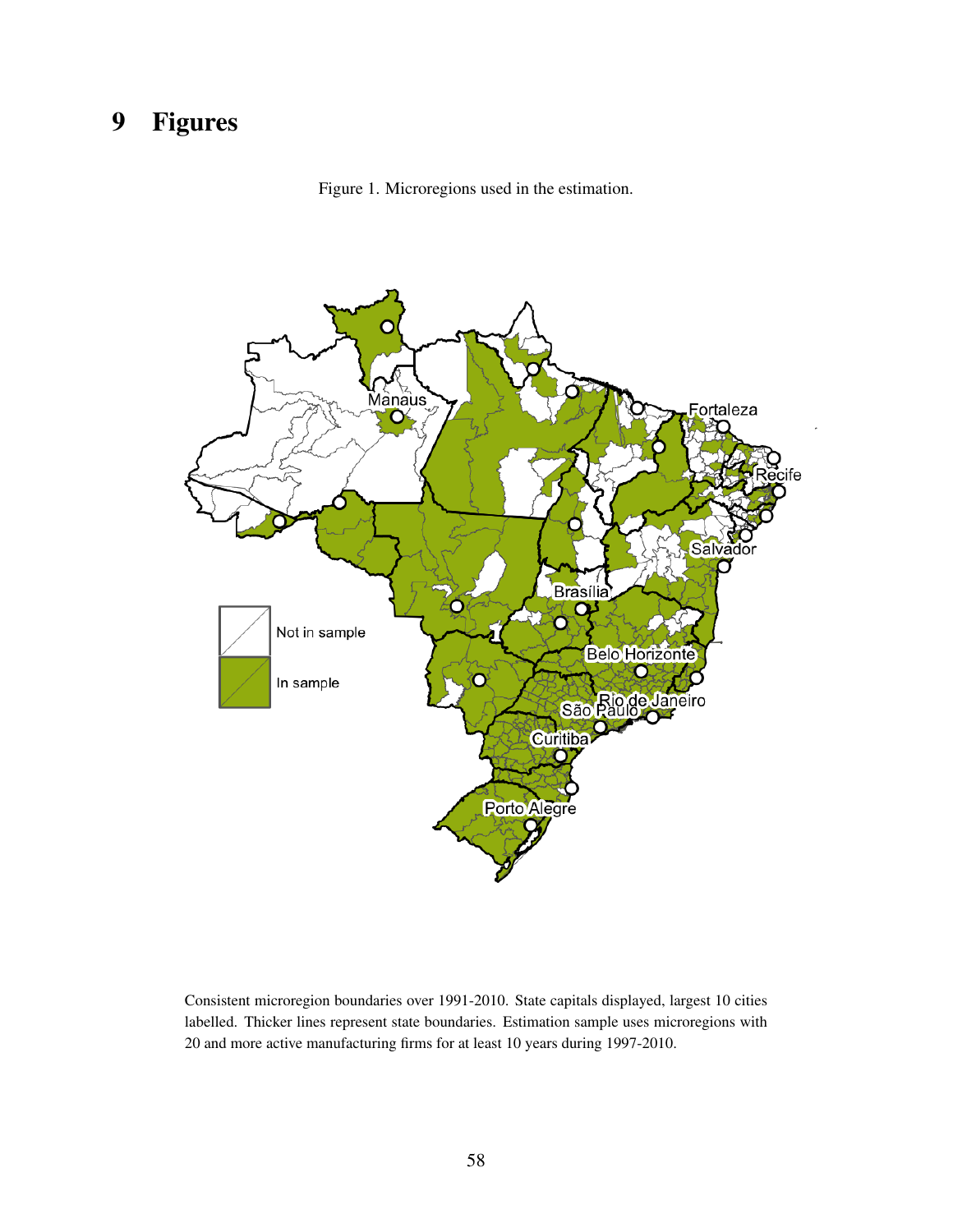Figure 2. Distribution of net employment growth across microregions, 1997-2010. Existing firms in manufacturing with 5 and more workers.



Source: RAIS, IPEA.

Figure 3. Correlation between the two measures of changes in labor market tightness: change in probability to be hired and change in employment to population ratio. 1997-2010.



Each point is a microregion-year observation. Source: RAIS, IPEA.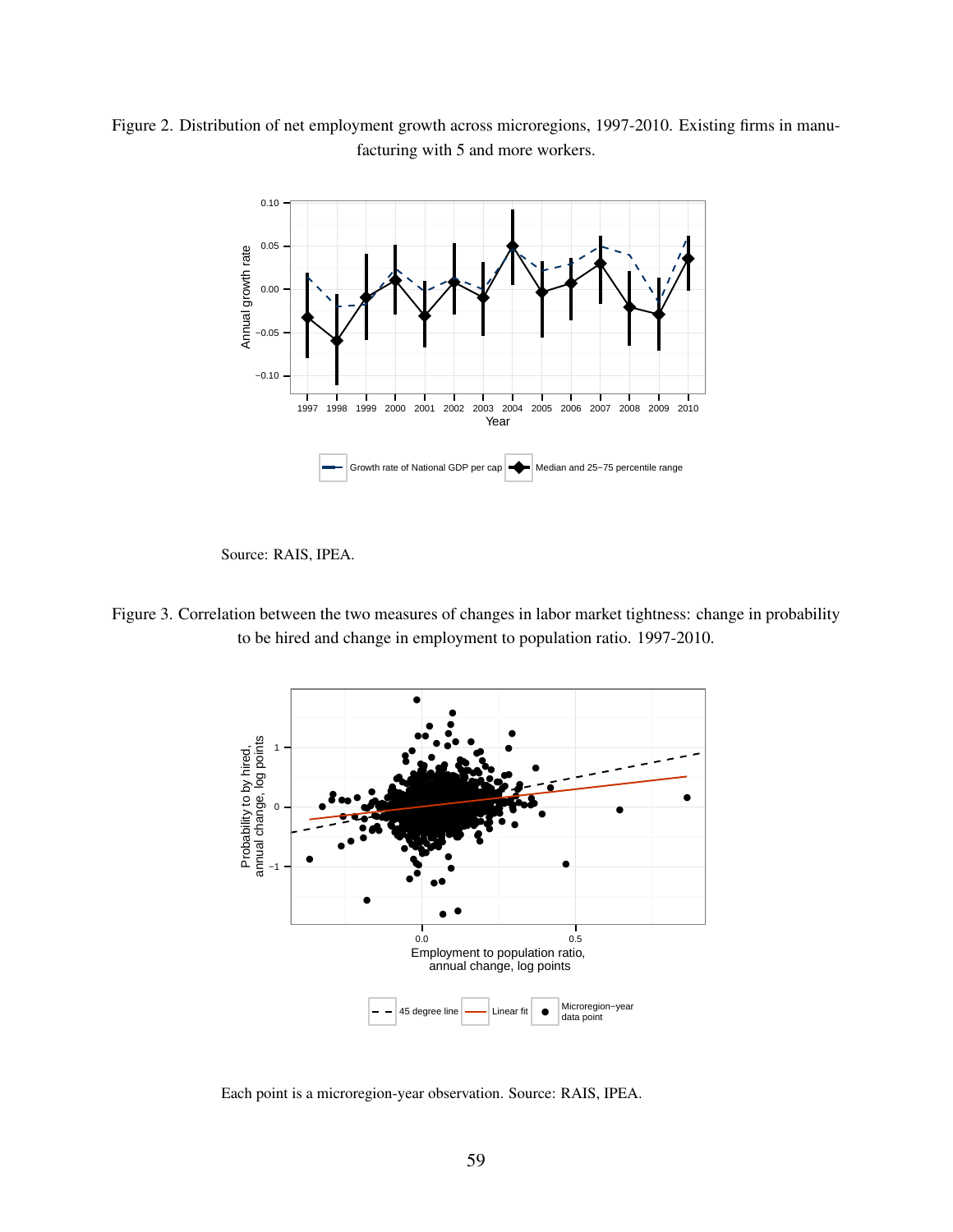Figure 4. Distribution of changes in labor market tightness across microregions, 1997-2010.



(a) Labor market tightness measured by log employment to population ratio.

(b) Labor market tightness measured by probability to be hired if separated from a job in the current or past year.



Source: RAIS, IPEA.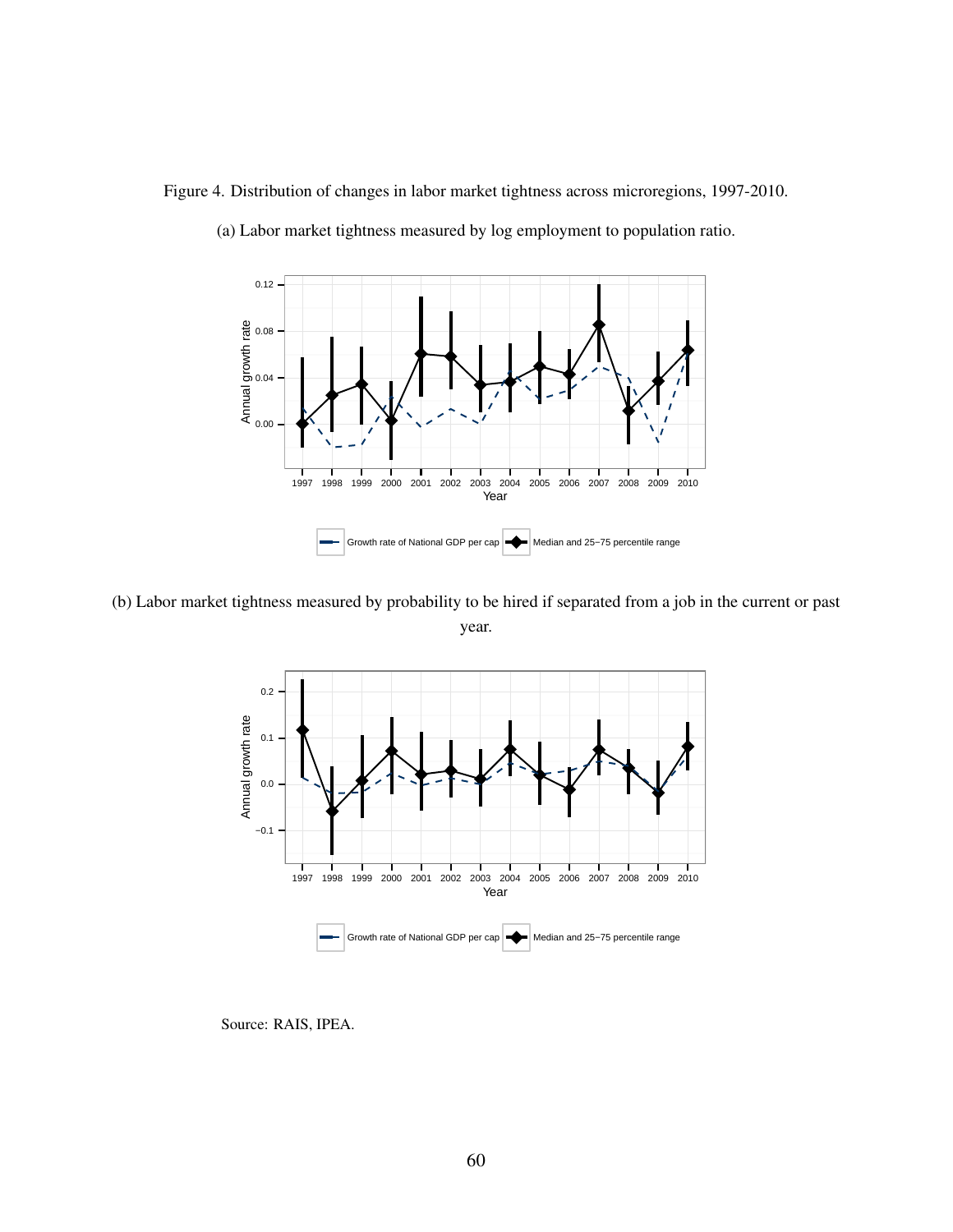

Figure 5. Distribution of changes in wages across microregions, 1997-2010.

Source: RAIS, IPEA and Brazilian Ministry of Labor.

Wages is measured as the mean of the logarithm of real hourly wages for a fixed demographic group. All prices are in \$R 2005.

Figure 6. Minimum wage, Brazil, 1997-2010.



Nominal monthly national minimum wage. Source: Brazilian Ministry of Labor.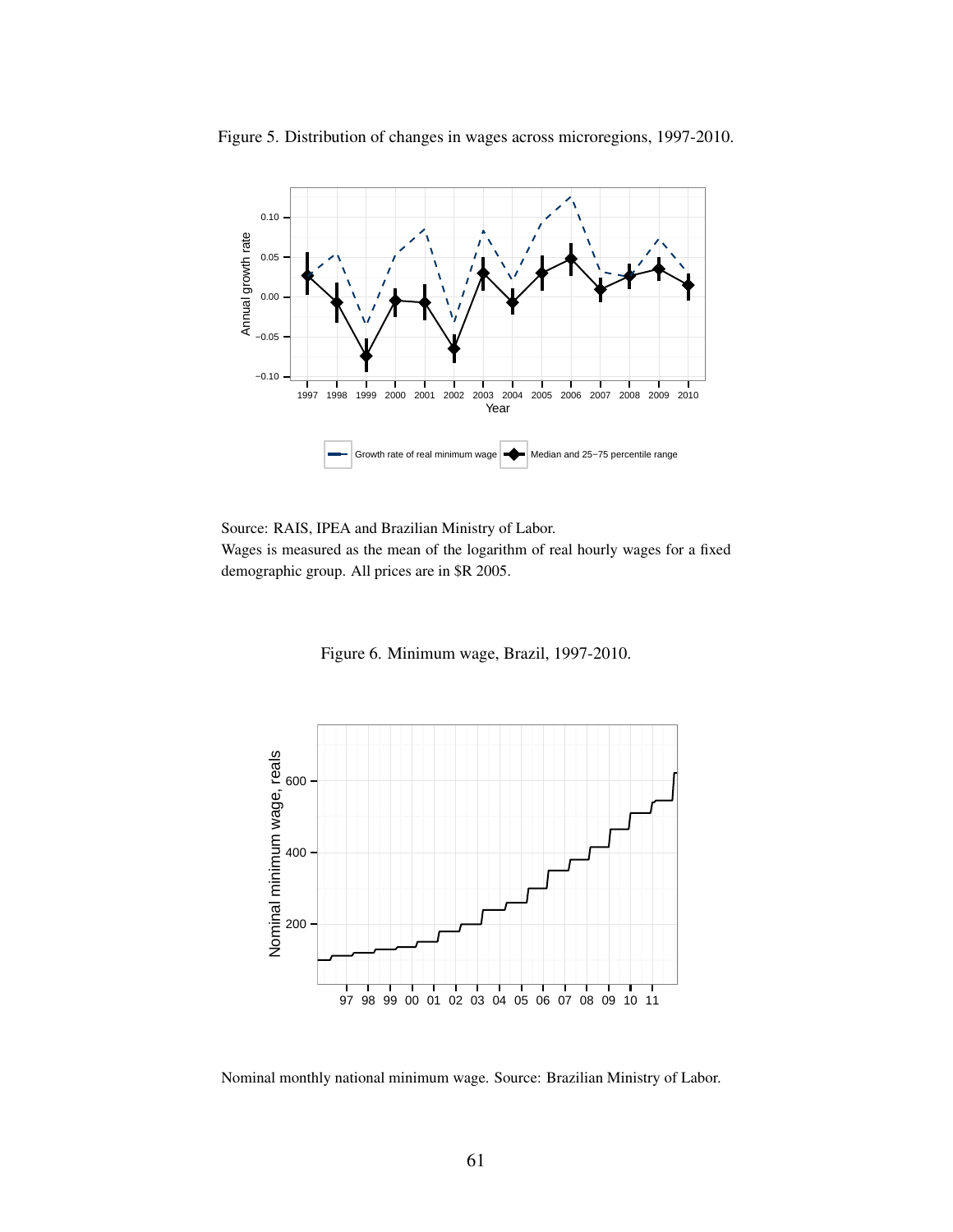



Source: RAIS Brazilian Ministry of Labor.

Exposure to minimum wage increase is measured as the share of workforce in the past year which does not meet this year minimum wage requirements.

Figure 8. Goodness of fit, by size percentile.



Model fit based on GMM estimates, moments weighted with lagged firm size. Sample: RAIS, manufacturing firms 1 year and older with 5 and more workers active in microregions with more than 20 manufacturing firms, 1997-2010.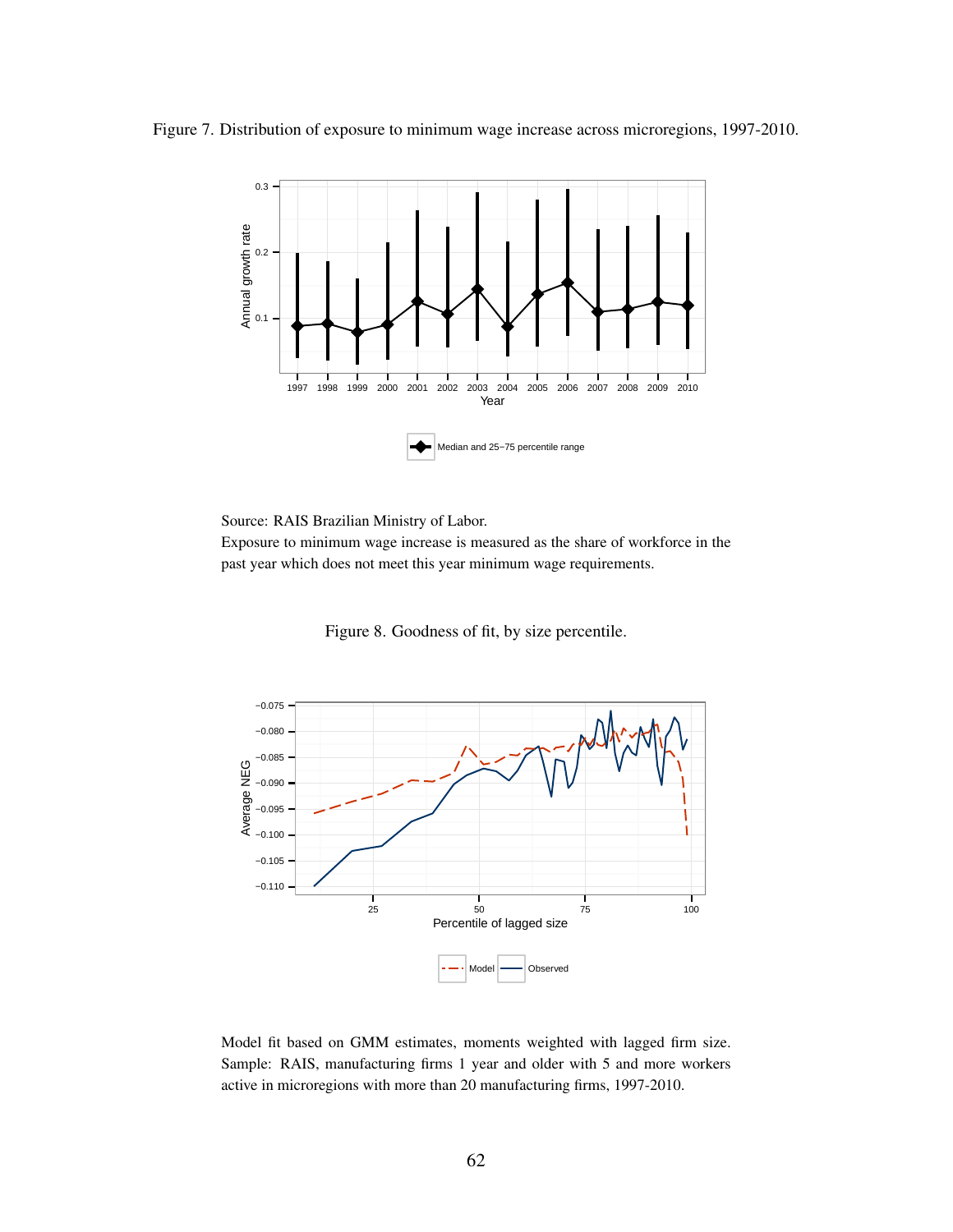Figure 9. Estimated elasticities at a firm which pays median wages in each microregion, plotted against share of formal sector sector in manufacturing in 2000.



Each point represents a microregion. Estimates based on GMM estimation. Sample: RAIS, 331 microregions with more than 20 manufacturing firms, 1997-2010.

Figure 10. Ratio of elasticity with respect to change in wages to elasticity with respect to change in labor market tightness. Elasticities at a firm which pays median wages in each microregion plotted.



Each point represents a microregion. Estimates based on GMM estimation. Sample: RAIS, 331 microregions with more than 20 manufacturing firms, 1997-2010.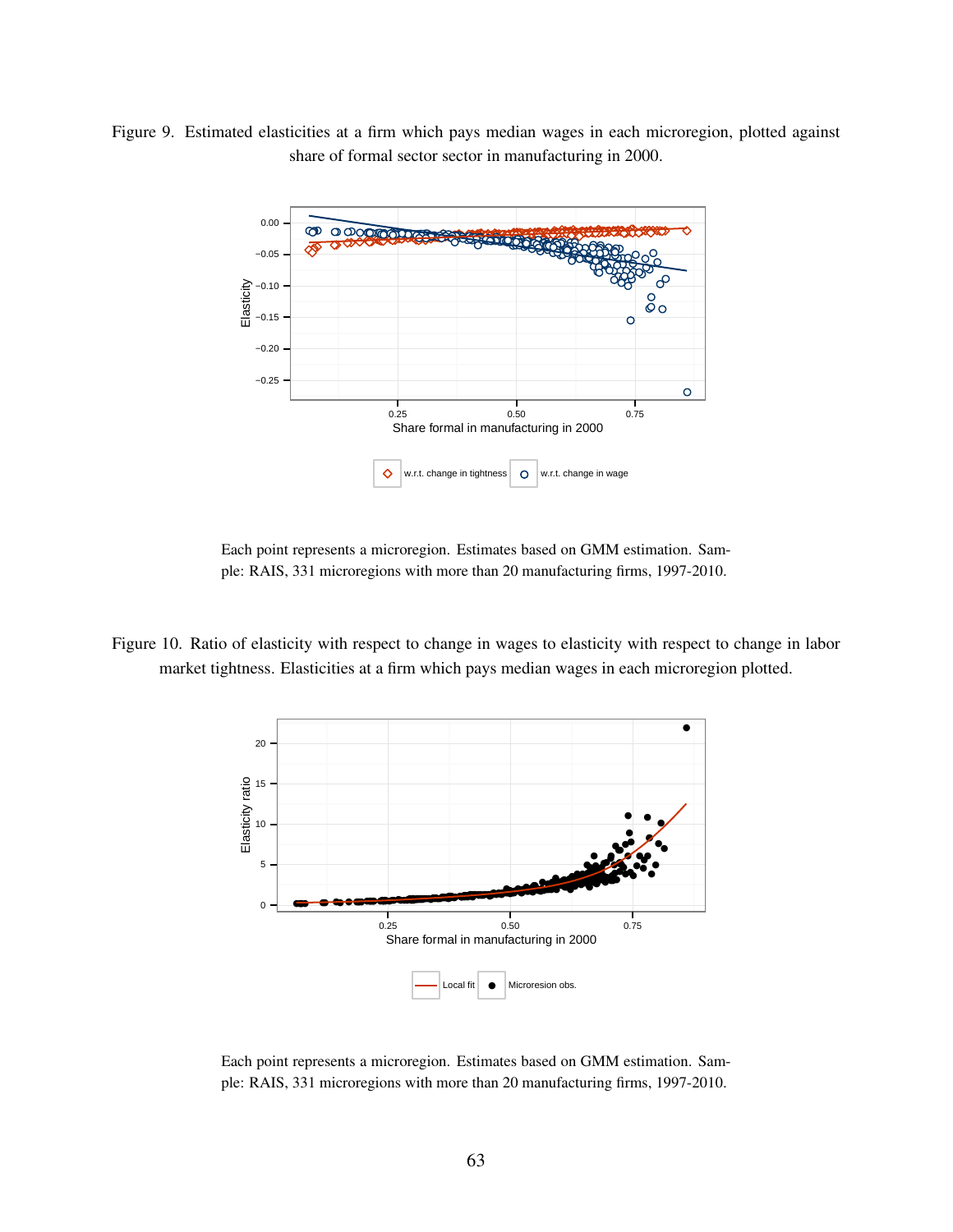Figure 11. Estimated elasticities at a firm which pays median wages in each microregion, plotted against the average wage premium paid by each microregion.



Each point represents a microregion. Estimates based on GMM estimation. Sample: RAIS, 331 microregions with more than 20 manufacturing firms, 1997-2010.

Figure 12. Estimated elasticities at a firm which pays median wages in each microregion, plotted against the logarithm of total employment to population ratio in 2000.



Each point represents a microregion. Estimates based on GMM estimation. Sample: RAIS, 331 microregions with more than 20 manufacturing firms, 1997-2010.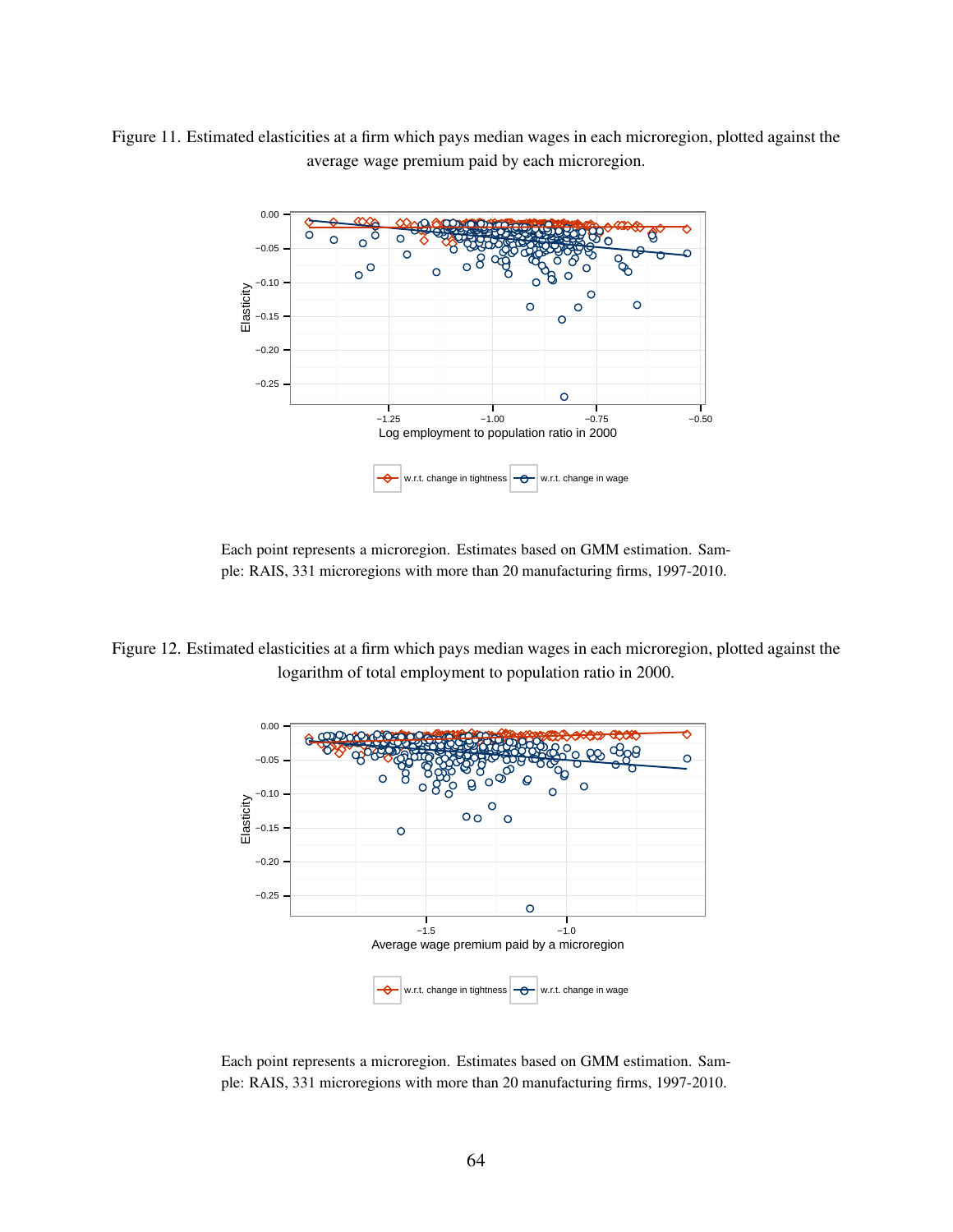Figure 13. Estimated elasticities as a function of wages. Each line representa a microregion.



(a) Elasticity with respect to change in labor market tightness.

(b) Elasticity with respect to change in wage.



Each line represents a microregion and plots elasticities for the firms from 10th to 90th percentile of wages within a microregion. Estimates based on GMM estimation. Sample: RAIS, 331 microregions with more than 20 manufacturing firms, 1997-2010.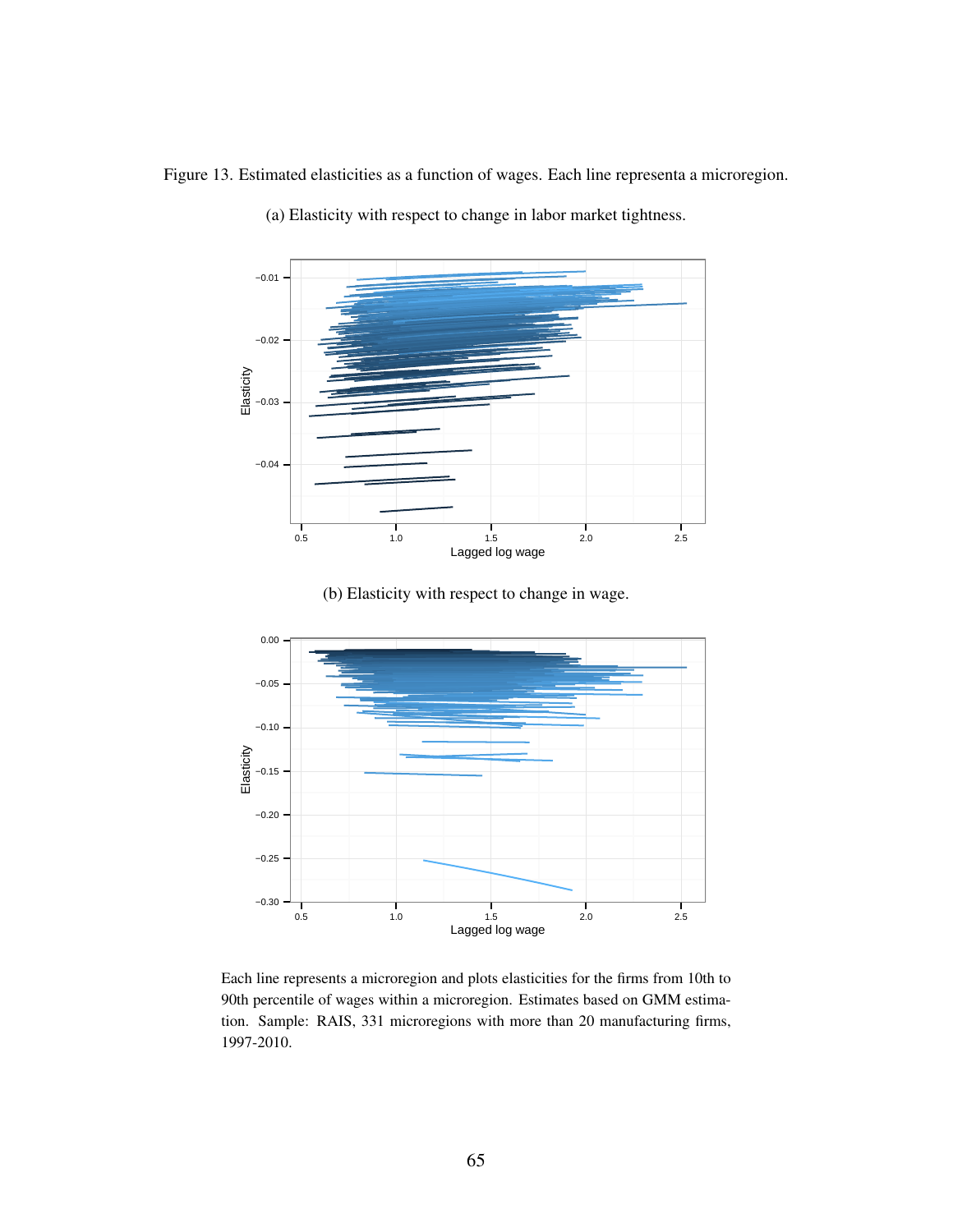Figure 14. Hypothetical employment growth if labor demand elasticities were the same across microregions.



Each point represents a microregion-year data point. Estimates based on GMM estimation. Sample: RAIS, 331 microregions with more than 20 manufacturing firms, 1997-2010.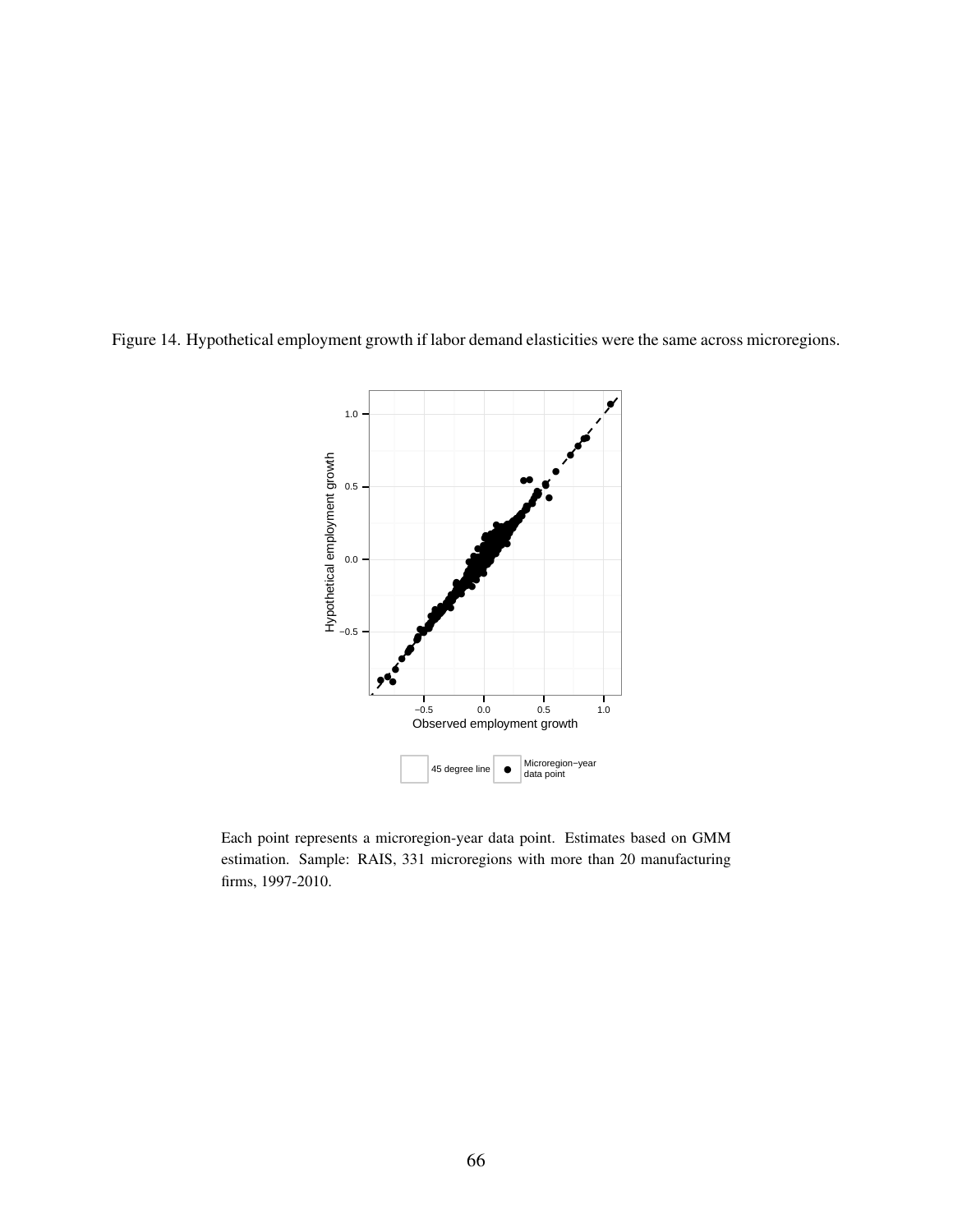# A Data appendix

| Dependent variable: Log hourly real wage<br>Variable |             |             |             |             |             |             |             |
|------------------------------------------------------|-------------|-------------|-------------|-------------|-------------|-------------|-------------|
|                                                      | 1996        | 1997        | 1998        | 1999        | 2000        | 2001        | 2002        |
| Intercept                                            | 1.8         | 1.8         | $1.8\,$     | 1.7         | 1.7         | 1.6         | $1.6\,$     |
| $Age-35$                                             | 0.011       | 0.012       | 0.012       | 0.012       | 0.012       | 0.012       | 0.012       |
| $(Age-35)^2/100$                                     | $-0.071$    | $-0.07$     | $-0.069$    | $-0.067$    | $-0.066$    | $-0.062$    | $-0.061$    |
| Tenure                                               | 0.032       | 0.032       | 0.031       | 0.031       | 0.032       | 0.031       | 0.031       |
| Female                                               | $-0.31$     | $-0.3$      | $-0.29$     | $-0.28$     | $-0.28$     | $-0.27$     | $-0.27$     |
| Illiterate                                           | $-0.48$     | $-0.48$     | $-0.45$     | $-0.44$     | $-0.41$     | $-0.41$     | $-0.39$     |
| 4th gr incomplete                                    | $-0.41$     | $-0.42$     | $-0.4$      | $-0.38$     | $-0.36$     | $-0.35$     | $-0.33$     |
| 4th gr complete                                      | $-0.36$     | $-0.36$     | $-0.35$     | $-0.32$     | $-0.31$     | $-0.29$     | $-0.27$     |
| 8th gr complete                                      | $-0.29$     | $-0.31$     | $-0.3$      | $-0.27$     | $-0.26$     | $-0.24$     | $-0.23$     |
| 8th gr incomplete                                    | $-0.24$     | $-0.26$     | $-0.25$     | $-0.23$     | $-0.22$     | $-0.2$      | $-0.19$     |
| HS incomplete                                        | $-0.18$     | $-0.19$     | $-0.18$     | $-0.17$     | $-0.16$     | $-0.15$     | $-0.13$     |
| Col incomplete                                       | 0.27        | 0.28        | 0.3         | 0.31        | 0.33        | 0.34        | $0.34\,$    |
| Col complete                                         | $0.55\,$    | $0.59\,$    | 0.63        | 0.65        | 0.68        | 0.71        | 0.71        |
| Professionals                                        | $0.4\,$     | 0.36        | 0.37        | 0.37        | $0.38\,$    | 0.38        | 0.37        |
| Senior managers                                      | 0.83        | 0.78        | 0.78        | 0.78        | 0.76        | 0.79        | 0.77        |
| Administration                                       | 0.11        | 0.081       | $0.08\,$    | 0.082       | 0.081       | 0.079       | 0.073       |
| <b>Sales</b>                                         | 0.18        | $0.15\,$    | 0.14        | 0.15        | 0.14        | 0.13        | 0.12        |
| Services                                             | $-0.12$     | $-0.12$     | $-0.13$     | $-0.14$     | $-0.13$     | $-0.14$     | $-0.14$     |
| Agriculture                                          | $-0.38$     | $-0.35$     | $-0.32$     | $-0.29$     | $-0.29$     | $-0.26$     | $-0.26$     |
| Production                                           |             |             |             |             |             |             |             |
| MMC CNAE 3 dig FE                                    | $\mathbf X$ | $\mathbf X$ | $\mathbf X$ | $\mathbf X$ | $\mathbf X$ | $\mathbf X$ | $\mathbf X$ |
| Obs                                                  | 4,847,008   | 4,796,784   | 4,606,717   | 4,760,201   | 4,986,030   | 5,185,366   | 5,426,707   |
| $\mathbb{R}^2$                                       | 0.69        | 0.71        | 0.7         | 0.7         | 0.7         | 0.7         | 0.7         |

Table 21. Coefficients of the regression of the logarithm of real hourly wages on workers characteristics (specification [\(2.5\)](#page-8-0)), 1996-2002.

Sample: all workers employed in manufacturing in December of each year (RAIS). All coefficients are significant at 1% level using robust s.e. Omitted education group: high school graduates. Omitted occupation group: production workers. "gr" stands for grade, "HS" stands for high school, "Col" stands for college.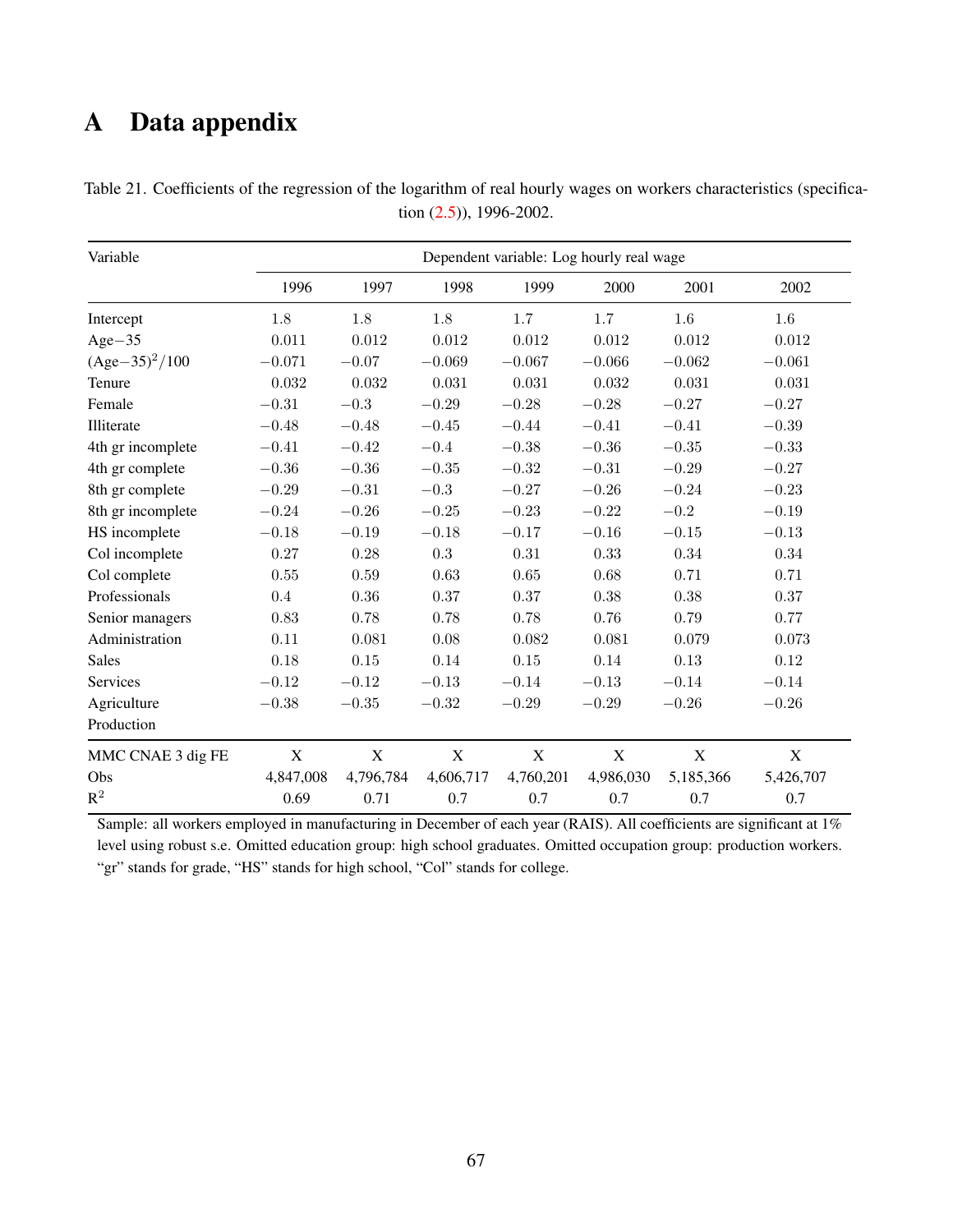| Variable          | Depenedent variable: Log hourly real wage |             |             |             |             |             |                  |             |
|-------------------|-------------------------------------------|-------------|-------------|-------------|-------------|-------------|------------------|-------------|
|                   | 2003                                      | 2004        | 2005        | 2006        | 2007        | 2008        | 2009             | 2010        |
| Intercept         | 1.6                                       | 1.6         | 1.6         | 1.6         | 1.6         | 1.7         | 1.7              | 1.7         |
| $Age-35$          | 0.012                                     | 0.012       | 0.012       | 0.011       | 0.011       | 0.011       | 0.011            | 0.01        |
| $(Age-35)^2/100$  | $-0.057$                                  | $-0.054$    | $-0.051$    | $-0.048$    | $-0.047$    | $-0.046$    | $-0.045$         | $-0.043$    |
| Tenure            | 0.03                                      | 0.031       | 0.03        | 0.029       | 0.029       | 0.028       | 0.027            | 0.027       |
| Female            | $-0.26$                                   | $-0.25$     | $-0.25$     | $-0.24$     | $-0.24$     | $-0.25$     | $-0.24$          | $-0.24$     |
| Illiterate        | $-0.42$                                   | $-0.4$      | $-0.39$     | $-0.37$     | $-0.35$     | $-0.34$     | $-0.32$          | $-0.31$     |
| 4th gr incomplete | $-0.32$                                   | $-0.3$      | $-0.29$     | $-0.27$     | $-0.26$     | $-0.25$     | $-0.23$          | $-0.22$     |
| 4th gr complete   | $-0.25$                                   | $-0.24$     | $-0.23$     | $-0.22$     | $-0.21$     | $-0.2$      | $-0.19$          | $-0.18$     |
| 8th gr complete   | $-0.21$                                   | $-0.2$      | $-0.19$     | $-0.18$     | $-0.17$     | $-0.16$     | $-0.15$          | $-0.14$     |
| 8th gr incomplete | $-0.17$                                   | $-0.16$     | $-0.15$     | $-0.14$     | $-0.13$     | $-0.12$     | $-0.11$          | $-0.1$      |
| HS incomplete     | $-0.13$                                   | $-0.12$     | $-0.11$     | $-0.1$      | $-0.096$    | $-0.095$    | $-0.086$         | $-0.077$    |
| Col incomplete    | 0.33                                      | 0.33        | 0.32        | 0.31        | 0.31        | 0.31        | 0.29             | $0.28\,$    |
| Col complete      | 0.71                                      | 0.72        | 0.72        | 0.72        | 0.71        | 0.71        | 0.69             | 0.67        |
| Professionals     | 0.27                                      | 0.29        | 0.29        | 0.3         | 0.3         | 0.3         | 0.3              | 0.31        |
| Senior managers   | 0.65                                      | 0.65        | 0.65        | 0.64        | 0.65        | 0.65        | 0.64             | $0.65\,$    |
| Administration    | 0.045                                     | 0.038       | 0.038       | 0.031       | 0.034       | 0.028       | 0.022            | 0.0073      |
| <b>Sales</b>      | 0.092                                     | 0.096       | 0.083       | 0.088       | 0.089       | 0.08        | 0.08             | 0.14        |
| Services          | $-0.15$                                   | $-0.15$     | $-0.15$     | $-0.15$     | $-0.14$     | $-0.15$     | $\!-0.15\!$      | $-0.14$     |
| Agriculture       | $-0.25$                                   | $-0.24$     | $-0.26$     | $-0.23$     | $-0.23$     | $-0.22$     | $-0.22$          | $-0.2$      |
| Production        |                                           |             |             |             |             |             |                  |             |
| MMC CNAE 3 dig FE | $\mathbf X$                               | $\mathbf X$ | $\mathbf X$ | $\mathbf X$ | $\mathbf X$ | $\mathbf X$ | $\boldsymbol{X}$ | $\mathbf X$ |
| Obs               | 5,558,567                                 | 6,114,527   | 6,269,290   | 6,531,935   | 6,964,608   | 7,160,447   | 7,154,166        | 7,283,427   |
| $\mathbb{R}^2$    | 0.7                                       | 0.7         | 0.7         | 0.69        | 0.68        | 0.68        | 0.68             | 0.67        |

Table 22. Coefficients of the regression of the logarithm of real hourly wages on workers characteristics (specification [\(2.5\)](#page-8-0)), 2003-2010.

Sample: all workers employed in manufacturing in December of each year (RAIS). All coefficients are significant at 1% level using robust s.e. Omitted education group: high school graduates. Omitted occupation group: production workers. "gr" stands for grade, "HS" stands for high school, "Col" stands for college.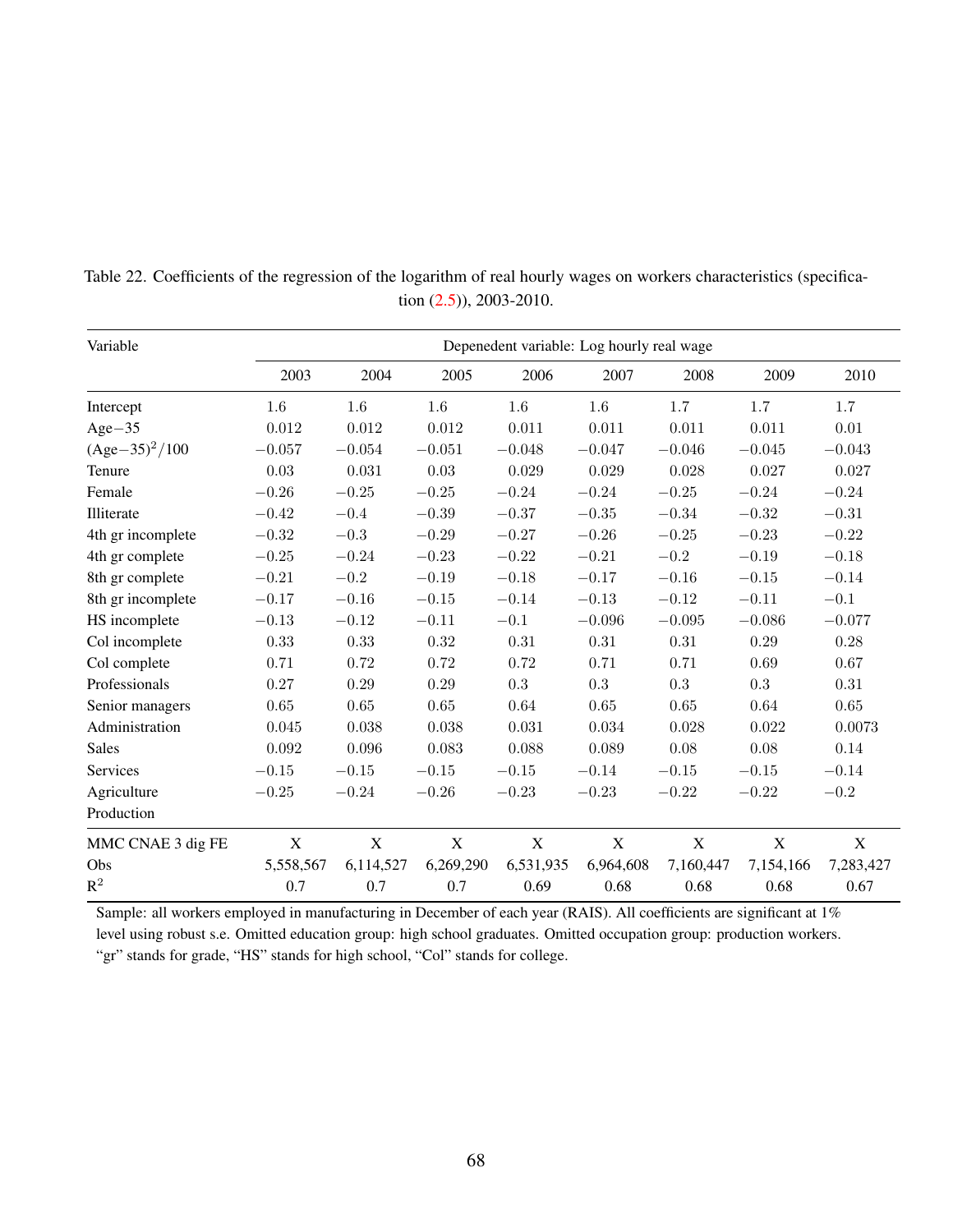## B Estimates of the structural parameters

|                                                                          | $1/a_{0,l}$ | $a_{1,l}$     | $a_{2,l}$ | $\beta_{1,l}$    | $\beta_{2,l}$ |
|--------------------------------------------------------------------------|-------------|---------------|-----------|------------------|---------------|
| Intercept                                                                | 15.566      | 1.16          | 2.905     | 3.372            | 2.717         |
| Log employment to population ratio                                       | $-0.574$    | $-0.716$      |           | $-0.252 -11.177$ | 0.055         |
| Share formal in mfg                                                      | 1.431       | 0.951         | 1.107     | 1.807            | 0.062         |
| Average wage premium                                                     |             | $-1.719$      |           | $-0.229$         |               |
| Log employment to population ratio $\times$ Share formal in mfg $-1.677$ |             | $-0.55 -1.42$ |           | 1.44             | 0.059         |
| Log employment to population ratio $\times$ Wage premium                 |             | 0.844         |           | $-0.458$         |               |
| Share formal in $mfg \times Wage$ premium                                |             | $-1.12$       |           | 0.303            |               |

Table 23. Estimates of the parameters of the model: main parameters.

GMM estimation, weighted with the lagged firm size. Sample: all firms in manufacturing 1 year and older with at least 5 employees, active in microregions with more than 20 firms. 1997-2010. Log employment to population ratio, share of the formal sector in manufacturing and average wage premium have been divided by their standard deviations.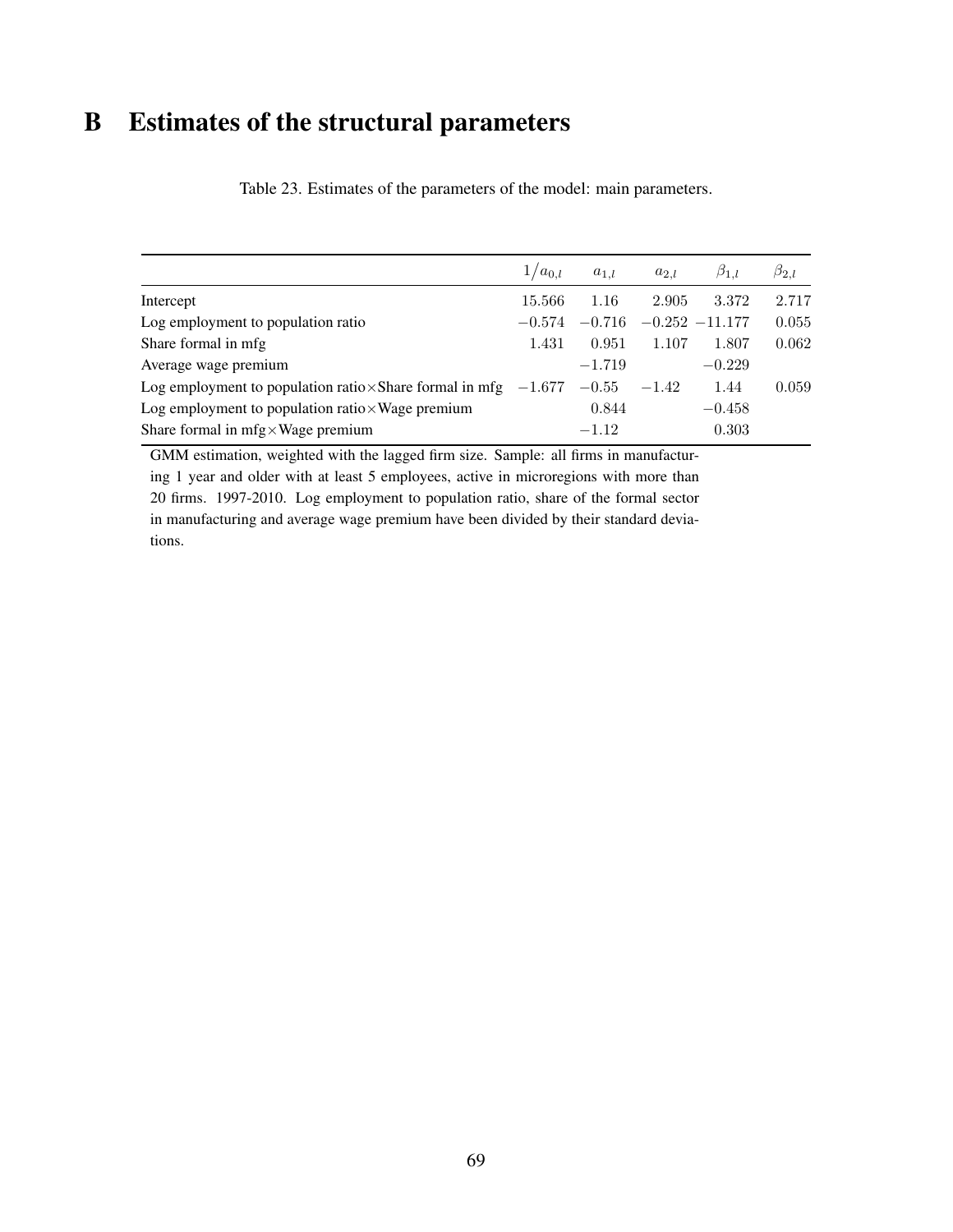|                 | Intercept | Log employment to population ratio | Share formal in mfg |
|-----------------|-----------|------------------------------------|---------------------|
| $\gamma_{1,l}$  |           |                                    |                     |
|                 | 0.055     | 0.11                               | $-0.322$            |
| $\gamma_{2,l}$  |           |                                    |                     |
|                 | $-0.183$  | $-0.092$                           | $-0.04$             |
| $\gamma_{0,lt}$ |           |                                    |                     |
| 1997            | $-1.691$  | $-0.166$                           | 0.171               |
| 1998            | $-3.026$  | $-0.099$                           | 0.242               |
| 1999            | $-3.27$   | $-0.079$                           | 0.106               |
| 2000            | $-2.383$  | $-0.015$                           | 0.127               |
| 2001            | $-2.237$  | $-0.135$                           | 0.189               |
| 2002            | $-1.798$  | $-0.181$                           | 0.241               |
| 2003            | $-2.93$   | $-0.087$                           | 0.179               |
| 2004            | $-1.177$  | $-0.111$                           | 0.079               |
| 2005            | $-2.27$   | $-0.104$                           | 0.207               |
| 2006            | $-1.694$  | 0.07                               | 0.169               |
| 2007            | $-1.387$  | $-0.037$                           | 0.022               |
| 2008            | $-2.037$  | $-0.006$                           | 0.186               |
| 2009            | $-2.04$   | 0.044                              | 0.017               |
| 2010            | $-1.926$  | 0.086                              | 0.032               |

Table 24. Estimates of the parameters of the model: incidental parameters associated with exit.

GMM estimation, weighted with the lagged firm size. Sample: all firms in manufacturing 1 year and older with at least 5 employees, active in microregions with more than 20 firms. 1997-2010. Log employment to population ratio, share of the formal sector in manufacturing and average wage premium have been divided by their standard deviations.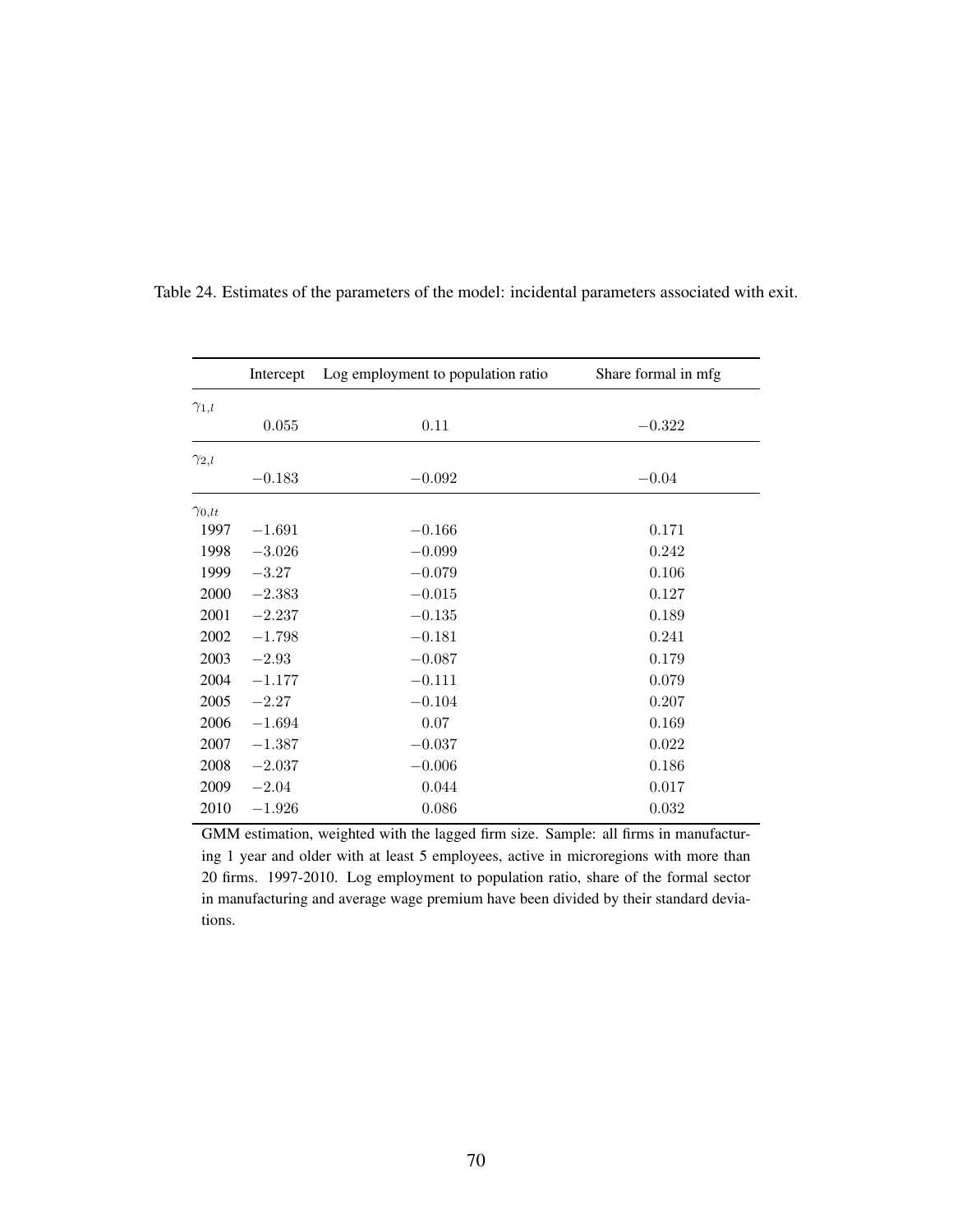|                  | Intercept | Log employment to population ratio | Share formal mfg |
|------------------|-----------|------------------------------------|------------------|
| $\lambda_{1,l}$  |           |                                    |                  |
|                  | 0.556     | 0.168                              | 0.154            |
| $\lambda_{0,lt}$ |           |                                    |                  |
| 1997             | $-0.102$  | 0.074                              | $-0.053$         |
| 1998             | $-0.113$  | $-0.057$                           | 0.083            |
| 1999             | $-0.081$  | $-0.094$                           | 0.217            |
| 2000             | $\theta$  | $-0.287$                           | 0.225            |
| 2001             | $-0.075$  | $-0.033$                           | 0.119            |
| 2002             | $-0.032$  | $-0.081$                           | 0.141            |
| 2003             | $-0.211$  | 0.016                              | 0.064            |
| 2004             | $-0.069$  | $-0.006$                           | 0.041            |
| 2005             | $-0.006$  | $-0.202$                           | 0.026            |
| 2006             | $-0.123$  | 0.221                              | $-0.317$         |
| 2007             | 0.1       | $-0.502$                           | $0.306\,$        |
| 2008             | 0.013     | $-0.717$                           | 0.659            |
| 2009             | $-0.065$  | $-0.402$                           | 0.158            |
| 2010             | 0.14      | $-0.949$                           | 0.374            |

Table 25. Estimates of the parameters of the model: incidental parameters associated with control variable.

GMM estimation, weighted with the lagged firm size. Sample: all firms in manufacturing 1 year and older with at least 5 employees, active in microregions with more than 20 firms. 1997-2010. Log employment to population ratio, share of the formal sector in manufacturing and average wage premium have been divided by their standard deviations.